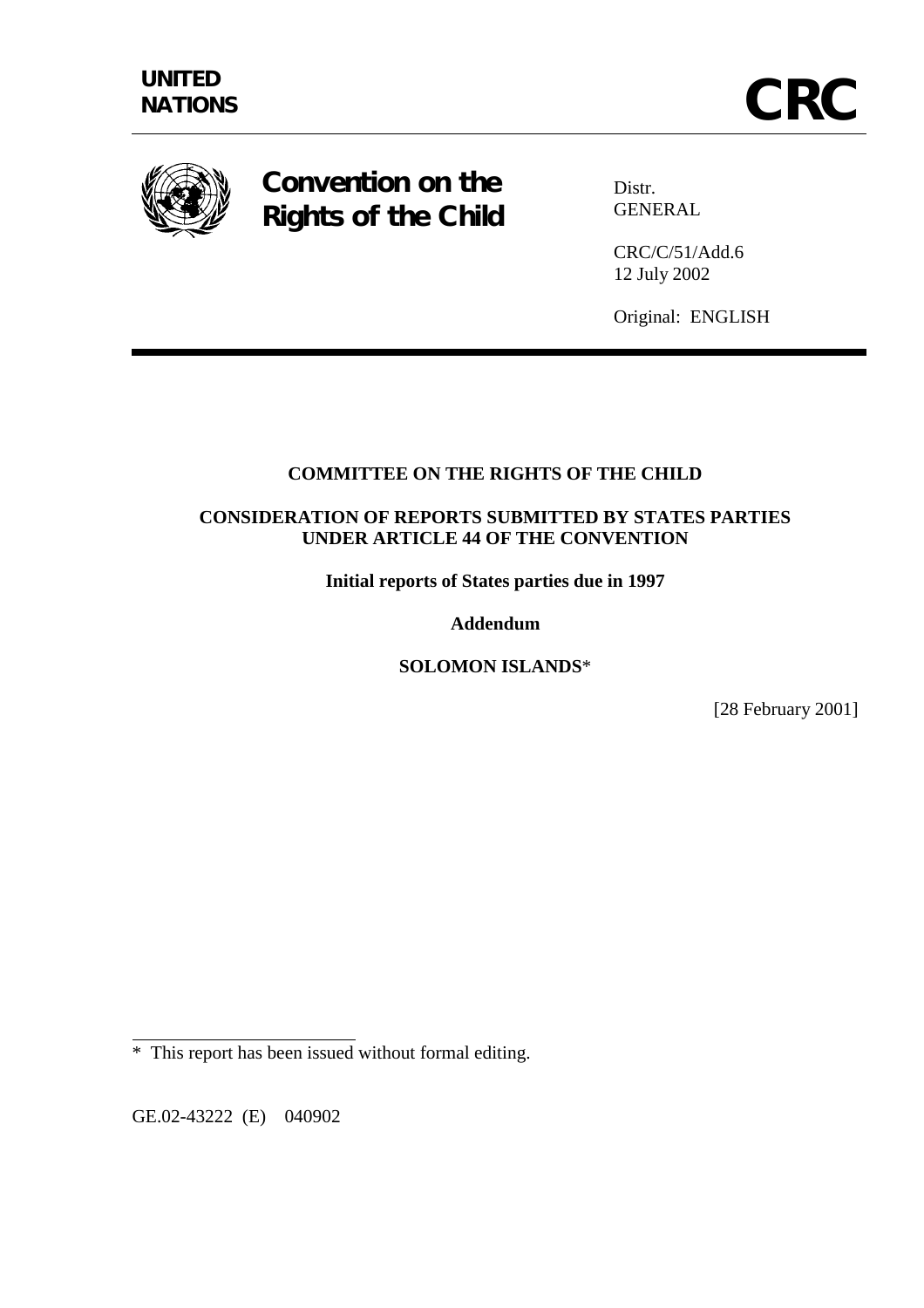## **CONTENTS**

|              |                 |                                                                                                                    | Paragraphs  | Page           |
|--------------|-----------------|--------------------------------------------------------------------------------------------------------------------|-------------|----------------|
| Introduction |                 |                                                                                                                    | $1 - 19$    | 7              |
|              | A.              |                                                                                                                    | $1 - 7$     | $\overline{7}$ |
|              | B.              |                                                                                                                    | $8 - 15$    | 8              |
|              | $\mathcal{C}$ . |                                                                                                                    | $16 - 19$   | 11             |
| I.           |                 | <b>GENERAL MEASURES OF IMPLEMENTATION </b>                                                                         | $20 - 61$   | 12             |
|              | A.              | Measures taken in the past two years to harmonize national<br>law and policy with the provisions of the Convention | $20 - 30$   | 12             |
|              | Β.              | Measures taken to strengthen, monitor and implement                                                                | $31 - 34$   | 15             |
|              | $\mathcal{C}$ . | Measures to make the principles and provisions of the<br>Convention widely known to adults and children alike      | $35 - 43$   | 16             |
|              | D.              |                                                                                                                    | $44 - 55$   | 18             |
|              | E.              |                                                                                                                    | $56 - 57$   | 21             |
|              | $F_{\cdot}$     | General budgetary allocation measures for                                                                          | $58 - 61$   | 22             |
| II.          |                 |                                                                                                                    | $62 - 73$   | 23             |
| III.         |                 |                                                                                                                    | 74 - 122    | 25             |
|              | A.              |                                                                                                                    | $74 - 87$   | 25             |
|              | <b>B.</b>       |                                                                                                                    | $88 - 99$   | 28             |
|              | $\mathcal{C}$ . |                                                                                                                    | $100 - 107$ | 31             |
|              | D.              |                                                                                                                    | $108 - 122$ | 32             |
| IV.          |                 |                                                                                                                    | $123 - 196$ | 37             |
|              | A.              |                                                                                                                    | $123 - 134$ | 37             |
|              | B.              |                                                                                                                    | $135 - 148$ | 39             |
|              | $C$ .           |                                                                                                                    | 149 - 159   | 41             |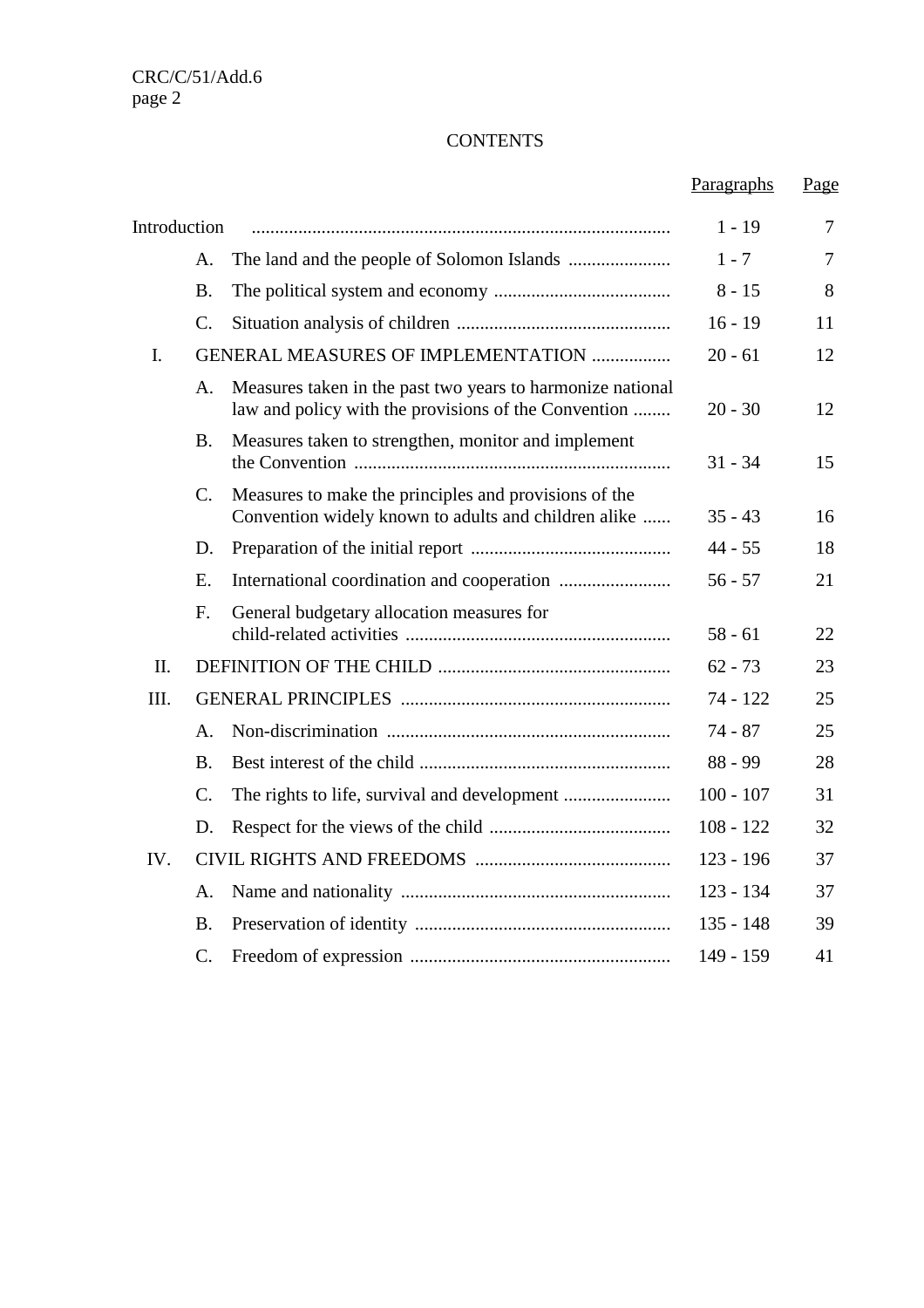# CONTENTS (continued)

|     |                 |                                                                                                               | Paragraphs  | Page |
|-----|-----------------|---------------------------------------------------------------------------------------------------------------|-------------|------|
|     | D.              |                                                                                                               | $160 - 167$ | 43   |
|     | E.              |                                                                                                               | $168 - 173$ | 44   |
|     | $F_{\cdot}$     | Freedom of association and of peaceful assembly                                                               | $174 - 180$ | 45   |
|     | G.              |                                                                                                               | 181 - 190   | 47   |
|     | H.              | Right not to be subject to torture or other cruel,<br>inhuman and degrading treatment or punishment           | 191 - 196   | 49   |
| V.  |                 | FAMILY ENVIRONMENT AND ALTERNATIVE CARE                                                                       | 197 - 254   | 50   |
|     | А.              |                                                                                                               | $197 - 205$ | 50   |
|     | <b>B.</b>       |                                                                                                               | $206 - 213$ | 51   |
|     | $\mathcal{C}$ . |                                                                                                               | $214 - 220$ | 53   |
|     | D.              |                                                                                                               | $221 - 228$ | 54   |
|     | E.              |                                                                                                               | $229 - 231$ | 55   |
|     | $F_{\cdot}$     | Abuse and neglect of children and their physical and<br>psychological rehabilitation and social reintegration | $232 - 248$ | 56   |
|     | G.              | Review of arrangements for children not living with their                                                     | $249 - 250$ | 60   |
|     | H.              | Future implementation of measures to ensure child<br>rights in regard to the family environment and           |             |      |
|     |                 |                                                                                                               | $251 - 254$ | 61   |
| VI. |                 |                                                                                                               | $255 - 347$ | 62   |
|     | А.              |                                                                                                               | $255 - 268$ | 62   |
|     | <b>B.</b>       |                                                                                                               | $269 - 274$ | 67   |
|     | C.              | Health status of children under 5 in Solomon Islands                                                          | $275 - 286$ | 67   |
|     | D.              | Health status of children 5 to 18 in Solomon Islands                                                          | $287 - 294$ | 72   |
|     | Е.              |                                                                                                               | 295 - 307   | 74   |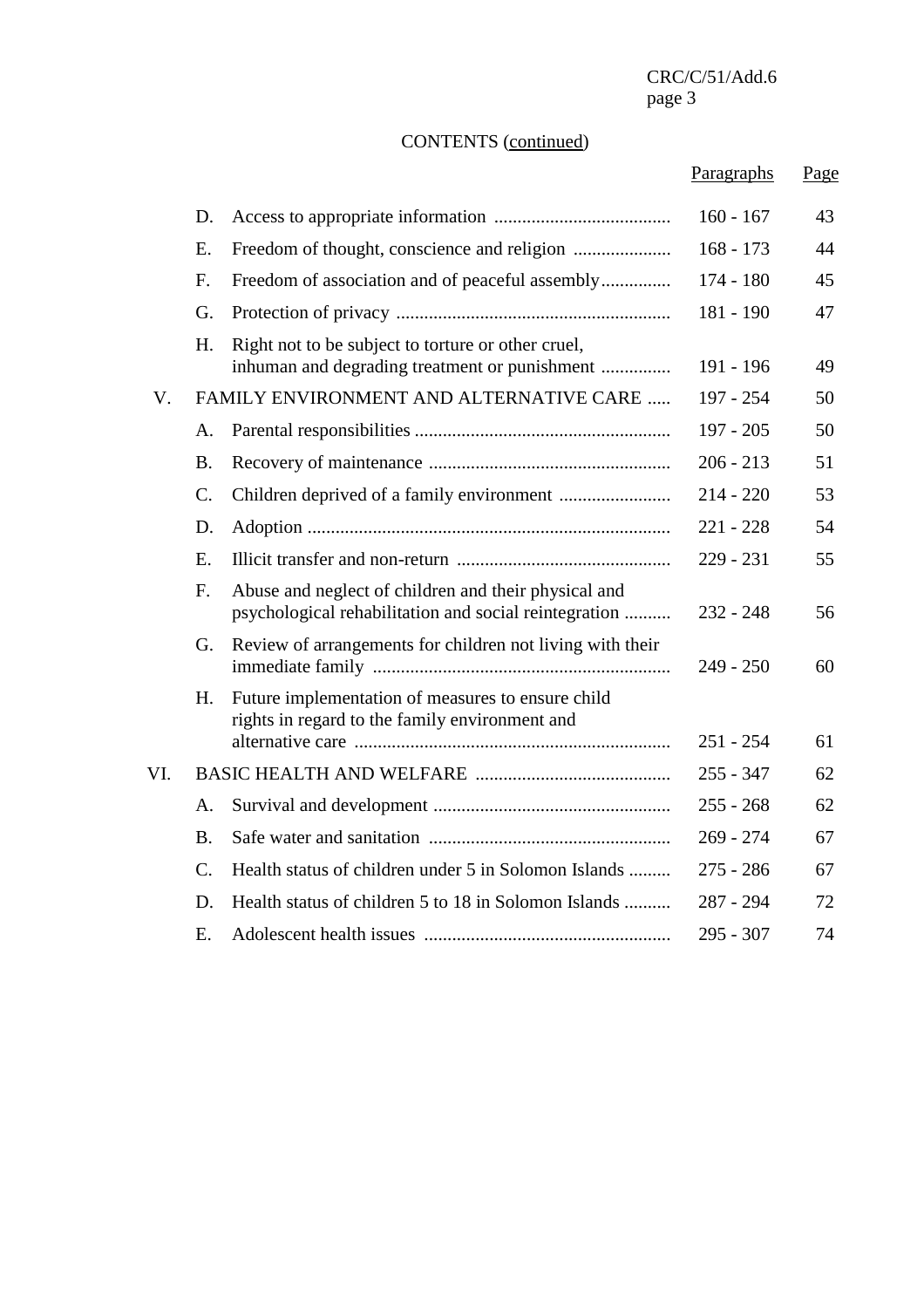# CONTENTS (continued)

|       |                |                                                       | Paragraphs  | Page |
|-------|----------------|-------------------------------------------------------|-------------|------|
|       | F.             |                                                       | $308 - 315$ | 77   |
|       | G.             |                                                       | $316 - 332$ | 78   |
|       | H.             |                                                       | 333 - 339   | 83   |
|       | $\mathbf{I}$ . |                                                       | 340         | 86   |
|       | J.             |                                                       | 341 - 344   | 86   |
|       | K.             | Constraints on the effective protection of children's | $345 - 347$ | 87   |
| VII.  |                | EDUCATION, LEISURE AND CULTURAL ACTIVITIES            | 348 - 394   | 88   |
|       | $\mathsf{A}$ . |                                                       | $348 - 376$ | 88   |
|       | <b>B.</b>      |                                                       | 377 - 382   | 96   |
|       | C.             |                                                       | $383 - 386$ | 98   |
|       | D.             |                                                       | 387 - 394   | 99   |
| VIII. |                |                                                       | 395 - 494   | 101  |
|       | A.             |                                                       | $395 - 411$ | 101  |
|       | <b>B.</b>      |                                                       | $412 - 418$ | 104  |
|       | $C$ .          |                                                       | $419 - 444$ | 107  |
|       | D.             |                                                       | $445 - 491$ | 111  |
|       |                | 1.                                                    | $445 - 460$ | 111  |
|       |                | 2.                                                    | $461 - 471$ | 115  |
|       |                | 3.                                                    | $472 - 476$ | 116  |
|       |                | 4.                                                    | 477 - 487   | 117  |
|       |                | 5.                                                    | $488 - 491$ | 119  |
|       | Ε.             |                                                       | 492 - 494   | 121  |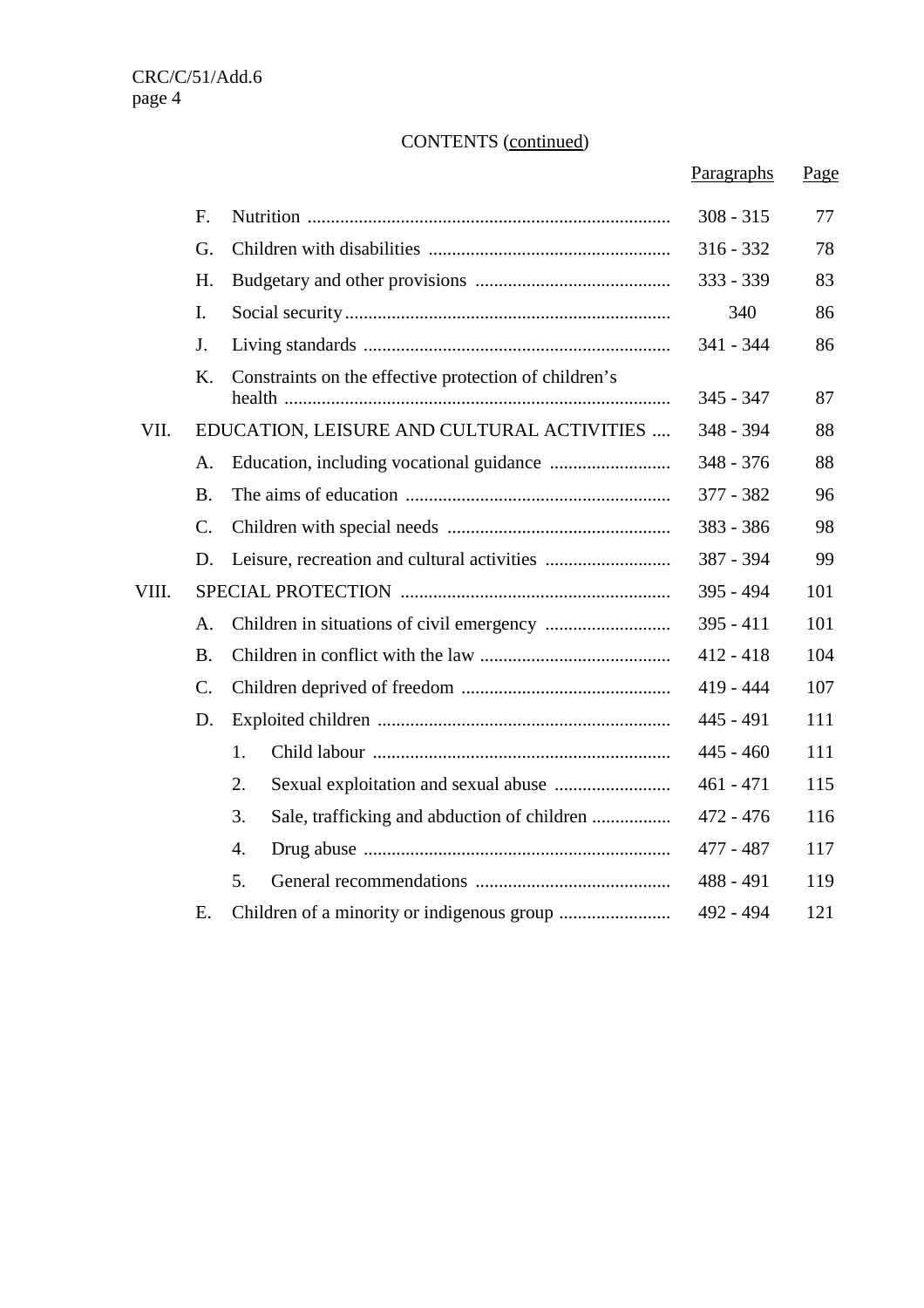# CONTENTS (continued)

#### Page **Page**

## Tables

| 1.  |                                                                       | $\tau$ |
|-----|-----------------------------------------------------------------------|--------|
| 2.  |                                                                       | 30     |
| 3.  |                                                                       | 46     |
| 4.  |                                                                       | 57     |
| 5.  | Victims indicating children present during domestic violence incident | 58     |
| 6.  |                                                                       | 58     |
| 7.  | Crime committed against children (as per Criminal Code Act (Cap 18))  | 59     |
| 8.  |                                                                       | 68     |
| 9.  |                                                                       | 68     |
| 10. |                                                                       | 69     |
| 11. |                                                                       | 70     |
| 12. |                                                                       | 70     |
| 13. |                                                                       | 72     |
| 14. |                                                                       | 73     |
| 15. |                                                                       | 76     |
| 16. | MHMS recurrent budgets, 1990-1996 in Solomon Islands dollars          | 84     |
| 17. | Summary of major budgetary inputs to health, MHMS, 1990-1995          | 85     |
| 18. | Analysis of major donor allocation to Solomon Islands Ministry        | 86     |
| 19. |                                                                       | 89     |
| 20. |                                                                       | 89     |
| 21. |                                                                       | 105    |
| 22. |                                                                       | 110    |
| 23. |                                                                       | 110    |
| 24. |                                                                       | 110    |
| 25. |                                                                       | 110    |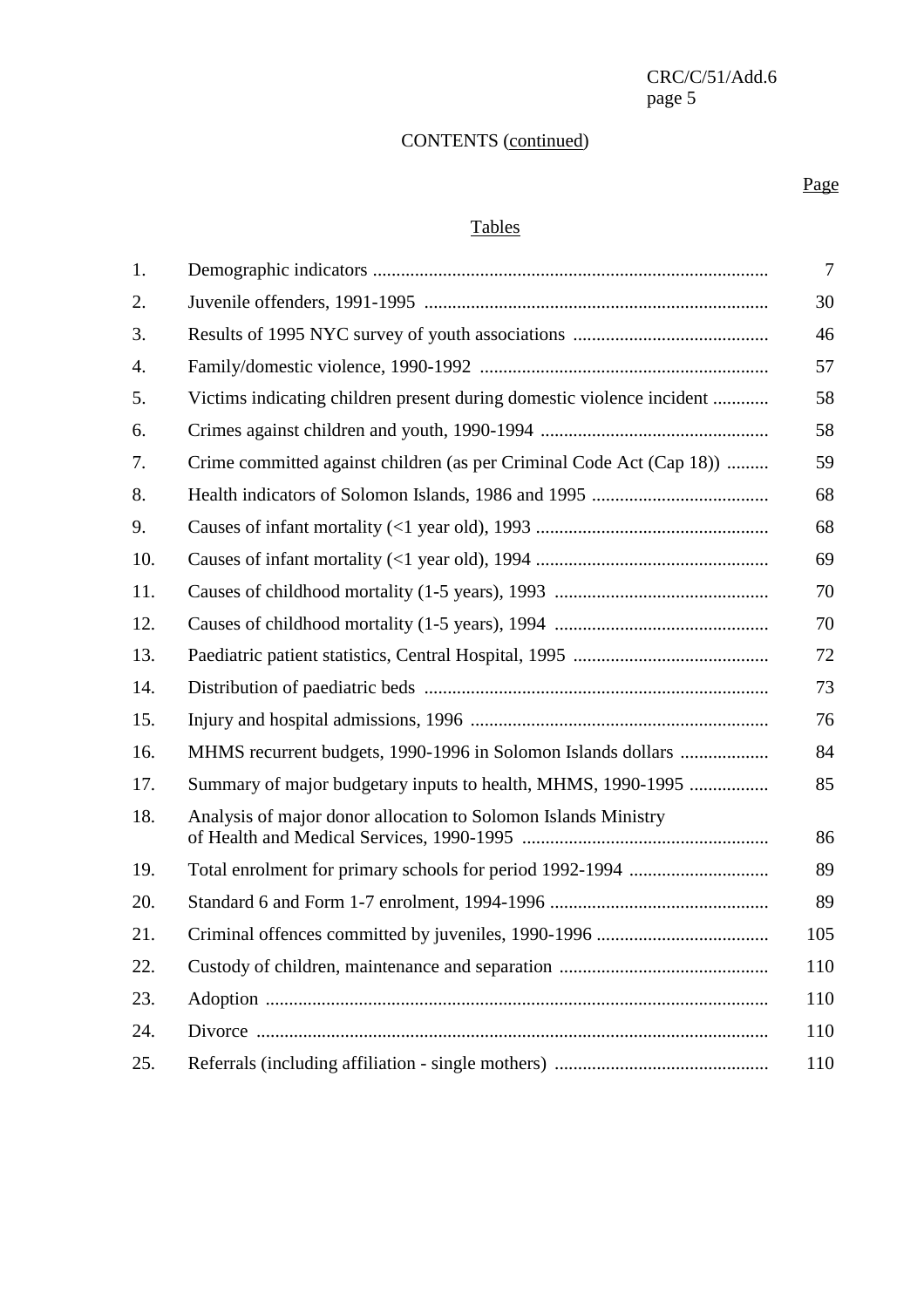## CONTENTS (continued)

## Figures

| 1.  | Ministry of Health and Medical Services functional structure and      | 63  |
|-----|-----------------------------------------------------------------------|-----|
| 2.  |                                                                       | 69  |
| 3.  |                                                                       | 69  |
| 4.  |                                                                       | 70  |
| 5.  |                                                                       | 70  |
| 6.  |                                                                       | 71  |
| 7.  |                                                                       | 71  |
| 8.  |                                                                       | 71  |
| 9.  | Incidence of diarrhoeal disease among children (1-5 years), 1993-1996 | 71  |
| 10. | Leading causes of admission to Children's Ward Central Hospital, 1995 | 72  |
| 11. | Leading causes of death in Children's Ward Central Hospital, 1995     | 73  |
| 12. |                                                                       | 97  |
| 13. |                                                                       | 97  |
|     |                                                                       | 136 |

## Annexes\*

- 1. NACC terms of reference
- 2. Draft policy strategy and outline plan of action for children
- 3. ILO Conventions ratified by Solomon Islands
- 4. JASI draft code of ethics

 $\overline{a}$ 

5. List of legal documents relevant to CRC

#### Page **Page**

<sup>\*</sup>The annexes are available for consultation in the files of the secretariat.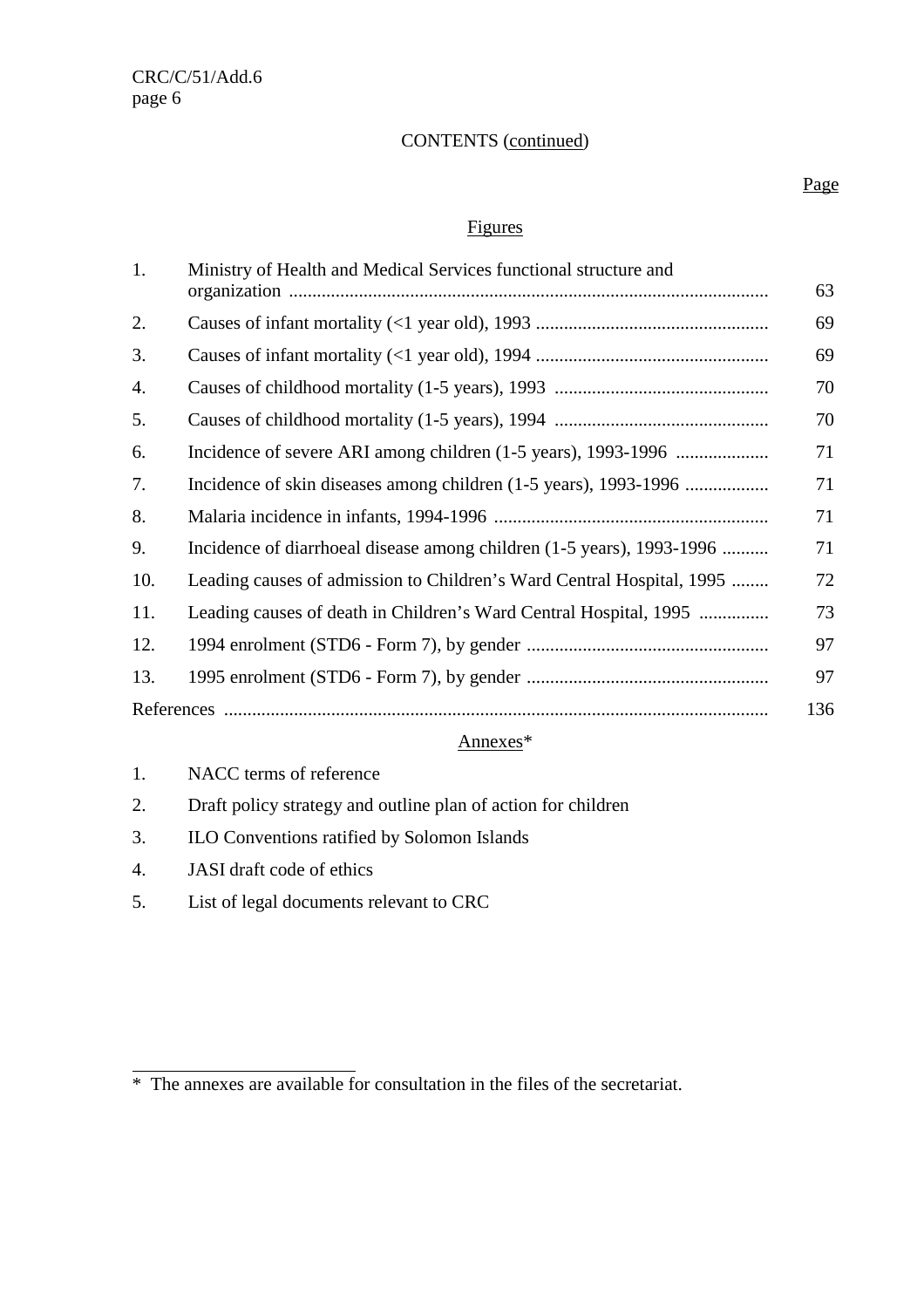#### **Introduction**

### **1. The land and the people of Solomon Islands**

1. The Solomon Islands form an archipelago in the South-West Pacific about 1,900 kilometres north-east of Australia lying between longitudes 155 and 170 degrees east and latitudes 5 to 12 degrees south. With terrain ranging from ruggedly mountainous islands to low lying coral atolls, the Solomon Islands is a 1,400-kilometre chain from Papua New Guinea to Vanuatu. The capital, Honiara, is located on the island of Guadalcanal.

2. There are six large islands, Choiseul, New Georgia, Santa Isabel, Guadalcanal, Malaita and Makira; about two dozen small islands and many small islets, atolls and reefs comprising in all 922 islands or atolls scattered over 800,000 square kilometres of sea. The landmass is 28,369 square kilometres, 30 per cent of which is considered potentially arable. The islands are part of the Pacific volcanic rim with several active and dormant volcanoes. The islands also lie on a major earthquake belt and all islands are subject to earthquakes.

3. The weather is hot with daily mean temperatures between 21 and 30 degree Celsius and very humid. Yearly rainfall averages 3,000 to 3,500 millimetres. Although there are no clearly defined seasons, the heaviest rainfall comes from December to March. Cyclones also occur during this period. The worst cyclone in memory, Cyclone Namu, in 1986 resulted in more than US\$ 100 million worth of damage and over 100 people dead.

4. At the end of 1996 the Solomon Islands had an estimated population of 402,000 with an annual growth rate of 3.2 per cent. Fertility levels are high with an estimated rate of 5.4 in 1995 but is on a decline. Similarly, crude birth rates and crude death rates are also declining (see table 1). The population is characterized by a young age structure with about 45 per cent of the population less than 15 years of age. The infant mortality rate was estimated to be 38 per 1,000 live births in 1995 and life expectancy for males and females, at 65 years in 1995. The maternal mortality rate based on the sisterhood method was 549 per 100,000 births in 1992; it is widely believed that the rate is an overestimate. The country is still in the early stages of demographic transition characterized by the decline in population growth rates and fertility. There is evidence of a decrease in mortality rates from infectious diseases.

| Indicator                                     | $1976^a$ | $1986^{6}$ | $1995^{\rm b}$ | $2000^{\circ}$ |
|-----------------------------------------------|----------|------------|----------------|----------------|
| Total population                              | 196.823  | 285.176    | 394.003        | 431.000        |
| Population growth rate (%)                    | 2.5      | 3.5        | 3.1            | 3.1            |
| Total fertility rate (women 15-49 years)      | 7.4      | 6.1        | 5.4            | 5.1            |
| Crude death rate (per 1,000 pop.)             | 10.0     | 10.0       | 7.0            | 6.0            |
| Crude birth rate (per 1,000 pop.)             | 45       | 42         | 38             | 37             |
| Infant mortality rate (per 1,000 live births) | 67       | 38         | 38             | 36             |
| Average life expectancy at birth (years)      | 54       | 60         | 65             | 67             |

## **Table 1 Demographic indicators**

<sup>a</sup> From Government Census reports (1976, 1986) - Ministry of Finance, Statistics Office.

**b** Estimates from World Bank reports (World Bank (1994) Health Priorities and Options in Pacific Member Countries).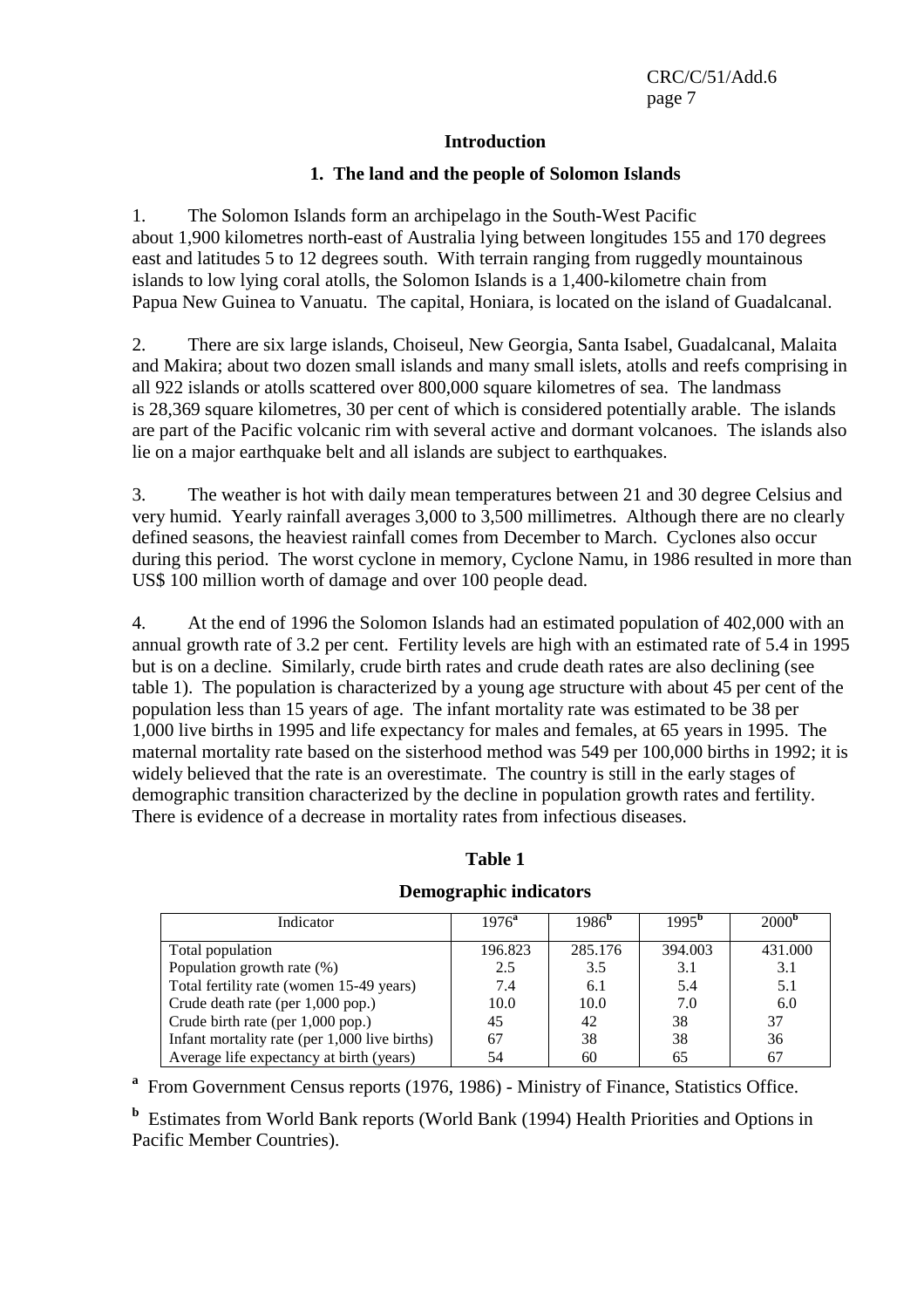5. The people live in over 5,000 villages, seven townships and the capital, Honiara, with an estimated population of 63,000 persons in 1995. Only 16 per cent of the population resides in urban or peri-urban areas; however, rural to urban migration is high (MHMS, 1996).

6. Solomon Islands is home to people of many races, cultures, languages and customs. The predominant race is Melanesian (93.3 per cent) followed by Polynesian (4 per cent), Micronesian (1.5 per cent) and others (1.2 per cent). The majority of Solomon Islanders are Christians (99 per cent). Although Christianity has had a profound influence, traditional social structures and customs remain important. Kinship, traced patrilineally amongst some peoples but most commonly matrilineally, remains the basis of Solomon Islands culture. Traditionally Solomon Islanders have lived closely within their own kin group and have been bound by group norms and obligations rather than individual expectations. This aspect of culture is known as the "wantok system". The wantok system emphasizes the responsibilities that group members have to care for each other and to help each other with food, shelter, clothing, monies and work. Family ties in Solomon Islands are very strong. The young, sick and old always have the care of the extended family and children freely move and are cared for amongst the family members including even distant relatives. The social network is an effective safety net for Solomon Islands' children and continues to protect most people from absolute poverty.

7. About 87 distinct languages are spoken throughout the country. Pijin is the lingua franca and English is the official language. Use of Pijin generally decreases as one leaves the town areas and Guadalcanal Province. Dissemination of information in understandable forms, therefore, can be a challenge in the Solomon Islands. This also has implications for the dissemination of the Convention on the Rights of the Child (CRC) as well as this initial country report.**<sup>1</sup>**

## **2. The political system and economy**

8. The Solomon Islands, which gained independence from Great Britain on 7 July 1978, is a sovereign democratic State and has a unicameral legislature, the National Parliament with 47 elected members. It is administratively divided into nine provinces and a municipal authority, each with their own political and administrative structures, thereby resembling a federal system of government.

9. The Parliament members are elected either on a political party basis or as independents, for a four-year term of office. After elections took place on 6 August 1997, the Solomon Islands Alliance for Change (SIAC), a coalition, organized to form the present Government. There is currently one female Member of Parliament, although 14 women stood for election in 1997.

10. Solomon Islands is a member of the Commonwealth. The British Monarch, as Head of State, is represented locally by a governor-general who is recommended to the Queen by the National Parliament. The governmental and political institutions of Solomon Islands are firmly established in theory and practice on principles and systems of democratic governance. These institutions have an exemplary record on human rights consistent with the high ideals of the United Nations Charter. Civil order, harmonious ethnic and religious relations and a peaceful social environment have characterized the Solomon Islands in its relationships with both its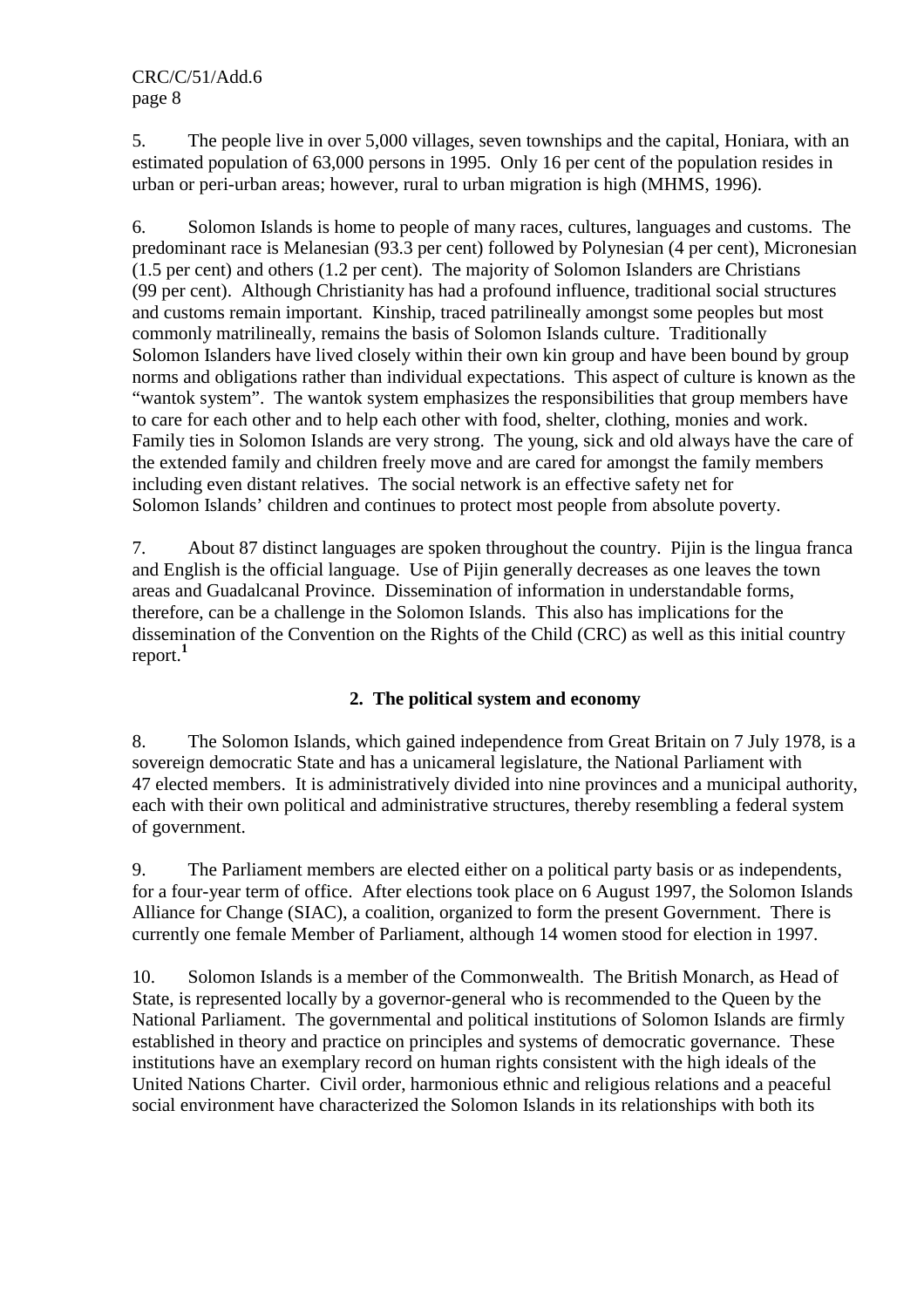regional and global neighbours. The Papua New Guinea "Bougainville Crisis" in the past few years has, however, had its spillover effects, straining the political relationship between the two countries. Solomon Islands, in providing humanitarian services - especially medical care and shelter - for the women and children of Bougainville who have crossed the border to Solomon Islands, has been wrongly accused by Papua New Guinea of siding with the rebels on Bougainville. Papua New Guinea has violated international laws by staging military incursions into Solomon Islands with resultant damage to properties and killing of several Solomon Islanders in the process. The crisis reached critical levels in June 1996. At that time Solomon Islands presented its case before the United Nations for resolution in a peaceful manner. Currently, the Prime Ministers of the Solomon Islands and Papua New Guinea are actively involved in seeking a peaceful resolution in Bougainville.

[Editorial Note: In early July 1997, Solomon Island's Government signed a border treaty with Papua New Guinea.<sup>2</sup> The Solomon Islands Government facilitated the first round of peace talks held 5-18 July 1997 by ensuring safe passage of Bougainvillean leaders to and from talks held in Burnham (Christchurch) New Zealand.**<sup>3</sup>** The talks produced the Burnham Declaration that called for a ceasefire, withdrawal of the PNG defence forces and acceptance of the United Nations peacekeeping force on the island.**<sup>4</sup>** A Solomon Islands Government delegation participated for the first time as an observer in the second round of peace talks in Burnham from 1-10 October. At that time it was "agreed that traditional border crossing arrangements on the PNG an [sic] Solomon Islands border may be set up in the same manner as in the border agreement with Australia and Indonesia".**<sup>5</sup>** An unarmed force of 150 New Zealand troops began landing on Bougainville in December 1997. Up to 260 troops were ultimately to be deployed there from New Zealand, Australia and other South Pacific countries.**<sup>6</sup>** The Prime Ministers of both PNG and Solomon Islands spent Christmas 1997 on Bougainville to emphasize their personal commitments to resolution of the crisis. There was great optimism that the truce would be a precursor to a full cessation of violence in Bougainville. Subsequent peace talks, facilitated by the Prime Minister of Solomon Islands, have been held in New Zealand (January 1998)**<sup>7</sup>** and Australia.]

11. The 1978 Constitution, the supreme law of the Solomon Islands, emphasizes fundamental rights and freedoms of its citizens and conforms to all major United Nations instruments regarding representation, customs, traditions, cultural inheritance and land rights. Citizenship is acquired by birth, descent, and naturalization or by registration. The Constitution guarantees the rights of the individual to life, security, property, expression, protection of privacy, assembly, association and religion.

12. The economy of Solomon Islands is dualistic with a large rural subsistence sector and an urban monetized sector. The subsistence agricultural sector provides the main source of livelihood for about 86 per cent of the population. Economic activity is dominated by production for local consumption and some export of primary commodities, principally of logs, fish, palm oil and copra. Minerals such as gold, nickel, bauxite and oil are also being explored. Mining for gold and nickel is now underway. Per capita Gross National Product (GNP) was estimated at US\$ 560 in 1992. During 1990-95 annual economic growth averaged 5.4 per cent. Gross Domestic Product (GDP) in 1995 was 7 per cent, an increase of 1.8 per cent from 1994.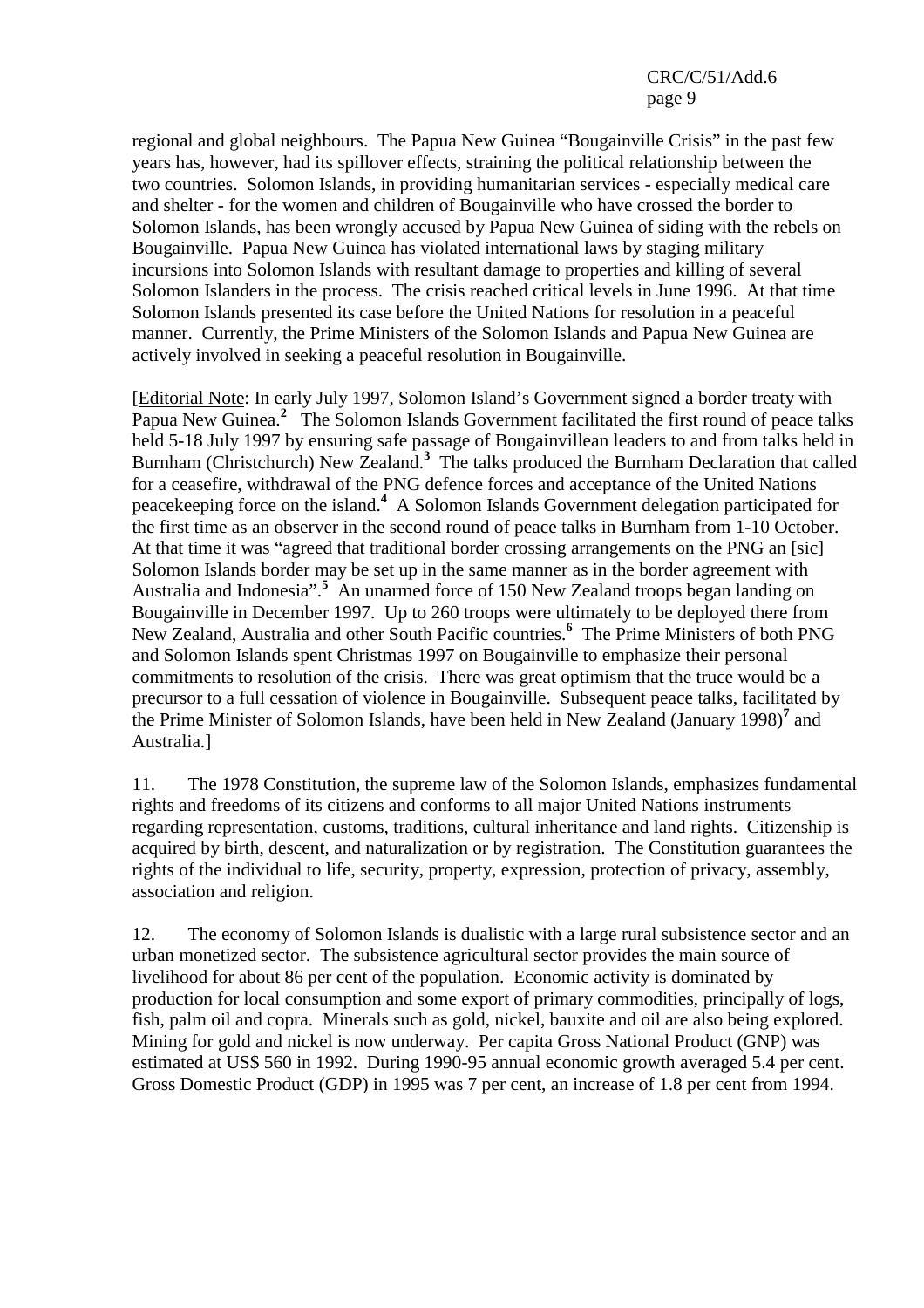Using the UNDP Human Development Index the country is ranked 125 in the Low Human Development Category.<sup>8</sup> The primary goal of the government economic policy is improvement of the welfare of the majority of Solomon Islanders. Thus the macroeconomic policy goals for the period 1997 to 2001, as stipulated in the Government Statement of Policies, are to:

Re-direct and redeploy resources from the public sector to the private sector;

Provide a stable economy that ensures low inflation and interest rates, increased rate of employment, stable exchange rate and reduced balance of payments deficit;

Re-establish confidence in the securities market by settling outstanding securities debts;

Broaden the tax base and reduce appropriate tax rates;

Encourage private investment, both local and foreign, through the provision of a cohesive policy framework and consistent decision-making;

Improve public finance and the accountability system;

Emphasize the sustainable harvesting of the country's forest, marine, mineral and agricultural resources that yield various benefits to the resources and the Government.**<sup>9</sup>**

13. Despite good economic prospects, employment opportunities increased only marginally in the period 1993-1996. Of an estimated labour force size of 158,310 in 1995, only 34,211 (21.6 per cent) were in formal employment; the majority (78.4 per cent) were in subsistence livelihood. Between 1986 and 1996 an average of only 600 jobs were created annually in the formal sector to cater for only 10 per cent of the total emerging labour force. This meant that the remaining 90 per cent would either have been absorbed into the informal or subsistence sector or would have joined the ranks of the unemployed. Youth unemployment is increasing.

14. The SIAC government moved to devalue the Solomon Islands Dollar by 20 per cent on Monday, 15 December 1997. The effects of this decision on the welfare of children remain to be seen. The intention was to stimulate exports and decrease dependence on imports. Most Solomon Islands exports consist of raw products, i.e. round log timber or processed products such as frozen, dried or tinned fish, palm oil, kernels and copra. Many of these markets currently suffer constraints beyond those of price; therefore, the positive effects sought by the devaluation are likely to be delayed. In addition, there may be adverse consequences for some locally produced goods and services, for example:

There is no local feed industry for chicken or other livestock production, so local meat and egg production may be hindered by prices of imported feed. Certainly these protein foods will become more expensive in the short run and reliance on more economic protein sources should increase. Alternatively, protein may be further eliminated from children's diets, especially in town areas, which operate on a cash economy;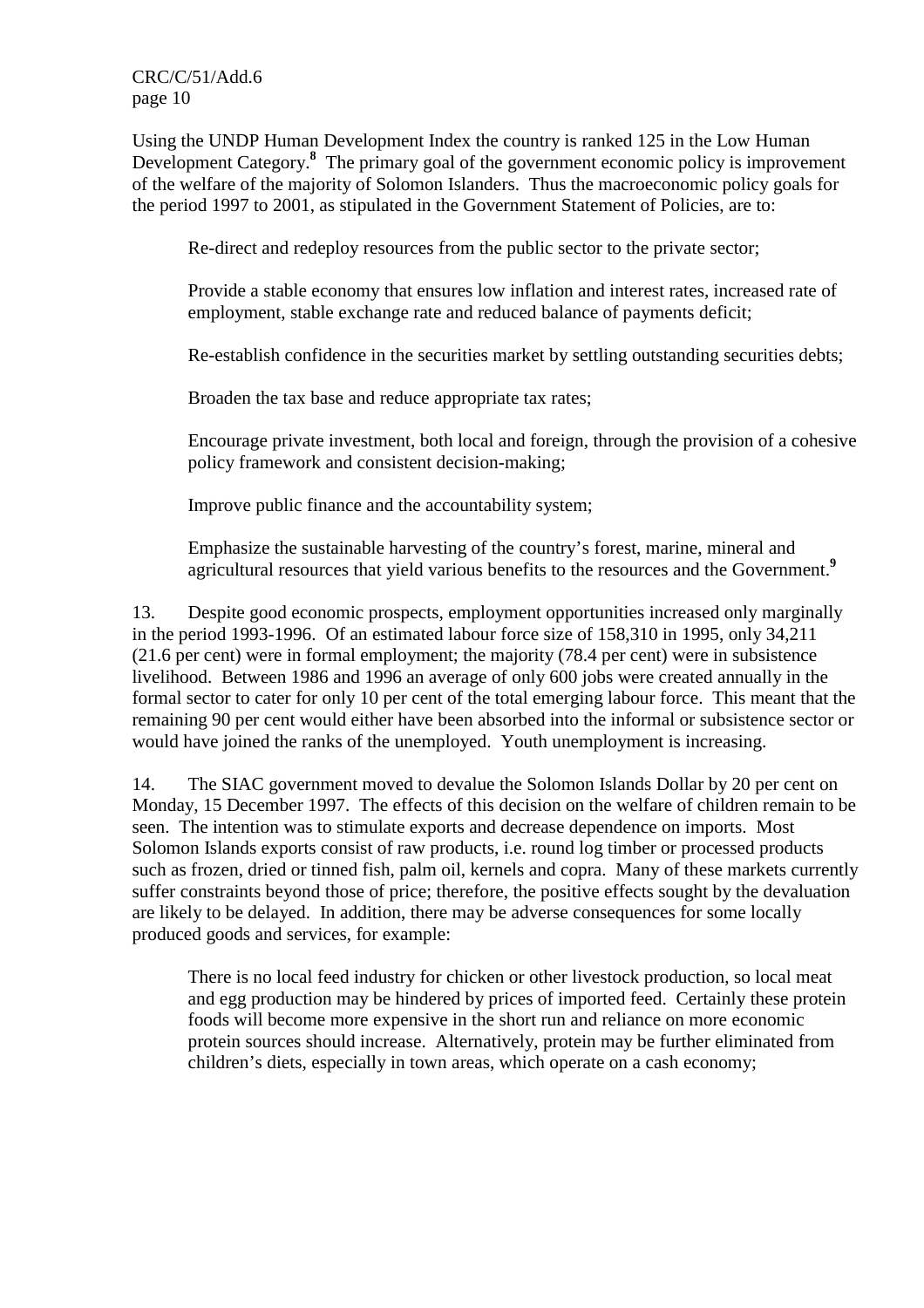Solomon Islands are geographically widely dispersed; therefore, outreach programmes are heavily reliant on imported fuel. Programmes receiving external donor support for transport costs may actually improve the value of their programmes in real terms. However, many donors view transport costs as a maintenance expense and, therefore, expect Government to pay such costs. Therefore, government programmes' outreach efforts will have to be curtailed. It is predictable, therefore, that there are likely to be adverse effects upon the delivery of services affecting children in many instances;

Transport operators have raised fares, which are already difficult to meet for people with low earnings. This also affects the cost and availability of market produce, usually grown some distance from market centres. Bus operators have raised fares effective March 1998. Children within Honiara town area experienced a 100 per cent fare increase from 50 cents to \$1.00. Solomon Islands College of Higher Education (SICHE) students' rates rose 200 per cent to reflect their age status as adults, from 50 cents to \$1.50. Adult town riders' fares increased 50 per cent, from \$1.00 to \$1.50. Long distance fares went up lesser percentages in acknowledgement of the dependence of these riders on this means of transport.**<sup>10</sup>**

15. The effects of the monetary devaluation upon children who live in town may be significant, especially as some school children in town already may suffer nutritionally and are dependent on public transport to reach school on time.

### **C. Situation analysis of children**

16. The extended family system in Solomon Islands is under pressure from socio-economic changes whereby the shift to a monetized economy is slowly eroding the traditional social security system, which is based on a rural subsistence economy. Families are becoming more dependent on cash rather than on their land with its rich resources for their livelihood. Some members of families are being bribed by foreign companies for their resources such as timber and fish, which have been harvested at unsustainable levels. Monies received as royalties from such business ventures often benefit only a few members of the family rather than being distributed on a communal interest basis.

17. Education is neither compulsory nor free. Estimates in 1993 suggested 25 per cent of children leave school after completion of grade six and only 5.6 per cent of children enrolling in grade one will complete secondary education at grade 11. The main reason for the school dropouts is lack of adequate schools hence the term "pushouts" has been used as frequently the term "dropouts". Educational opportunity for the girl child in a family is often subordinated to that of the boy. However, this situation is beginning to change toward more equal opportunities for boys and girls. Many parents have historically been reluctant to allow girls to leave the protection of the village. Only 37 per cent of secondary school students in 1995 were girls.<sup>11</sup> Early childhood education has been promoted since 1986.

18. There are clearly significant social problems emerging in the country. Many of these problems affect young people, e.g., single teenage motherhood, sexually transmitted disease (STD), youth delinquency, sexual and physical abuse, youth suicide, alcohol and drug abuse are reported to be on the increase.**<sup>12</sup>** Rural-urban migration, amongst the young and educated, is a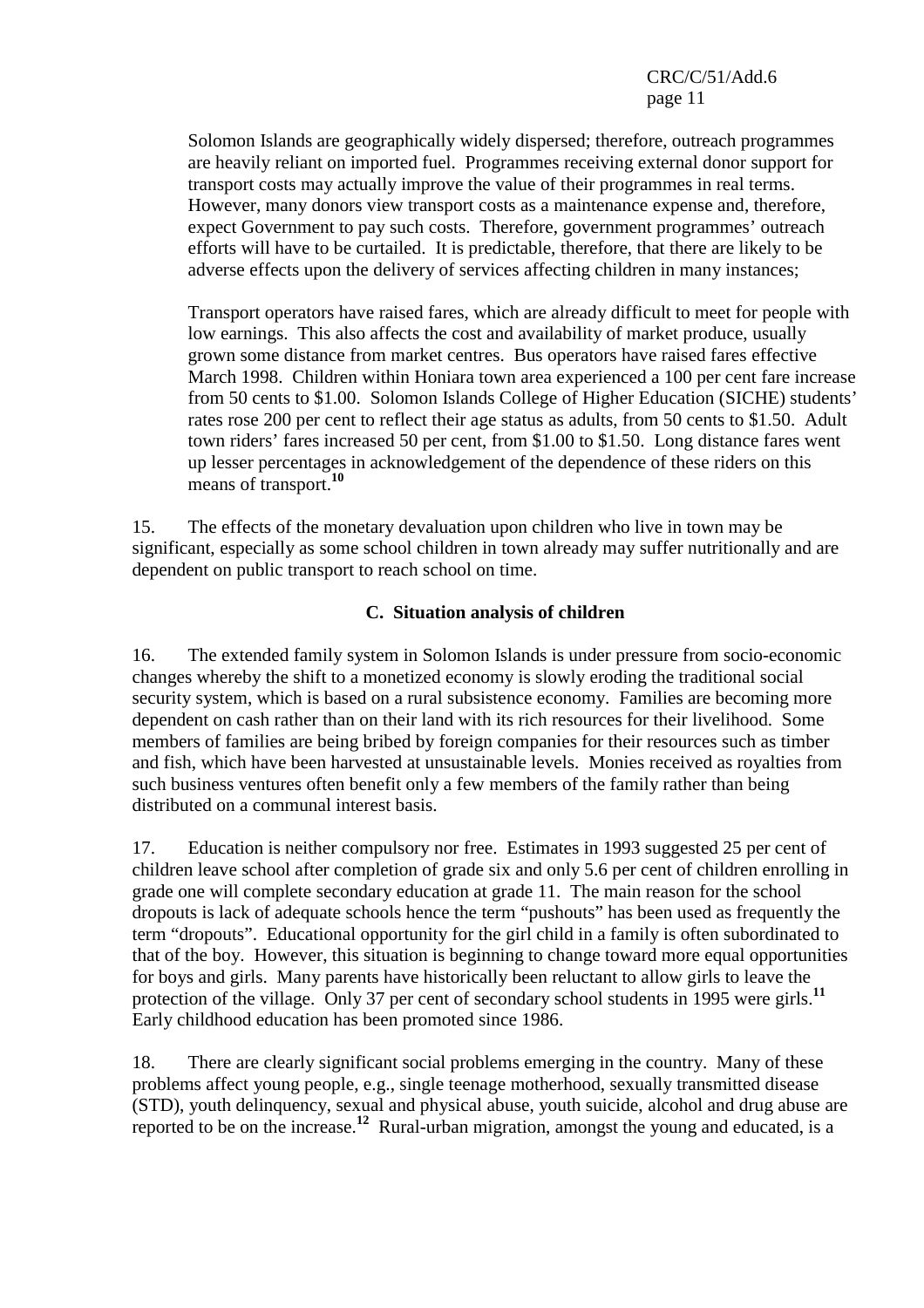growing phenomenon. Both Honiara and the recently established Noro Township have attracted increasing numbers of young people and families, adding to increasing pressures on existing infrastructure. Those who migrate from villages have to face conflicts between traditional and modern values. Frequently people are ill prepared to handle this conflict and find they begin indulging in unhealthy behaviour and lifestyles.**<sup>13</sup>** Increasing divorce rates indicate a weakening of traditional family unit upon which children depend for their security. Such factors may be giving rise to the recent phenomenon of homeless children. There is concern now that such phenomena may grow more serious in the future. Youth unemployment, particularly in town centres, is a contributing factor to the number of crimes committed by this age group.

19. Considerable progress has been made in improving the health status of children in the past decade. Mortality and morbidity from infectious diseases are decreasing. However, acute respiratory infections, diarrhoea, malaria and other infectious diseases remain important health problems for children in Solomon Islands.**<sup>14</sup>**

## **I. GENERAL MEASURES OF IMPLEMENTATION**

## **A. Measures taken in the past two years to harmonize national law and policy with the provisions of the Convention**

20. The Cabinet of Solomon Islands formally established in August 1993 the National Advisory Committee on Children (NACC) consisting of representatives of government, non-governmental organizations (NGOs) and church organizations. NACC has an advisory role to the Government on child issues and was charged with the task of formulating a National Policy on Children and Plan of Action. To date that policy and plan of action has not been endorsed by Cabinet.

21. Also in 1993, the legal representative in the NACC briefly reviewed existing national laws as they related to the provisions of the CRC and drafted a Child Rights Bill. The draft Child Bill sought to ensure that the provisions of the CRC (especially articles 6, 13, 14, 15, 16, 31, 32, 36, 37 and 40) should have the force of law in Solomon Islands. The draft bill was kept in abeyance as the Law Reform Commission (LRC) appointed in 1995 was still in the process (at the time of this report preparation) of reviewing and recommending reforms where required to existing laws. NACC decided that it should make a submission to the LRC to revise relevant existing laws taking into consideration the CRC provisions; however, to date this has not been done.

22. Existing laws related to human rights, women and children were mainly derived from the laws of the United Kingdom and are mostly consistent with the provisions of the CRC. The Solomon Islands Constitution Chapter II contains a list of individual rights and freedoms conferred upon all citizens, which include:

Right to life;

Right to personal liberty;

Freedom from inhumane treatment, including inhuman or degrading punishment;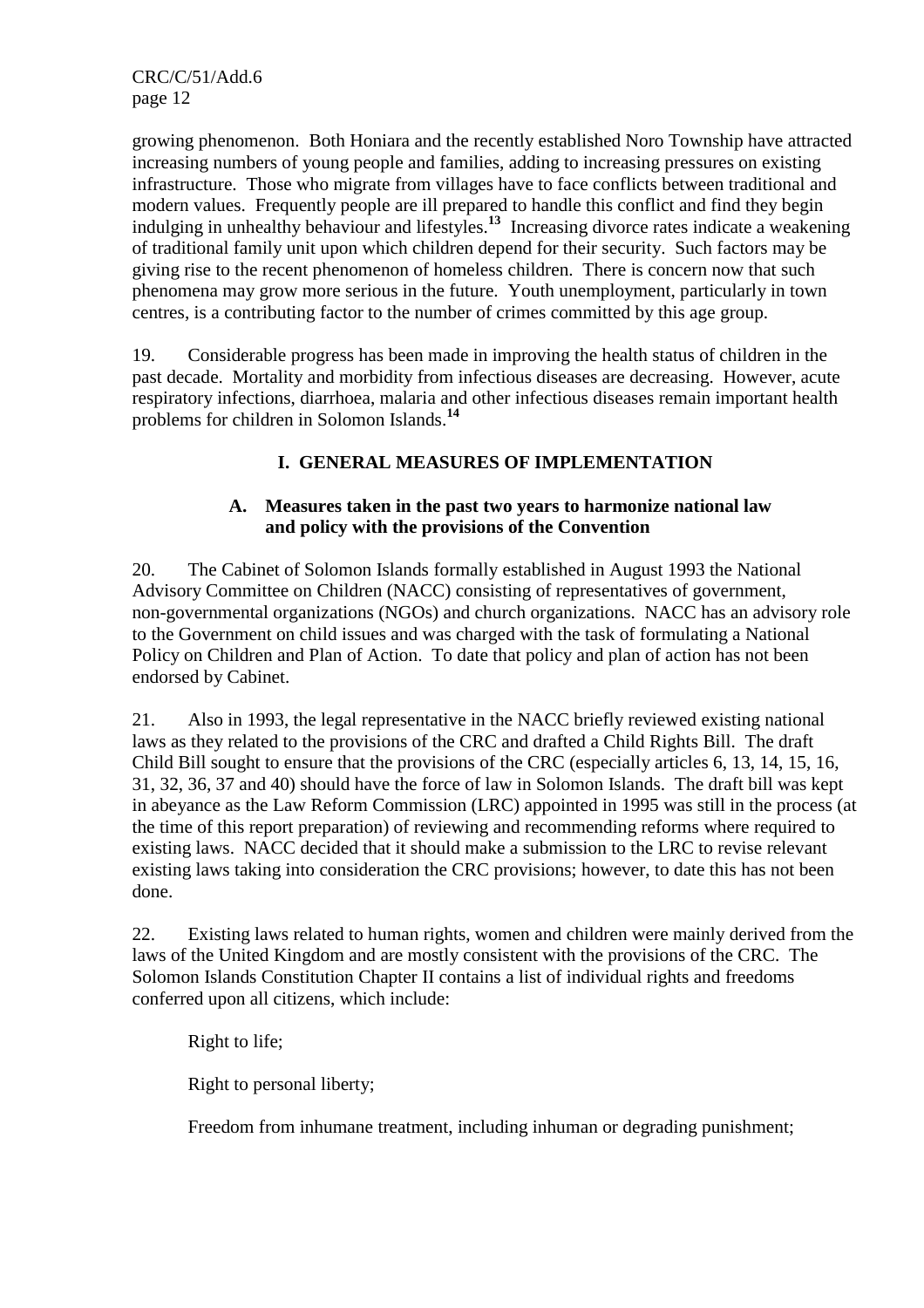Protection of the law;

Right to freedom of thought, religion or belief;

Right to freedom of expression;

Right to freedom of movement within Solomon Islands;

 Protection from discrimination on the ground of colour, race, place of origin, creed or sex or political opinion.

These rights and freedoms are subject to exceptions especially on the grounds of public interest.

23. In 1994, the Government created the Ministry for Youth, Women, Sports and Recreation (MYWSR) and charged it with the responsibility of dealing with children's issues. It was the lead ministry in Government for children's affairs until early 1997 when it was abolished.**<sup>15</sup>** Questions concerning the present status of NACC chairmanship and of children, generally, should been resolved by the current SIAC government's re-establishment of a Ministry of Youth, Women and Sports. Although there have been efforts within MYWSR in the past to establish a position within the Youth Division dedicated to children's affairs, the close association between youth and children's issues may be problematic.**<sup>16</sup>** Issues - excluding health - affecting children under the age of 15 have historically been closely tied to the lead ministry for women's affairs. This association, while better than nothing, has obscured the importance of issues affecting children, who constitute a large group of Solomon Islands' citizenry. School age children and their concerns are considered to come under the auspices of the Ministry of Education. However, a large number of the 5 to 18 year old age group is not in school and, therefore, overlooked by policy makers. There has been little evidence since early 1997 to suggest that children's issues are of more than peripheral interest to the Government. *In January 1998, it was discovered there was no governmental portfolio for children*. The NACC continues to seek within the public sector, establishment of a children's affairs officer whose primary job description would include monitoring progress on the implementation of the CRC and a children's policy. This would ensure that inputs from various sectors are shared and coordinated. Establishment of such a position would also facilitate development of a national database and ensure emplacement of necessary monitoring practices for the implementation of the CRC as well as a children's policy, once adopted by Cabinet.

24. According to NACC minutes, dated 6 September 1994, a draft children's policy paper**<sup>17</sup>** was at that time to have been submitted to the Minister of MYWSR. This was to have been facilitated by the Permanent Secretary (PS) for MYWSR who was to advise the Minister. After the draft child policy was finalized the NACC's policy subcommittee was to have met with the PS of MYWSR. The PS of MYWSR was then to prepare the necessary cabinet paper for transmission to the Cabinet for approval/endorsement. NACC minutes, dated 2 February 1995, stated that a policy subcommittee was then arranging to meet with a new Minister and PS for the MYWSR.**<sup>18</sup>** Subsequent NACC minutes, dated 13 April 1995, stated that the PS of MYWSR had become the chair of the NACC. The 1 June 1995 minutes stated that the required cabinet paper would be prepared by the NACC.<sup>19</sup> Minutes dated 14 March 1996 confirm that the policy and/or cabinet paper had been presented to the Policy and Evaluation Unit of the Office of the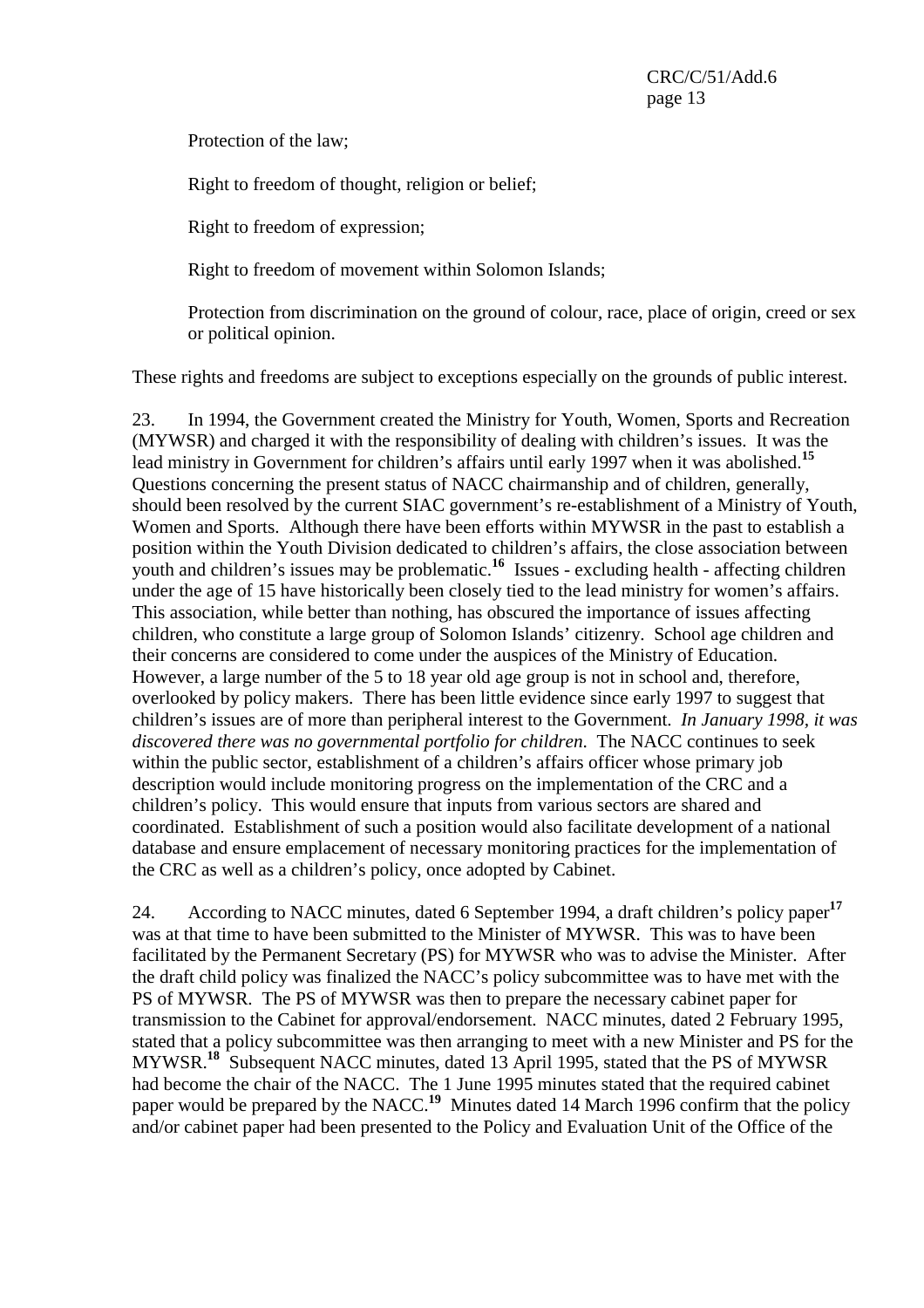Prime Minister toward the end of 1995. As of March 1998 the policy had not emerged from the Policy and Evaluation Unit for presentation to Cabinet. Uncertainty about ministerial leadership for the NACC since March 1996 has contributed to the plan's failure to be presented to Cabinet for endorsement.

25. A draft National Women's Policy was also completed in 1994 and debated in Cabinet several times. The draft policy is currently being revised to take into consideration the wishes of the Cabinet. Cabinet concerns have focused on reconciling the issue of preservation of local culture with the roles women play in society; especially their role as parents, while recognising the need to raise the status of women and promote gender equity. A working group has been formed headed by the President of the National Council of Women (NCW) to review the policy and develop strategies to facilitate its passage. The other objective of the working group is to look at ways to strengthen the NCW. As of February 1998, no National Women's Policy has yet been adopted; however, it is still on the Government's agenda.

26. The Prime Minister signed the World Declaration on the Survival, Protection and Development of Children and the Plan of Action of the 1990 World Summit for Children in November 1992. Since then, the Ministry of Health and Medical Services has incorporated in its health policies, programmes and activities the health sector World Summit goals as reflected in its National Health Plans 1990-1994 and its new Draft Plan 1997-2001.

27. The Ministry of Health has formulated and submitted for Cabinet endorsement the following policies:

National Food and Nutrition Policy in 1995;

Breastfeeding Policy in 1996;

 Revised Expanded Programme of Immunization Policy (that includes Hepatitis B vaccination despite its costs) in 1995.

These policies specifically considered and included the provisions of the CRC and the interest of the child as related to child survival, protection and development. Copies of the policies have been circulated widely including amongst the private sector. Public awareness programmes have been conducted, especially in implementing the provisions of the Breastfeeding Policy which encourages working women to continue to breastfeed by providing time throughout the day to do so.

28. With the goal of providing greater numbers of children access to higher levels of education and also provide for a steady increase in the provision of education services, education policy recently changed. Schools that are committed to establishing secondary level grades are now allowed to create and add them incrementally to existing primary schools. For example, Form 1 (Grade 7) - added to a school previously terminating with Grade 6 - effectively offers more places to students who would have become "push outs" due to lack of sufficient school facilities into which to transfer. Under this plan additional grade levels will be added as staff and materials become available until a full secondary school exists at the site in addition to the original primary school.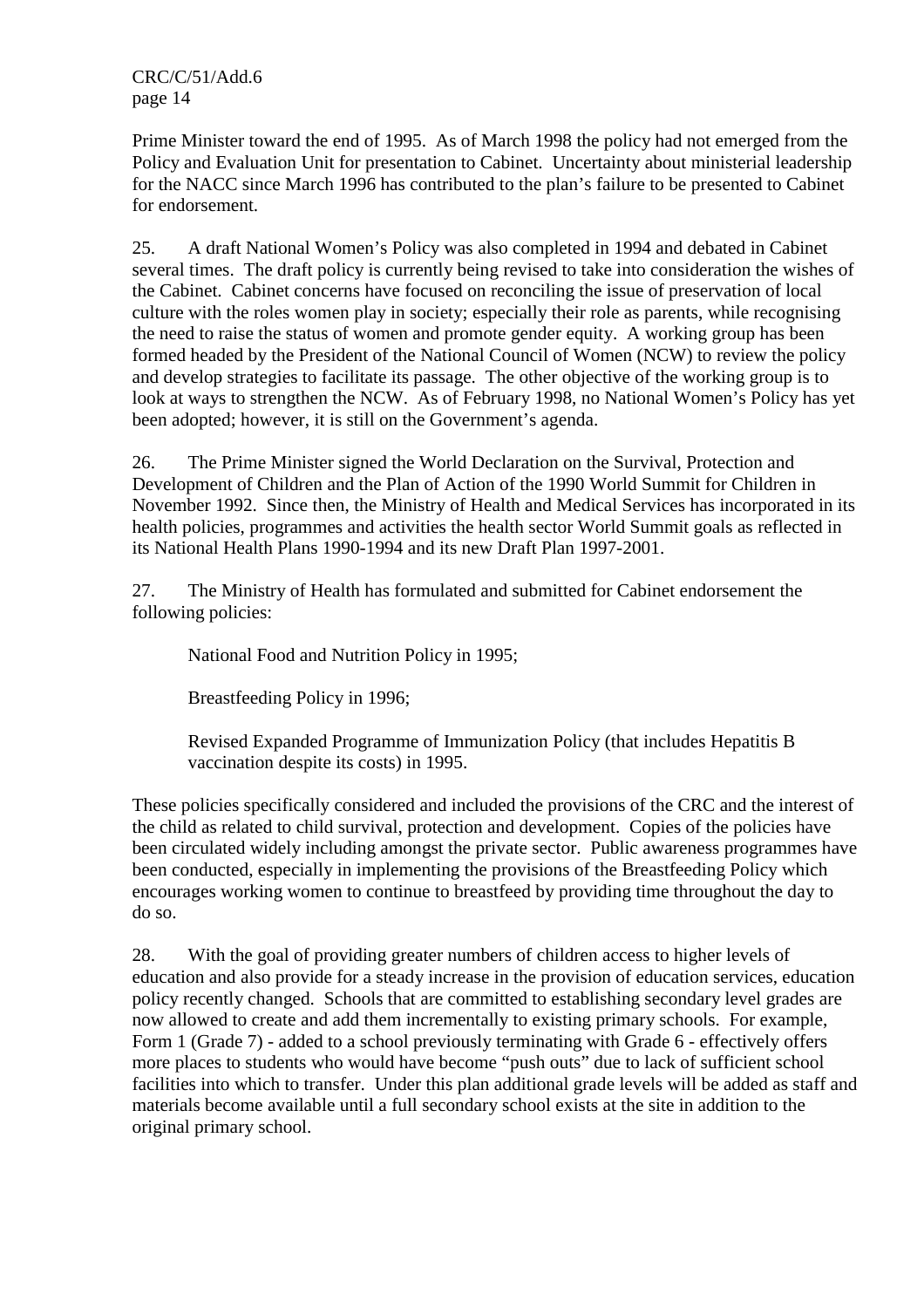29. A National Youth Policy Workshop, sponsored by the Commonwealth Youth Programme (CYP) was conducted in Honiara 15-17 April 1997. An eight-member task force comprising representatives from government, young people, non-governmental organizations and churches was chosen to draft a national youth policy. Another aspect of their work was to put more substance into the National Youth Policy White Paper, drafted in the 1980s to look at the interests of the country's youth. By the year 2000 Solomon Islands should have a fully completed National Youth Policy framework that can help organizations to develop relevant programmes and activities for Solomon Islands' youth.

30. Plans are currently under way via the Ministry of Police to involve youth and other members of the unemployed in community policing projects with the aim to help them develop skills useful to their development. A branch of the police force known as the Special Constabulary could attract more young people into police work, offering motivation and involvement in constructive programmes while addressing the growing dissatisfaction amongst youth who are currently unable to find employment. Another goal of community policing is the improvement of relations between police and the respective communities in which many young people are unemployed.**<sup>20</sup>**

## **B. Measures taken to strengthen, monitor and implement the Convention**

31. The NACC is the national authority charged with the responsibility of monitoring and reporting on the CRC implementation process. The NACC terms of reference and membership were revised in 1996 to include new members such as the Family Support Centre (FSC) and the Ministry of Justice. Steps are being considered to make NACC an independent body with authority to influence decisions at all levels on child issues via legal provisions in a "Child Rights Act". The legal representative in NACC is responsible to pursue this objective.

32. A training workshop on "monitoring of the CRC" was also conducted in October 1995 for participants of various sectors including NGO representatives. The workshop imparted knowledge and equipped participants with necessary information and basic monitoring tools and processes. The expected roles of the participants were to monitor and report on the implementation of CRC activities in their sectors. The NACC members' additional roles now include the incorporation of the CRC provisions in their respective sectoral plans.

33. In 1995 a group of individuals representing the National Council of Women, the police force, NGOs and the social welfare department formed a coalition called the Victim Support Group (VSG). Their basic task was to see how best the issues of domestic violence and all forms of abuse (physical, verbal, emotional and sexual) could be addressed. In such circumstances women and children are usually the victims or suffer the indirect effects of living in an abusive household. The VSG was successful in obtaining funding support mostly from international aid donors. A major achievement of the VSG was the establishment in 1995 of the Family Support Centre (FSC). The FSC aims to address the high incidence of domestic violence, sexual abuse and child abuse via counselling for individuals, couples and other family members and via awareness raising programmes and limited legal services. The Family Support Centre promotes the concept of violence free families and relationships through its programmes and services.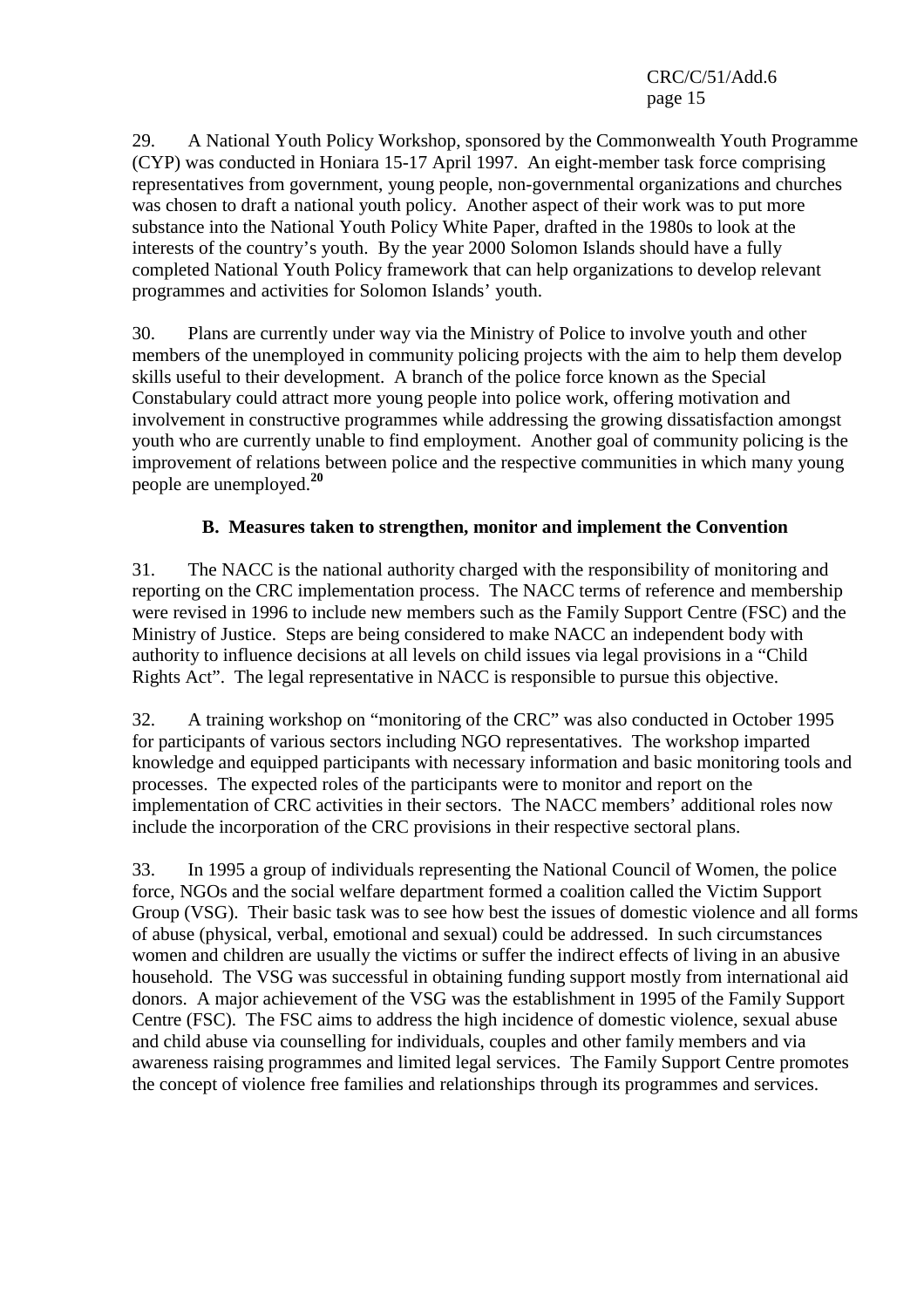34. The Law Reform Commission (LRC)**<sup>21</sup>** has been set up since accession to CRC and is currently examining marriage and divorce laws, land tenure and other laws. *Any person, organization or interested party may make submission to the Chairman of the Law Reform Commission*. Submissions may include proposals for changes to existing laws. After consideration of these proposals and further research, the LRC may recommend changes to the Minister of Justice who instructs the Attorney General's Chambers to draft the proposed amendment or law. The law is then presented to Parliament in the form of a Bill, and if passed, becomes an Act of Parliament. The potential exists then for current legislation to be modified, especially with regard to protecting children from current inequities in the law or addressing directly needs which are absent from existing laws. In this way the presence of the LRC has the potential to facilitate change in a very tangible way.

### **C. Measures to make the principles and provisions of the Convention widely known to adults and children alike**

35. The NACC as part of its role of advocacy of the CRC has produced/published the following information documents:**<sup>22</sup>**

 "Children First", in 1993, where several thousand copies were printed and distributed to all sectors including schools and private organizations. "Children First" outlined in simple English the basic facts of our children's situation as determined by the UNICEF sponsored "Situation Analysis of Women and Children in the Solomon Islands" done in 1991. This analysis stated what actions need to be taken and also provided a brief outline of children's rights in the CRC. The publication was very popular and so multifaceted that it has been used as resource material by schools, churches and other institutions. It has also been translated into several local languages;

 "Kids Come First" is a quarterly publication of NACC, first published in 1994, which disseminates news and views on child issues and the CRC. It is distributed amongst health-care workers and also widely to the public. A feedback form is always attached which recipients are asked to fill in and return;

 "Children's Calendars for 1995, 1996 and 1997" have been produced highlighting issues on children and women in relation to the CRC. Photographs of children and relevant articles of the CRC are mentioned to target the adult audience. Unfortunately there was no calendar produced for 1998;

 Leaflets have been produced on the CRC for interested groups, e.g. the Honiara Pre-school Association, and for particular occasions, e.g. Family Health Week;

 An updated edition of SIG/UNICEF's Solomon Islands' Situation Analysis of Children was due to have been published in 1997. It is unclear when an updated version will be published.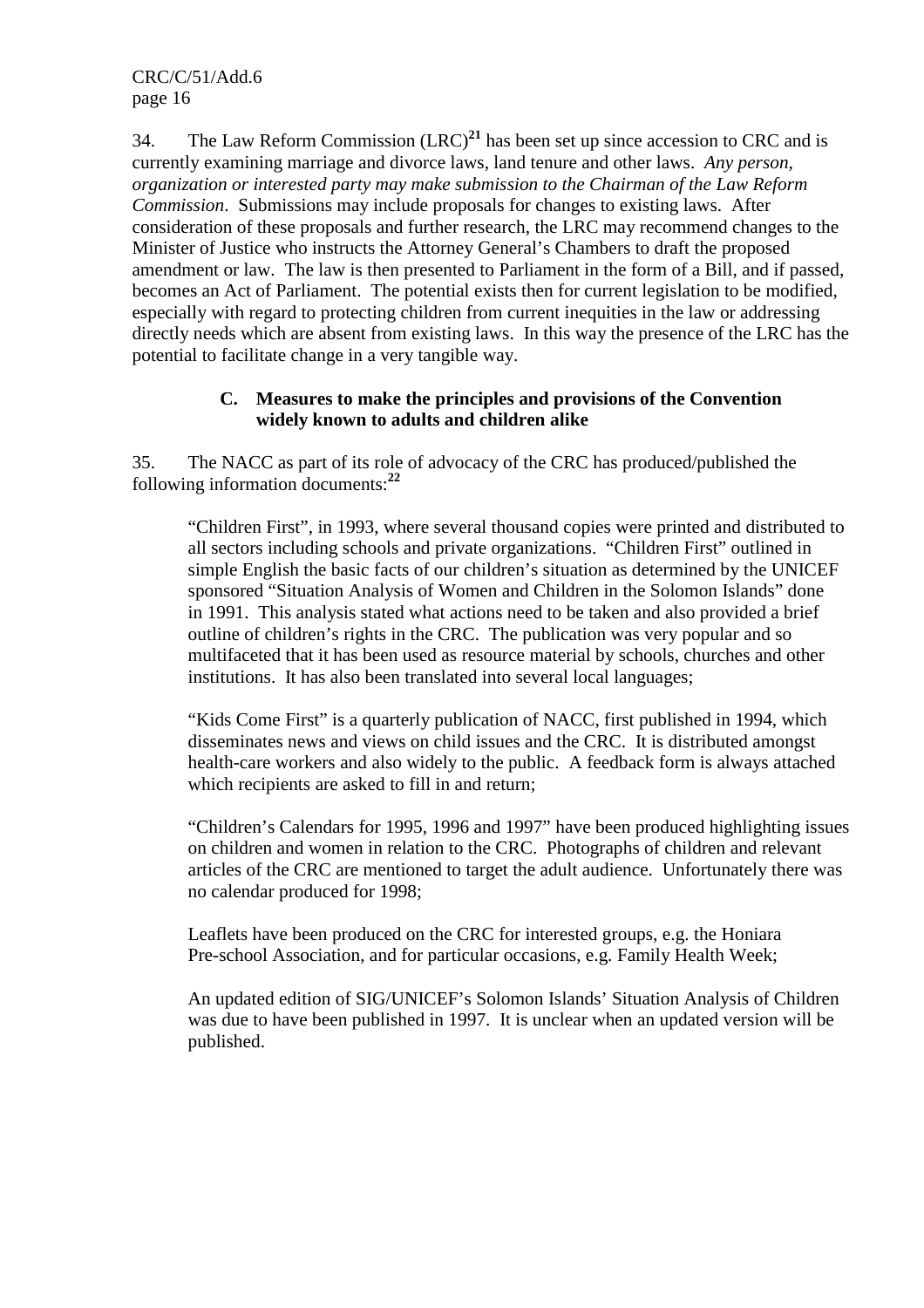36. Soroptimists International Solomon Islands (SISI) produced "Happy Healthy Family" in partnership with MHMS in July 1997. It was printed bilingually using English and Pijin text. Using simple illustrations, its content discusses essential child health information, including: immunization, diarrhoea, birth-timing, safe-motherhood, breastfeeding, child growth, managing coughs, colds and flu, hygiene, malaria, child development and AIDS. It specifically relates its purpose to the goals of the CRC and is intended for use by health workers, adult literacy groups, teachers, teacher trainers, religious leaders, political leaders, women's groups, youth groups and other community groups. Assistance from interested community service organizations like SISI continues to help the Government meet its ongoing need for simple health information.**<sup>23</sup>**

37. In cooperation with the media, especially the Solomon Islands Broadcasting Corporation (SIBC), special radio programming on children's issues - with the active participation of children themselves - was done twice, in 1995 and 1996. The Children's Day of Broadcast was originally envisioned as an annual event where various activities such as stories, interviews with children, songs etc. would be broadcast nationwide including panel discussions and telephone question-and-answer sessions. The focus of these activities for the past two years has been on aspects of the CRC. As a result of this annual day of broadcast, a daily radio programme for children has been revived. This includes contributions from children themselves, awareness raising on the CRC, stories for children, etc.**<sup>24</sup>**

38. Other radio coverage of the CRC includes a weekly spot on a programme directed to adults. Parents are targeted and informed of their children's rights and needs in order that they better understand the role of parenting in supporting children's needs. Such information is valuable for parents in learning to identify which of their actions may not be helpful to the development of their children. Plans include continued periodic radio spots, a regular radio programme exclusively on children's rights, newspaper advertising and leaflets on various aspects of the CRC.

39. Talks are held with church workers, health workers, nurses, etc. who have close contacts with parents in communities and who also have their respect. They are informed on specific knowledge of the CRC and relate this to their work when advising or counselling parents and/or families. Talks are also conducted at local schools and directed specifically to introducing aspects of the CRC to students and staff.

40. The CRC has been copied, reproduced and circulated to all relevant sectors, especially to the participants of the 1995 CRC reporting workshop, for their reference and information. It is the intention of NACC to ensure the inclusion of the CRC provisions into the curricula of schools, training institutions, etc.

41. The Distance Education project with the Ministry of Health and Medical Services (MHMS), has created a new "Paediatric Course" component for distance nurse training, includes a course unit which mentions the goals of the CRC. By illustrating course assignments utilising local situations, the concepts of the CRC will become more concrete for the health-care workers who use this opportunity to update their skills. Awareness of Solomon Islands' children's rights and needs amongst health workers is directly addressed and increased through such measures. The Paediatric Course is currently being implemented. The training programme itself is quite popular and currently has a significant waiting list.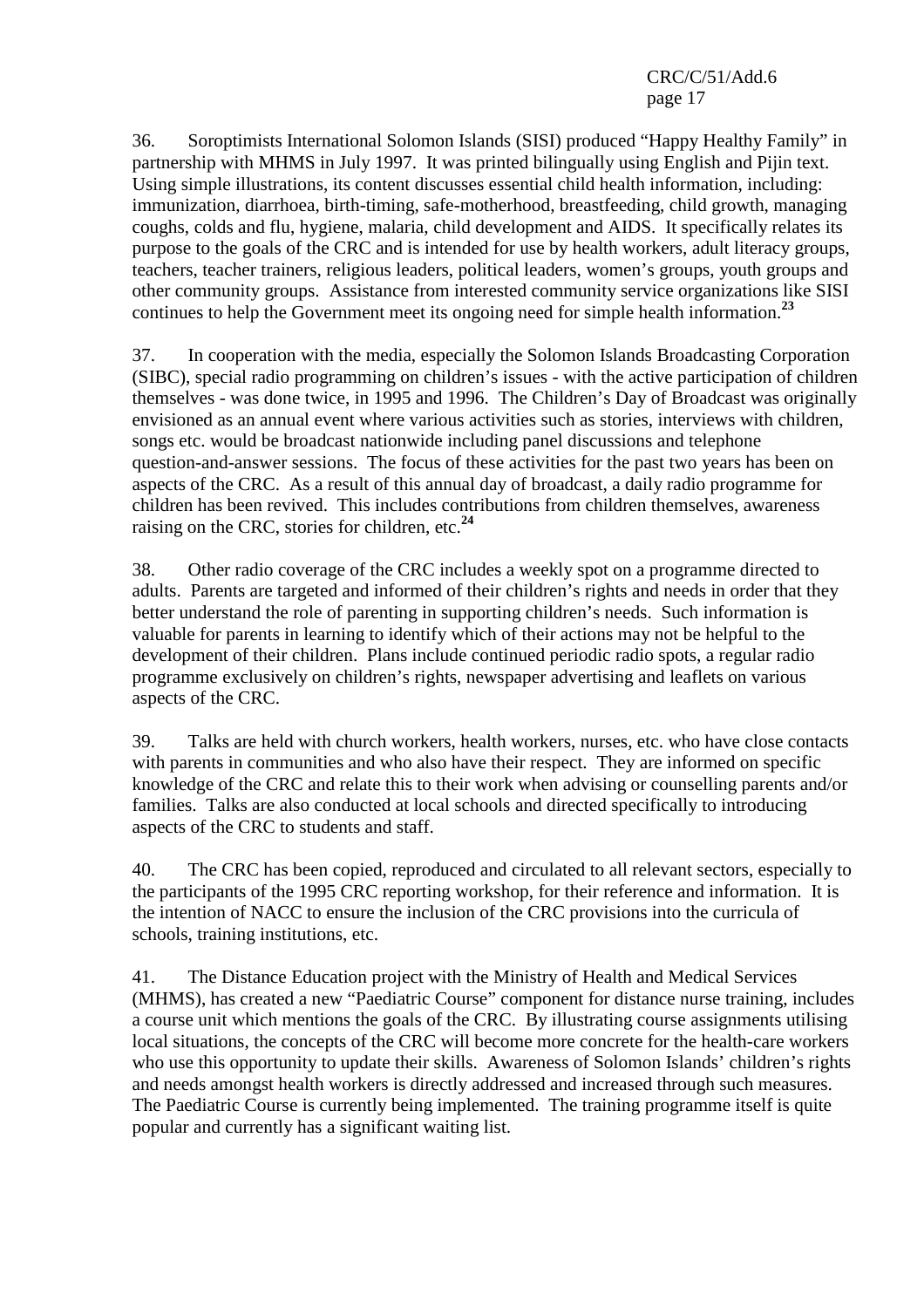42. The Family Support Centre has covered the CRC topic during several workshops. The First Child Abuse Awareness Raising Workshop involved 20 participants, mainly teachers and nurses and was held 27-28 May 1996. A guest speaker from NACC spent about an hour talking about the articles of the Convention. Each participant received a copy of the Convention. The Second Child Abuse Awareness Raising Workshop was held 4-5 December 1996 and also devoted about an hour to the CRC. There were 13 participants and each received a copy of the Convention. A Family Violence Workshop, held 6-9 May 1997 in Munda, Western Province, again allocated an hour to raising awareness of the Convention. There were 30 female participants who learned about the Articles of the Convention and about the rights of children. Representatives of the Centre frequently conduct workshops, other talks and lectures in which child abuse and rights of children are covered; however, time constraints have usually made detailed discussion of the Articles impractical. The Convention on the Rights of the Child will continue to be included in future workshops, lectures, talks and radio programmes conducted by the Family Support Centre.

43. There are currently plans to improve student teachers' understanding of the CRC and involve non-student young people in theatre productions devoted to disseminating the goals of the CRC. This work is being developed through a volunteer drama instructor placed in the Solomon Islands College of Higher Education in Honiara and is to be facilitated by funding from UNICEF. This project should commence in September 1998.

## **D. Preparation of the initial report**

44. The process of preparing this report has been prolonged. Cabinet formally established the National Advisory Committee on Children in August 1993.**<sup>25</sup>** Solomon Islands' Government acceded to the Convention on the Rights of the Child in October 1994. The instrument of accession was sent to the United Nations as of 6 April 1995, bringing the CRC into force in Solomon Islands in early May 1995. With a view to compiling this report, steps were taken in early 1995 by the Permanent Secretary of the Ministry of Youth, Women, Sports and Recreation to advocate for a full-time officer responsible for children's affairs within the Ministry of Youth, Women, Sports and Recreation.**<sup>26</sup>** This position was never established and the Ministry itself was dissolved early in 1997.<sup>27</sup> In October 1995 a workshop was held in Honiara for Committee members and others considered integral to the reporting process. Although there was good attendance, momentum for executing the report was not established. In May 1996 guidelines were sent out to "responsible people" to help them prepare component reports.<sup>28</sup> In September 1996 another workshop was to have been held in Honiara to provide additional guidance to members of the NACC involved in reporting; however, this workshop did not eventuate.

45. The goal of the Committee was to involve its members in writing portions of this report relevant to their own particular areas of expertise.**<sup>29</sup>** As is often the case in committees, the NACC did not enjoy full participation of its rostered members in this task.**<sup>30</sup>** Some active Committee members, though taking their assignments seriously, found it quite difficult to devote necessary time away from their other duties towards this project. Several others found that their particular assignments required more research time due to the demands of working with a relatively unfamiliar topic. Therefore, many months passed and the two-year April 1997 reporting deadline was quite close before any component reports materialized.**<sup>31</sup>**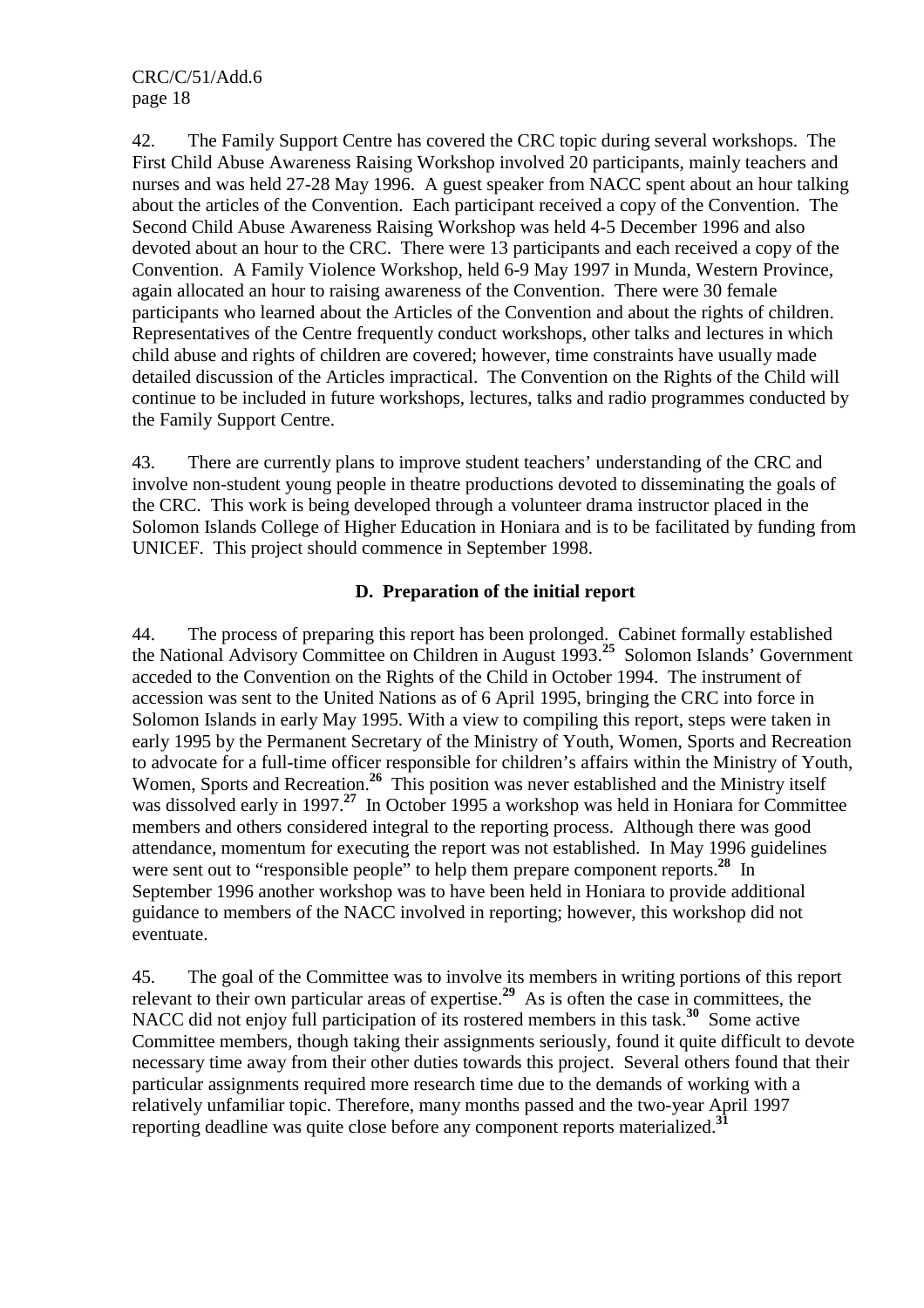46. Once significant numbers of component reports began to be received in early 1997 it was apparent that not all writers had adequately addressed the guideline questions. This occurred either because writers were not aware of either relevant statistics or other information particular to a topic question, or perhaps writers may have felt guideline questions were not relevant to Solomon Islands' situation. With the support of the NACC Secretariat, a volunteer editor began working in March 1997 to edit component reports and query various sources for more information relevant to the guideline questions. This process was neither efficient nor very productive. This also resulted in significant editing delays when information was promised, but then delayed or never produced.

47. A skeletal first draft was distributed in June 1997 amongst the NACC Committee members for feedback. Written comments were returned from active members only. *No feedback was received from the inactive majority.* Two working meetings addressed some of the gaps in information in the early sections of the first draft report. Subsequently, some of the gaps and differences of opinion regarding information in that draft were ameliorated. The subsequent three drafts, however, have not benefited from similar working group input.**<sup>32</sup>** Omissions in report content combined with weak Committee participation have continued to present difficulties for the final draft of this report. For example, without representation from Solomon Islands Christian Association (SICA) there is no substantial information in the report on the efforts to meet children's needs through measures implemented by churches. Many inconsistencies in dates and data continue to be discovered. Without NACC members' input, careful reading and revision for inconsistencies, the accuracy of some statements may certainly be called into question. With the report's publication there is, of course, the likelihood that relevant information previously "unavailable" may suddenly surface. The editor had hoped to obtain more assistance locating such information before the report was finalized.

48. Statistics relevant to children have been consistently unavailable from different sectors. Generally speaking, there has been no emphasis, historically - in many governmental ministries to take due note of children, with the notable exceptions of the Ministry of Health and Medical Services**<sup>33</sup>** (MHMS) and the Ministry of Education and Human Resource Development (MEHRD). Non-governmental organizations have also been very weak in terms of internal data collection. Many organizations do not track numbers of people reached at workshops or talks conducted. It is also unusual for youth organizations to keep records of membership, e.g. Girl Guides, Boy Scouts, church youth groups, etc. There is no national database for collection of such information despite the existence of the National Youth Congress and the Ministry of Youth, Women and Sports.

49. There are few graphs or tables shown in the report section devoted to education, while the section on health has quite a number of tables, graphs and figures. In the case of governmental sectors this inconsistency has a great deal to do with the degree to which particular ministries participated in report writing. Additionally, editorial requests for information have only infrequently been made outside of the Committee membership.**<sup>34</sup>** This has resulted in asking the same people for more information and has meant only limited discovery of information from outside sources. Reliability of data posed another problematic consideration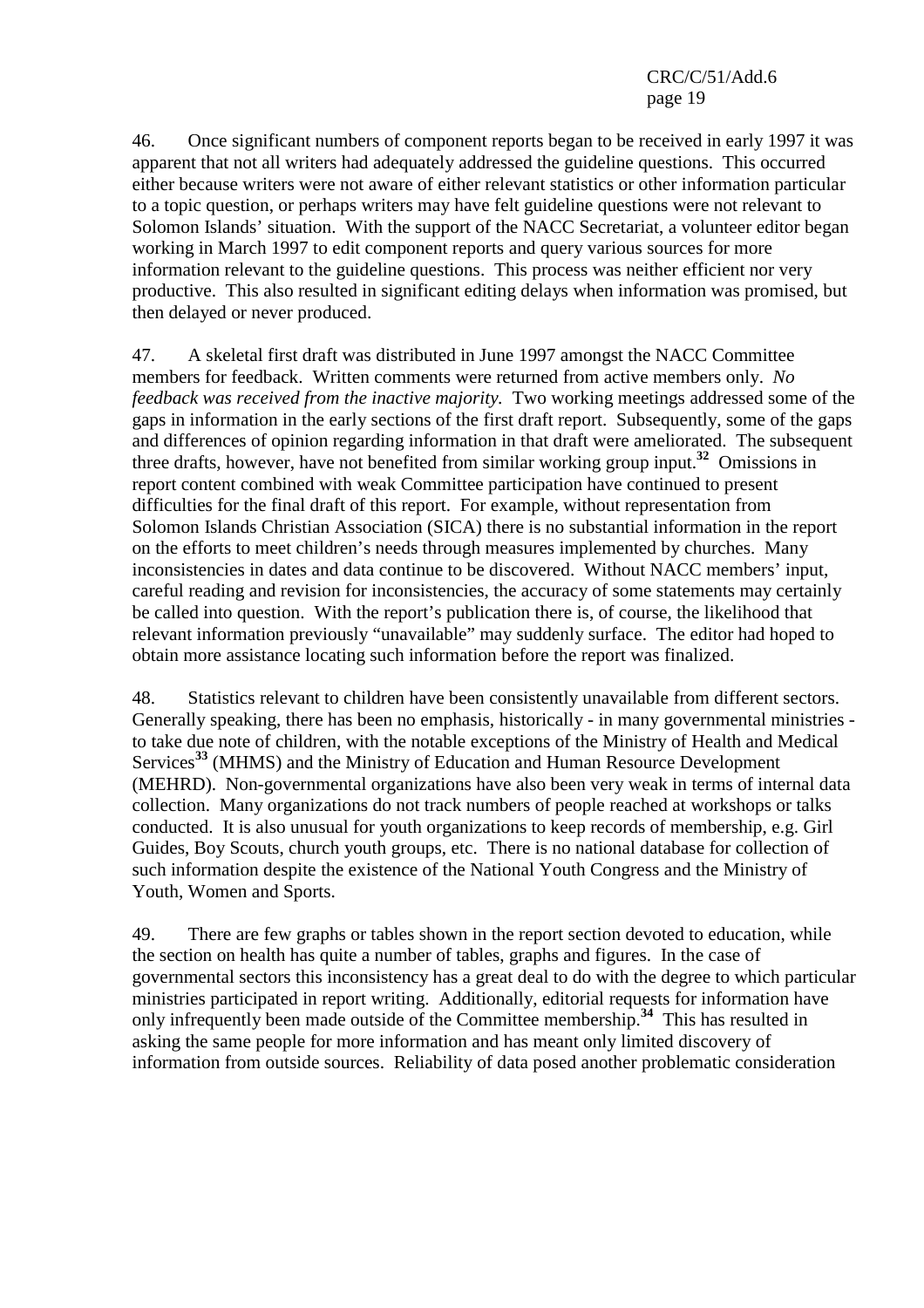for the reporting process. In some cases, the raw data may have been accessible; however, time for processing and compiling such data into a relevant format for this report was not available. Such data urgently needs to be compiled and updated regularly in an effort to establish baseline indicators for subsequent monitoring reports.

50. *The need to establish and improve mechanisms for collecting statistical data and other information relevant to the status of children in Solomon Islands is paramount.* There may indeed be a need for technical assistance in this area; however, of graver concern is whether there is multisectoral governmental and non-governmental support for collecting such data. Although the need for broadly based, freely-shared data is necessary for continued monitoring and reporting on the CRC (and this may be cited as reason enough for initiating such processes) a deeper commitment from Government itself must be shown. To date efforts to institutionalize mechanisms necessary for monitoring and reporting on the CRC have failed.**<sup>35</sup>** It is unclear how a cross-sectoral database would be supported or maintained amongst current government ministries and other organizations serving on the NACC.

51. It is especially desirable that an established reporting mechanism be protected as much as possible from the constraints brought about by struggles to balance budgets and implement austerity measures. Rather than creating just another competing interest to drain resources from government budgets, such a reporting mechanism must be seen as a programme essential for the continued progress of the country. Whether this need is meaningfully answered will indicate the presence of commitment to children's issues of present and future governments.

52. The last governmental census was taken in 1986. The European Union has approved a grant of SI\$ 9.8 million to conduct the next census in November 1998 and plans are going ahead.**<sup>36</sup>** However, it is unclear what precisely what information will be collected and at what point information may become available to policy makers, planners or the general public. Population projections based on an average growth rate of 3.5 per cent calculated from previous censuses estimated the total population at the end of 1997 to be 400,000. This compares to the 1986 actual census population figure of 285,176. Such large discrepancies call into question the adequacy of such projections for effectively determining current planning needs. The NACC has corresponded with the Statistics Division of the Ministry of Finance requesting that certain types of information could be included in the upcoming census process. Such information could provide helpful indicators for the status of children in the country. No official response was received to that query. However, this initiative once again highlights the vital need for the NACC to maintain a proactive orientation in discovering new avenues for collection of data relevant to monitoring the situation of children in Solomon Islands.**<sup>37</sup>**

53. The NACC has not sought the input of children for the writing of this report. This could be due to editorial lack of imagination and also to being early on the learning curve for involving children and young people on the NACC. It is hoped that in the immediate future monitoring reports will lend themselves readily to input from children and young people, especially as children and others now become monitors of improvements or degradations in conditions for Solomon Islands' children. A corresponding recommendation of this report is that a mechanism for monitoring be developed that is protected both from swings of uninformed popular opinion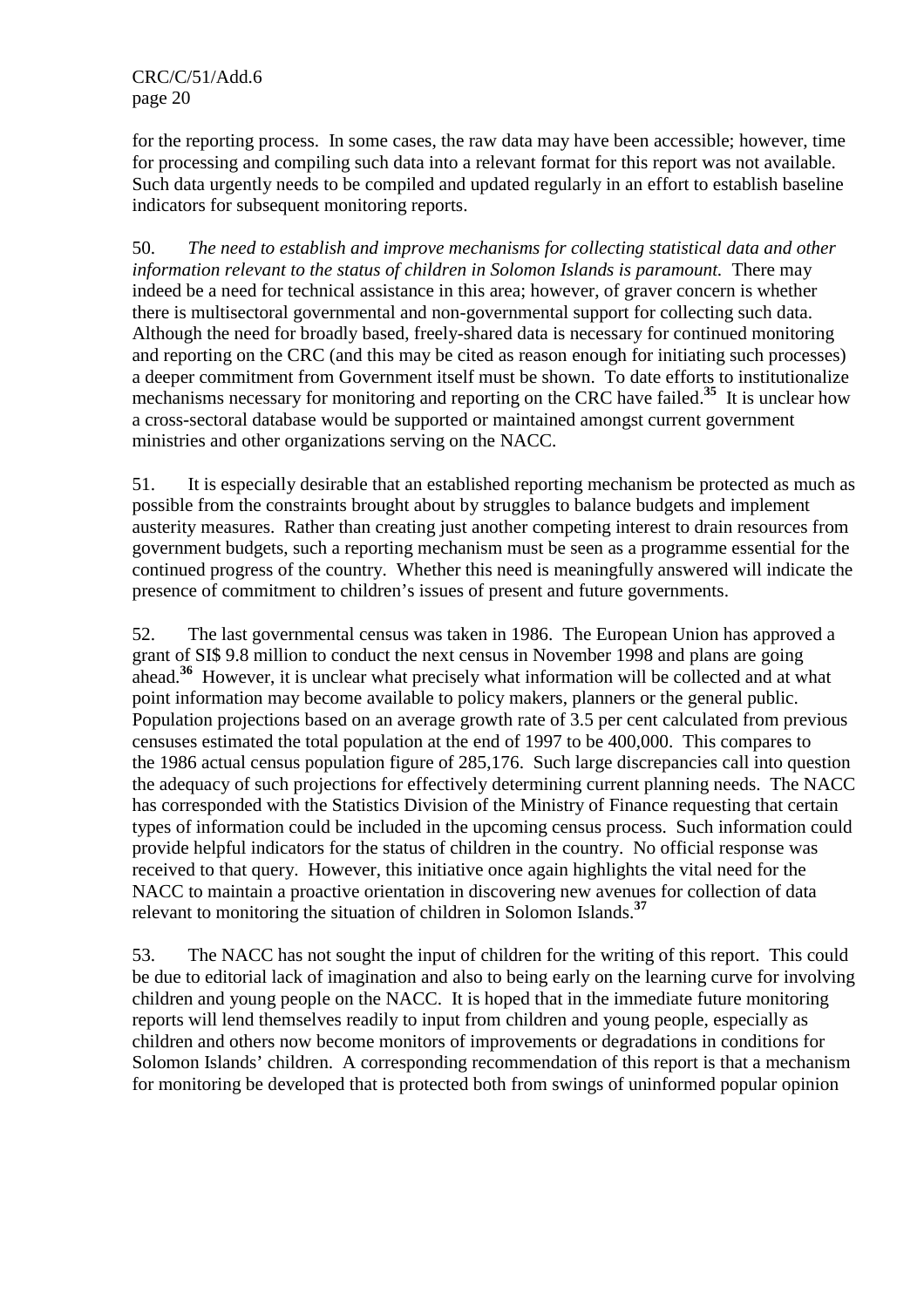and from the constraints of shifting governmental priorities. Such a mechanism should be a transparent one that accepts and reflects input from many voices, not just adult ones, however well intentioned they may be on behalf of children.

54. In order for Solomon Islands' children to become more involved in expressing their views, their own awareness of the CRC needs to be developed. There has been a gradual upswing in frequency in disseminating the goals of the Convention. A systematic and determined effort on the part of the NACC and NGOs like SCFA to reach as many children as possible in their talks and broadcasts is needed. Data collection in this regard would also be useful to determine numbers of people who have been exposed to the ideas of the CRC. Helping children and young people in this country understand how the Convention can affect them and their peers personally is of great importance. Parents and teachers also benefit from more understandable information. This report or a summary must be disseminated countrywide.

55. The print and broadcast media need to continue to develop in their understanding and awareness of the CRC, becoming more active partners with the NACC and others for improved public knowledge of the Convention. The media are also important monitoring agents for measuring progress toward the goals of the Convention. In recent years there have been many newspaper and broadcast reports relevant to areas addressed by the CRC. Updated information on the Convention for members of the media, combined with recognition and encouragement by the NACC is needed. This will emphasize the invaluable service media coverage provides the town-area communities and the nation as a whole whenever attention is focused on news items relevant to the Convention.

### **E. International coordination and cooperation**

56. Solomon Islands has shown its willingness to promote the interests of the child and the welfare of women at both the international and regional levels by its agreement to and endorsement of:

The Port Vila Declaration on Population and Development, September 1993;

The Pacific Region Platform of Action and the Noumea Declaration on Women, 1994;

The International Conference on Population and Development Programme of Action, 1994;

The Suva Declaration on Sustainable Human Development in the Pacific, 1995.

57. Solomon Islands has also signed the World Summit Declaration on Children in 1992 and hosted the 23rd South Pacific Forum meetings of Heads of Governments in 1993, which endorsed the need for according priority to Pacific children. Solomon Islands was also a party to the 33rd South Pacific Conference Resolution on the State of Pacific Children entitled, "First Call For Children - An Agenda for Action".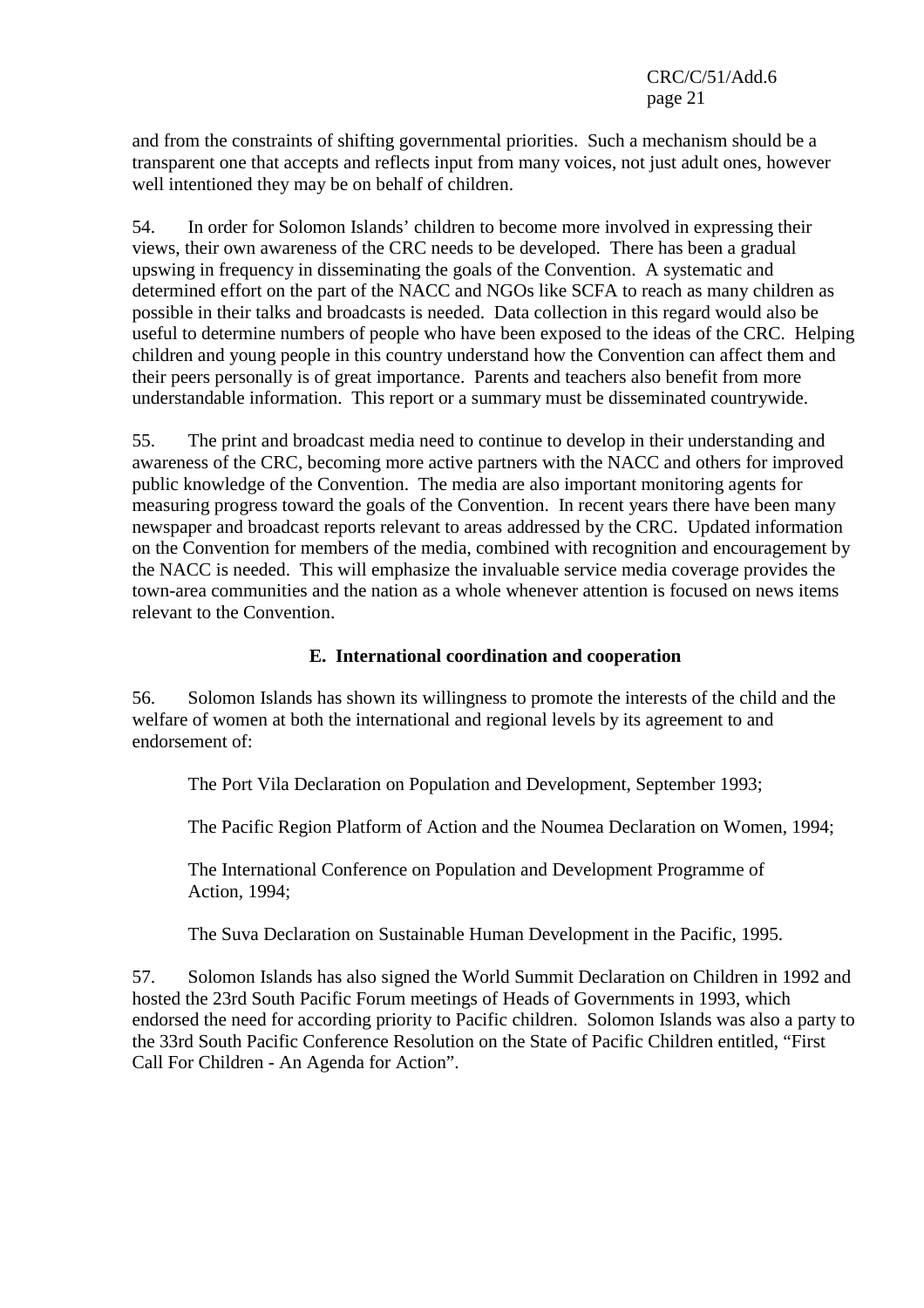## **F. General budgetary allocation measures for child-related activities**

58. Education and health services continue to receive the first and second largest proportions of the government budget allocations, respectively, for the past five years. The government budgetary allocations to the social sectors such as education, health, agriculture and fisheries for the past five years varies between 12 and 15 per cent (12%-15%) of the total national budget for each of the education and health sectors, and 7 per cent (7%) for agriculture and fisheries. About 57 per cent of the health programme funds were for child health activities.

59. External donor support has also been focused on the education and health sectors, with about 70 per cent of donor support for the period 1990 to 1996. The World Bank is sponsoring its Third Education and Training Project (US\$ 16.5 million) during the period 1993-1998, which targets seven components of education.**<sup>38</sup>** The European Union Rural Health Services Project of ECU 5 million was to improve the rural health facilities, train health workers and establish a nationwide health information system. The UNFPA Family Health Project of US\$ 3.5 million was earmarked for use in improving Reproductive Health and Maternal and Child Health (MCH) services. The AusAid/UNICEF support of US\$ 2.8 million was directed to MCH services, the Family Planning Project, Expanded Programme of Immunization (EPI) and other child-related activities. AusAid support of A\$ 0.56 million was directed toward MCH activities funded either on a bilateral basis or through NGOs such as SCFA. In the case of SCFA, funding amounted to approximately SI\$ 1.5 million, three quarters coming from AusAid and a quarter directly from the Australian public.

60. Financial input from regional organizations and NGOs through the Red Cross Society of Solomon Islands - both for child-related activities and for Children in Especially Difficult Circumstances (CEDC) - for each of the past five years has exceeded those in previous years. Establishment of organizations such as the FSC, numerous church-supported women's groups and other groups whose main focus is women and children's affairs is encouraging. Due to the good relationships the NGO networks have with Government - especially in the education and health sectors - funds can be channelled directly to specific areas of need via these NGOs from external sources. These include:

JICA - Japan International Cooperation Agency;

WHO - World Health Organization;

SIPPA - Solomon Islands Planned Parenthood Association;

NZODA - New Zealand Overseas Development Assistance;

EU - European Union;

UNDP - United Nations Development Programme;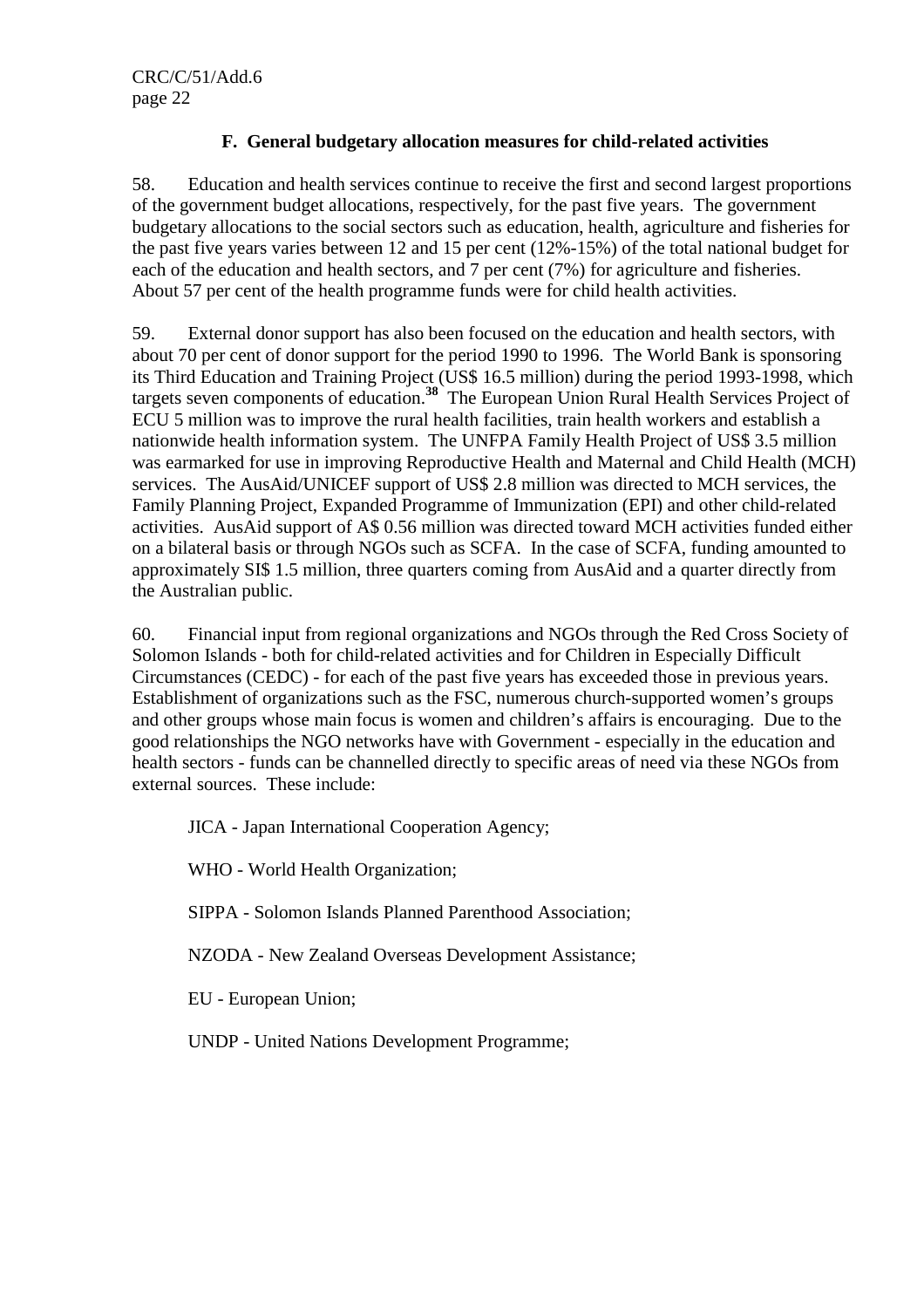UNESCO - United Nations Educational, Scientific and Cultural Organization;

UNICEF - United Nations Children's Fund;

Other bilateral aid donors such as Republic of China (National Hospital and experimental farm).

61. Recent difficulties in acquitting funding supplied to the national treasury for specific projects has caused delays in further funding from some donors.

## **II. DEFINITION OF THE CHILD**

## **Legal context**

62. The Convention on the Rights of the Child requires that States parties define childhood as the period prior to attaining the age of 18 years, for all legislation. Within the laws and ordinances of Solomon Islands there is great variation and perhaps inconsistency in how the child is defined for purposes of health care, imprisonment or legal protection.

63. The Solomon Islands Constitution of 1978, section 55 (1) (a), has set the minimum voting age of 18 years. In this regard the Definition of the Child in article 1 of the CRC is consistent with the national Constitution. The Juvenile Offenders Act 1972 defines a "child", in terms of age, as one under the age of 14 years. The Act defines "young person" as one who has reached 14 years of age or more and is under the age of 18 years.

64. Under the Penal Code, section 14, a person under the age of 8 years is not criminally responsible for any act or omission; therefore no child under the age of 8 years can be guilty of an offence. A child between the age of 8 and 12 years can be found guilty only if it can be proved that the child knows that what is committed is a crime. Children under the age of 14 years cannot be placed in prison except when they have become serious repeated offenders. As there are currently no juvenile detention facilities in Solomon Islands, children and young persons are not placed in prison to serve their sentences unless they are apprehended along with a group which includes adults, tried as a group and convicted of committing a grave crime.

65. The Penal Code (Cap 5) section 201 states a child is deemed to be a person when the child has completely proceeded in a living state from the body of his/her mother. The Penal Code also stipulates as crimes infanticide and abortions, abduction of children, sexual defilement of children under 15 years of age, rape, child trafficking, and disposing of minors under the age of 15 years for immoral purposes. Section 204 of the Penal Code states that it is the duty of the head of family or tenants of a house to provide for the necessaries of life for any child under 15 years under their care.**<sup>39</sup>**

66. The Islanders' Marriage Act (Cap 47) states that no marriage shall be celebrated unless each of the parties has attained 15 years of age. Also no Islander under the age of 18 (who is not a widow or widower) may be married without written consent of the father or, in his absence, the mother or, in her absence, the guardian. This and other laws have recently been reviewed and are in the process of revision by the Law Reform Commission.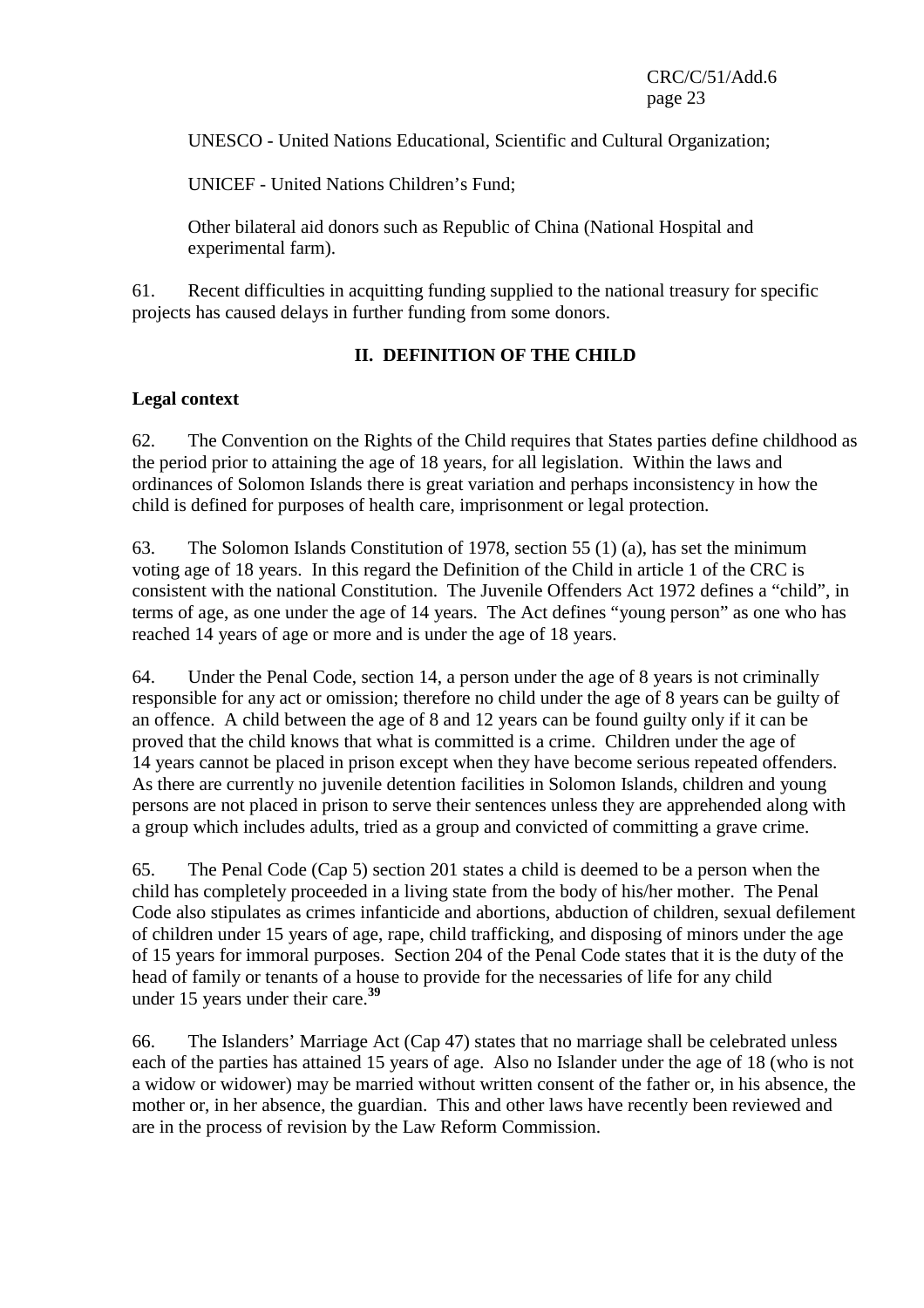## **Implementation**

67. In terms of consent for medical counselling and operations, the minimum age is 18 years. Health practices are flexible whereby children in Grade 6 (12 years and over) may access reproductive health services without the need for consent of parents or guardians.

68. The Labour Act (Cap 75) (sects. 84 to 87, inclusive) sets out the circumstances in which employment of children at ages below 18 but above 12, 15, 16 years is allowed or prohibited. Employment of children under 12 years of age is prohibited with the exception of light agricultural or domestic work done in the company of one or both of the child's parents. Minimum age for recruitment into the disciplined force is 18 years.

69. Under the Liquor Act (Cap 33), section 74 - as amended in 1988 - it is illegal to sell or supply alcohol to people under the age of 21 years.**<sup>40</sup>**

### **Constraints and recommendations**

70. Some laws treat boys differently from girls, e.g. in the Labour Act listed above wherein females between 16 and 18 are not given the opportunity to seek work underground in mines or at night with permission of the Labour Commissioner, but males are. Also there are various sections of the Penal Code wherein boys are not specifically protected from various forms of sexual abuse, e.g. boys are mentioned specifically only in section 153 on male buggery while females are specifically protected throughout sections 128 through 144, inclusive. This is probably due to the antiquated nature of the British law that formed the basis for Solomon Islands' law at the time of independence. There are also various traditions/cultures where preference is given to boys (patrilineal society) or girls (matrilineal society).<sup>41</sup> In terms of education, there is a tendency in some families to put priority on the boy's education. This is slowly changing.

71. For purposes of organizing youth groups, youth in the Solomon Islands include unmarried persons 15 years of age and older extending to age 30. This is particularly problematic for reporting the status of children as many programmes organized for "youth" involve participation of young adults either at the age of majority or well beyond. Children may then be defined as those from birth to 15 years of age, but may then also include those in the youth category between 15 and 18 years of age. At present, younger children's affairs have been tied to women's affairs for governmental organizational purposes.

72. When drafting a Solomon Islands' Child Bill, it is imperative to unify these varying interpretations of the child so that its statutes protect all people under the age of 18 years. The articles of the Convention on the Rights of the Child apply human rights protection to all under the age of 18 years.**<sup>42</sup>** Solomon Islands has acceded to the CRC and having done so is bound to its terms as an international treaty. However, there is also a practice in Solomon Islands of drafting compatible legislation locally to ensure particular Convention components become part of the law of the land.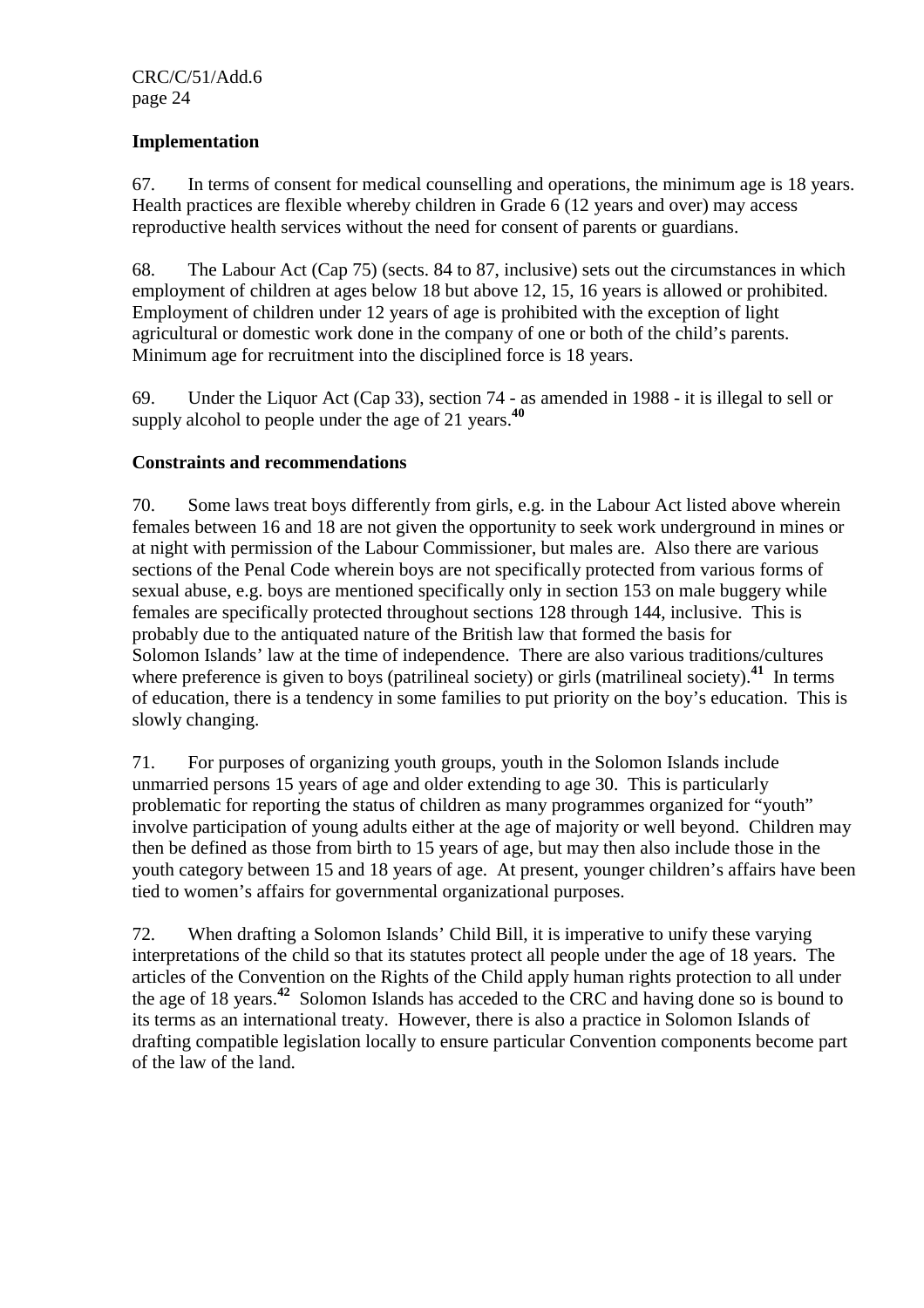73. The legal age to purchase and consume alcohol was increased to 21 years of age in 1988. There is significant doubt as to whether this age limit is enforceable, e.g. please note an article in a local newspaper in January 1998, addressing the issue of persons under the age of 18 being present in nightclubs.**<sup>43</sup>** The article highlights the lack of legislative protection governing the presence of children in licensed clubs. Indeed, there appears to be no prohibition against the presence of under-age persons in licensed clubs as long as they are not buying or consuming alcoholic beverages or as long as they are not intoxicated upon arriving at the club. This omission needs to be addressed promptly. Equally surprising is the apparent assumption amongst those interviewed for the article that those persons who had attained the age of 18 years might be legally served alcohol. If enforcement of legislation is to be realized, public awareness of the law must be raised to a significant degree.

### **III. GENERAL PRINCIPLES**

### **A. Non-discrimination**

#### **1. Legal context**

74. The Solomon Islands Constitution 1978 by implication accords children the same rights and protection as all adults except the right to vote. These rights include the right to life, security, liberty, and protection of the law; the freedoms of expression, movement, thought, religion or belief, assembly and association; protection from discrimination on the grounds of colour, race, place of origin, creed or gender.

#### **2. Implementation**

75. Health and medical services are accessible to every citizen of Solomon Islands free of charge or for minimum charges. All maternal and child health services of the Government are free of charge and treatment of infectious diseases such as malaria, TB, leprosy and diarrhoea are not to be charged for. Immunization services (including vaccines) in the public sector are freely available as well. This policy also extends to the private sector (MHMS, 1996). However, in Honiara, private clinics do indeed charge for these services. The private sector practitioners request that Government reimburse their costs or supply funds to cover provision of their services. However, inherent to arrangements for transfers of funds between Government and private sectors, are many questions of accountability. In addition, due to current governmental budgetary constraints, Government cannot comply. Therefore this health policy is not currently enforceable in the private sector.

76. Certain large employers in rural areas are required to provide health and medical services to residents in the surrounding area even though those persons may not be employed by the company, e.g. Solomon Islands Plantations Limited and Lever Brothers Plantations. In return for providing these services, MHMS subsidizes the companies' total costs of pharmaceuticals by one third and includes their health-care staff in periodic training and seminars sponsored by the Government.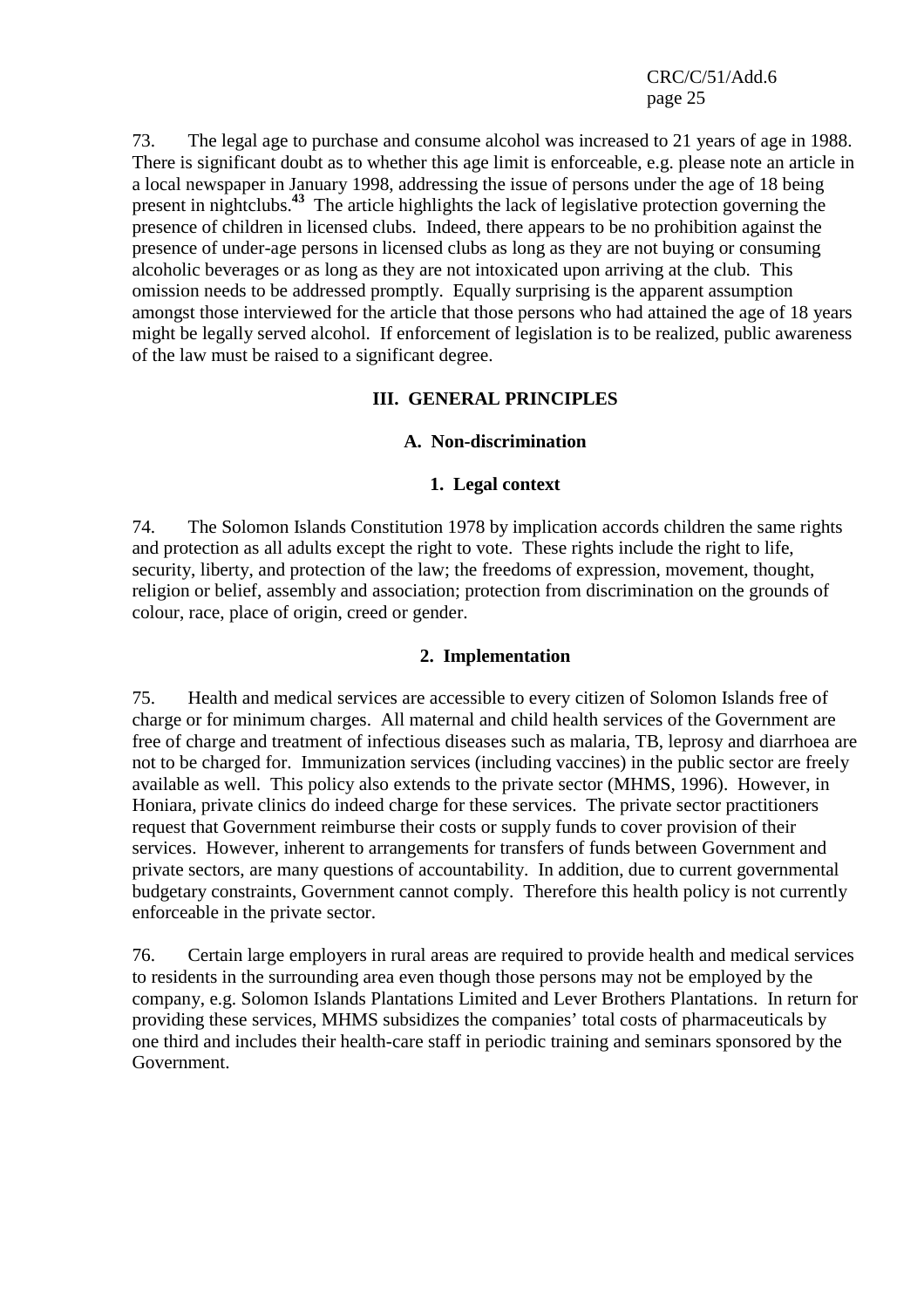77. The Government has accorded the same accessibility to basic health care and primary education services for Bougainvillean refugees as provided for Solomon Islands citizens on humanitarian grounds. Immigrants are not discriminated against in their access to and utilization of social services.

78. In terms of disparities between rural versus urban service areas, it is difficult to attain a balance in relation to the quality of services provided. Better schools and higher standards of education are more frequently available to urban residents. Church and private schools - both primary and secondary - appear to offer higher standards than government schools. As for health services, there is an excellent structure in place throughout the country where health facilities, staff and services are fairly accessible to rural populations and of similar quality to those found in urban areas.**<sup>44</sup>**

## **3. Constraints and recommendations**

79. The Constitution prohibits discrimination. It also recognizes the need to preserve indigenous cultures and traditions. But any "kastom" (customary) law or tradition that is in conflict with the Constitution is null and void since the Constitution is the supreme law of the land. Thus customs which discriminate against people based on gender, ability, ethnicity, or religious affiliation are theoretically unconstitutional and illegal. Most Solomon Islands cultures have well-defined roles for men and women. These roles may include institutionalized discriminatory practices, e.g. transfer of "ownership" of women and their offspring via payment of bride price. The argument has been made that, historically, bride price protected women from mistreatment by ensuring the family into which she married valued her sufficiently to make the payment. In more recent times, large cash payments may have modified the interpretation of bride price to more closely resemble "ownership" or "purchase" than had been the case previously. This example of conflict between traditional and modern values is typical of the issues facing women and children in Solomon Islands.

#### 80. The Situation Analysis of Women and Children notes:

Women in traditional Melanesian culture were the child educators, food producers and resource managers. The current transition from subsistence to cash economy is exerting pressure on women, changing and undermining their roles as well as increasing their workload**<sup>45</sup>** ... Wage labour, migration and the growing demand for cash have tended to increase women's role in both food and cash crop production ... Heavy workloads and high fertility often mean that women pass work on to their young daughters.<sup>46</sup>

81. In formal employment women comprised 21 per cent of the 1993 workforce statistics. Their limited access to education and training greatly disadvantage them in the labour market. For example, clerical and sales work comprise more than 60 per cent of female labour participation in Honiara. Only a few women hold senior management positions.**<sup>47</sup>**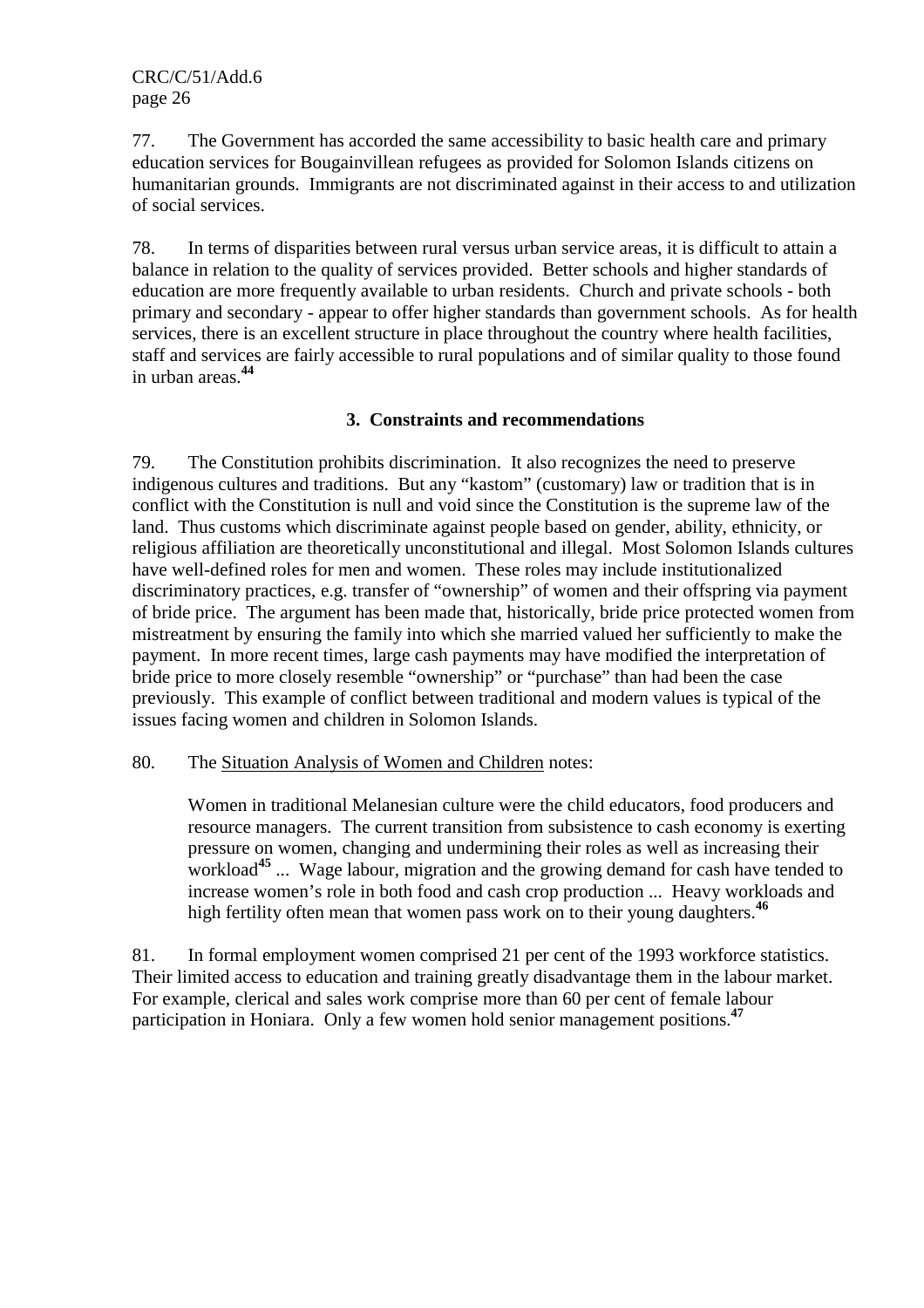82. In many matrilineal societies where women own the land, their influence may be exerted through a male member of the clan. Payment of "bride price", still widely practised in areas such as Malaita and parts of Guadalcanal, signifies the economic and social value attached to women's reproductive roles, but may also signify the oppression of women. "Generally a woman is subordinate to her husband and is expected to obey him. She is at the mercy of her husband who has already paid for her price."**<sup>48</sup>**

83. Migration and mobility also lead to the rising trend of inter-island or cross-cultural marriages, which can place enormous stress on women and girls. Cultural practices, religion and language vary greatly amongst cultural groups and the onus most frequently falls on the woman to make the adaptation in her marriage.

84. Females are greatly underrepresented in secondary schools; teenage pregnancies are as high as 20 per cent of all recorded deliveries in some provinces; only a quarter of women eat balanced meals**<sup>49</sup>** and the female literacy rate is only 17 per cent. Measures to redress the imbalance in access to education are urgently needed. Failure to undertake such measures is tacitly endorsing inequality as well as limiting development at both the individual and national levels. The fact that many women are left outside of the mainstream is reflected in the educational status of the nation's children. In practice, therefore, the constitutional requirement for non-discrimination appears to be ignored.

85. Solomon Islands has yet to sign the Convention on the Elimination of All Forms of Discrimination against Women. Some feel there is no institutionalization of discrimination in this country. They assert that everyone is accorded equal rights and freedoms despite the fact that some people are disadvantaged with regard to equal access to resources and as a result of development. Solomon Islands is still a traditional society thus "kastom" practices and "tambu" still play an influential part in the way its people do things and behave. This is very much the case in the roles women and men are expected to perform in society.

86. Differences in the ways boys and girls are seen under the Penal Code seem to derive from the present-day use of antiquated British laws, e.g. the age of consent for sexual intercourse for girls is 15, but there appears to be no stated age of consent for boys. Many such inequities exist throughout the rules and laws of the country. It is the role of the public as well as the Government with the NACC and other advocacy groups to discover these areas of weakness in the law and refer them for consideration and review to the Law Reform Commission.

87. The assumption has been made above (see paragraph 74), that there are implicit protections accorded to children under the Solomon Islands Constitution. However, it was pointed out to the NACC in 1997 that actual protection of children's rights is not realized strictly by implication within the Constitution. There is a need, therefore, for particular legislative protection for children within the framework of the laws of the Solomon Islands. Explicit legislative acknowledgement of children's particular rights or needs will provide timely and necessary protection to Solomon Islands' children while ensuring penalties for those who deny them those rights.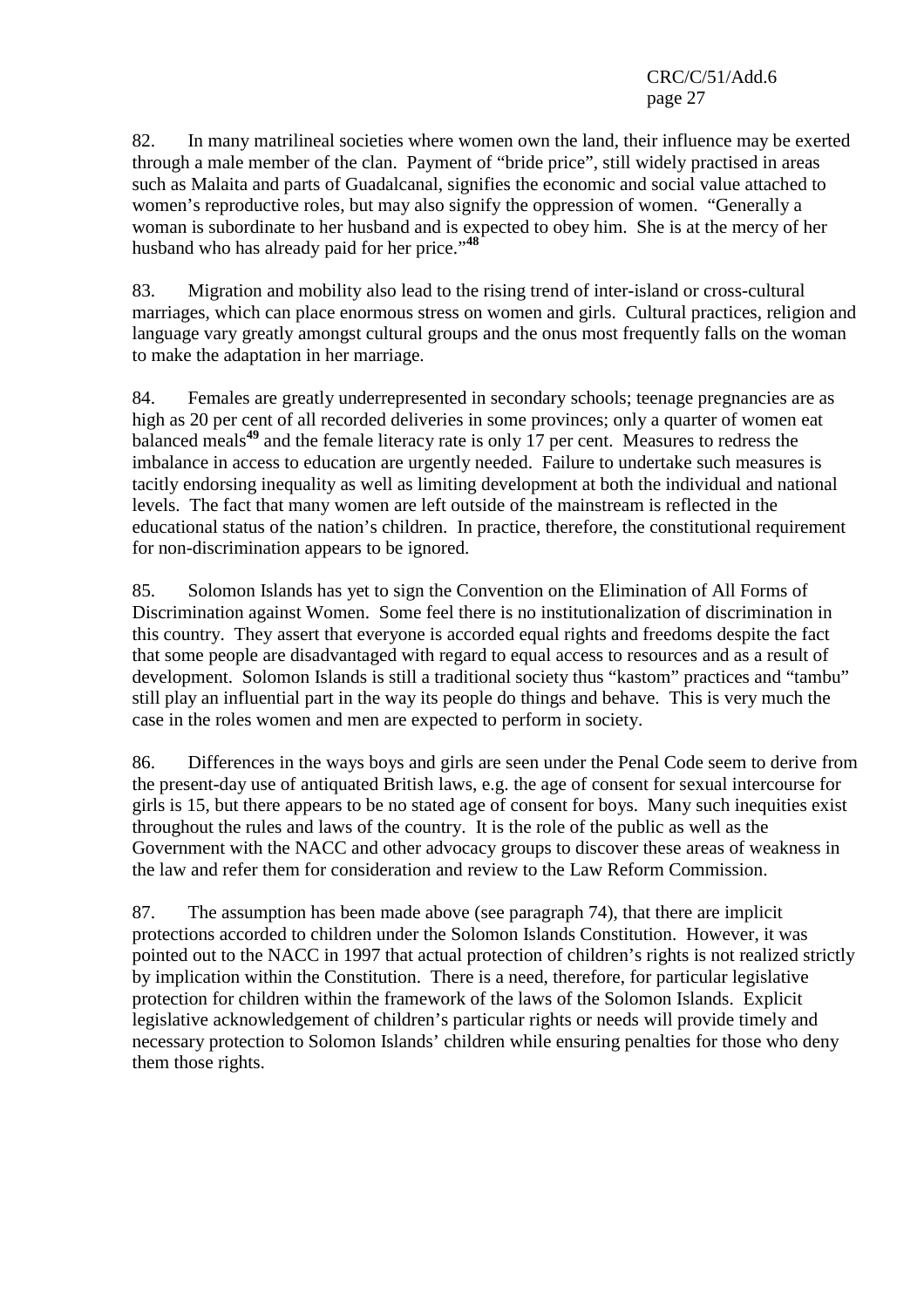## **B. Best interest of the child**

## **1. Legal context**

88. The Juvenile Offenders Act, the Adoption Act and the Affiliation, Separation and Maintenance Acts are structured in such a way as to consider the best interests of the child in their proceedings and judgements. The terminology, "best interest of the child", is not legally defined in these various laws, however. It is used in custody hearings and is derived from family law. Some crimes committed under the Penal Code against the best interest of children attract varying penalties including life imprisonment in some cases.**<sup>50</sup>** In court, juvenile proceedings are always held "in camera" and access of the public is restricted, thereby maintaining the best interests of the child. A full report must be submitted to the court by the probation officer on every case or circumstance where the child is in conflict with the law or is the object of a custody dispute.

89. The Juvenile Offenders Act, section 9 (6) states the duty of the court to put questions to witnesses "as appear necessary and proper in the interests of the child or young person". Section 9 (8) states that before deciding how to deal with the child or young person, the court must obtain information of his general conduct, home surroundings, school record and medical history in order to enable it to make its decision. To this end, a probation officer must submit a report.

90. Under the UK Adoption Act 1958, the High Court must be satisfied that the child is going to be cared for properly before granting an adoption order thus protecting the welfare and best interest of the child. The same is true for the Magistrate's Court before deciding on custody of children in cases of family or parental separations.

91. The Affiliation, Separation and Maintenance Act has been interpreted to mean that if parents have legally separated and have asked the courts to decide who should have custody of the child, the court before granting custody should consider what is in the best interests of the child. This may also include objecting to a previously agreed upon custody arrangement if the court does not think the agreement is in the best interests of the child. Normally, if the child is very young the court will say it is in the child's best interest to stay with the mother, especially if the child is still feeding.**<sup>51</sup>**

92. Section 204 of the Penal Code states that it is the duty of the head of family or tenants of a house to provide for the necessaries of life for any child under 15 years under their care. Section 225 make a person liable for imprisonment for three years if, having been charged with the duty of providing for another, that person fails to do so and endangers or permanently injures the other person. Section 226 makes cruelty to children, committed by anyone over 15 years that is charged with their care, punishable by imprisonment for five years.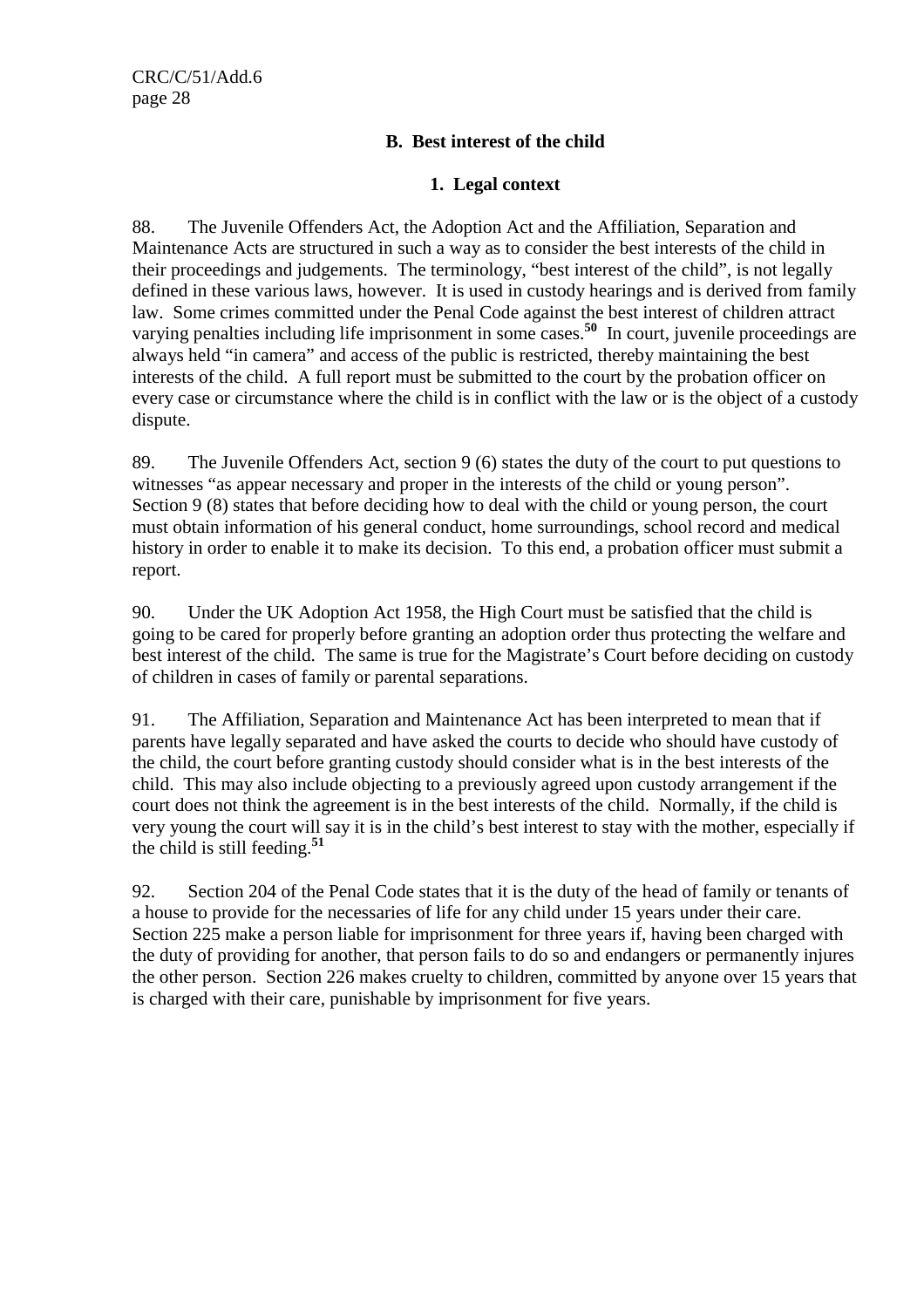### **2. Implementation**

93. Adoption laws constitute the formal system of protection of a child's best interest in Solomon Islands. Formal procedures include the following:

Parents seeking to adopt must first obtain the services of a solicitor;

The solicitor then makes application to the High Court for the necessary adoption papers;

Notice is to be published and publicly displayed for 90 days with town clerk;

Prospective parents and adoptive child must undergo medical examinations proving fitness;

The High Court then requests a Social Enquiry Report from the Social Welfare Office;

Usually the court appoints the Social Welfare Officer as the interim guardian of the child during the adoption procedure;

There is a 90-day period before the adoption is finalized. During this time the birth mother is entitled to change her mind and nullifies the adoption;

Legal adoptions also require that the child continues to be a ward of the High Court until he or she reaches the age of 18 years; therefore, any change in residency must be done with the permission of the Court.

94. Among the issues considered for granting of formal adoption rights are:

Domicility - the parents are asked if they intend to continue living in this country. Adoption with intent to leave shortly thereafter is not permitted although there have been violations of this requirement;

Best interests of the child - questions asked of the prospective parents include whether they are capable of providing for the child and caring for it so that the child benefits from the adoption;

There is no law prohibiting contact of the child with the birth mother. If the families are on good terms there is no reason to prohibit contact. Generally, however, the child is expected not to maintain contact with the birth mother following the adoption.

95. As shown in table 2, approximately 50 per cent or more of juvenile offenders were counselled or pardoned and not brought to the courts. In these cases, the best interests of the children were taken into consideration. Between 1991 and 1995 the number of cases of juvenile offenders was decreasing or reduced by 47 per cent. In 1995, out of a total of 60 cases reported, only 14 (23 per cent) received some form of reprimand or sentence, the rest were dismissed as "no case".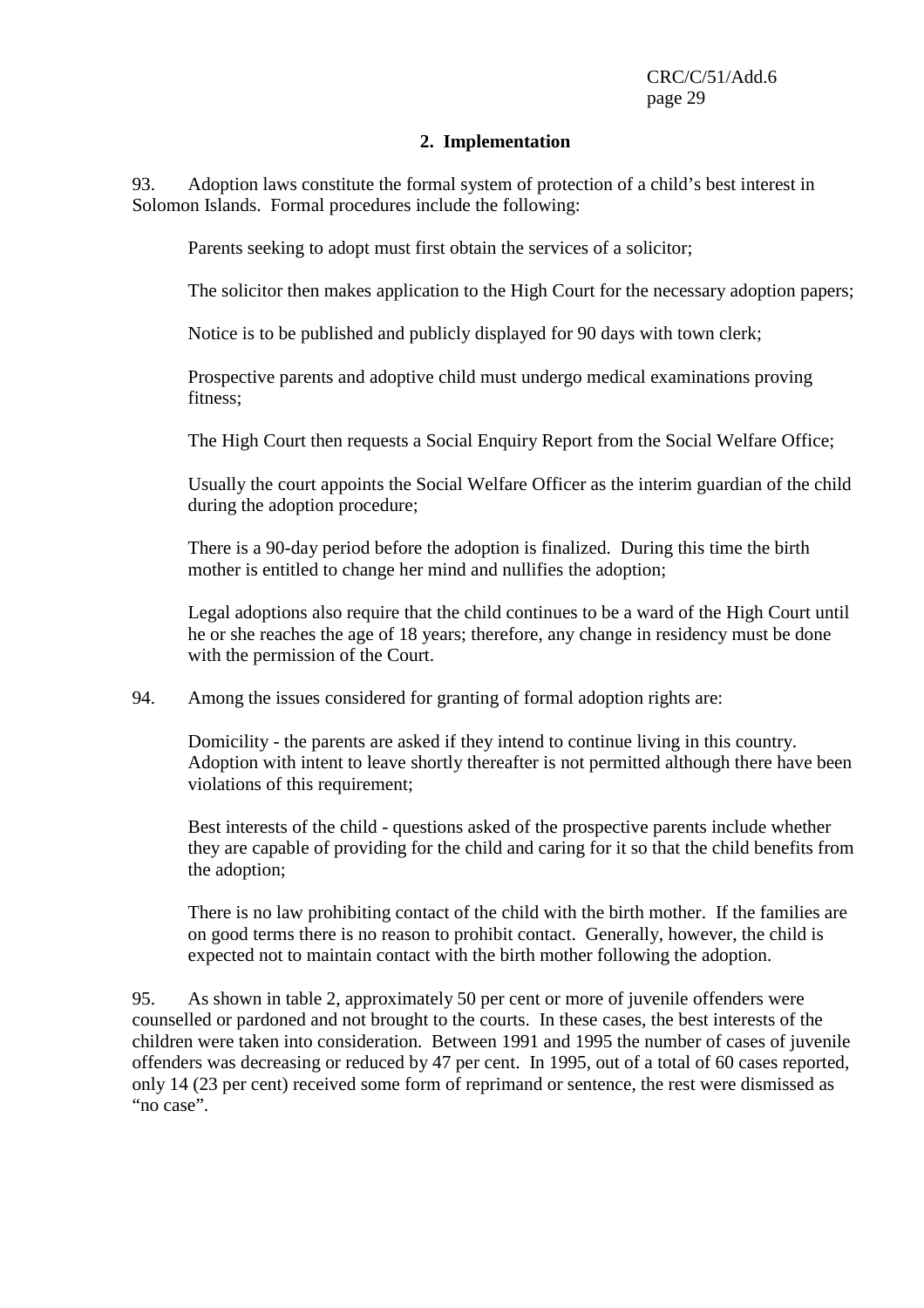## **Table 2**

| Sentences           | 1991 | 1992 | 1993 | 1994 | 1995 |
|---------------------|------|------|------|------|------|
| Exempted from court | 33   | 30   | 41   | 31   | 36   |
| Probation           | 23   |      |      | 2    |      |
| Discharged          | 23   | 11   | 20   | 22   |      |
| Bound over          |      |      | 14   | 20   |      |
| Fined               | 13   |      |      |      |      |
| Imprisoned          | 8    |      |      |      |      |
| Dismissed           |      |      |      | 3    |      |
| Total in court      | 79   | 38   | 41   | 51   | 24   |
| Total cases         | 112  | 68   | 82   | 82   | 60   |

### **Juvenile offenders, 1991-1995**

Source: Social Welfare Division, MHMS, 1996.

96. The Social Welfare Office (MHMS) only handles cases referred to it by the police, courts or lawyers. Once a case is dismissed in court, no further action is taken. Counselling is done when the court orders it. Social Welfare casework follow-up in most cases is required when a juvenile offender is put on probation, i.e., serving his/her sentence outside of prison. Counselling is important for periodical reports that a probation officer needs to make to the Probation Committee or the court should there be a need for it.

## **3. Constraints and recommendations**

97. One of the difficulties of the Affiliation, Separation and Maintenance Act is that the court cannot make an order for custody or access under the Act unless one parent can prove fault against the other parent. Therefore, situations arise where it may be in a child's best interest for an Order to be made, but the court cannot do so because one parent cannot prove a fault against the other. If a provision was included in the Act that the child's best interest should be paramount when the court is making a decision under the Act, and if the Act were amended to abolish the need for one parent to prove a fault against the other, then this problem would not arise.**<sup>52</sup>**

98. Questions arise in interpretations of the child's best interest when considering a court decision as recently as 1991 (Joyce Tonawane v. Kelly Wanefiolo, cc 247-91) in which an appeal to the High Court against the previous decision of the Magistrate's Court was denied. The case decided that monies spent later by the father for the child's elaborate birthday party constituted payment of maintenance for which he had been in arrears. The case illuminates the question of whether Solomon Islands' courts have upheld the intent of the Affiliation, Separation and Maintenance Act in these decisions.

99. Many adoptions amongst Solomon Islanders are arranged informally and those children often remain within their extended family. The adoptions that are arranged between young unmarried mothers and nurses via Central Hospital are also informal ones. In these cases there is significant concern that Solomon Islands laws be interpreted to also protect the best interest of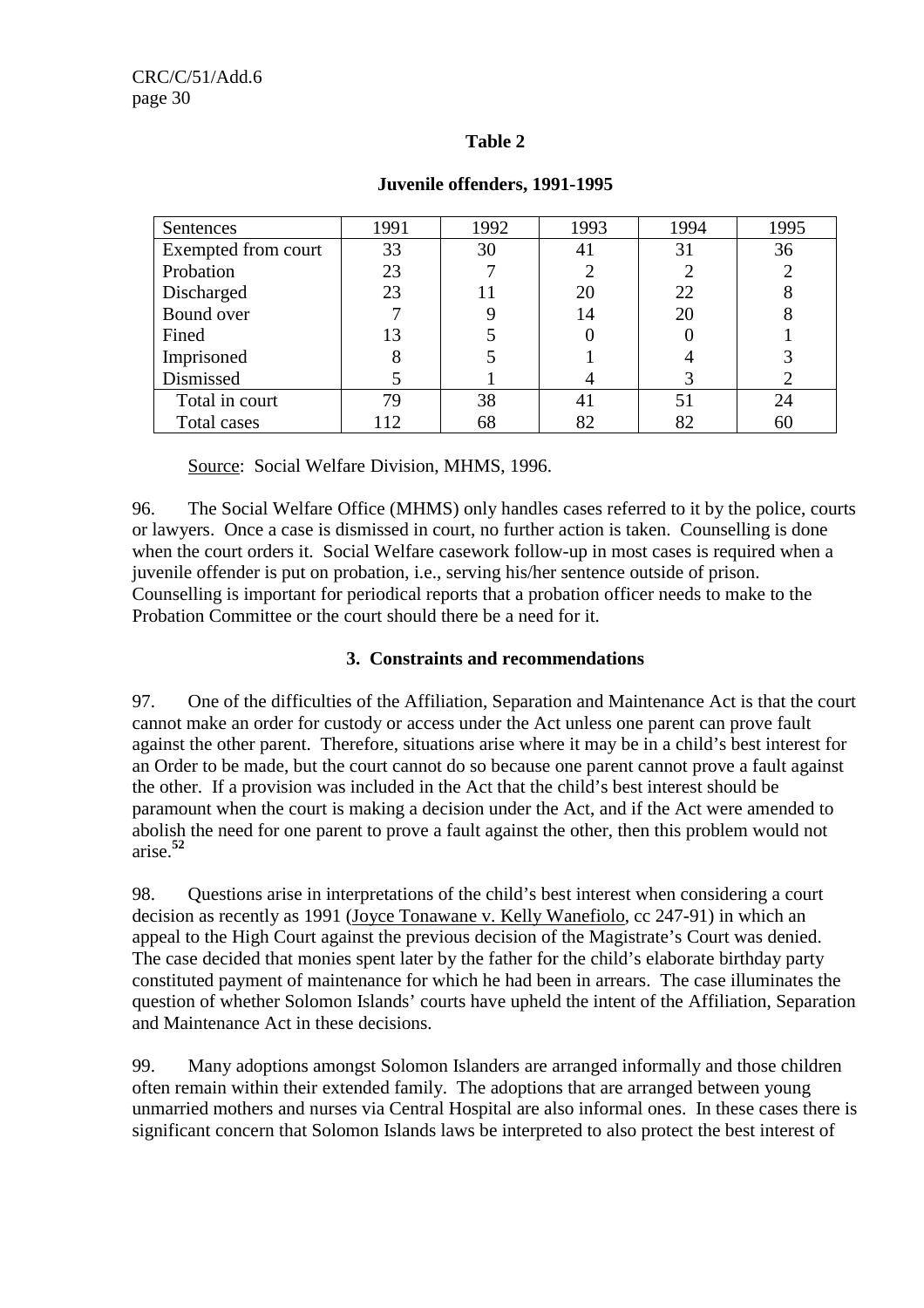the child who has been adopted in the informal manner. There is hope that the legal system will also recognize informal adoption as a contract that allows for enforcement of laws protecting children who live with others who have been charged with their care.**<sup>53</sup>**

### **C. The rights to life, survival and development**

### **1. Legal context**

100. The Constitution, chapter II, paragraph 4, offers protection of the right to life.

101. The Penal Code disallows abortion on demand (sects. 150 and 151) while offering protection for physicians and others acting to preserve the life of the mother (sects. 214 and 227).

102. Infanticide is prohibited by section 199 of the Penal Code. Part XVI defines a number of offences against morality in an effort to safeguard and protect children. The Penal Code section 226 stipulates that it is an offence to assault, ill-treat, neglect, abandon or expose a child to suffering and injury to health.

### **2. Implementation**

103. The health services observe strictly the Penal Code provisions on abortion. Abortion can only be performed where it is essential to safeguard or save the life of the mother and this has to be recommended by two independent medical experts.

104. To ensure that newborns have the opportunity to survive, the health services have given funding priority to maternal and child health services and established programmes that include:

Safe motherhood initiatives;

Deliveries in health facilities or attended by health workers;

Exclusive breastfeeding and child spacing;

The use of low cost, high impact health technologies such as EPI, oral dehydration therapy and growth monitoring;

Active case management of common childhood diseases such as diarrhoea, respiratory infections and malaria;

Basic sanitation and safe water supplies;

Nutrition;

Control of other communicable diseases and intestinal parasites.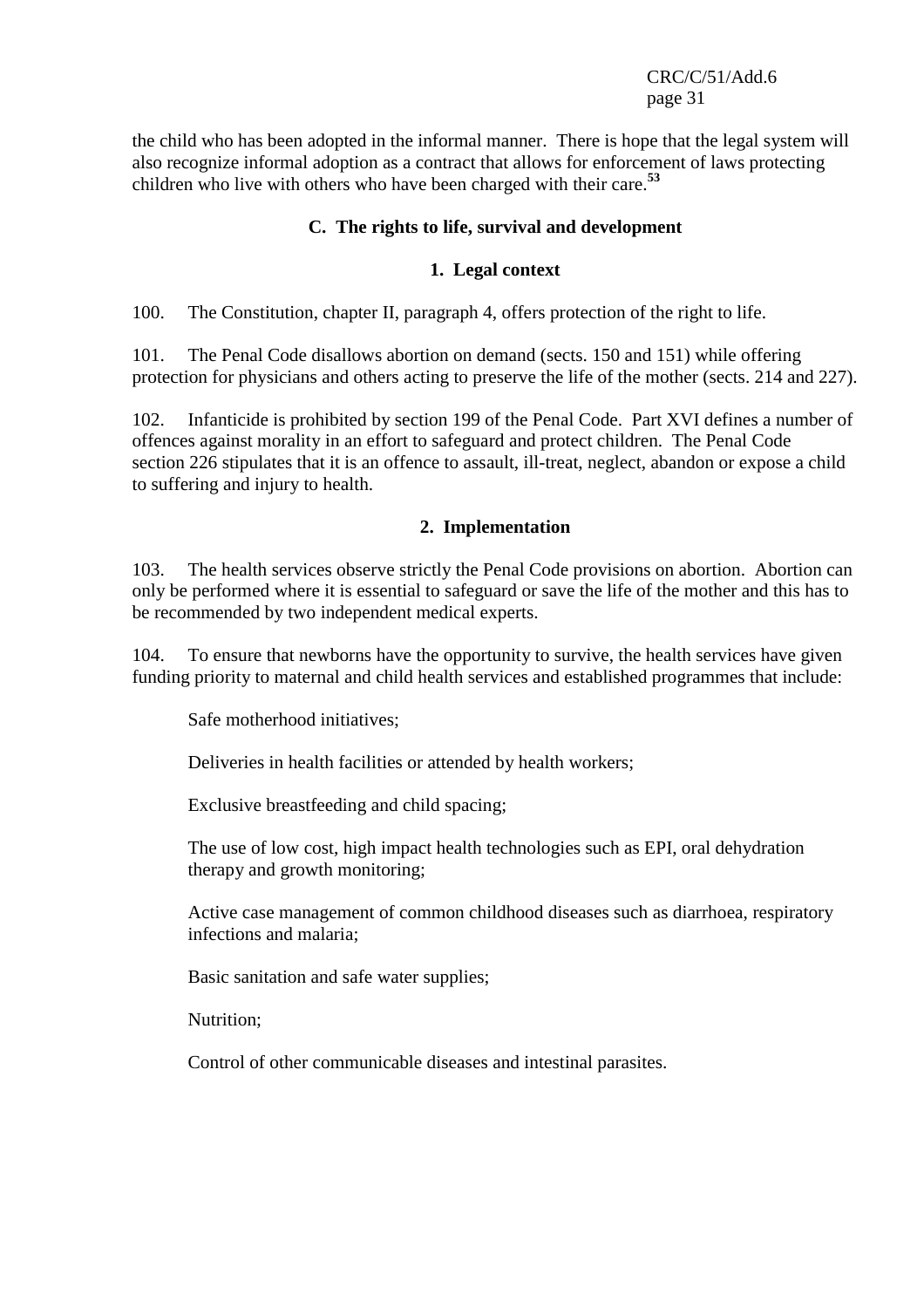105. Education plays an important role in child development and survival. Early childhood education programmes for young children and for illiterate women were initiated in 1992 with UNICEF support. The project titled "Basic Education and Literacy Skills" (BELS) aims to provide pre-school learning for young children and basic reading and writing skills for women who have not attended any formal education. These classes are often held on church premises during the day when children are in school.

106. Both the health and education sectors are constrained by inadequate facilities and resources to meet the needs of a fast growing population. Church organizations and the private sector are being encouraged to run education and health services with government support.

107. The Rotary International Literacy Project commenced in Solomon Islands in late 1995.**<sup>54</sup>** This project targets demonstration programmes in schools in Honiara and Guadalcanal Province to improve literacy training skills amongst primary school teachers. This project has also facilitated development of locally produced books using local kastom stories and other materials which will benefit children well into the future. The 1995-96 evaluation visit reported that despite limited physical conditions of the classrooms, teachers in the pilot programmes had worked hard to develop the learners knowledge and skills in literacy and language learning. If the project achieves full funding, then during 2000 and 2001 provincial trainers from most provinces - amounting to over 450 teachers - will have completed training in literacy skills for class 4 level.

## **D. Respect for the views of the child**

### **1. Legal context**

108. In Juvenile Court a child is entitled to give an opinion or evidence; such evidence must be corroborated. Also in custody disputes, children have the right to express their opinions and preferences for custodians; however, the courts are always relied upon to decide in the best interest of the child. Most courts consider children of 12 years and above to be competent in giving evidence. The court making the decisions may take a child's views into account.

109. The accession of the Solomon Islands to the CRC strengthens the legal context for the rights of children to air their views. The Constitution also upholds the freedom of children to express their views.

110. The Solomon Islands National Youth Congress was established following the passage of the Solomon Islands Youth Policy White Paper in Parliament in 1980. The purpose stated at that time for introducing a National Youth Policy for the Solomon Islands was "to define the position of young people in National Development, and clarify their roles and responsibilities and also to integrate their activities with those of other groups towards the overall aims of developing the Solomon Islands Nation". The stated aims of the white paper were:

To recognize the potential aspirations and expectations of all sections of young people;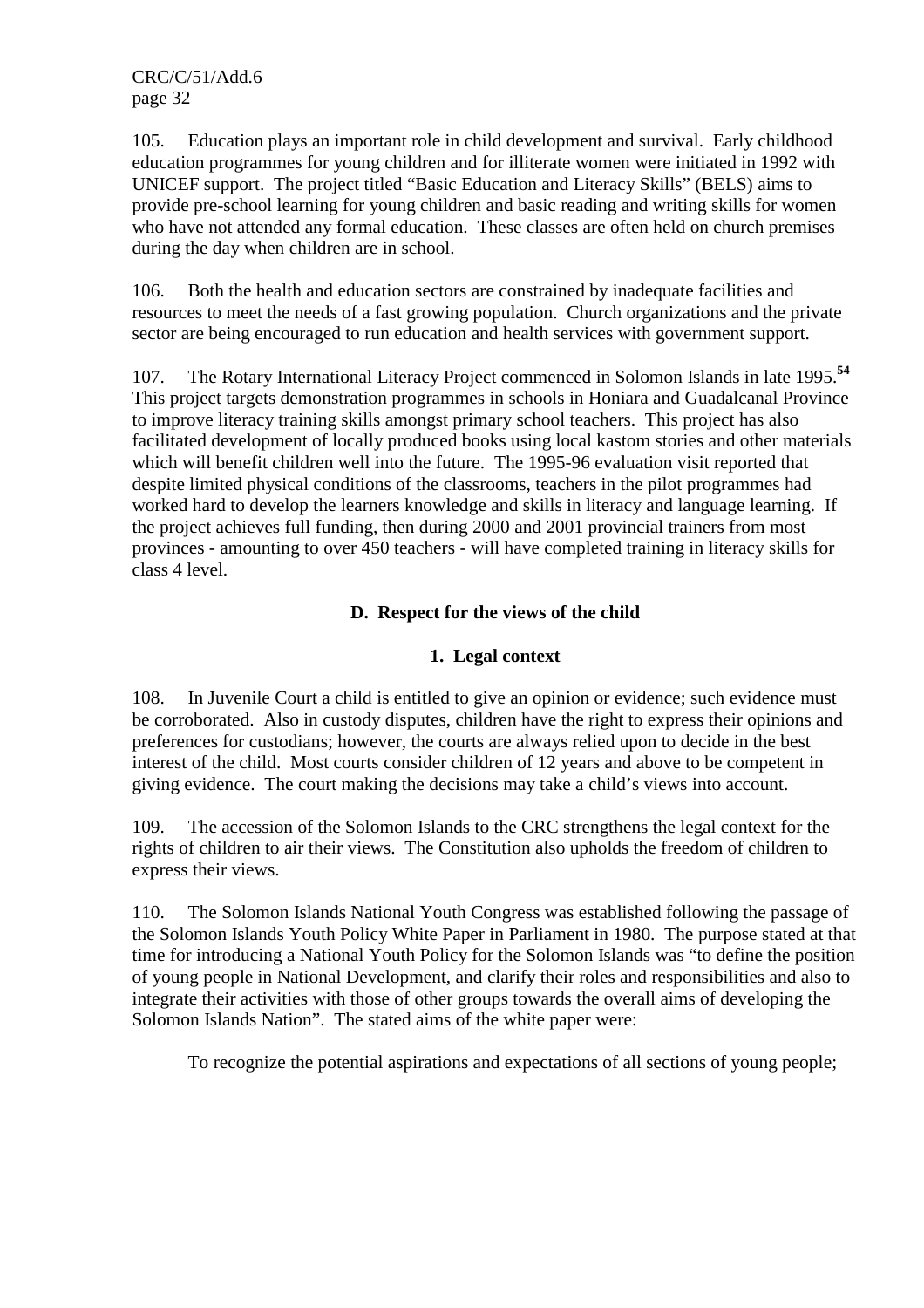To define goals and set priorities for all categories of young people in line with the National Development Policies;

To ensure that young people can and will take an active and positive part in all the National Affairs;

To recognize the roles and functions of church and voluntary youth organizations;

To encourage young people to participate fully with members of their community in the social, economic, cultural, political and spiritual development of the country;

To provide relevant training for youths and other members of the community in skills needed for living in their own environment;

To ensure that economic development reaches out into the rural areas;

To ensure that mutual understanding for purpose of good relationship in developing the rural areas is established between young and other people in the community;

To encourage young people to offer valuable service to their immediate and respective communities;

To provide proper instructions and facilities for those young people who have come before the courts or are in conflict with the society.

111. The principle methods of implementation put forth in the 1980 White Paper were:

To establish a Solomon Islands National Youth Congress, Provincial Youth Councils, Area Youth Committees and Village Youth Associations;

To embark on a Training Programme for Youths, Youth Leaders and other members of the community at the National Youth Training Centre - Aruligo [Guadalcanal];

To examine ways of providing financial assistance for groups and individual youths who need such assistance for development purposes;

To set up an information bureau for collection and disseminating information, ideas, and view points of young people regarding the social, economic, cultural and political development in the country, and also to collect and disseminate information on new ideas regarding youth development and activities both locally and from outside;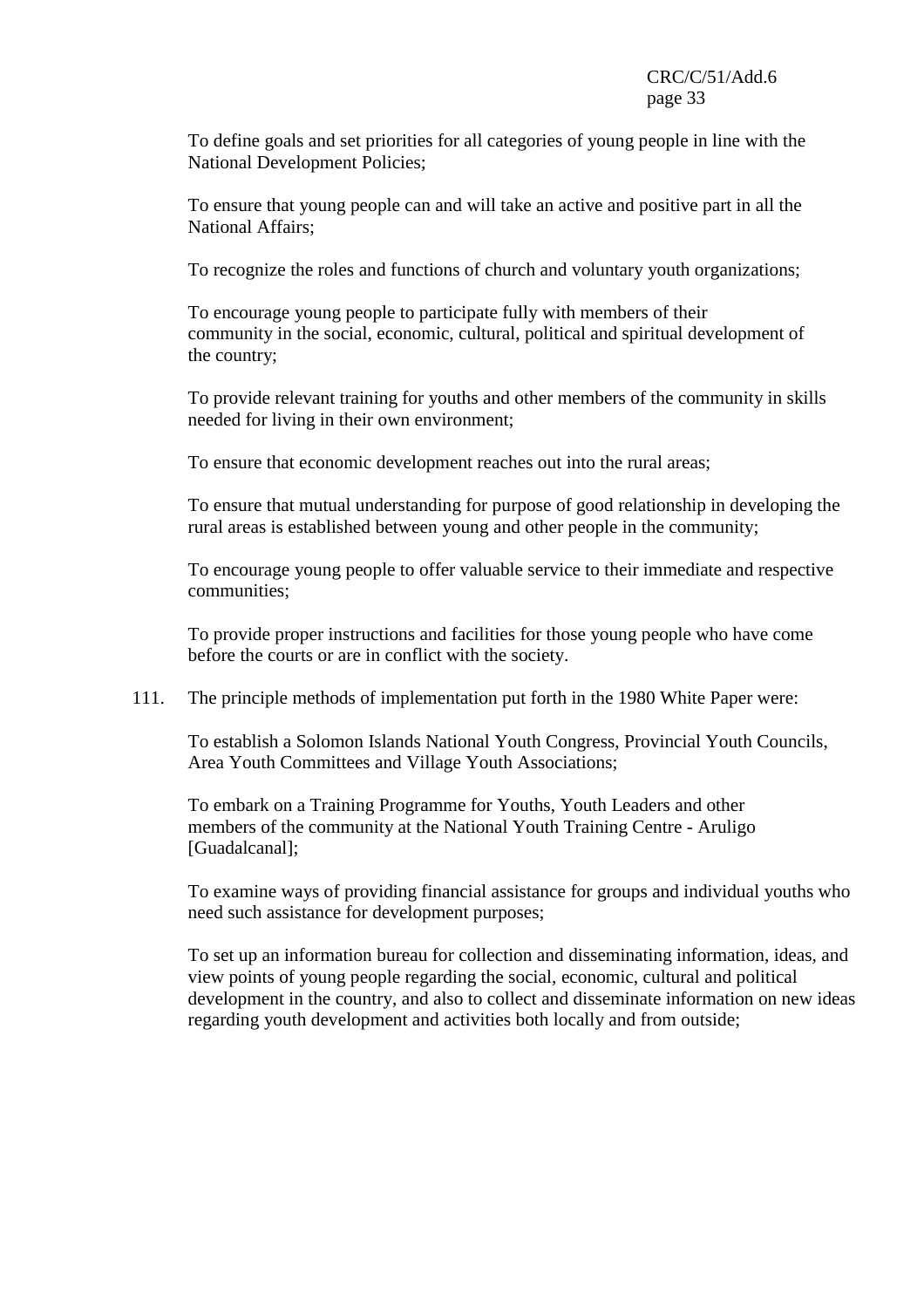To provide financial assistance by way of an annual grant to the Solomon Islands National Youth Congress to employ field workers to work with, help, advise and encourage existing and future youth organizations and groups, in working together with other members of the community towards achieving their goals, both at local, provincial and at national levels;

To provide opportunities for further training and travelling fellowships for youth workers overseas, to gather information, learn, and gain experience from overseas, to gather information, learn and gain experience from youth organizations;

To provide opportunities for exchanges between provinces, of young people to do community service voluntarily by establishing a National Youth service scheme.

### **2. Implementation**

112. Four Solomon Islands "youth"**<sup>55</sup>** - two young women and two young men - are members of a task force, appointed in April 1997,**<sup>56</sup>** to put together a National Youth Policy (NYC). This policy will replace the current White Paper passed by Parliament in 1980. In the continuing process of developing the National Youth Policy, a Conference on Strategy Planning was conducted in late February 1998**<sup>57</sup>**. During the conference students from 13 to 18 years of age were asked questions regarding social issues/needs of young people in Solomon Islands. More opportunities for youth forums focused upon the development of youth policy are planned.

113. The National Youth Congress representative attending the NGO Youth Conference on Strategy Planning, held in February 1998, restated the NYC's vision to formulate/implement relevant schemes and programmes, e.g.:

Affiliation/membership programme;

National youth entrepreneurship award;

National youth volunteer service;

Skills development training programme;

Promotion of local arts and music;

Employment opportunity scheme.

114. Institutional strengths of the National Youth Congress were listed as follows:

The Congress is Solomon Islands Government (SIG) supported, as evidenced by the passage of the White Paper in 1980;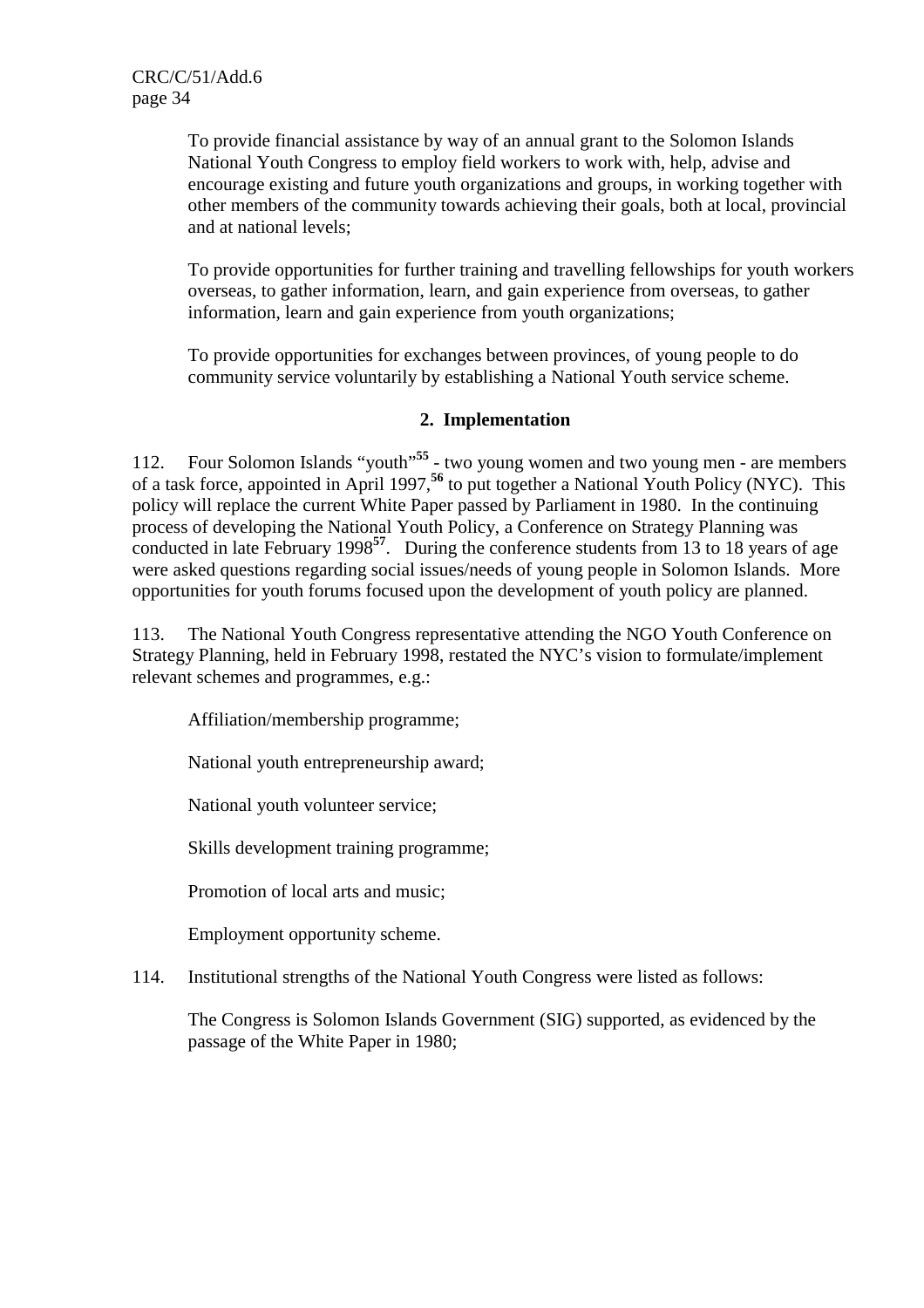NYC is financed by SIG through grants;

As a quasi-government organization, NYC has use of both Government and NGO networks;

NYC is able to seek/secure other resources apart from the SIG assistance;

NYC has access to Ministry facilities and equipment;

NYC also has access to other Ministries' programmes and resources.

115. Over the past decades, children have begun to air their views freely without being subjected to any form of fear or suppression. In schools, student bodies so formed express the views of students to education authorities. Parents are now letting students/children express their preferences (e.g. which schools to attend) more freely.

116. Schoolchildren are also encouraged to debate in public forums on topics of interest such as the government systems, etc. Interviews with children over the radio either on the Children's Day of Broadcast or on other programmes are beginning to happen more than previously.

117. Students at the government national secondary school in Honiara complained to Solomon Star newspaper about conditions at their school, prompting public awareness of problems there.**<sup>58</sup>** Their success undoubtedly encouraged other students to become activists on their own behalf, e.g. later that year a group of students from south Guadalcanal trekked for two days across the mountains to meet with provincial education authorities about the lack of teachers at the school.**<sup>59</sup>**

118. The Solomon Star newspaper has regularly conducted public opinion polls and printed young people's and others' photos with their remarks for publication. In August 1996 the Star printed a large double-paged feature item entitled, "Drop out children: the nation's rising problem." The article included many opinions from children and others. It highlighted the problems inherent to establishment of compulsory primary education in the face of inadequate school capacity for qualified secondary students. "Compulsory education is not an already accepted policy. 'Had it been so', said one education expert quoted in the article, 'we would have been faced with bigger education problem [sic]'."<sup>60</sup> Subsequent articles included one asking secondary school students about their knowledge of the issue of human rights.**<sup>61</sup>** Significantly, most students interviewed said they had heard of the topic but knew very little about it. The article mentioned the Harare (Zimbabwe) Declaration of 1991 in which Commonwealth member countries - including Solomon Islands - agreed to promote effective education on human rights in the curricula of both primary and secondary schools. Publication of articles such as this one stimulates local awareness of these global issues and encourages discussion.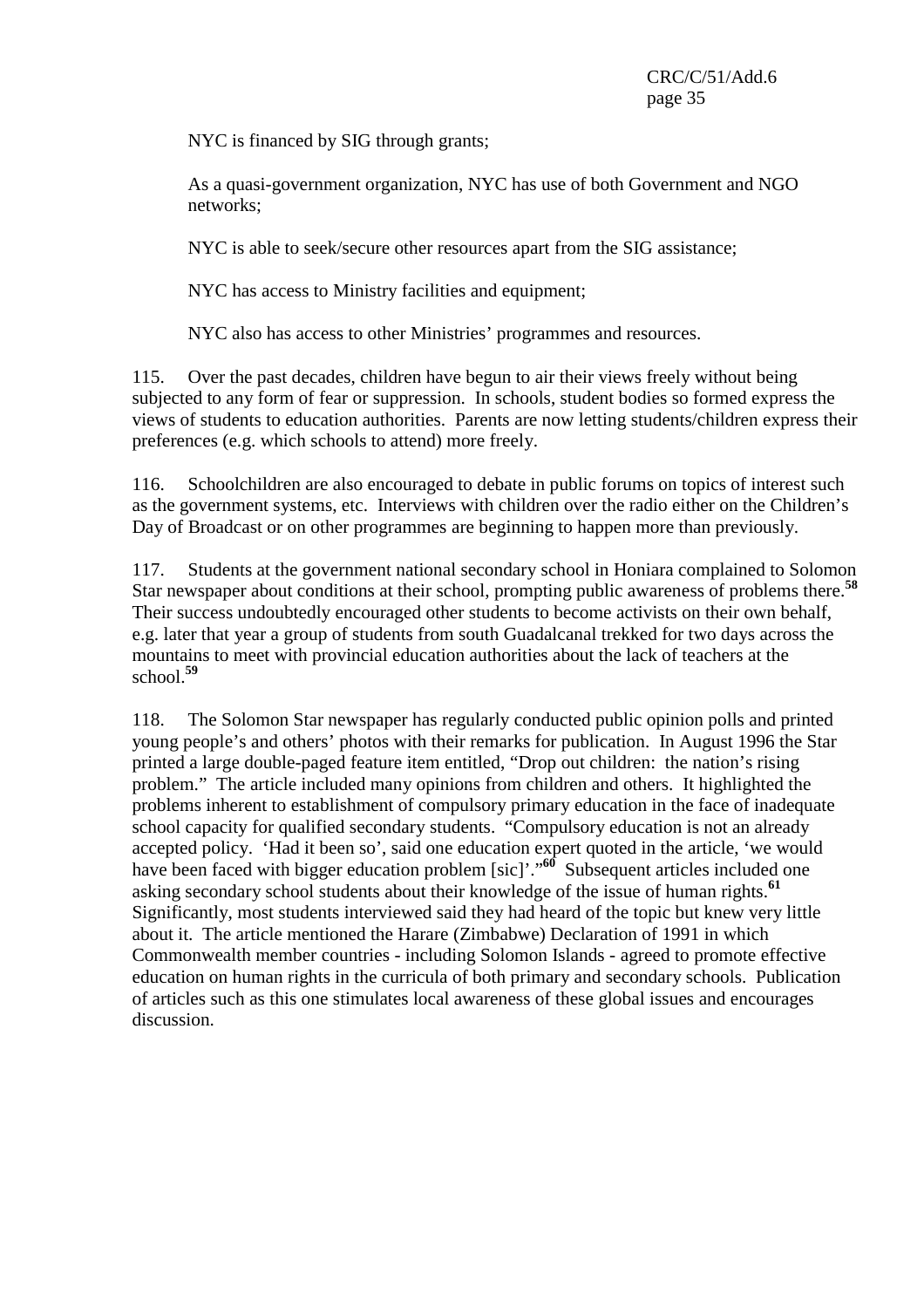119. The printed media continues to be very receptive to young people's problems and viewpoints. News articles have been useful sources of information for this document. NACC and others should continue to encourage both print and broadcast media in their support of children's issues. With their continued assistance, children, young people, and their adult advocates in the community may continue to exercise their freedom of expression.

### **3. Constraints and recommendations**

120. At the NGO Youth Conference on Strategy Planning, mentioned above, the following weaknesses of the current National Youth Congress were noted:

NYC is dependent upon the Government of the day for its ability to function effectively;

As a quasi-governmental organization its workers do not enjoy other publish service benefits, e.g. membership in unions, etc;

NYC had found it is not in the Ministry's priority agenda for office accommodation, transport, etc.;

NYC has experienced delays in securing funds, which affects its plans and programmes;

Provinces and Churches have been slow to respond to the NYC.

It might be added here that although the National Youth Congress has been organized to facilitate, advocate and support youth activities in the country, there has been little direct participation by youth in the undertakings of the NYC to date.

121. There is not enough being done yet for views of children or young people to be incorporated in national policies and decision making. In early 1997, however, the school children voiced their concerns of how they had been unfairly treated by most public transport operators in the capital, Honiara. Transport operators were accused of discriminating against school children in various ways such as failing to stop to pick them up, charging an adult equivalent fare, making abusive remarks, etc. Public transport operators took the matter seriously and the practice seems to have been minimized.<sup>62</sup> The print and broadcast media remain reliable means of expression for children and young people at present.

122. The primary constraint facing the implementation of respect for the views of Solomon Islands' children and young people is the current Government's lack of a children's portfolio. This has essentially removed from the Government its responsibility for chairing the National Advisory Committee on Children (NACC). In turn this has jeopardized the expeditious delivery of this report to Foreign Affairs and has left the needs of children to be decided by Ministries who variously preside over children's education, health, the concerns of youth or the concerns of women. This circumstance has created an undesirable situation for the children of Solomon Islands, a country which has acceded to the Convention on the Rights of the Child. There is an urgent need for a comprehensive Child Bill to be passed by Parliament in order to implement the terms of the Convention as the Solomon Islands nation sees fit.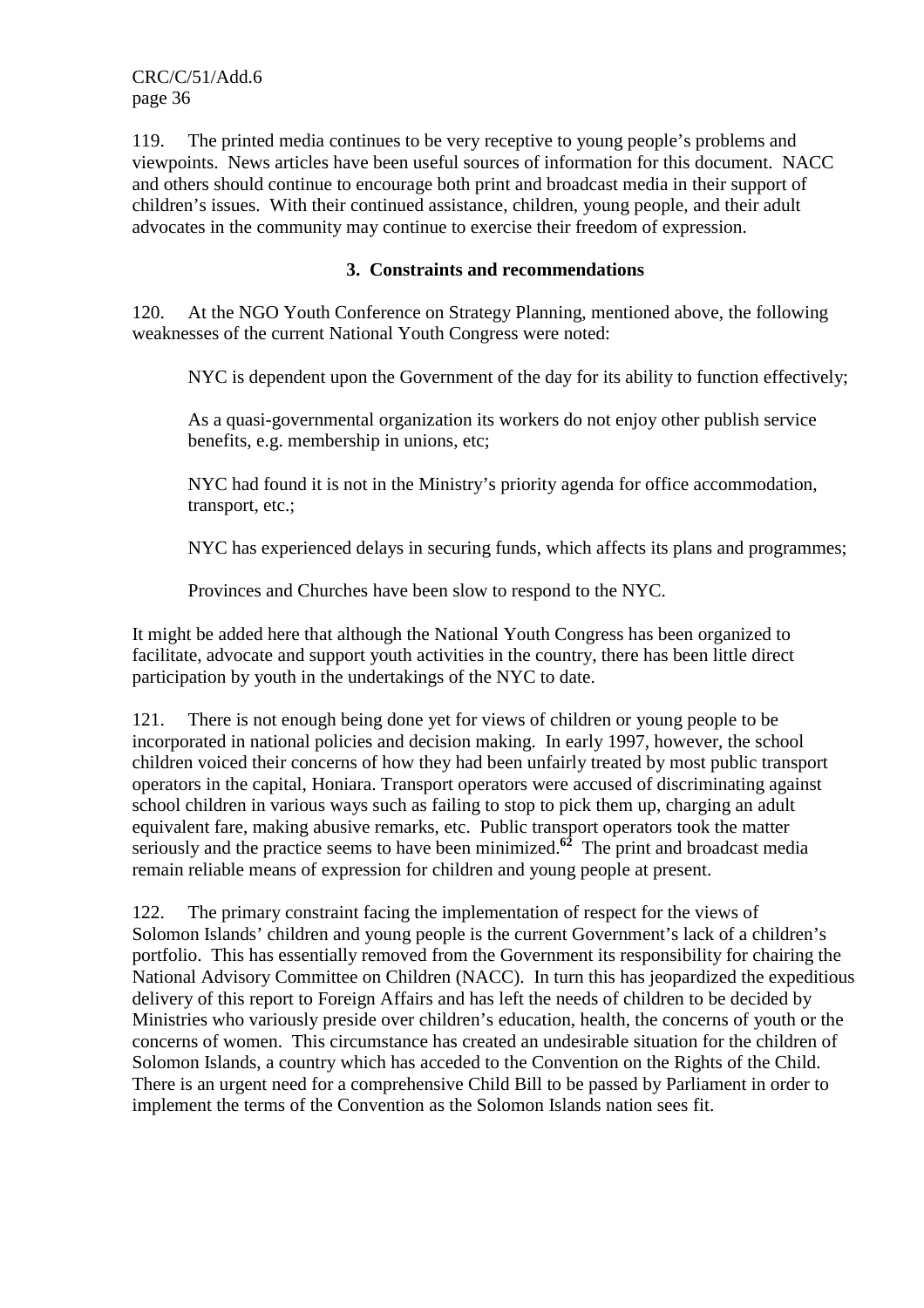## **IV. CIVIL RIGHTS AND FREEDOMS**

### **A. Name and nationality**

#### **1. Legal context**

123. The Solomon Islands Constitution guarantees all the people of the country citizenship. Under the Citizenship Act (1992), female Solomon Islanders who marry non-Solomon Islanders are disadvantaged in that their husbands cannot become citizens until after 10 years. Non-Solomon Islands' women married to Solomon Islands' men can become citizens after two years.**<sup>63</sup>**

124. Persons under 18 years of age who have at least one Solomon Islander parent can be nationals of more than one country but when they become 18 they must choose to renounce one. Solomon Islands' Constitution disallows dual nationality.

125. According to the Penal Code, false statements regarding marriage (sect. 98), birth or death (sect. 99) is a misdemeanour, liable to imprisonment for seven years.

126. The Births And Deaths (Registration) Act 1988 compels the registration of births, marriages and deaths. This is to be done by a "responsible person" e.g. member of the clergy, health worker, teacher or parent. However it has not been implemented effectively due to lack of manpower and equipment such as computers.

127. The Act also states that fraudulent reporting, non-reporting, wilfully destroying or damaging reports or registers of births or deaths is considered an offence liable to a fine of \$100 or to imprisonment for six months or to both the fine and imprisonment.

128. Solomon Islands does not class its people into different ethnic groups, all are considered Solomon Islanders.**<sup>64</sup>**

## **2. Implementation**

129. Parliament is currently discussing citizenship issues, and members have pointed out that the nature of the current law (Citizenship Act 1992) is discriminatory and thus unconstitutional. It is recommended that persons of both genders who have married Solomon Islands citizens be obliged to wait 10 years before being allowed to apply for citizenship.

130. Hospital birth registers are incomplete. Many adults have no record of their birth, especially those born in remote rural clinics or at home in rural villages. Foreign diplomatic missions do not accept a passport as evidence of identity for the purposes of residency abroad, but insist on a birth certificate - often impossible to produce. Since 1994, the Ministry of Health has strengthened its birth registration information system and it is currently being computerized. However, as cited in the MCH/FP review (Mitchell, 1997), Health Information Statistics (HIS)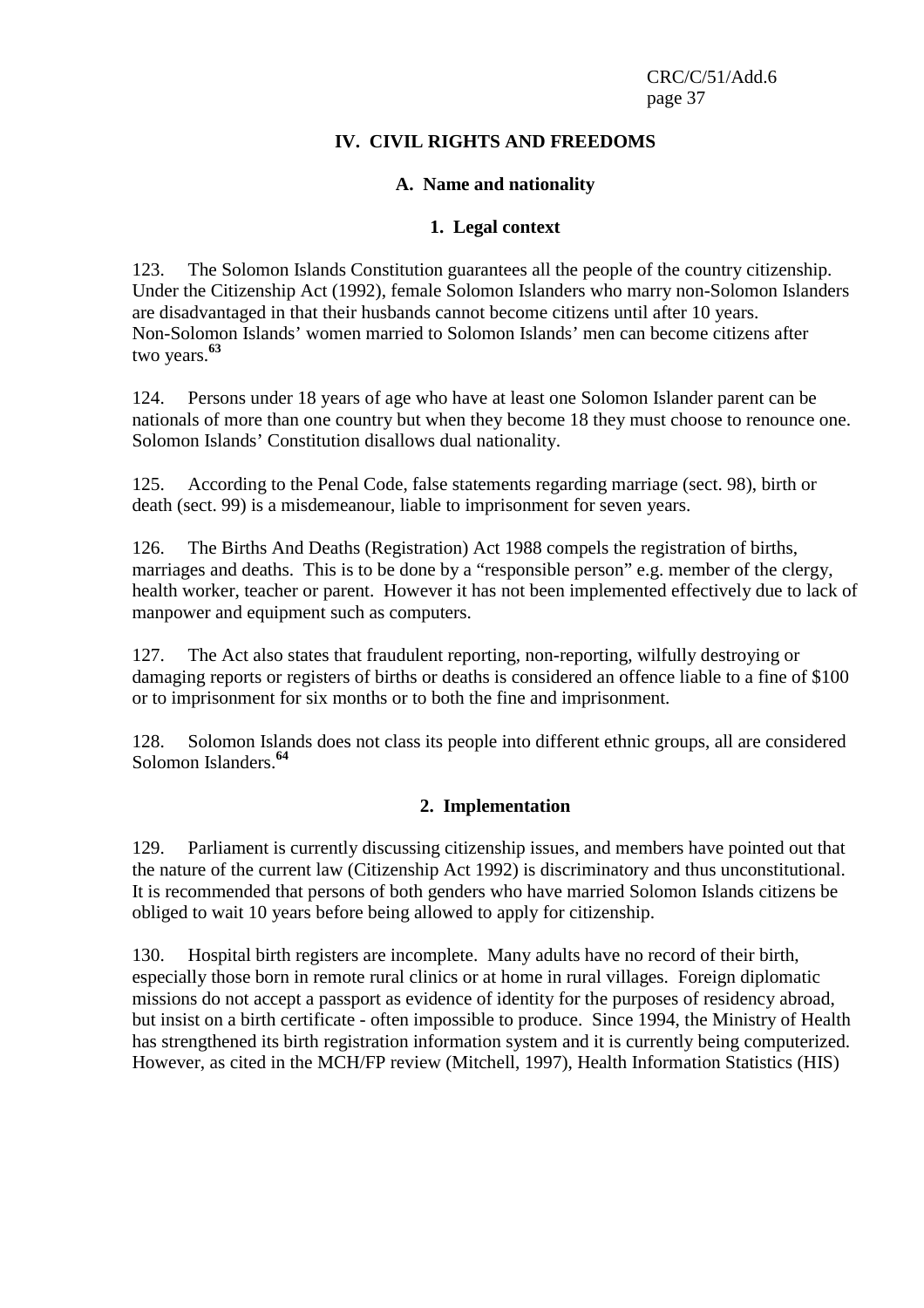continues to be far from a trouble-free source of data. MHMS believes from about 1970 onwards, 80-90 per cent of all births in the country have been registered. They stated for a UNICEF Progress of Nations survey in early 1998 that about 100 per cent of rural births are now registered due to the following factors:

Mothers who give birth at home take their children for immunization at a later date and the child is then registered;

Mothers who are aware of the health implications of delivery for themselves, therefore arrive at clinics or hospitals of their provincial centres before they are due to give birth;

Nurses who visit health clinics in rural areas to hold health talks or check on people's general health, register those children who were born after their last visit;

Teachers and clergymen are expected to record births (and deaths) and report the information to the health officers when they come around.

131. There are two systems for birth registration in Solomon Islands. In 1982 MHMS initiated the "Baby Book" which allows for entry of birth date and facts along with immunization records and any description of medical visits for illness, etc. If health workers know of a birth, even outside of the health service network, they are bound by law to report the birth. There is a category entitled "Born Before Arrival" initiated by the MCH unit which allows a health worker to easily document the existence of a child born outside the medical system upon their first contact with the health-care system. Although it is possible for a child to grow up without coming into contact with health authorities, it is relatively unlikely, given the relative accessibility to the health-care system here. These births are recorded into registers and are being transferred with some effort into a centralized computer database within MHMS. A second system of records was to be developed as a consequence of passage of the Births and Deaths Registration Act (1989). The Ministry of Home Affairs is charged with the obligation of keeping records of all births and deaths. This was to have been facilitated by taking registers from MHMS and transferring them to the Home Affairs system. To date this has not eventuated and records continue to be kept by MHMS exclusively.

132. A birth certificate is required for enrolment in primary school and to obtain a passport. It is not required for immunization or other health services. A birth certificate is not required for marriage in Solomon Islands. There is a legal age when one is allowed to be married without parental consent. The system in the Solomon Islands is based upon trust and visual presumption of applicants' ages. Should an expatriate wish to marry a Solomon Islander, a passport is considered sufficient because of the belief that to obtain a passport a birth certificate must be produced first.**<sup>65</sup>**

133. The Progress of Nations 1998 survey component for Solomon Islands stated that birth certificates are not considered essential documents by most families within rural areas. Most children and adults do not know their exact birth dates and relate their births instead to major events, e.g. stating: "I was born two years before cyclone Namu." Birth certificates can be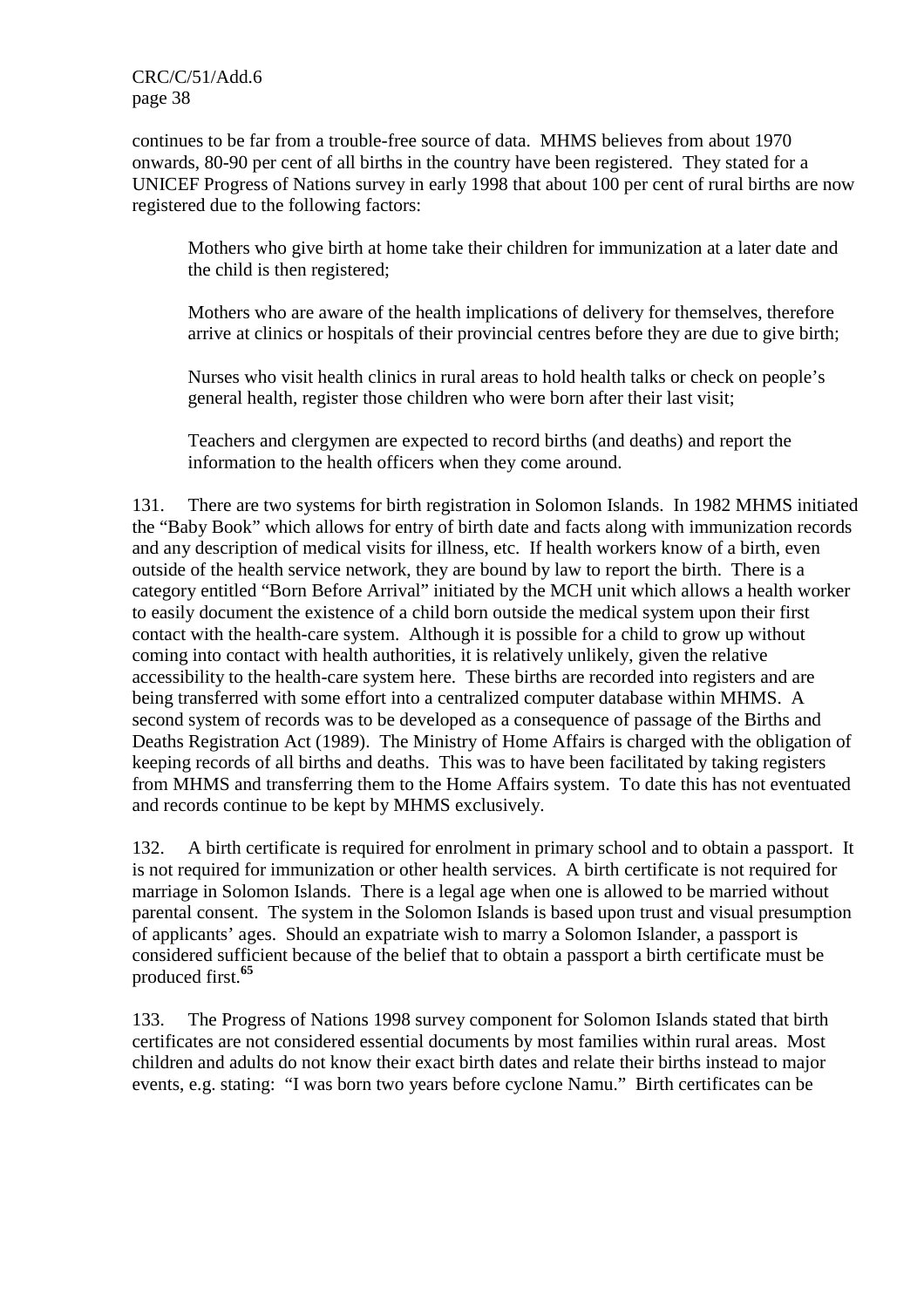reissued for a fee when necessary. Anecdotal evidence suggests that if someone has a relative idea of their birth date, they may achieve a required birth certificate through appropriate channels. This is possible because of the destruction of MHMS books containing birth certificate information during cyclone Namu (1986). Also, not everyone was registered before the system was started.

134. In querying the current government official in charge of the Home Affairs record-keeping system, it was discovered that there is essentially no registration of deaths done by the Government and that death records are kept almost exclusively by churches.**<sup>66</sup>** This raises the question of whether MHMS also maintains death records and what percentages of adult and child deaths are tracked, either by MHMS and/or various churches. The question persists as to why the Ministry of Home Affairs is not executing its mandate in the Births and Deaths Registration Act.

# **B. Preservation of identity**

## **1. Legal context**

135. The Constitution of Solomon Islands recognizes the importance of preservation of its cultures. The fourth pledge to the Constitution states that the peoples of Solomon Islands shall cherish and promote the different cultural traditions within Solomon Islands.

136. The third pledge in the Preamble to the Constitution also states that all people of Solomon Islands shall respect and enhance human dignity. The Constitution also provides for the protection of cultural identity of all disadvantaged groups by allowing for the enactment of laws or the promotion of programmes to address such disadvantages. Section 15 (1) generally states that no law shall make any provision that is discriminatory either of itself or in its effect.

137. The Constitution of Solomon Islands also recognizes customary law as part of the legal system of Solomon Islands. Customary law is not applicable where it in application offends any provision of the Constitution. If customary law is inconsistent with the Constitution, it is, to the extent of the inconsistency, void.**<sup>67</sup>**

138. The Education Act 1978, section 24, empowers the Minister responsible for education to prescribe the language or languages to be used as the medium of instruction. It could empower the Minister to discriminate, but has never been interpreted in such a manner.

139. Most societies in Solomon Islands follow the patrilineal system, where land ownership and identification of children into clans follow the father's line. For customary marriages, indigenous Solomon Islands children in a patrilineal system are identified as members of the father's clan. Some societies in Solomon Islands follow the matrilineal system where land ownership and identification of children into clans follow the mother's line. Children in matrilineal societies are associated with the mother's line. Identification of children is especially important for purposes of inheritance of property and land ownership. An illegitimate child (born outside of a customary or statutory or celebrated marriage) is usually identified with the mother's clan.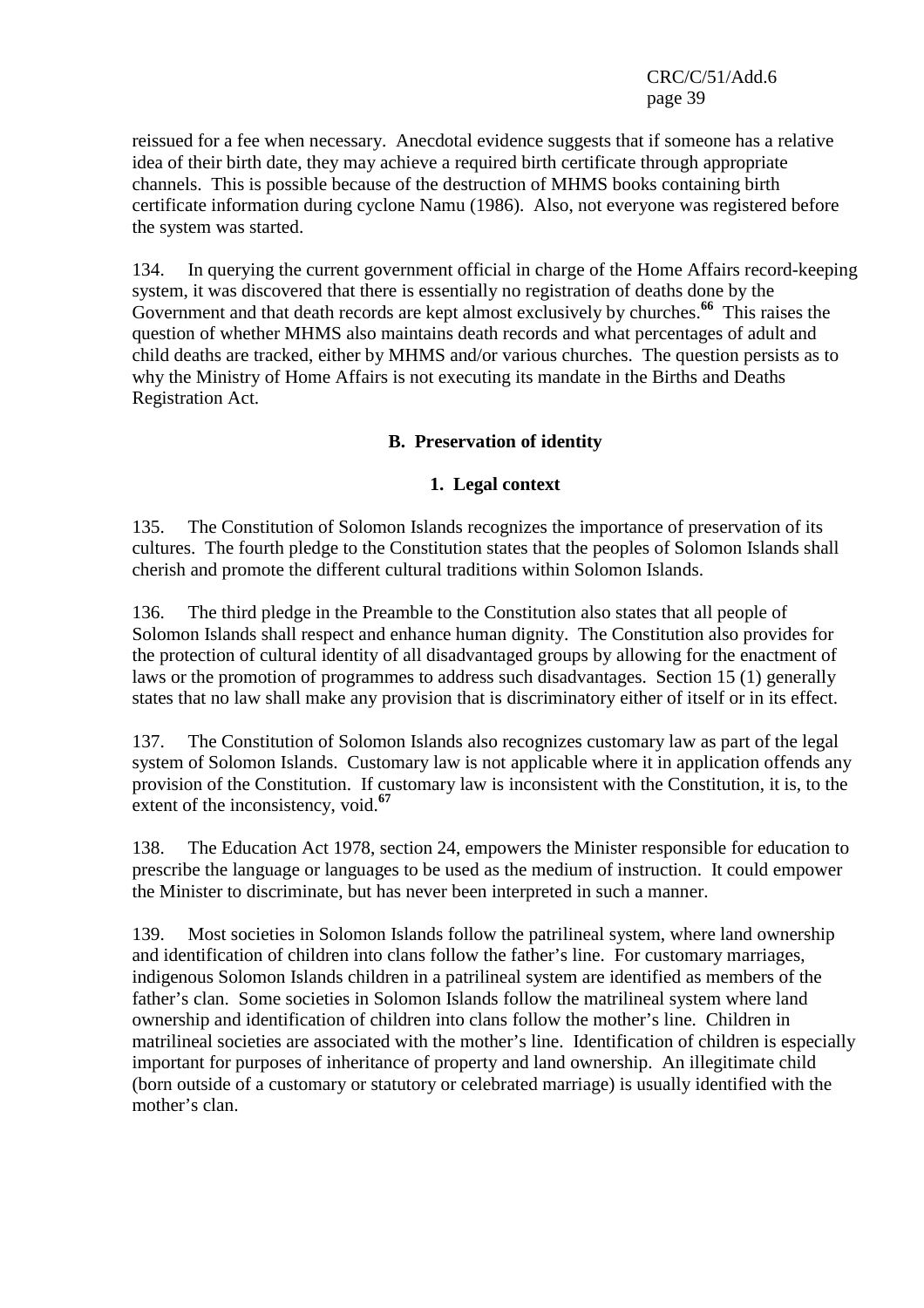140. A serious identity issue presents itself in some cultures where bride price symbolizes ownership of the wife by the husband. In cases where the couple has children and the husband dies while the children are still dependent, it is possible under customary practices for the wife to lose her claim to keep the children. In such cases, the children may be taken to live with the deceased husband's relatives. Solomon Islands' statutory law should protect families from this sort of trauma by overriding customary law; however, there are few cases documented as having been contested in court.**<sup>68</sup>**

141. Children who have only one Solomon Islands' citizen as a parent have to choose at age 18 if they want to be Solomon Islands citizens. If they do, they must relinquish the other half of their identity, since dual citizenship is disallowed by the Constitution, chapter III, section 23.

142. Citizens of Solomon Islands who are not indigenous do not have customary land rights, which are a crucial foundation of the power, identity, culture and security of indigenous citizens.

143. Destruction of any ethnic or racial group by killing, harming, preventing births among, imposing destructive conditions upon or forcibly transferring children from is guilty of genocide under section 47A of the Penal Code, which is punishable by 14 years' imprisonment (or life imprisonment in the case of killing).

# **2. Implementation**

144. The preservation of cultural identity is encouraged both in the formal education system in Solomon Islands and also in the non-formal (village) system. Primary and secondary schools normally hold cultural events in their respective schools. In villages, children are encouraged to participate in traditional dances and other forms of cultural activities.

145. Students of the same ethnic or religious background often constitute particular school populations in Solomon Islands. Schools run by the Government tend to take students from the province in which that school is situated, and - in the case of church-run schools - because members of particular religious denominations often prefer their children to attend church schools of their own denomination. Church-run schools do not exclude children of other denominations, however, and do not force them to attend church services that are not their own religion. Non-boarding village schools (which are usually primary schools) take their students from the surrounding geographical area, which normally means they share the same ethnic, language and religious background.

146. Languages taught in rural schools are mainly - but not exclusively - the spoken local language and written English during the first two or three years of primary school, moving towards more use of spoken Pijin and written English in late primary school. Local language is used almost as a last resort to achieve understanding in young children who have not been exposed to any other language. Most early primary school teachers teach in their own language area, whereas senior primary school teachers are often posted around the country and therefore have to use Pijin as a lingua franca.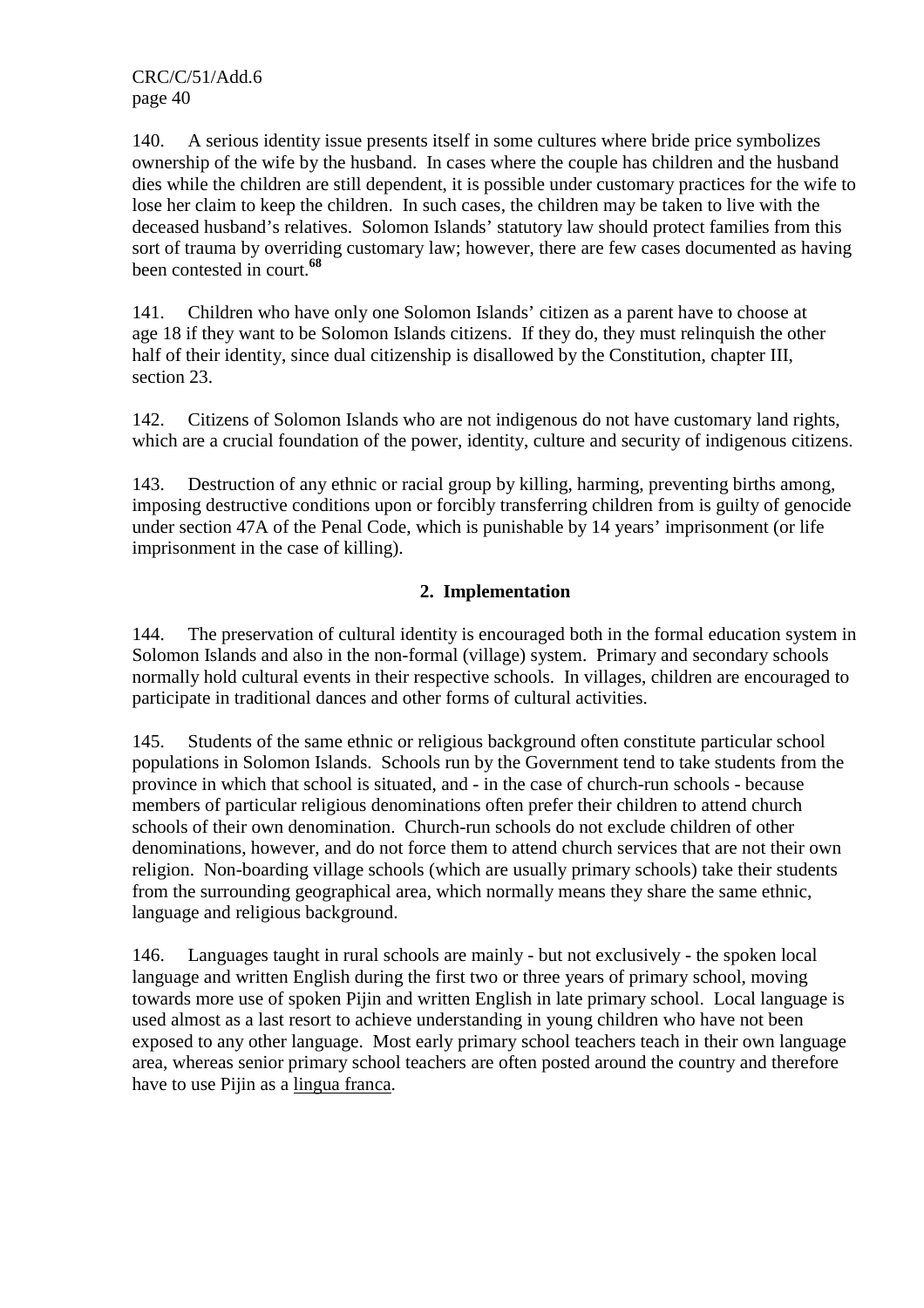147. In secondary schools, the formal language of tuition for all subjects is English, but informally Solomon Islands Pijin is used. In Honiara, local languages are hardly used at all in primary schools - Pijin is used verbally and English for writing and reading. The richness of local languages is dissipating for this reason. Pijin is becoming more widely used as a first language because of the increasing number of mixed marriages in which each partner speaks a different local language. There are now many children - even of non-mixed marriages - for whom Pijin is the first language. Pijin is, however, rarely used for written communication except by adult literacy teachers. Major Christian texts have been translated into many of the more widely spoken local languages, and this is often the only source of language literacy available. Skills in writing and reading English are excellent in people who have been lucky enough to gain sufficient formal education, but many speakers of English frequently lack confidence in their abilities due to lack of practice.

148. Indigenous female citizens should be protected from discrimination in customary land ownership by the non-discrimination section of the Constitution (sect. 15), but in fact certain cultures in Solomon Islands (e.g., Malaita) exclude females from land ownership. There, female rights to use (but not to own or make decisions about) land rest exclusively upon their blood or marital relations with males. Even in matrilineal cultures, where land ownership passes down through the female line, the right to make decisions about that land is vested in that woman's uncle, her brother or son. This has obvious repercussions in areas where large-scale "development" is happening such as in Gold Ridge (Guadalcanal) and Vangunu (Marovo, Western Province) where mining and logging activities, respectively, are permitted against the express wishes of a significant number of women landowners.

### **C. Freedom of expression**

#### **1. Legal context**

149. Under the Constitution (Cap II), along with all other citizens of Solomon Islands, children are accorded freedom of thought, conscience and religion, unless this individual right interferes with the rights of others or with the public interest.

150. According to court practices in Solomon Islands, which stem from British Common Law, children may be asked to express their opinions and preferences for custodians in custody disputes; however, the courts are always relied upon to decide in the best interest of the child. Most courts consider children of 12 years and above to be competent in giving evidence. In Juvenile Court a child is entitled to give an opinion or evidence, but such evidence must be corroborated. The court making the decisions may take a child's views into account.

151. The accession of the Solomon Islands to the Convention on the Rights of the Child strengthens the legal context for the rights of children to air their views. However, without the passage of a companion statutory Child Bill, the Convention may not be entrenched into domestic law in Solomon Islands.**<sup>69</sup>** It is important, therefore, to revive efforts to review and draft such legislation as appropriately reflects the full complement of goals noted in the Convention.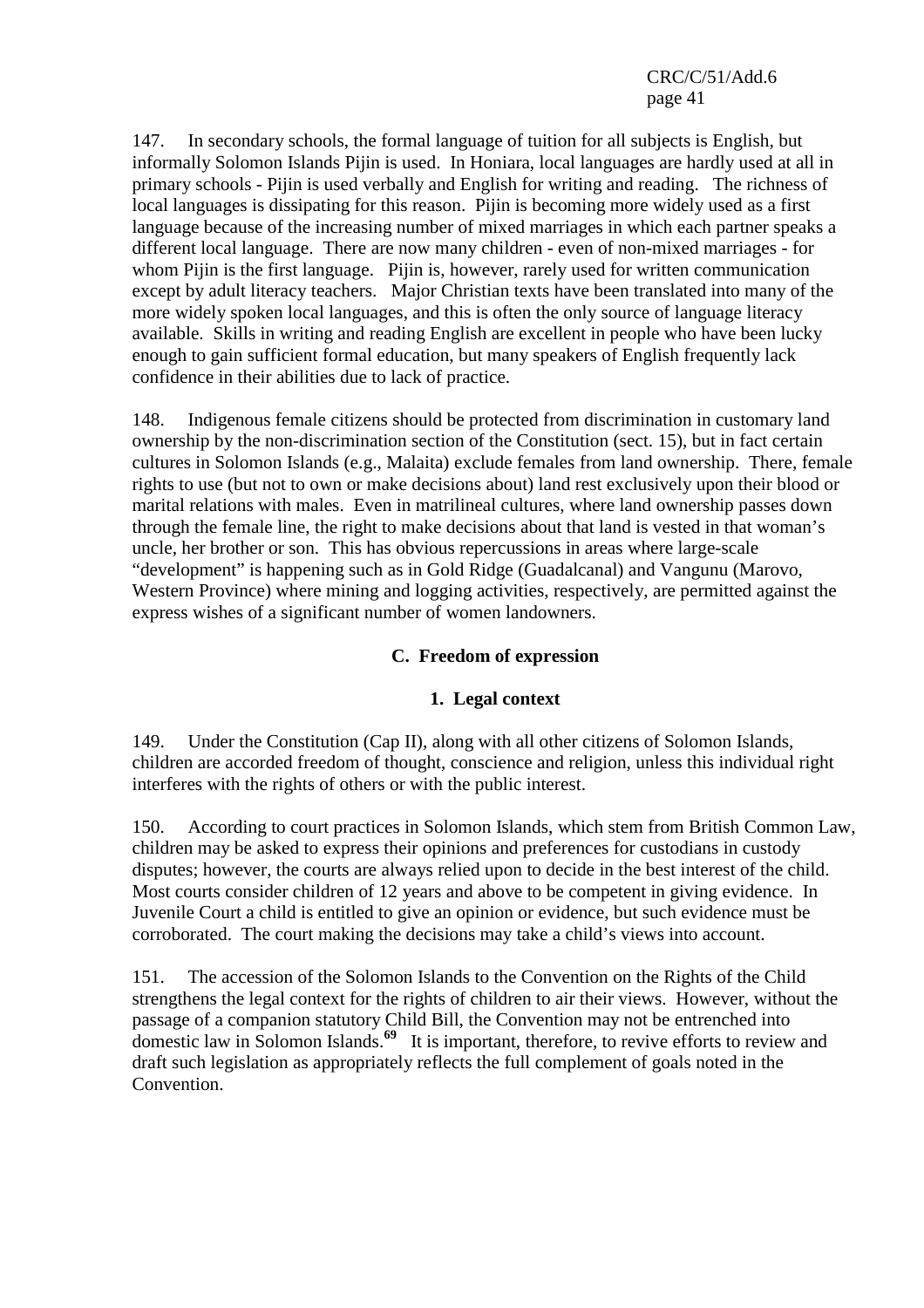# **2. Implementation**

152. In 1996 a schoolboy won damages in court after he brought a case against the school which expelled him. Although he was expelled on grounds that he had broken a school rule, he was not allowed to express his side of the story in proceedings. Therefore, the court found he was expelled unjustly.

153. Availability of beneficial information to children is limited by financial and infrastructure constraints. Many schools have no money to provide even sanitation, let alone books. Schools in many rural areas are so isolated they are difficult to serve.

154. A basic education and literacy project (BELS, sponsored by UNDP) has in 1997 attempted to address the problem of access to reading materials. Literacy training for teachers in 50 low-performing primary schools in Solomon Islands is also addressed by this project. In addition, a grant has been established through Rotary Clubs, International to carry on supplemental primary school teacher training in literacy in 11 schools on Guadalcanal. It is hoped that these two programmes will be able to complement each other's strengths in the future.

155. The Curriculum Centre of the Solomon Islands College of Higher Education publishes children's books geared to various reading levels, concentrating on Solomon Islands literature, but in insufficient quantities to cater for the school population.

156. Although there is no longer a Ministry of Education sponsored newsletter disseminated to students and staff members of all government schools, each secondary school still generally attempts to publish its own school magazine annually or biannually as resources permit. Copies of these have been collected by the Ministry and are available for reference from the MEHRD librarian.

157. The National Art Gallery and Cultural Centre, which reopened in 1997 after being closed for extensive renovations, encourages children and young people as well as adults to express themselves artistically by participating in school art exhibitions, dance productions, "kastom" story exhibitions/competitions and other dramatic productions at the Centre. The presence of such a venue for artistic expression offers important motivation and encouragement to aspiring young artists of Solomon Islands.

158. Various dance, dramatic and cultural groups from the provinces periodically visit Honiara and provincial centres for fundraising in the interest of preserving cultural traditions. These tours provide opportunities for young people and others to participate in learning cultural traditions that would otherwise be lost to future generations.

159. Plans are developing to involve children in future undertakings on behalf of the CRC. Dramatic instruction via a UNICEF sponsored project at SICHE will enable young people who make up the current unemployed to tour on a limited basis and promote public awareness of the Convention on the Rights of the Child.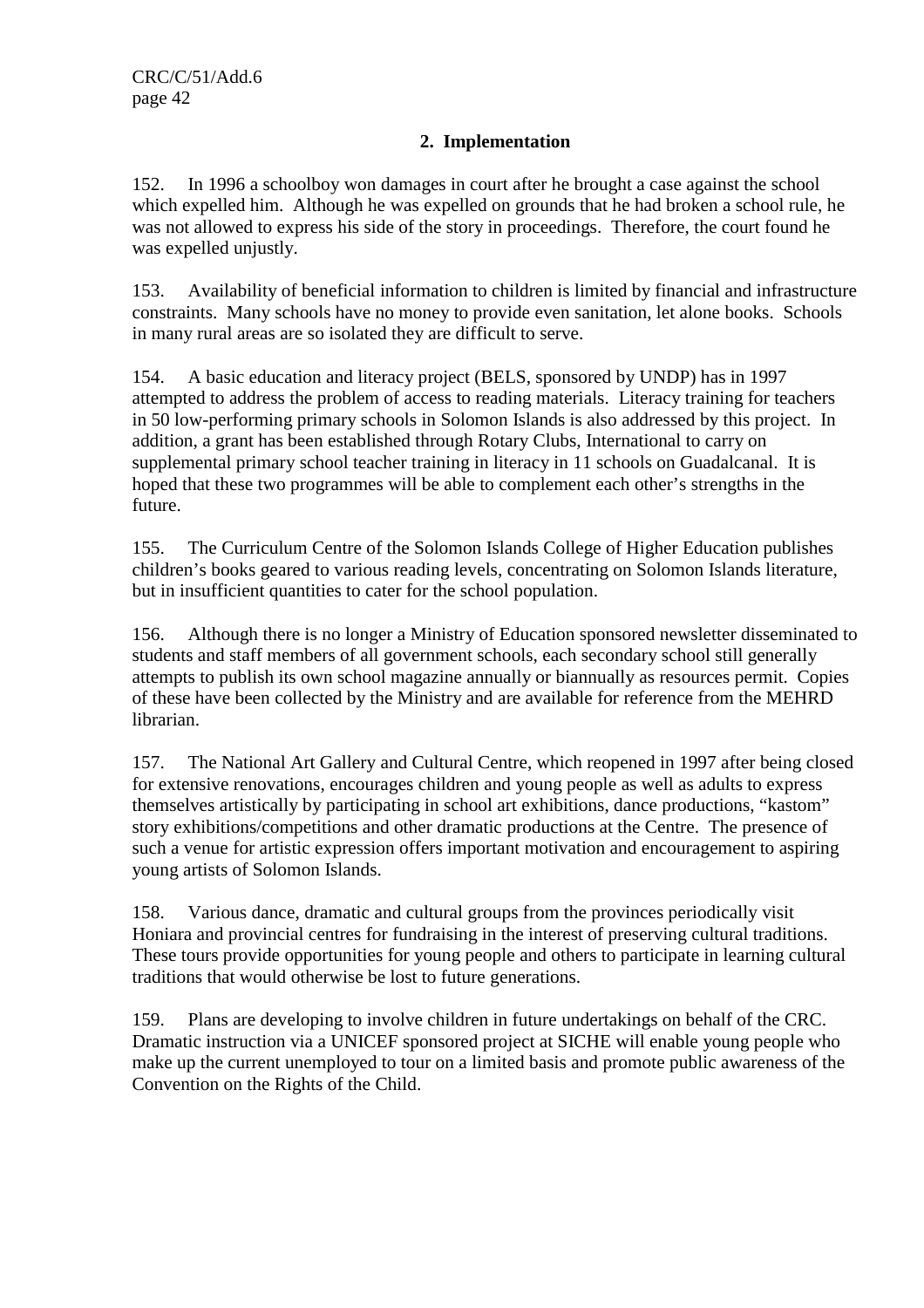## **D. Access to appropriate information**

### **1. Legal context**

160. Section 12 (1) of the Constitution of Solomon Islands provides that no person shall be hindered in the enjoyment of "his" freedom of expression. Such freedom includes the freedom to hold opinions without interference, freedom to receive ideas and information without interference, freedom to communicate ideas and information without interference and freedom from interference with "his" correspondence.

161. Generally, the press in Solomon Islands is free. That freedom is limited by provisions in the Penal Code on obscenity, and the general law on defamation of character. Section 184 of the Penal Code states that any person who, by print, writing, painting, effigy, or by any means otherwise than solely by gestures, spoken words or other sounds, unlawfully publishes any defamatory matter concerning another person, is guilty of the offence of libel. The Media Association of Solomon Islands (MASI) and the newly organized Journalists' Association of Solomon Islands (JASI) are in the process of drafting codes of ethics governing their members' news reporting and publication practices (see annex 4). The dissemination of news is primarily controlled by each institution's own editorial practices.

162. Section 25 of the Education Act gives power to the Minister of Education to declare, by notice in the gazette any book or publication to be unsuitable for use in Solomon Islands' schools and to also prohibit its use. The limitations, therefore, partly protect children from exposure to inappropriate information, sexual explicitness and violence. It is not clear to what degree the Curriculum Committee is involved in such decisions or whether books are frequently examined with this statute in mind.

163. Section 92 of the Constitution of Solomon Islands provides for the establishment of a Public Solicitors' Office, where functions are to provide legal aid, advice and assistance to persons in need, including children. Legal aid as defined under the Public Solicitors Act not only entails legal representation of a person in court proceedings, it also includes providing advice and any other assistance. Section 5 (3) of the Act provides that if the person in need is a child, "his" guardian shall make any application for legal aid. A child is defined under that Act as a person under the age of 18 years.

## **2. Implementation**

164. Solomon Islands Broadcasting Corporation (SIBC) runs a daily half-hour programme for children consisting of a mix of children's stories and songs, some of them of local origin. This programme also sometimes broadcasts information about the CRC. SIBC also runs an annual Children's Day of Broadcast (since 1995) which mainly consists of Solomon children performing songs and reading stories.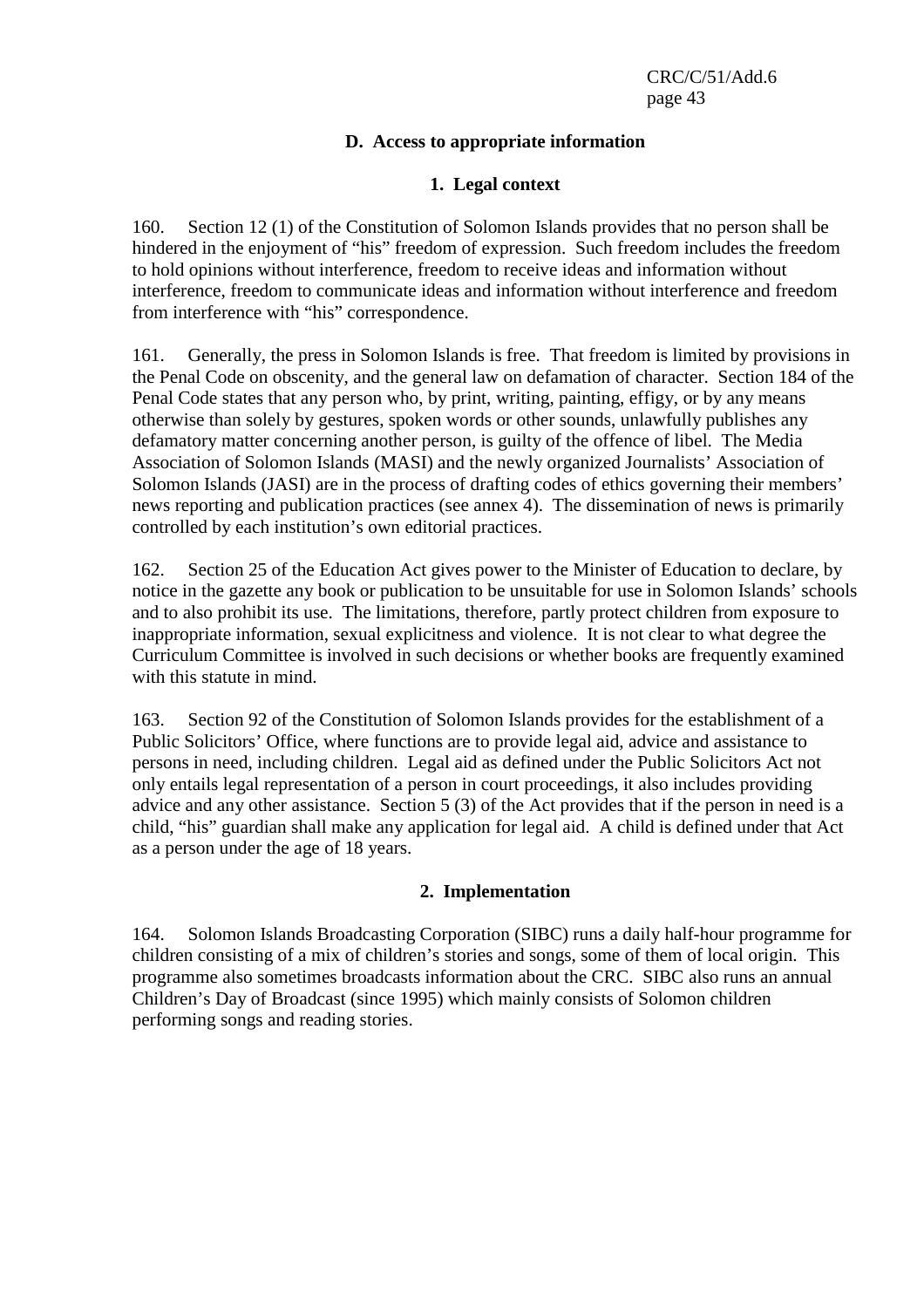165. There is no television, per se, in Solomon Islands, although steps have recently been taken to investigate the feasibility of providing a national television service. It is currently possible, however, for affluent Solomon Islanders, to purchase and operate various forms of satellite receiving equipment, which enables local viewing of "EM-TV" and Australian programming via neighbouring Papua New Guinea.

166. Videotaped programmes are widely watched, especially in the capital, Honiara, and in provincial centres which have electricity. In addition, many rural villages also have generators that are used to operate video equipment. The quality of films available is quite variable. The National Censorship Board concerns itself mainly with censoring hard pornography, leaving soft porn and very violent films to circulate freely.**<sup>70</sup>** Many people attribute rising crime and sexual violence to the influence of such movies. There is no doubt that children in households with video machines are likely to be exposed to inappropriate content of a violent and/or sexually explicit nature. The ease with which filming technology is available certainly makes it possible for "home videos" of a pornographic nature to be made and circulated locally and, therefore, totally escape detection by regulatory authorities. Therefore, there is a need for the Censorship Board to improve its capacity to rate movies for circulation in Solomon Islands. Many films are pirated copies and there is very little information beyond the title available for parents and others choosing videos to take home to view with their families.

167. Other media - two radio stations and an increasing number of specialty newspapers**<sup>71</sup>** - do not intentionally expose children to violence and harmful influences. Exceptions include publicizing the increasing availability of home-grown marijuana, for example. Advertisements for violent video programmes have been aired periodically on radio stations during times when children were also likely to be listening. There was a great public outcry in 1996 over front-page publication in a leading newspaper of the dead body of a local infant.

# **E. Freedom of thought, conscience and religion**

## **1. Legal context**

168. Section II (1) of the Constitution provides that all citizens including children are accorded freedom of thought conscience and religion. The enjoyment of such freedoms must not interfere with the rights of others or offend the public interest.

169. No person attending learning institutions is compulsorily required to receive religious instructions other than his/her own. Any one who is under 18 years of age is required to have the consent of his/her guardian before he/she can receive religious instruction.

170. The Solomon Islands Constitution provides that no person, including children, shall be treated in any discriminatory manner by any person acting under any written law or in the performance of any public office or public authority. No child can be excluded from enrolling at a school because of race, place of origin, political opinion, creed, gender or religious belief.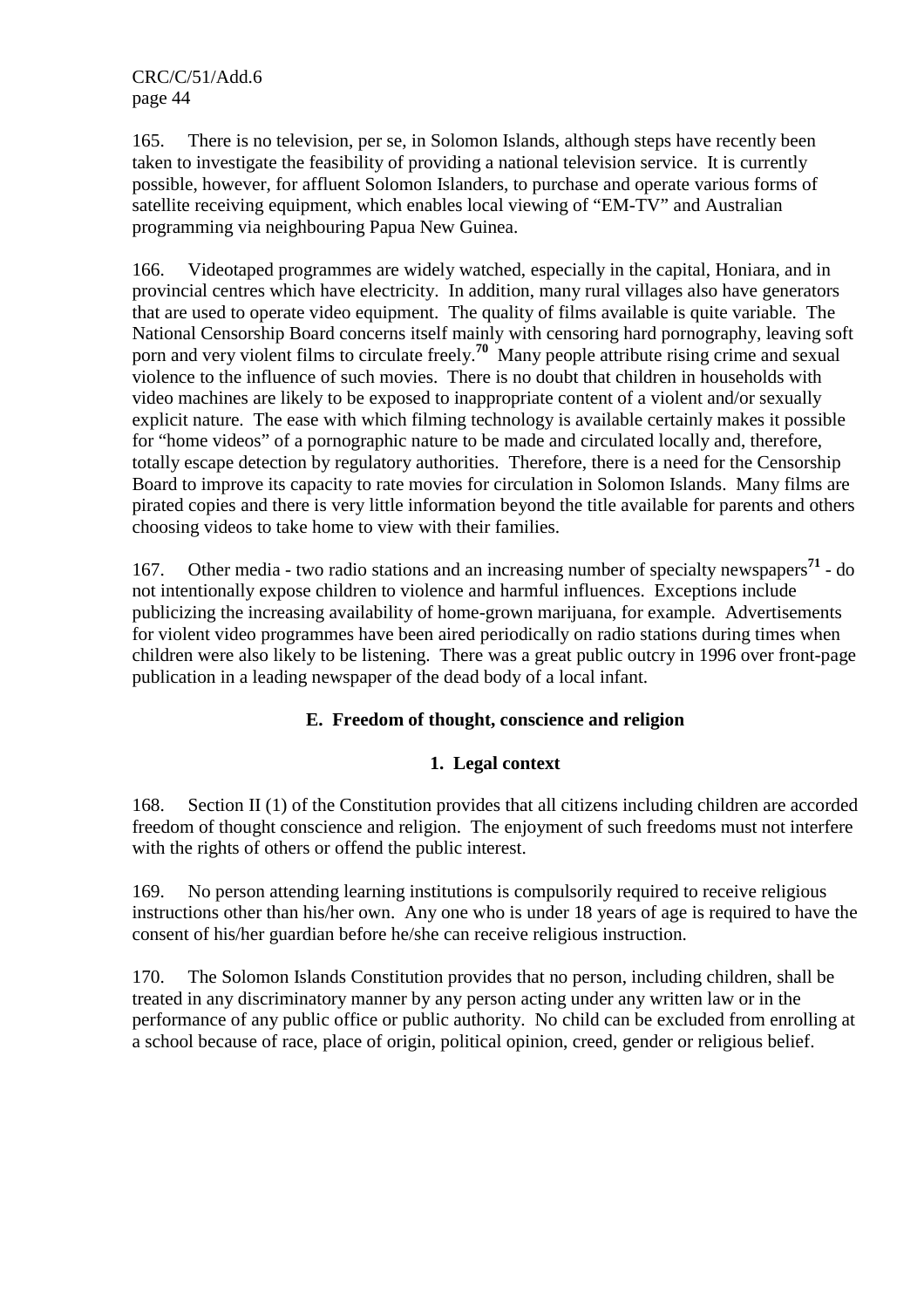#### **2. Implementation**

171. Ninety percent of the population in Solomon Islands professes affiliation amongst five main Christian denominations (Church of Melanesia, Roman Catholic, South Seas Evangelical Church, United Church and Seventh Day Adventist). Other religions are represented here, but references to Christian beliefs are often made at public gatherings, in Parliament, etc.

172. Some of the primary and secondary schools in Solomon Islands are operated by the five main Christian denominations, namely the Roman Catholic, Anglican, South Seas Evangelical Church, the Seventh Day Adventists and the United Church. Such schools conduct religious instruction according to their particular affiliation. Most schools operated by the churches in Solomon Islands prefer accepting students who are members of their particular faith. There are also church-operated schools that accept students from other faiths.

173. In secondary schools operated by the churches, religious instruction is compulsory as this is taught as a subject that must be passed. In Government run secondary schools, Bible Studies is also a compulsory subject for Forms 1-3. During the third form year, students then choose whether or not to pursue Bible Studies in fourth and fifth Form as an optional subject.

#### **F. Freedom of association and of peaceful assembly**

#### **1. Legal context**

174. The Constitution (Cap II) accords children and all Solomon Islands citizens freedom of association and peaceful assembly unless this individual right interferes with the rights of others or with the public interest.

#### **2. Implementation**

175. Types of activities sponsored by youth associations throughout the country include:

Sports related activities;

 Church related activities, including choirs, Bible studies and other activities of a religious nature;

Assisting older people in housing, gardening needs, etc.;

 Assisting in development of rural infrastructure, e.g. schools, churches, clinics, roads, community needs;

 Raising funds through hires, e.g. permitting youth members to work at particular tasks for donations, including copra cutting, gardening, making house posts, rafters, etc.;

Social activities, e.g. custom dances fun nights, rock and roll nights, hula, etc.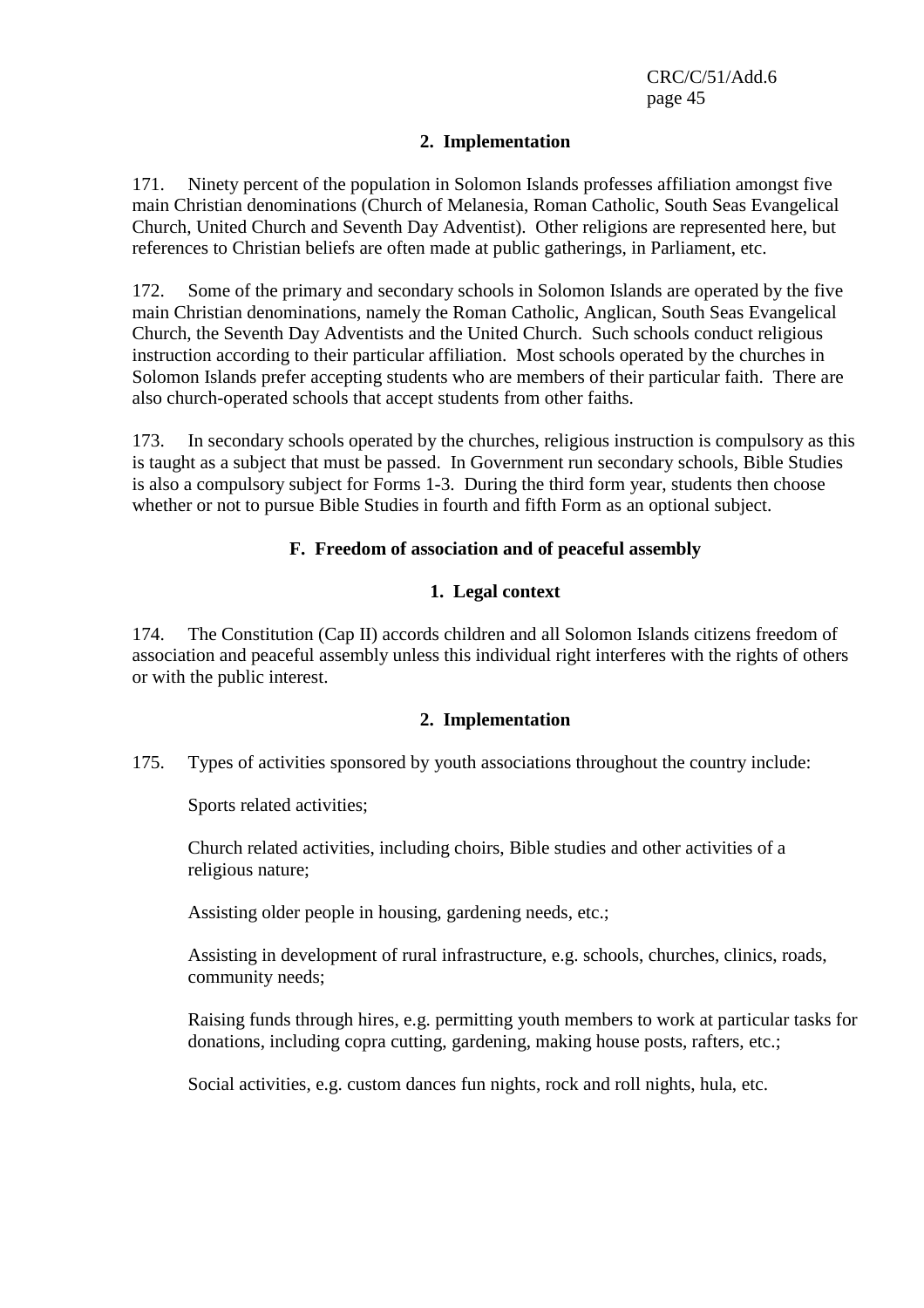Some of the programmes mentioned above are continuous and some are seasonal, coinciding especially with long holiday breaks at Easter, Christmas, Second Appointed Day, etc. in villages.**<sup>72</sup>**

176. A nationwide survey of youth associations was conducted in 1995 through the affiliation and membership scheme of the National Youth Congress. The results were disappointingly incomplete. Survey respondents were as follows:

#### **Table 3**

| Types of youth associations                 | Number of youth<br>associations |
|---------------------------------------------|---------------------------------|
| Catholic Archdiocese, Honiara               |                                 |
| Rhema Family Church, Honiara                |                                 |
| Rennell Bellona Christian Youth Association |                                 |
| (South Seas Evangelical Church)             |                                 |
| Makira Ulawa Province                       |                                 |
| <b>Y</b> sabel Province (COM)               |                                 |
| <b>Malaita Province</b>                     | 74                              |
| Guadalcana Province                         | 95                              |
| Music groups                                |                                 |

#### **Results of 1995 NYC survey of youth associations**

Source: National Youth Congress.

This information was supplied to the NYC through the youth associations' respective authorities, especially the provinces, churches and uniform youth organizations. The survey was carried out by provincial church and uniform youth coordinators.

177. The actual numbers of young people participating in youth associations is incomplete and has not been quantified for statistical purposes. There is difficulty in knowing what portion of youth group participants are under 18 due to the broad definition of "youth" (ages 15-30, inclusive). Therefore the data presented above has no reliable significance as an indicator of participation for children/young people. However, it is included because it is the only statistical information found to date on numbers of organizations for young people in Solomon Islands.

## **3. Constraints and recommendations**

178. Despite the existence of the table listed in 176, above, information on organized activities available to children and youth throughout the country is remarkably scant. Even the data mentioned above is considered to be incomplete.<sup>73</sup> Sports activities are heavily emphasized throughout the country, with most other organized activities for children or young people sponsored by churches, provinces or a small number of uniform associations.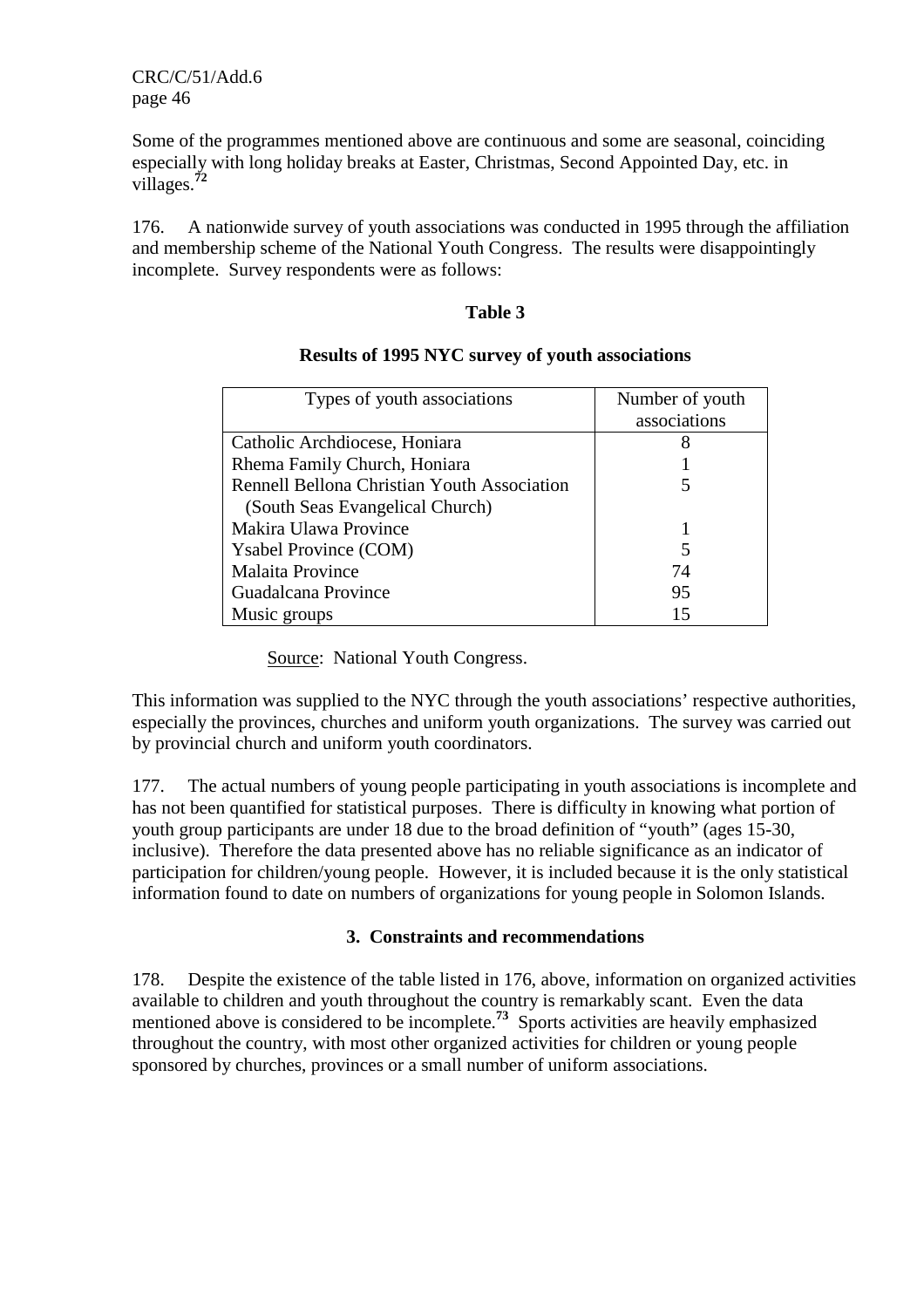179. The decentralized nature of youth activities probably accounts for the lack of reliable centralized data available for this report. Certainly the compilation of this document raises the question of data availability in many areas pertaining to children and young people. Therefore, it seems appropriate to recommend that the Ministry of Youth, Women and Sports take steps to address the lack of data with a renewed emphasis on communication between the Ministry and the many and varied participatory organizations devoted to young people in Solomon Islands.

180. There is a need for routine communication from every locality to a provincial or national database regarding both the nature and scope of organized activities devoted to the development of children and youth. Certainly, there are cultural constraints to the types of activities which children or youth are encouraged to participate in Solomon Islands. It is not the purpose of the reporting process to dictate the types of activities needed throughout different regions of Solomon Islands. However, there remains the need to understand the extent of young people's participation within such organized groups. Such an understanding may prove useful in developing ways to address needs and further develop opportunities for Solomon Islands' children and young people. Once again a national database appears to be needed for the purpose of continued reporting and monitoring of the implementation of the Convention on the Rights of the Child.

# **G. Protection of privacy**

# **1. Legal context**

181. The Constitution (Cap II) section 9 states that no person shall be subjected to the search of his person or his property except in circumstances where the intrusion of such privacy is in the interest of defence, public safety, public order or where another person's enjoyment of freedom is threatened or infringed upon.

182. Section 4 (4) of the Juvenile Offenders Act states that no persons other than the members and the Officers of the Court, and the parties to the case, their advocates or authorized representatives and other persons directly concerned with the case are allowed to attend proceedings where a child is being prosecuted.

183. Under section 4 (4) (b) of the Juvenile Offenders Act, where a child is suspected of committing an offence, and the child is before the juvenile court, no person shall publish the name, address, school, photograph or anything likely to lead to the identification of the child or young person before the court. A person acting in contravention of that provision attracts a punishment of three months' imprisonment or a fine of fifty dollars or both.

184. Section 184 of the Penal Code prohibits the publication of any defamatory matter concerning another (including children), with intent to defame that person. Defamatory matter includes publication of matters capable of injuring the reputation of a child by exposing "him" to hatred, contempt or ridicule.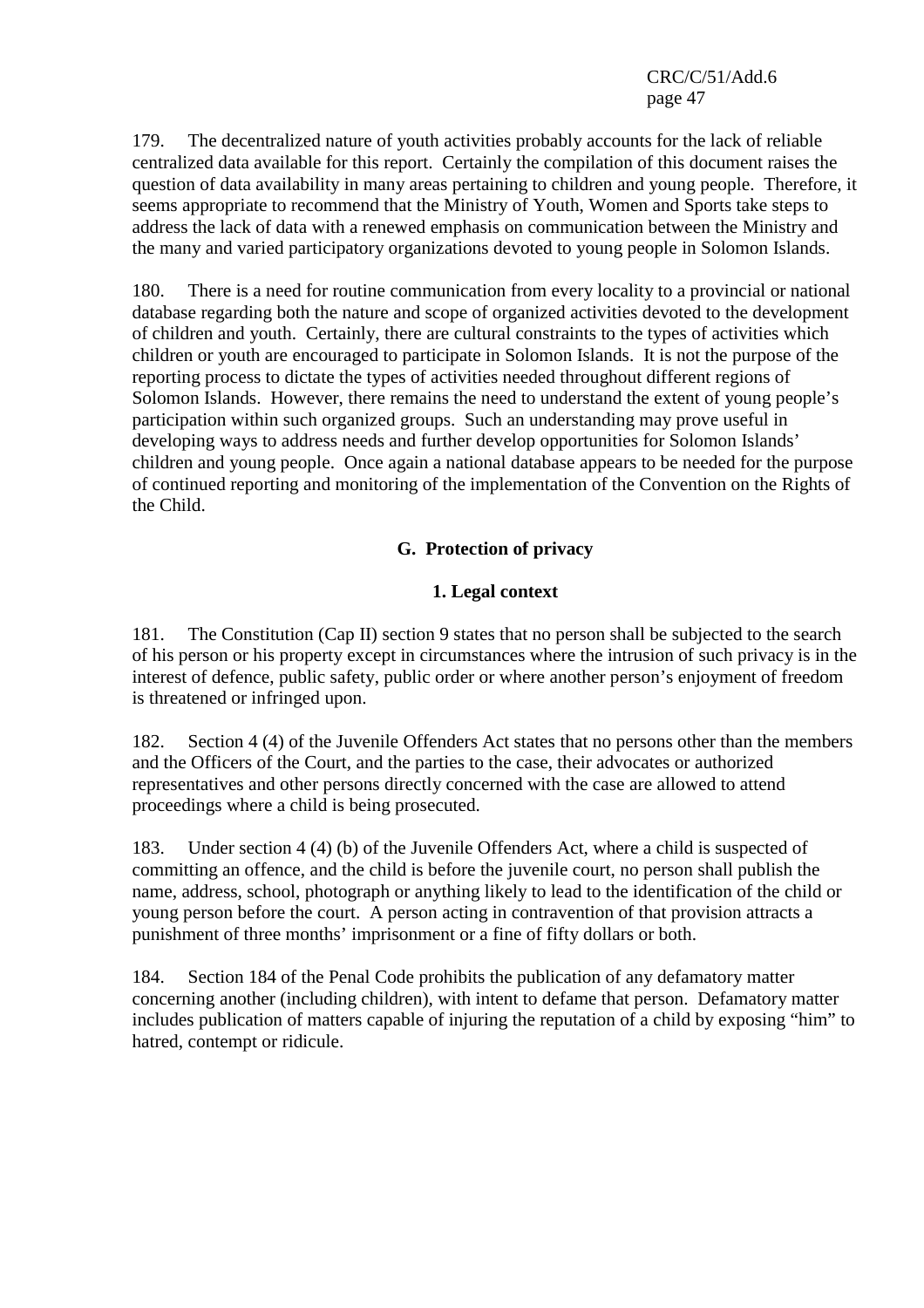# **2. Implementation**

185. Court sessions in which children are called as witnesses and juvenile court sessions are held in camera. Children under the age of 8 are presumed to be not criminally responsible. Those under 12, also, are presumed not criminally responsible unless proven that they knew they were doing something wrong.

186. Courts require that the names of child victims of sexual abuse and other crimes are not revealed in the media. This practice has been extended to include child witnesses, demonstrated in one instance in early 1998.**<sup>74</sup>** Unfortunately, in 1996, a newspaper story revealed the identities of some "street children" by publishing their pictures against the expressed wishes of the person working to reunite them with their families. This had adverse consequences for the children, those people who were giving them shelter and the surrounding neighbours in their community.

187. There is flexibility within the court system to extend juvenile offenders' protection procedures mentioned above to children and young people who are called to be witnesses in court. In civil court cases, sessions held in camera have often been away from the courtroom in the chambers of the presiding judge. In cases involving criminal prosecution, where judges' chambers are considered inadequate to the requirements of the court, innovative procedures have been used to improve the physical layout of the courtroom environment for the benefit of the child witness.**<sup>75</sup>** The public is not allowed inside the courtroom. Nevertheless, the witness may still be required to identify the accused and at that point must face the accused. An interpreter is appointed by the court to facilitate the questioning of the child witness, especially in cases where the child's knowledge of English or Pijin is limited. The child, however, receives no court appointed counselling following their court appearance.

# **3. Constraints and recommendations**

188. There are currently no formal counselling procedures in place for child victims of crimes or child witnesses who participate in court proceedings. This is an area where there is a great need for specialized training of persons who could fulfil such counselling roles in future. Volunteers could be screened-and-trained members of the public, professional clergy, staff of the court, the Family Support Centre, judges, lawyers, or police. Obviously, the difficulties posed by young children's limited ability to use their particular language often combines with natural reticence. These constraints effectively limit the volunteers to those with specialized training and language knowledge. The court, however, already uses interpreters to assist in questioning of children; therefore, once such a person is identified, they could be of further service in a formal counselling situation.

189. At present there is no regulating body that governs what goes out in the press or receives press complaints. It has been the practice that each media organization, whether private or public, manages its own stories according to its own editorial policies. Thus only the courts are able to regulate what is published, especially as regards court reporting in juvenile court cases. The court can exercise its control by applying contempt of court procedures if reporters break any rules in this area.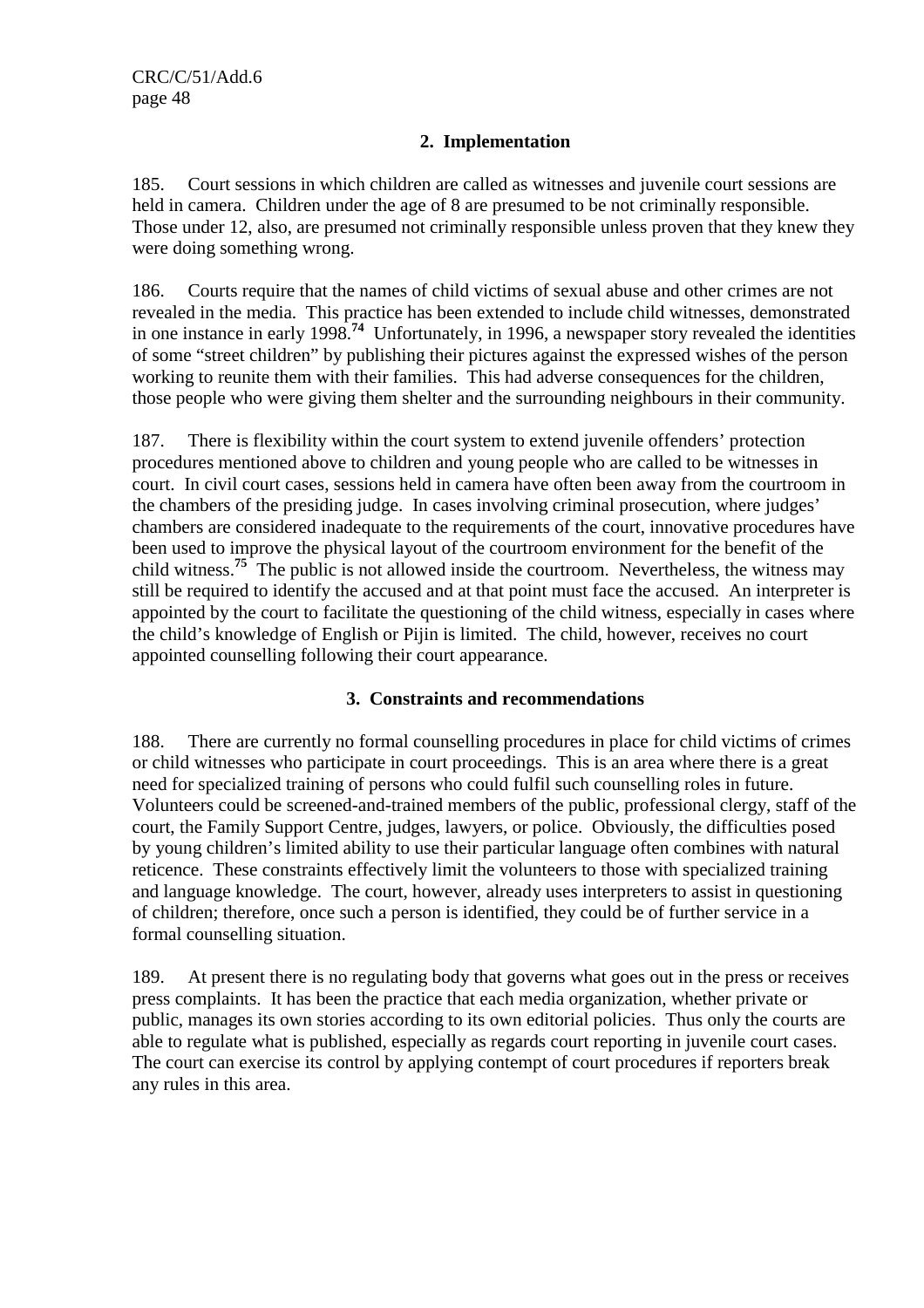190. The Journalists' Association of Solomon Islands (JASI) was formed with the intention to use the body as a monitoring or regulating body for working journalists in Solomon Islands. Its mandate was to set guidelines and a code of ethics for journalists to abide by (see annex 4). However it still remains to be seen if this body will be able to carry out this function. Certainly children and others will benefit from positive developments in journalistic procedures.

### **H. Right not to be subject to torture or other cruel, inhuman and degrading treatment or punishment**

# **1. Legal context**

191. The Constitution (Cap II) section 6 provides for the protection of individuals from Slavery and Forced Labour. Section 7 provides for the protection of individuals from inhumane treatment.

192. Corporal punishment is not allowed in schools (legal precedent: Baddeley/Chung Wah) but it still occurs.

## **2. Implementation**

193. Churches and the Red Cross Handicapped Centre are the only organizations that have taken concrete steps to investigate cases of ill-treatment of children. Other persons such as medical health directors, Family Support Centre staff and Save the Children Fund staff have received periodic reports of such ill-treatment but have little power to protect children or to prevent the occurrence of abuse. Such cases include child victims of violence, children with STDs, pregnant children, children with disabilities who are abused and others who are neglected or subjected to cruelty. There are no obligatory reporting procedures in place, and no services for child victims of physical, sexual, or emotional abuse apart from within the extended family.

194. Most cases of cruelty and abuse - if they are discovered at all - are resolved by utilizing a combination of resources from within the community, i.e. custom law, church and extended family. "Western" laws, i.e. the Constitution and Penal Code, are rarely invoked.

## **3. Constraints and recommendations**

195. Anecdotal evidence suggests that police officers have treated juvenile offenders in such ways as to violate their human rights during apprehension and arrest. This probably derives from the traditionally paternalistic manner in which police officers view young criminals. Certainly traditional disciplinary habits have not prohibited violence in the interest of changing future behaviour. Indeed this attitude by law enforcement towards known criminals is quite widespread throughout the world. It is necessary, therefore, to educate police officers about human rights and help them modify their behaviour during arrests. More training such as that done by Family Support Centre in January 1998 is required to further effect positive change in pursuit of human rights for children and others.

196. Please refer to section devoted to children deprived of freedom (chap. VIII, sect. C) below.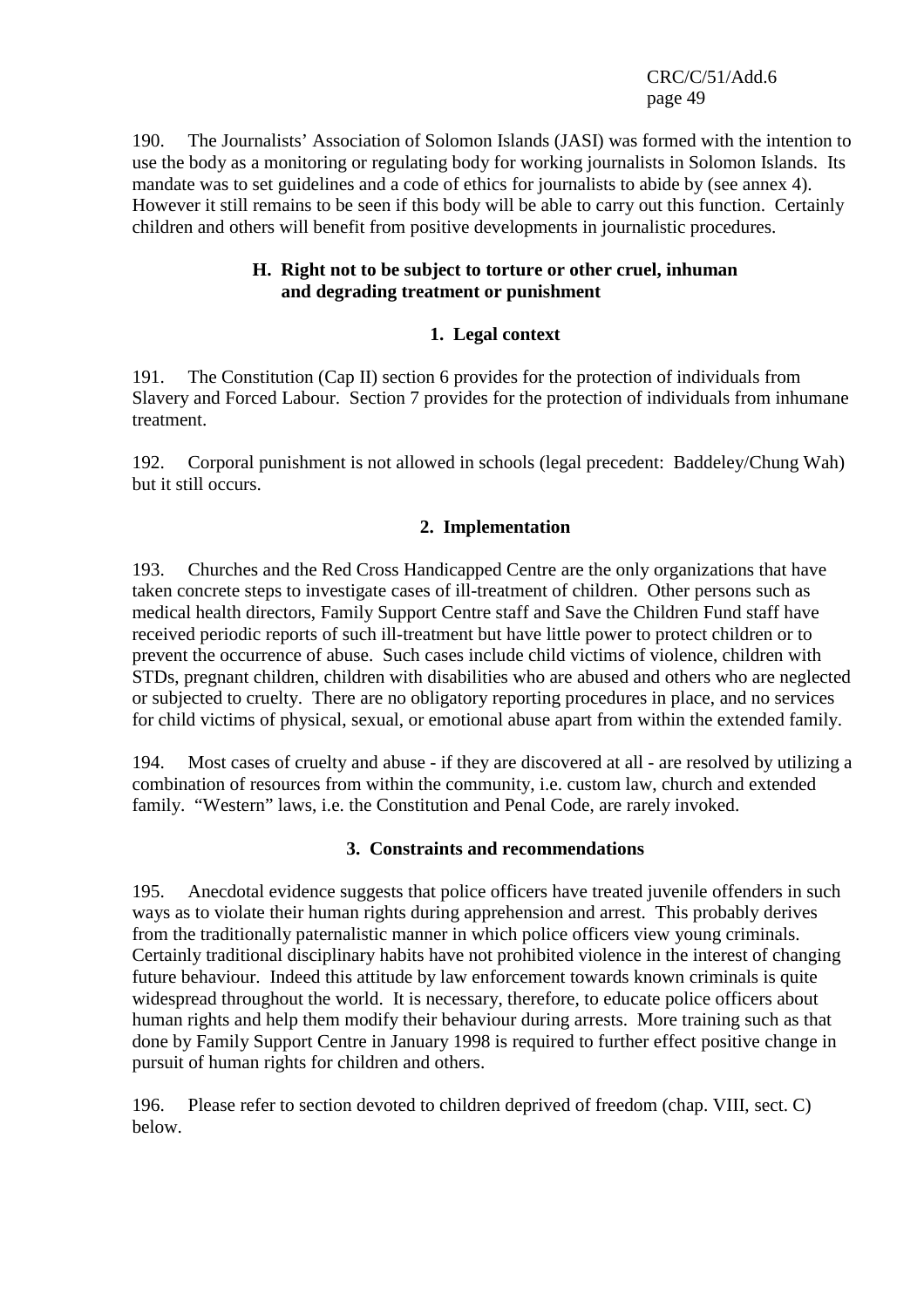# **V. FAMILY ENVIRONMENT AND ALTERNATIVE CARE**

#### **A. Parental responsibilities**

### **1. Legal context**

197. Most parents are conscious of their responsibility towards their children. Rights and responsibilities of parents and extended family to provide guidance and care for the child and others are an inherent part of Solomon Islands society or "kastom". A child is seen not only as a member of his/her nuclear family but also as a member of the extended family or "line". As a result, children have a collective as well as an individual identity.

198. Solomon Islands' Penal Code, chapter 5, sections 203 and 204 recognize the link between a child and a person who is charged with his/her care. Section 203 assigns legally binding responsibility to the duty of caring for a child so that if any adverse consequences to the child's health or life eventuate as a result of omission to perform that duty, cause may be attributed that person. Section 204 applies the same accountability for care to anyone considered to be "head of family" when a child is under the age of 15 years, whether the child is helpless or not.

199. The Islanders Marriage Act provides that marriage of a child under 18 years of age cannot take place unless either the father or mother or guardian has given written consent.<sup>76</sup>

200. The Magistrate's Courts Act S. 22 (c) assigns the Magistrate's Court jurisdiction to make orders for the custody of infants. It has become a practice amongst lawyers to use S. 22 (c) as authority to enable them to bring urgent ex parte domestic matters before the court. Ex parte applications are usually made in order to obtain temporary injunctions against one party to a marriage or to obtain interim custody of children pending a full hearing of the case.

201. The Magistrate's Court also retains jurisdiction to make orders for the guardianship of minors under S. 22 (c) of the Magistrate's Courts Act and the Guardianship of Infants Acts 1886 and 1925 (UK).

## **2. Implementation**

202. The Affiliation, Separation and Maintenance Act provides some framework to protect the rights of a child living with one parent, and/or a child born out of wedlock. However, informal agreements are also made. Children are seen to be the responsibility of the extended family. Generally, the mother's family will provide for the mother and child in the absence of the father.

203. The laws relating to custody and access and guardianship of an infant permit recognition of the rights of parents and child to maintain contact with each other, i.e. parents to child and child to parents. There is nothing, however, in the Affiliation, Maintenance and Separation Act that actually says that parents and children have a right to maintain contact with each other. Further, unmarried fathers have no legal rights in respect of their children. Custody gives parents the right to look after and bring up the child; to decide everything about the child's life before he or she becomes an adult, e.g. choice of school for the child.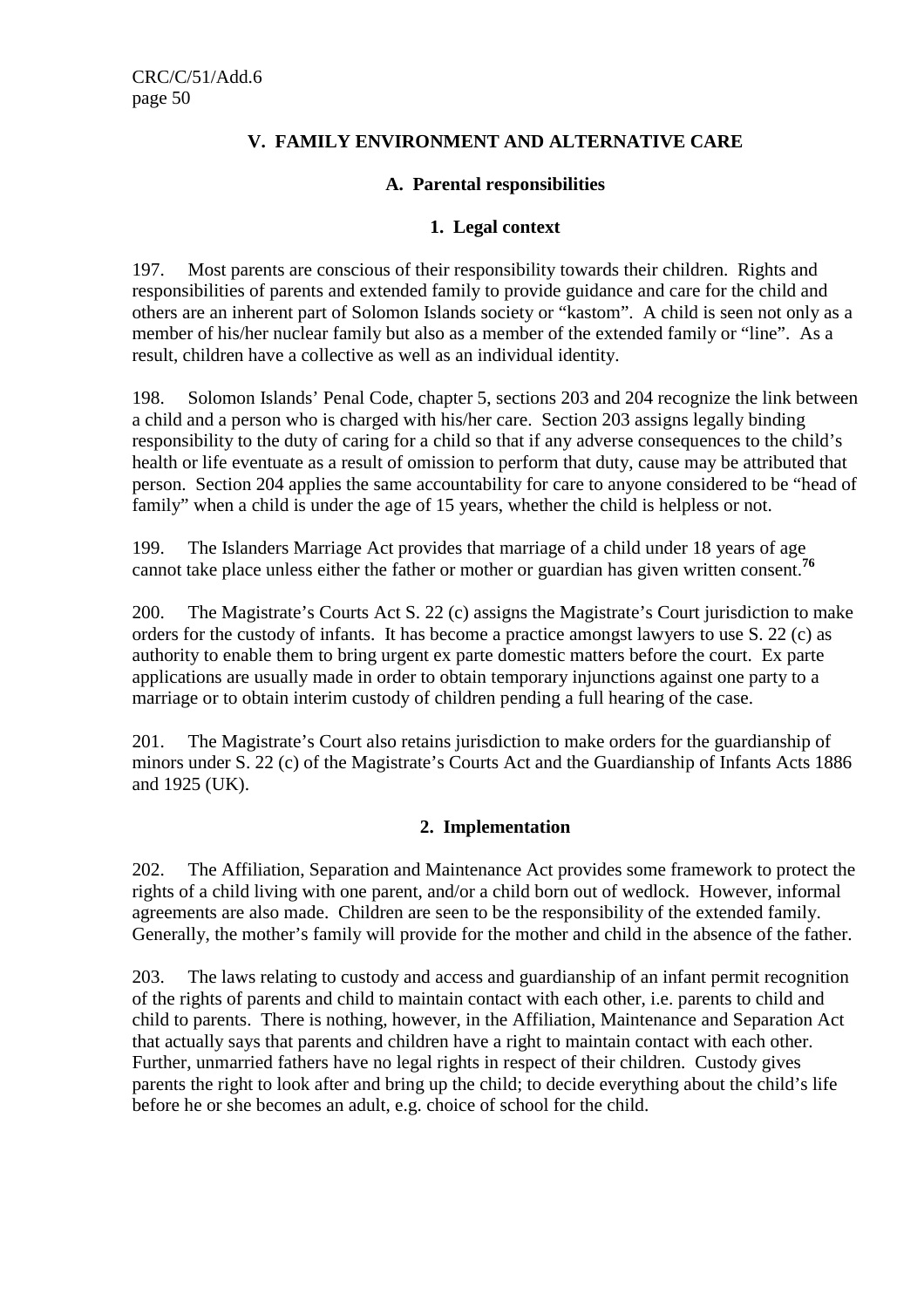204. If parents have legally separated and have asked a court, e.g. the magistrate's court, to decide who should have custody of the child, the magistrate, before granting custody to either parent, must consider "the best interests of the child". If the parties agree on a custody arrangement and the magistrate does not concur that the arrangement is in the child's best interest, the magistrate will not accept the proposed arrangement.

205. Granting custody of a child to one party does not stop the other party from having access to the child nor the child from visiting the other parent. Custody arrangements may also be changed if circumstances change. Under the same law, the court gives reasonable access to the child to the respondent (other party). Making reports and recommendations about custody and access is the work of a Social Welfare officer in the area. In some cases Social Welfare officers also arrange and supervise access.

#### **B. Recovery of maintenance**

#### **1. Legal context**

206. The Affiliation, Separation and Maintenance Act provides that, in terms of support, the putative father of a child is responsible for maintaining the child until "he" is 16 years of age or until capable of earning enough to support "himself" or if "he" continues in tertiary education after that age. In terms of separation and maintenance, the husband is usually required to pay to his wife and children a sum of money to maintain them.

207. The same Act states that single mothers are entitled to claim maintenance for their illegitimate children from the children's father. If they wish to claim they must do so before the child is 3 years old. Or mothers of illegitimate children can claim maintenance at any time if the putative father has before or within three years of the child's birth paid money or otherwise made provisions for its maintenance. Or they can claim at any time within one year after the return to Solomon Islands of the putative father, upon proof that he ceased to reside in Solomon Islands within three years after the birth of the child. The High Court may at any time for good cause enlarge the period within which an application may be made under this section.

## **2. Implementation**

208. In the formal system, mothers are often awarded custody of very young children in divorce cases and the father is ordered to pay maintenance if he is working or not.**<sup>77</sup>** Maintenance is paid to the custodial parent until the child is 16 years of age. The minimum maintenance applied for through the court system is \$30 a month. This figure has been adjusted from considerations of the cost of living increases and determined by court practice, not by statute. If there is a breach of the court order, a prison sentence is imposed in some cases for the non-payment of maintenance.

209. The Affiliation, Separation and Maintenance Act appears to ignore financial responsibilities of the mother towards the children. One reason for this omission may be that the Act was passed at a time (1971) when most paid employees in the country were males. Now that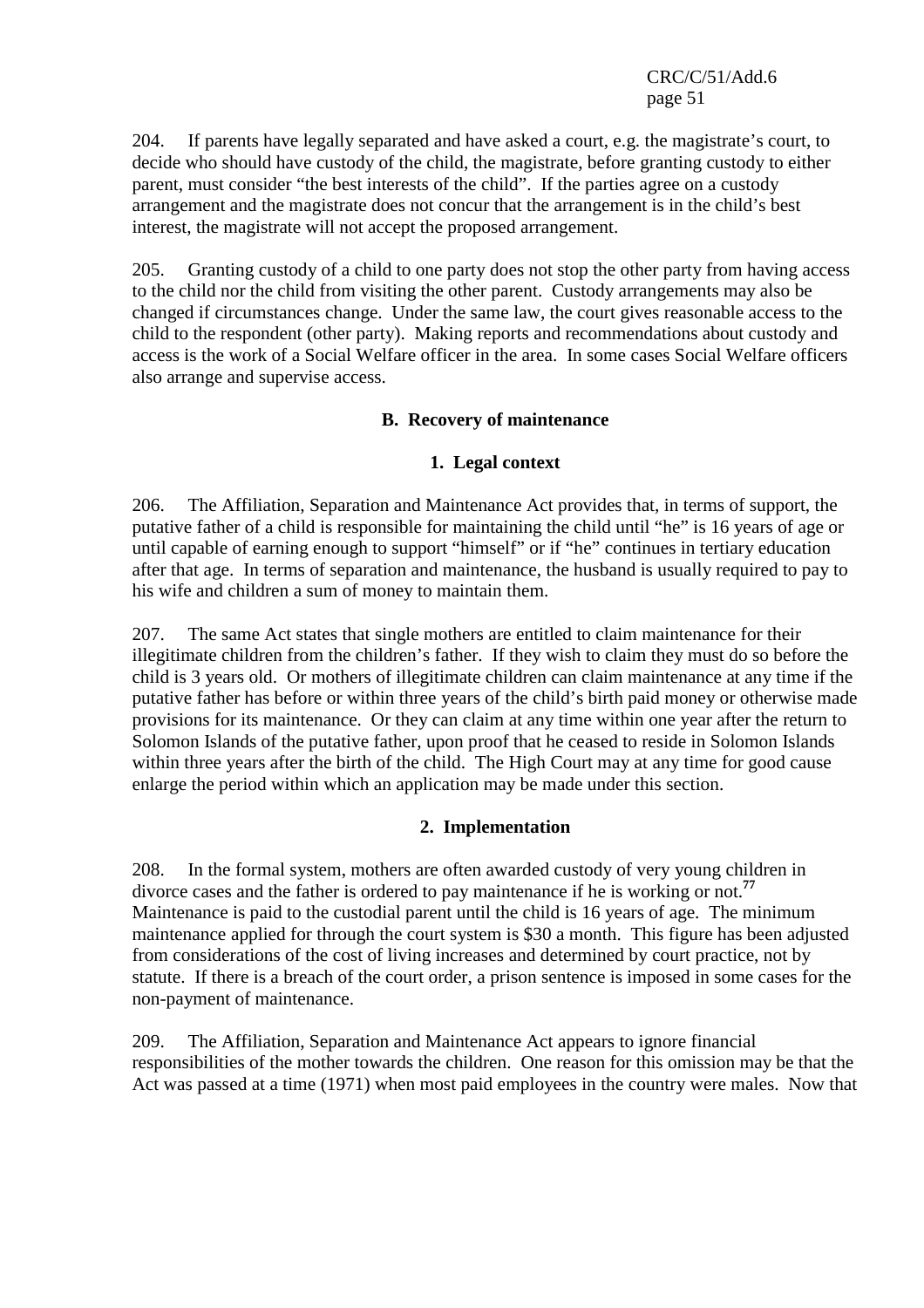many mothers are working and earning salaries like their male counterparts, there is a need to amend section 12 (c) and (d). The Public Solicitors' office has encountered a case, however, in which a man applied for maintenance from his wife, and there was no objection raised by the court that it could not be done under the Act.

210. Although men who have not paid maintenance for their families may be pursued through the avenue of legal prosecution, the circumstances of most Solomon Islander parents is that money is generally not considered an individual's property. Those who are seeking to hide their financial ability to pay maintenance may cite their financial obligations to many other family members. On the other hand, those who may appear to have means to meet such obligations may actually have very few unallocated resources due to the same system of ownership. Generally speaking, many cases seeking maintenance go back to court in order that wages are garnered. However there are certainly cases where fathers and mothers voluntarily comply with maintenance orders.

211. In most rural areas the recovery of money for child maintenance is relatively insignificant compared to the issue of land inheritance for a child of divorced or separated parents. Most people in rural areas have had little access to cash; therefore, maintenance has not been seen as an issue. Access to land on which to live and grow food is important. Land inheritance varies from matrilineal to patrilineal amongst the Solomon Islands. In situations of parental separation, the side of the family that will pass land down to the children most often provides for the child. Although such matters are probably beyond the scope of the CRC, the fact remains that in the Solomon Islands, as elsewhere; many such children's economic opportunities are determined by familial contacts.

# **3. Constraints and recommendations**

212. The 1992 Amendment to the Act, paragraph 5, extends the situations in which men can make applications under the Act. The applications referred to are for separations, custody, access and maintenance. However an element of confusion comes in under section 10 of the Act in which reference to maintenance does talk about "husbands paying to wives". This is countered by section 16 of the Act which refers to interim maintenance orders and talks about "respondents paying to applicants", which could be for husbands or wives. The Act, therefore, could be improved by clarifying this wording.

213. It is worthy of note that under the terms of a normal business contract, e.g. entering into an agreement with another person to provide a service, the statute of limitations for appealing a grievance against one of the contractual partners is six years. However, in cases of maintenance of illegitimate children, the statute of limitations is only three years. Perhaps this apparent inequity could be addressed through a modification of the current law via a recommendation to the Law Reform Commission to extend the period during which a parent can seek maintenance for a child born out of wedlock.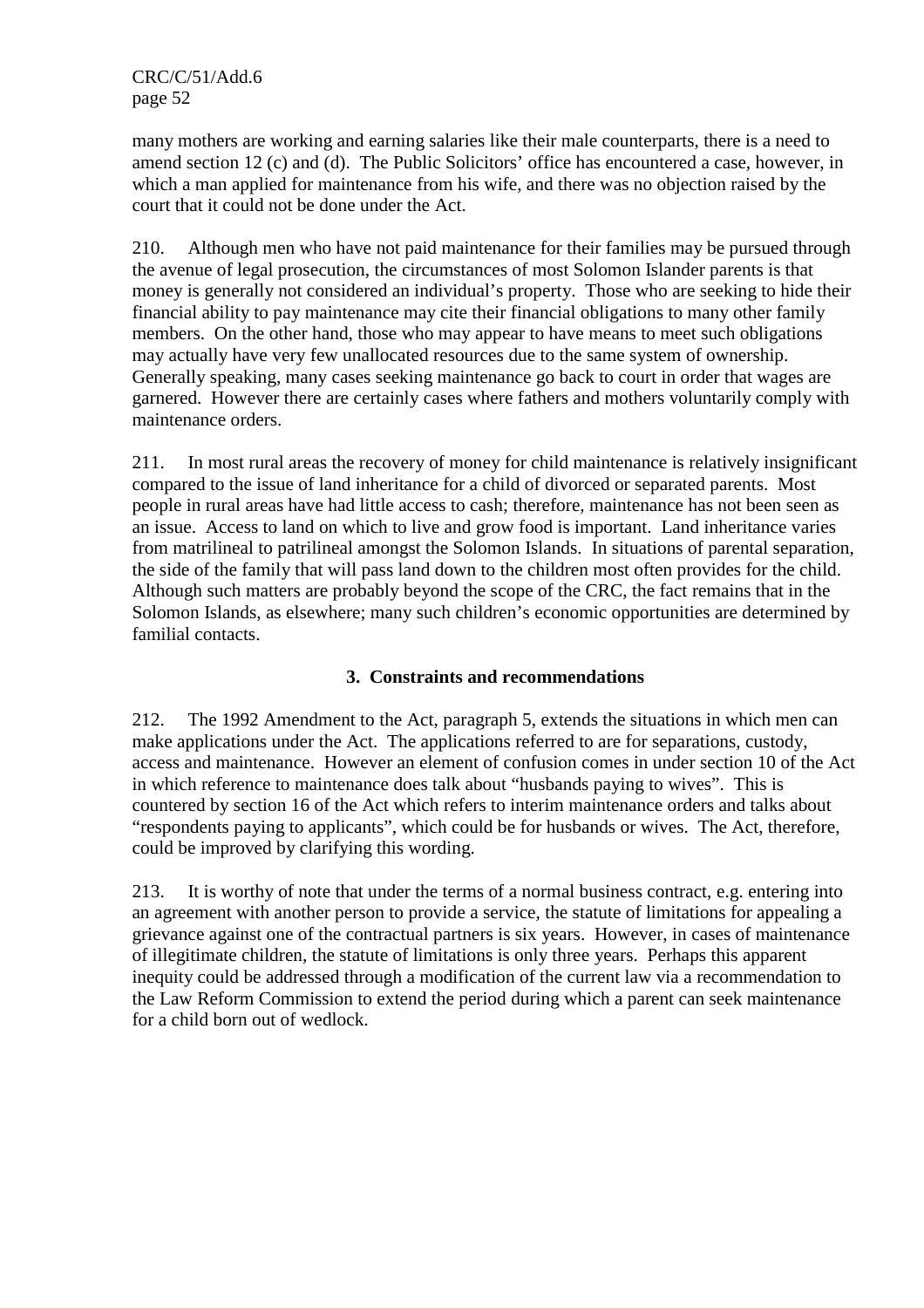# **C. Children deprived of a family environment**

### **1. Legal context**

214. There are no laws in Solomon Islands relating to establishment of orphanages as this has historically been considered to be in direct conflict with the Solomon Islands institution of the extended family. The extended family continues to function well and is considered an essential part of the culture of the country. The Preamble of the Constitution (d) states the pledge to "cherish and promote the different cultural traditions within the Solomon Islands". According to Schedule 3 to the Constitution, in the absence of UK legislation (in this case, establishing orphanages), then the principles and rules of the common law and equity shall have effect as part of the law of the land with particular exceptions (paras. 1 and 2).

#### **2. Implementation**

215. There is no government provision for children living outside the home. Solomon Islands does not have an orphanage. Implicitly, governments in the past and today have been relying on the traditional system such as the extended family network, which is believed to be very strong in rural communities. It is expected that the extended family will provide for children not living with their parents. The churches provide some temporary facilities. However, only one church (Church of Melanesia) appears to have a particular mission with regard to caring for those with no others to look after them.

216. As is the case with orphanages, Solomon Islands does not have an alternative home for delinquent children or juvenile offenders. The Central Prison at Rove accommodates both adult and minor prisoners. The current construction and renovation work at the prison includes plans for a juvenile section, which will separate minors from mixing with hardened criminals. However, that renovation has been significantly delayed to date.

217. As there are no institutions for alternative care per se there is no governmental monitoring of services or statistical data maintained.

218. There are many issues to be discussed on the question of creating an alternative home or care for abandoned or delinquent children. Government has historically objected to institutionalization of minors even for the purposes of rehabilitation.

219. Some juvenile offenders (primarily "pick-pockets"), caught more than once in urban areas, may be sent back to their villages in order to deny them access to their habitual environment. This policy appears to have deterred some juveniles from continuing their criminal lifestyles. This practice is facilitated by the Social Welfare officer who asks for a "residential order" after gaining the consent of a relative in the village that they will live with and look out for the juvenile. The Social Welfare officer seeks reports on the status of the affected child as frequently as possible, varying from once a month, if the village is relatively close, to three months if the village is quite distant.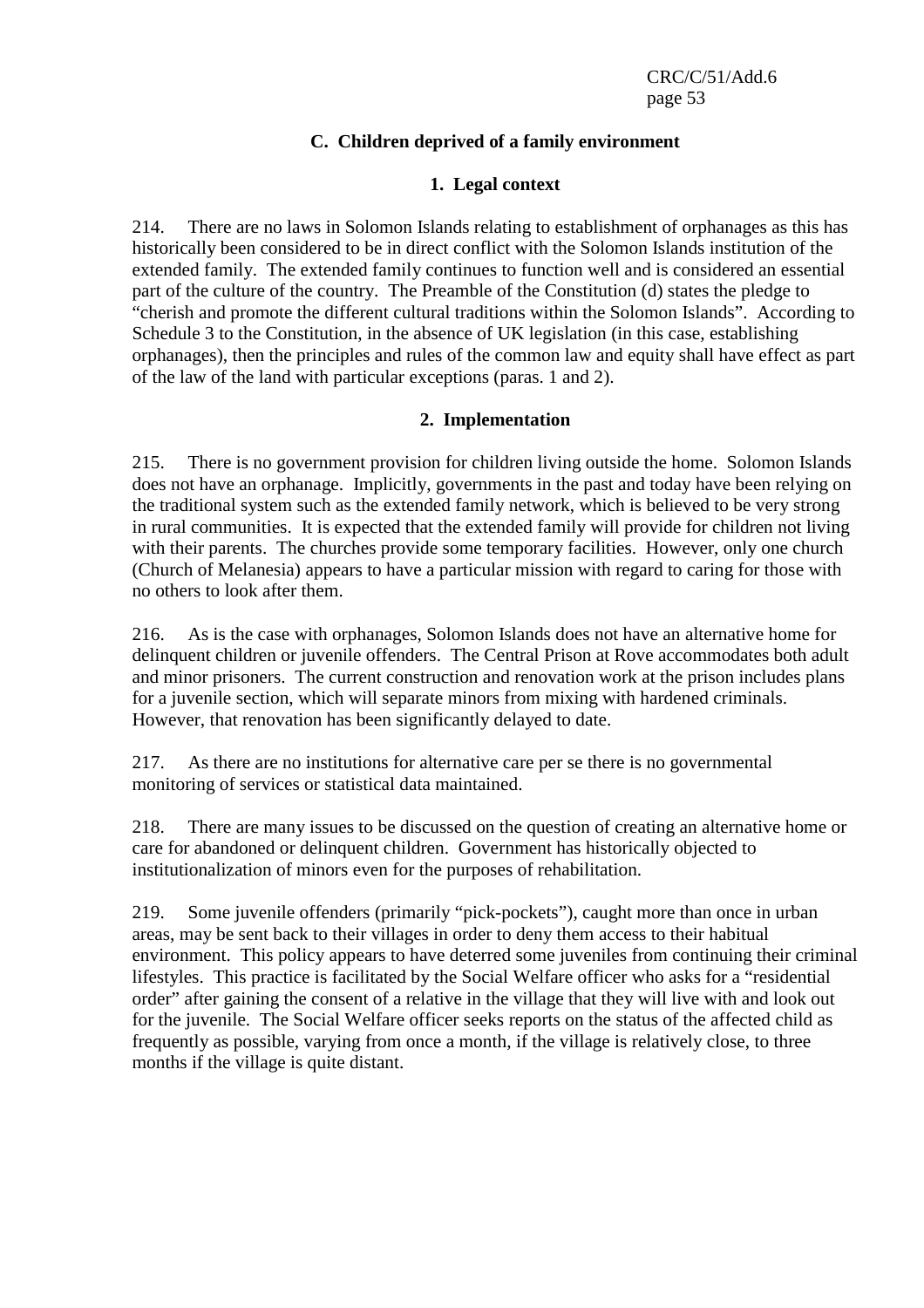220. In the capital, Honiara, the presence of a population of "street kids" has prompted a number of concerned individuals to organize a committee to address their needs. This effort has brought together lawyers; representatives of NGOs; church members and other concerned citizens to advocate for protection of these children.

### **D. Adoption**

#### **1. Legal context**

221. The UK Adoption Act 1958 protects the welfare or interest of the child so that the High Court must first be satisfied that the child will be cared for properly before it grants an adoption order.

222. Any adoption, to be legally recognized, must follow or adhere to the Adoption Act. Any ad hoc or custom adoption is not legally recognized.

#### **2. Implementation**

223. In legal adoption proceedings the mother must consent to the adoption and the matter is heard in the High Court.

224. The laws covering adoption, custody, access and guardianship also require Social Welfare to make a social welfare enquiry background report on applicants and parties concerned. As a practice, the courts write to the Social Welfare Office to request such reports. These reports help the courts to make decisions, and paramount consideration is given to the best interests of the child.

225. Systems of informal adoption are widespread amongst different cultural groups in Solomon Islands. These practices are often circumscribed and consistent within each particular culture, but vary widely across the country. Some practices are clearly to benefit the clan, e.g. the Bellonese custom of ensuring a male heir for the first son. In Temotu, a couple's unborn children may traditionally have been assigned to particular relatives at the time of the betrothal or marriage. In such a culture, it is common that several children may be born to the mother, and given into other families, before she is allowed to "keep" one. Other practices benefit the child; e.g. a decision by grandparents to adopt a child to ensure the child is properly cared for. Although it is difficult to make generalizations, agreements for informal adoptions within families are usually intended to benefit the child. Despite this, however, attention must also be directed to the situation facing a child who becomes victimized by mistreatment, servitude or enslavement as a result of informal adoption. Children at particular risk are those who are split up amongst their deceased father's relatives and separated from their mother, e.g. within certain cultures payment of bride price has ensured that such children stay in the father's clan. In Bellona and some parts of Malaita, parents of girls may agree to let them be adopted expressly because a sister or brother lacks enough girl children to help the mother do the work required. Families in town areas where both parents work often require a young female relative to come live and care for children and do housework. Some of these girls have no rights to pursue their own education nor opportunities to seek paid employment elsewhere, effectively they have become enslaved. In areas where families and communities are healthy and functional, the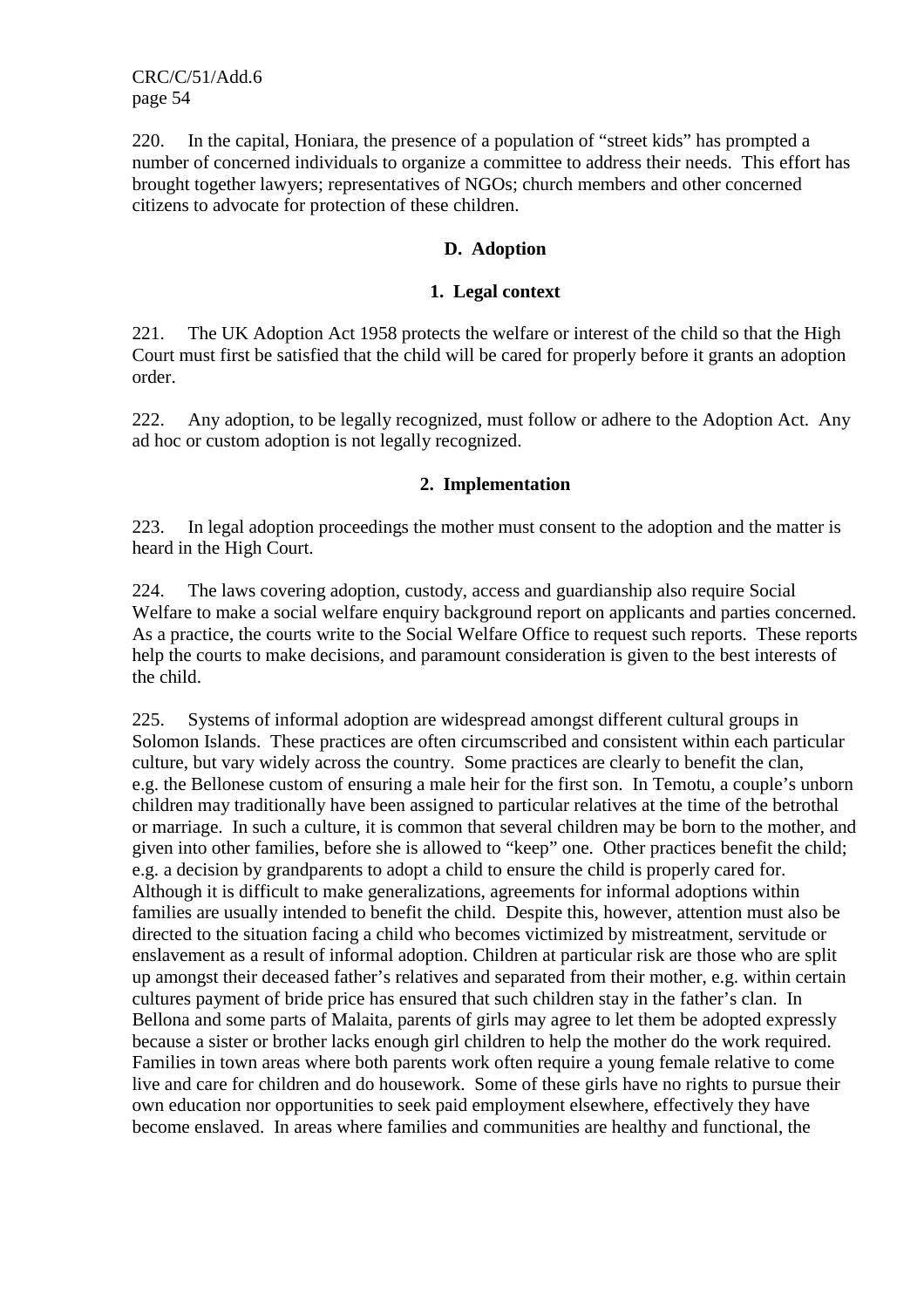victimized child may be identified and "rescued" from a poor living situation. In situations of ill will between families or physical isolation, there is essentially no protection for such children.

226. According to the participants' wishes informal adoptions may become formalized at any time as the child encounters the legal system by entering the school system, obtaining a passport or applying for residency outside of the Solomon's, etc. There are cases where informally adopted children have been issued passports without going through legal adoption proceedings. However, in these cases the parent, during application procedures, has probably not mentioned the status of the informally adopted child nor would the issuing official have questioned the child's status.

227. Intercountry adoptions do not involve Solomon Islands' children being sent abroad for adoption as is done periodically by certain other countries. A very strong indicator of the high value placed on children by Solomon Islanders is the ability to find homes for most children within or amongst their own communities and cultural groups. The lack of orphanages and other care facilities in Solomon Islands attests to the strength of traditional society in this area. Foreigners who wish to adopt a Solomon Islands child must adhere to the terms stated in the UK Adoption Act 1958.

228. As required by law, Solomon Islands monitor pending intercountry adoptions involving residents who adopt children from other countries. Adopting a child from another country must follow the appropriate laws and procedures belonging to that country. Social Welfare (MHMS) coordinates or liaises with the Social Welfare office of that country to ensure necessary reports pertaining to applicants, children or legal parents are made.

## **E. Illicit transfer and non-return**

## **1. Legal context**

229. The Penal Code, Part XXVI, "Offences Against Liberty", refers to sanctions prohibiting kidnapping, abduction, concealing abducted persons, etc. Section 246 specifically deals with child stealing.

#### **2. Implementation**

230. Protection provided by the Penal Code has only recently been tested in court. In at least two informal adoption cases the help of the public solicitor has been sought in instances of birth parents charged with child stealing, kidnapping or abduction of children. In the older case the public solicitor discouraged the adoptive family against pursuing the case in court due to the difficulty in proving that there had been an informal agreement to adopt the child who had subsequently been abducted by the birth family. However, in the second more recent case, the public solicitor was willing to pursue the case in court on the grounds that the birth mother that had abducted the child might be unfit. Informal adoption amongst certain cultural groups may also result in abduction of the child by the birth family after a period in the care of another family. This practice varies amongst cultural groups. Anecdotal information suggests that abduction may also be common in custodial disputes between families in cases of separation or divorce.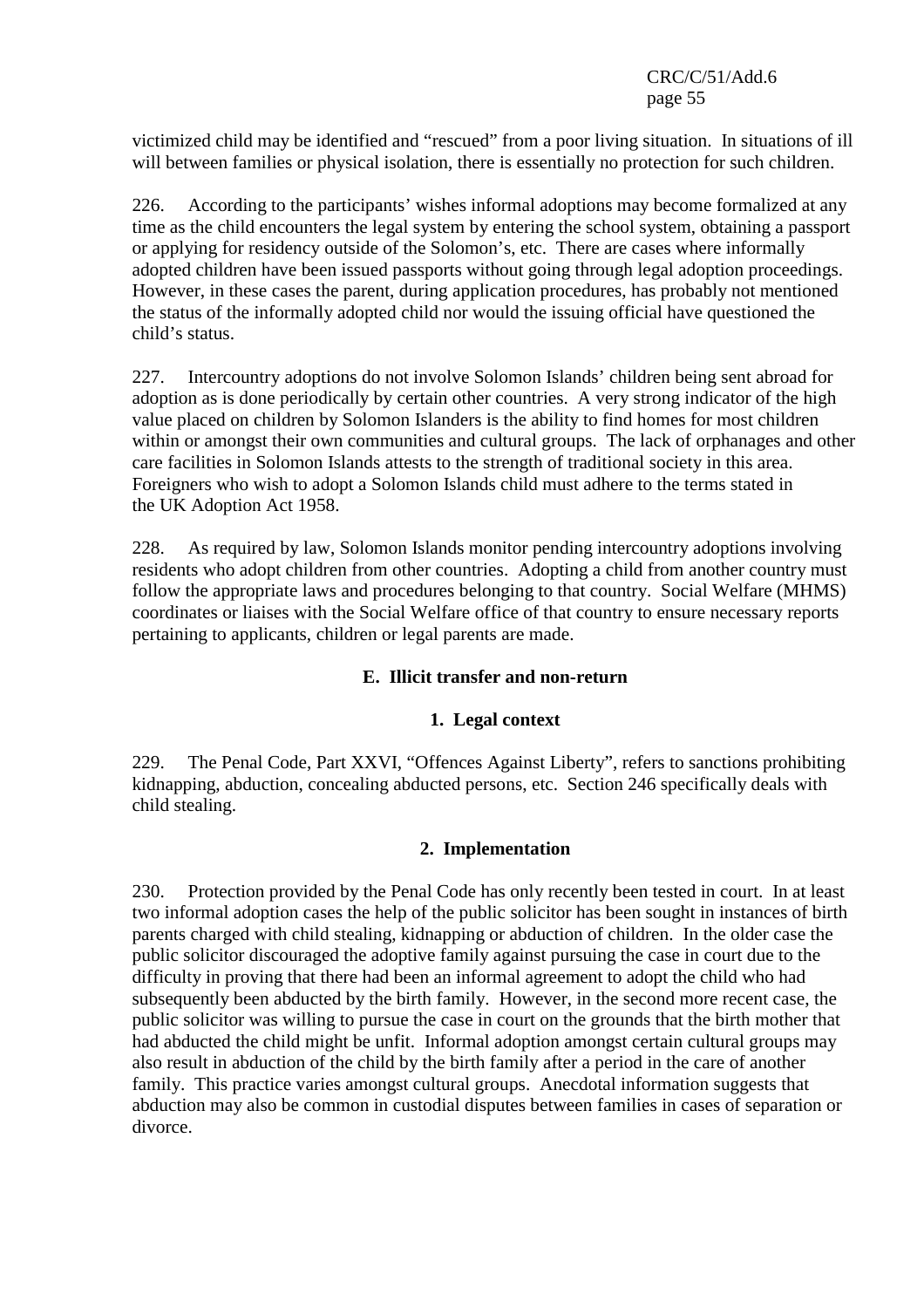231. The local radio recently reported a case of a boy being returned to his parents in the Solomon Islands after enduring sexual abuse at the hands of two adult Australian males in the Riverland district of South Australia:

"... The prosecutor told the court the men procured the 13-year-old boy from the Islands last year after gaining the confidence of his family. She said he was taken away from the people who could protect him to the remote community of Morgan where he had no one to turn to. He had a limited grasp of English. She said it was fortuitous police visited the men's home and discovered the boy. She said the boy's parents lived in poverty and believed the men were giving their son a great opportunity."**<sup>78</sup>**

This case illustrates the ease with which those who misrepresent themselves to trusting parents may take advantage of children. The modern climate of international cooperation amongst police is crucial to stopping these activities. In a country like Solomon Islands where education is difficult to obtain and therefore highly sought after, opportunities for these sorts of criminals are plentiful.

# **F. Abuse and neglect of children and their physical and psychological rehabilitation and social reintegration**

# **1. Legal context**

232. Under section 14 of the Penal Code, a male person under the age of 12 years is presumed to be incapable of having sexual intercourse.

233. According to section 38 of the Penal Code, a court may order that in the case of a person under the age of 16 who is found guilty of a crime, the parents or guardians of that person may be ordered to pay fine, costs or compensation.

234. Part XVI of the Penal Code (Offences Against Morality) contains many provisions protecting children against rape and attempted rape, abduction, abduction of a girl under 18 years with intent to have sexual intercourse, indecent assault on females, defilement of a girl under 13, defilement of a girl between 13 and 15 years of age, or of an "idiot or imbecile", procuration, procuring defilement of a woman by threats or fraud or administering drugs, permitting defilement in householder's premises (of girls under 13 and under 15), detention with intent or in a brothel, disposing of minors under 15 for immoral purposes, obtaining minors for immoral purposes, custody of girl victims away from offenders within the family, living on earnings of prostitution, conspiracy to defile, "unnatural offences" (buggery etc.), incest. However, very few cases of sexual assault/abuse/incest are pursued by police or brought to court. This is probably due to unwillingness to prosecute within the extended family.

235. It is a defence to claim that an accused did not know or did not believe a girl was under the age of 15 for the offence of defilement of a girl between 13 and 15 (sect. 135, Penal Code). The same defence holds for a householder permitting defilement (sect. 138, Penal Code).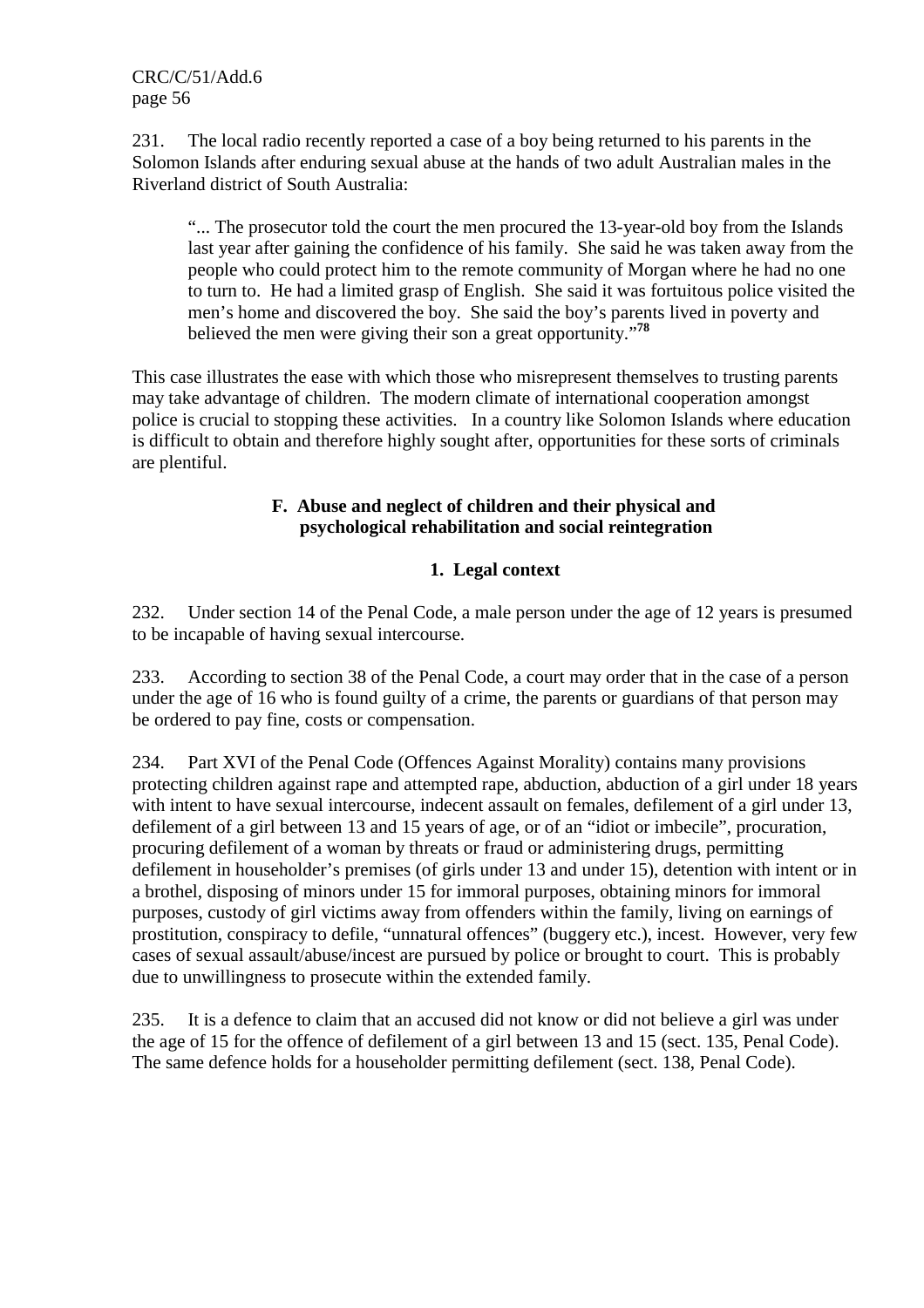236. Part XXI of the Penal Code, entitled "Duties Relating to the Preservation of Life and Health", and section 225 specify that it is the duty of any person having charge of a child under 15 years to provide the "necessaries of life" to such a child. Section 226 of the Penal Code provides penalties for any person over 15 having charge of any person under that age who wilfully assaults, neglects, abandons, or exposes him, or causes or procures him to be assaulted, ill-treated, neglected, abandoned, or exposed in a manner likely to cause him unnecessary suffering or injury to health.

237. Some protection from sexual abuse, especially of girls, is provided for in the Penal Code under "Offences Against Morality", sections 128-161.

#### **2. Implementation**

238. In most cases of family violence women and children are victims. Women are frequently beaten, kicked, punched and verbally or sexually abused by their husbands or male relatives at home. Children who witness these acts in the home become victims themselves, either physically or psychologically. For the period 1990-1992, police authorities recorded these figures for family/domestic violence in table 4, below:

#### **Table 4**

| <b>Offences</b>    |      | Reported violence |      | Alcohol-related violence |      |      |
|--------------------|------|-------------------|------|--------------------------|------|------|
|                    | 1990 | 1991              | 1992 | 1990                     | 1991 | 1992 |
| ACABH <sup>a</sup> | 135  | 147               | 137  | 18                       | 98   |      |
| Affray             | 59   | 20                |      | 39                       | 13   |      |
| Rape               |      |                   |      |                          |      |      |
| Drunk/disorderly   |      |                   |      |                          |      |      |
| Indecency          | 19   |                   | 69   |                          |      |      |
| Total              | 217  | 182               | 218  | 57                       |      | 102  |

#### **Family/domestic violence, 1990-1992**

Source: Criminal Records Unit, RSIPF.**<sup>79</sup>**

**<sup>a</sup>** Assaults causing actual bodily harm.

239. In October 1994 a survey sample of 1,000 people, evenly divided between urban males and females and rural males and females, provided valuable baseline data in the first known research study conducted in the area of domestic violence in Solomon Islands. The survey was restricted to Guadalcanal Province and Honiara Town and did not address child abuse directly. However one aspect of the study quantified the presence of children during incidents of domestic violence. "Of the 303 people who indicated they were victims of domestic violence, 210 (69 per cent) indicated that there were children present. These findings have implications for the welfare of [Solomon Islands] children as research from other countries suggests that children who witness domestic violence suffer from a range of behavioural, emotional and cognitive problems."**<sup>80</sup>** See table 5, below: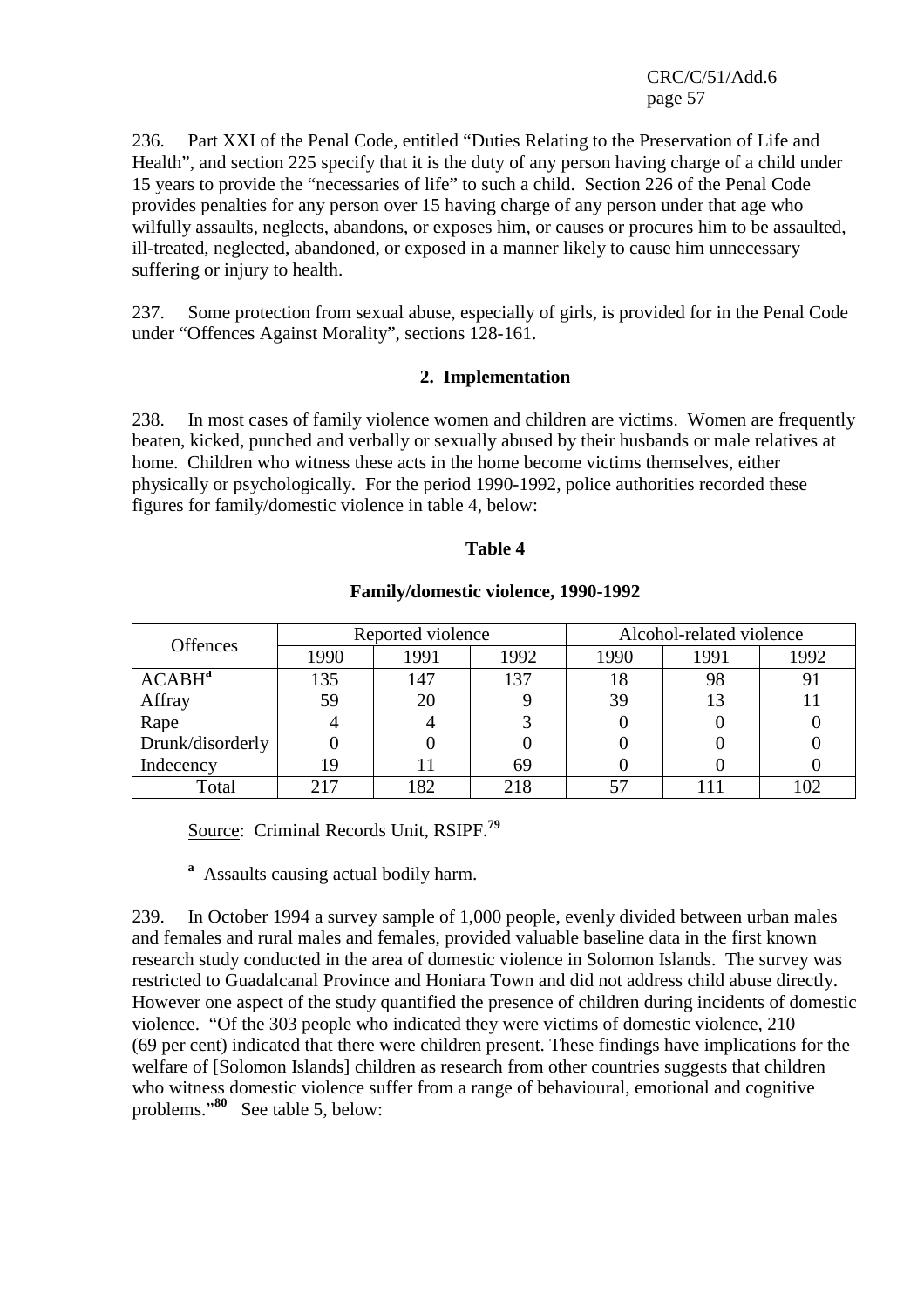# **Table 5**

|                  | Urban male |    | Urban female |       | Rural male |                 | Rural female |                | Total |      |
|------------------|------------|----|--------------|-------|------------|-----------------|--------------|----------------|-------|------|
|                  |            |    |              | (149) |            | 10 <sup>°</sup> |              | $\overline{a}$ | (303) |      |
|                  | No.        | %  | No.          | $\%$  | No.        | %               | No.          | $\%$           | No.   | $\%$ |
| Children present |            | ເາ | 87           | 41    | 1 $\Omega$ | 4.              | 03           | 49             | 210   | 69   |

#### **Victims indicating children present during domestic violence incident**

Source: Poerio (1995).

240. The same report mentioned above states:

"Police training in how to deal with domestic violence cases was completed for all provinces in Solomon Islands in September 1995. This training is the first of its kind and represents acknowledgement by the police that domestic violence is no longer considered a 'private family matter' but a crime."**<sup>81</sup>**

If improved awareness by police through training results in increased responsiveness by police officers to crimes of domestic violence, the current repetitive and pervasive incidence of domestic violence may be reduced. In January 1998 Family Support Centre staff conducted an 11-day training/awareness-raising course for all Solomon Islands' police women to assist with this very issue.**<sup>82</sup>**

241. Data has also been published on crimes against young people for the first half of the decade. What percentage of these are cases of crimes within the family are not clear (See tables 6 and 7):

#### **Table 6**

| <b>Offences</b>          | 1990 | 1991 | 1992 | 1993 | 1994 |
|--------------------------|------|------|------|------|------|
|                          |      |      |      |      |      |
| Rape                     |      |      |      |      |      |
| Attempted rape           |      |      | 13   |      |      |
| Indecent assault         |      |      | 14   |      |      |
| Abduction of girl/female |      |      |      |      |      |
| Incest by male           |      |      |      |      |      |
| Incest by female         |      |      |      |      |      |
| Total                    |      |      | 33   |      |      |

## **Crimes against children and youth, 1990-1994**

Source: Ministry of Police Annual Report 1994.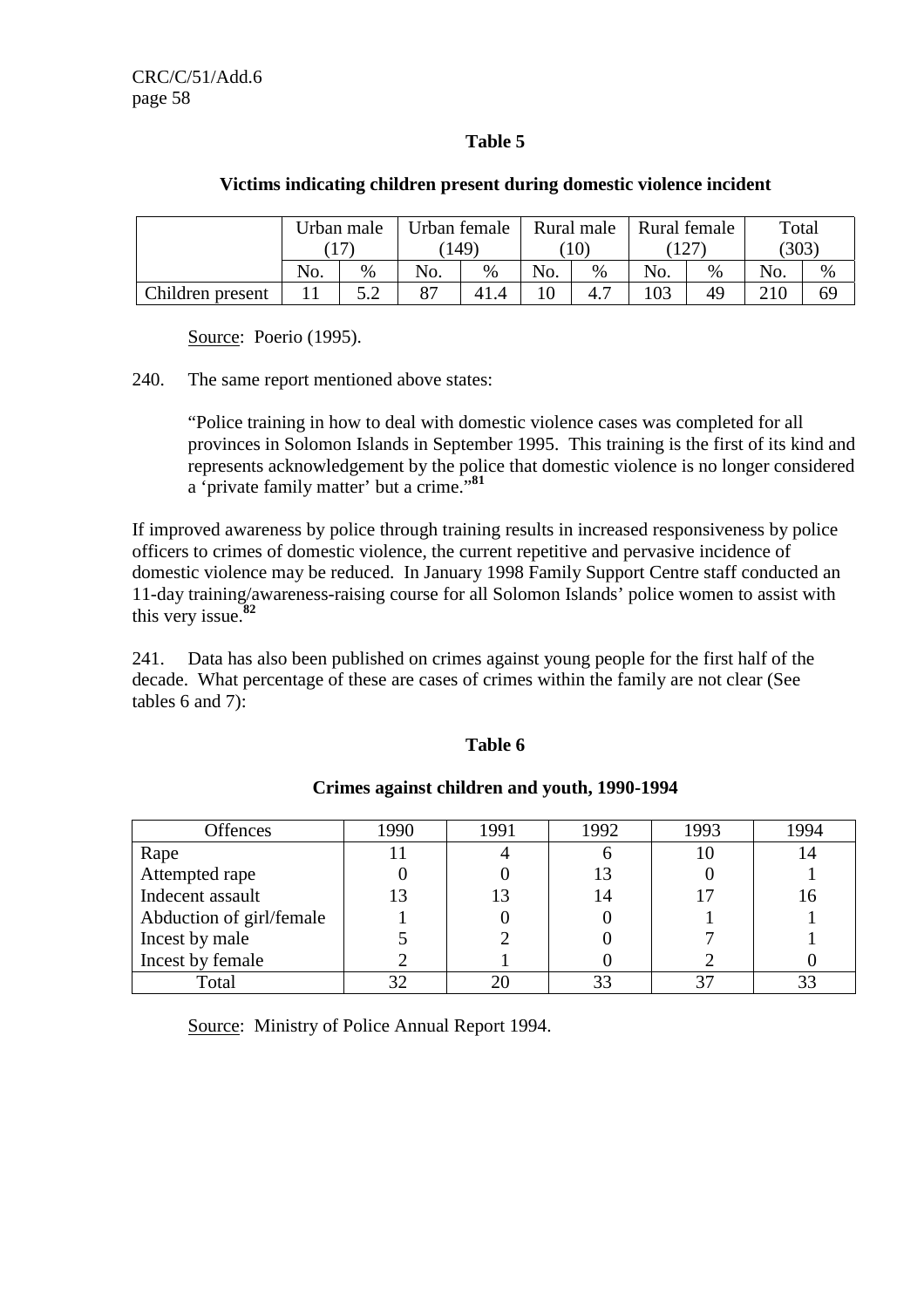## **Table 7**

| <b>Offences</b>                                    | 1990 | 1991 | 1992 | 1993 | 1994 |
|----------------------------------------------------|------|------|------|------|------|
| Carnal knowledge of child under 12 years           |      |      |      |      |      |
| Attempted carnal knowledge of child under 12 years |      |      |      |      |      |
| Cruelty to child                                   |      |      |      |      |      |
| Taking away of child                               |      |      |      |      |      |
| Total                                              |      |      |      |      |      |

#### **Crime committed against children (as per Criminal Code Act (Cap 18))**

Source: Ministry of Police Annual Report 1994.**<sup>83</sup>**

242. A community policing unit comprised of police and social welfare officers in the capital district visits schools and conducts talks raising awareness among school children of what constitutes child abuse. Sometimes police will initiate an investigation based on interactions with children after these talks.

243. The Family Support Centre in Honiara has conducted several Child Abuse Awareness and Legal Rights workshops for members of the community who have contact with children, e.g. church leaders, teachers, nurses, women's group members, etc. There is concern that there will be an increased need for counselling services for children as people become aware of their needs and begin to pursue options available to them through the courts.

## **3. Constraints and recommendations**

244. There is a need for continued development of positive working relationships amongst police and others that might advocate for children in the community. There have been complaints of punitive behaviour of police toward street children, in particular. However, generally speaking, the police are well-known to have taken punitive roles when encountering juveniles in the act of criminal activity. This is a worldwide phenomenon and a human rights issue for Solomon Islands as everywhere. Juveniles should be protected from such violence despite the intentions of those who "discipline" them to exact instantaneous juvenile reform by hitting them or with public humiliation.

245. There is a need for increased awareness and understanding of what actions constitute child abuse (physical, sexual, verbal, emotional) and neglect in relation to disciplinary measures imposed by parents upon their own children. Some feel that CRC's definition of child abuse or exploitation needs discussion. They feel Solomon Islands cannot, as a result of acceding to the CRC, accept all provisions of the Convention without questioning each one. Each provision must, therefore, be compared and weighed against traditional Solomon Islands family values and norms with respect to traditional disciplinary mechanisms. The family is certainly an institution wherein each member contributes to its various functions and equilibrium. Parents play the important role of being head of the family. The rights and responsibilities of parents and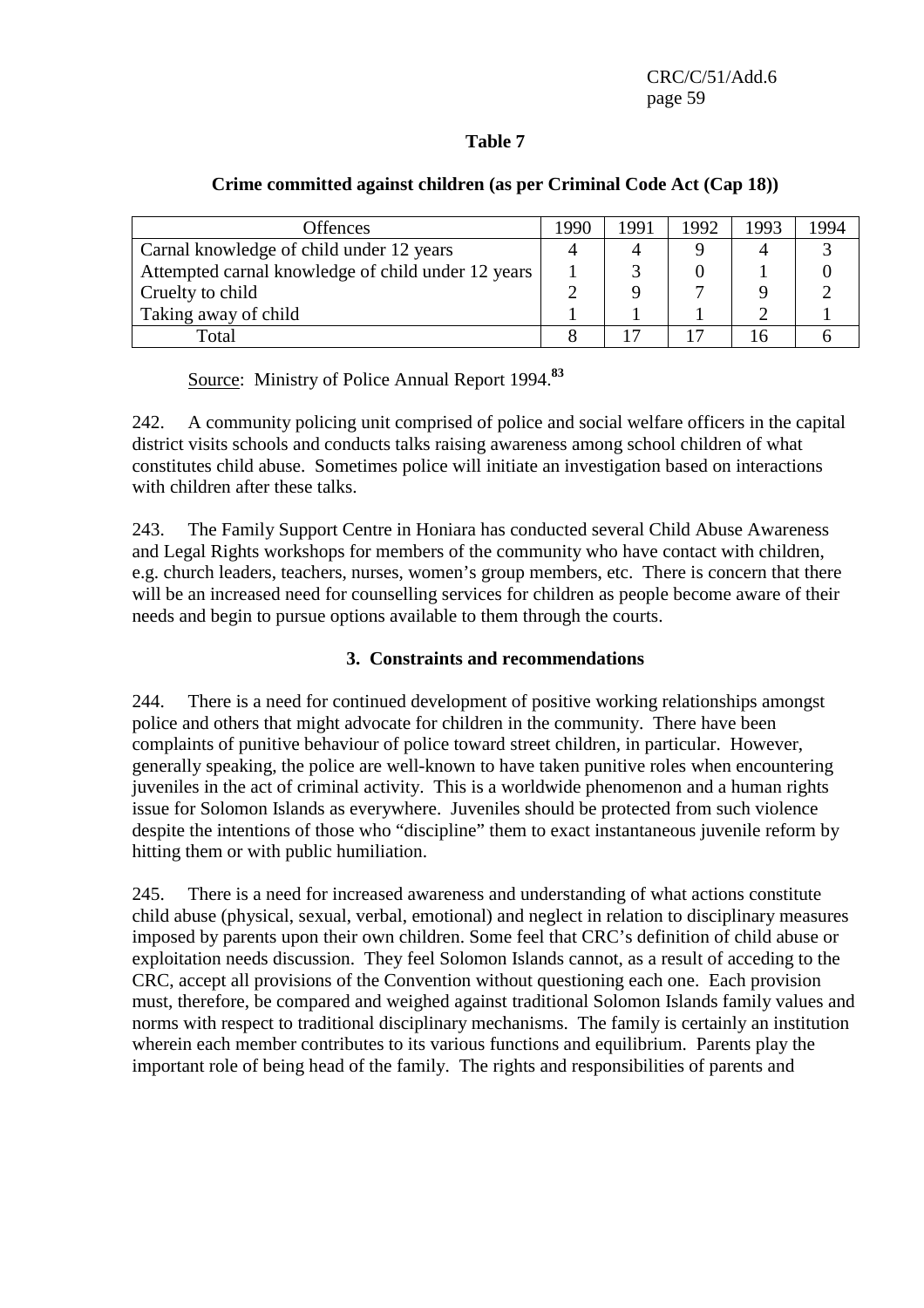guardians to control and discipline their children must be considered. Lack of control or discipline can lead to disharmony and disequilibrium. Solomon Islands is one society with its own sets of values and western values are those of another society, which are sometimes seen to be in conflict with ours. What is good for western society is not necessarily good for Solomon Islands.

246. It is said that in rural areas, a child who is encountering trouble at home may leave his or her own home and seek refuge in another home, either of extended family members or others within the community. If this practice does exist in the village, it is certainly an avenue for children who suffer abuse. In the towns, however, especially Honiara, this traditional safety net is probably not available to children of troubled households. Without a shelter or method of intervening protectively on behalf of children who have been abused, intervention by authorities is likely to backfire into punitive repercussions for the child who "caused trouble". The Family Support Centre recently mentioned in the media the pressing need for a specialized centre for child protection.**<sup>84</sup>**

247. Presently there are no facilities for protecting abused children or meeting their needs for counselling and support in Solomon Islands. Unless there are members of the family who are knowledgeable and capable of intervening, there is no system in place to meet the needs such children encounter as victims of abuse. These needs are occasionally addressed by church leaders and other individuals if not by NGOs and government agencies. The plight of the informally adopted child continues to be even more worrisome than that of the natural child who is abused.

248. In April and May 1997 the World Health Organization sponsored an Adolescent Health mission to Honiara. Interviews were held with 28 relevant professionals and focus groups were conducted with young people and parents to investigate the health issues of young people. One of the resulting recommendations highlighted the need to investigate the nature and extent of child sexual abuse and explore the development of child protection legislation. These recommendations followed the reasoning that some cases of girls and young women who have sexually transmitted diseases (STDs) are evidence of child sexual abuse. Thus the nature and extent of child sexual abuse, currently unknown, should be studied. It was also recommended that a legal mandate be developed and action taken to protect children from child sexual abuse, especially with regard to mandated reporting of child sexual abuse by health workers.

## **G. Review of arrangements for children not living with their immediate family**

# **1. Legal context**

249. The Affiliation, Separation and Maintenance Act states (under the Affiliation Section) that a Social Welfare officer may make the appointment of a custodian for a child upon application.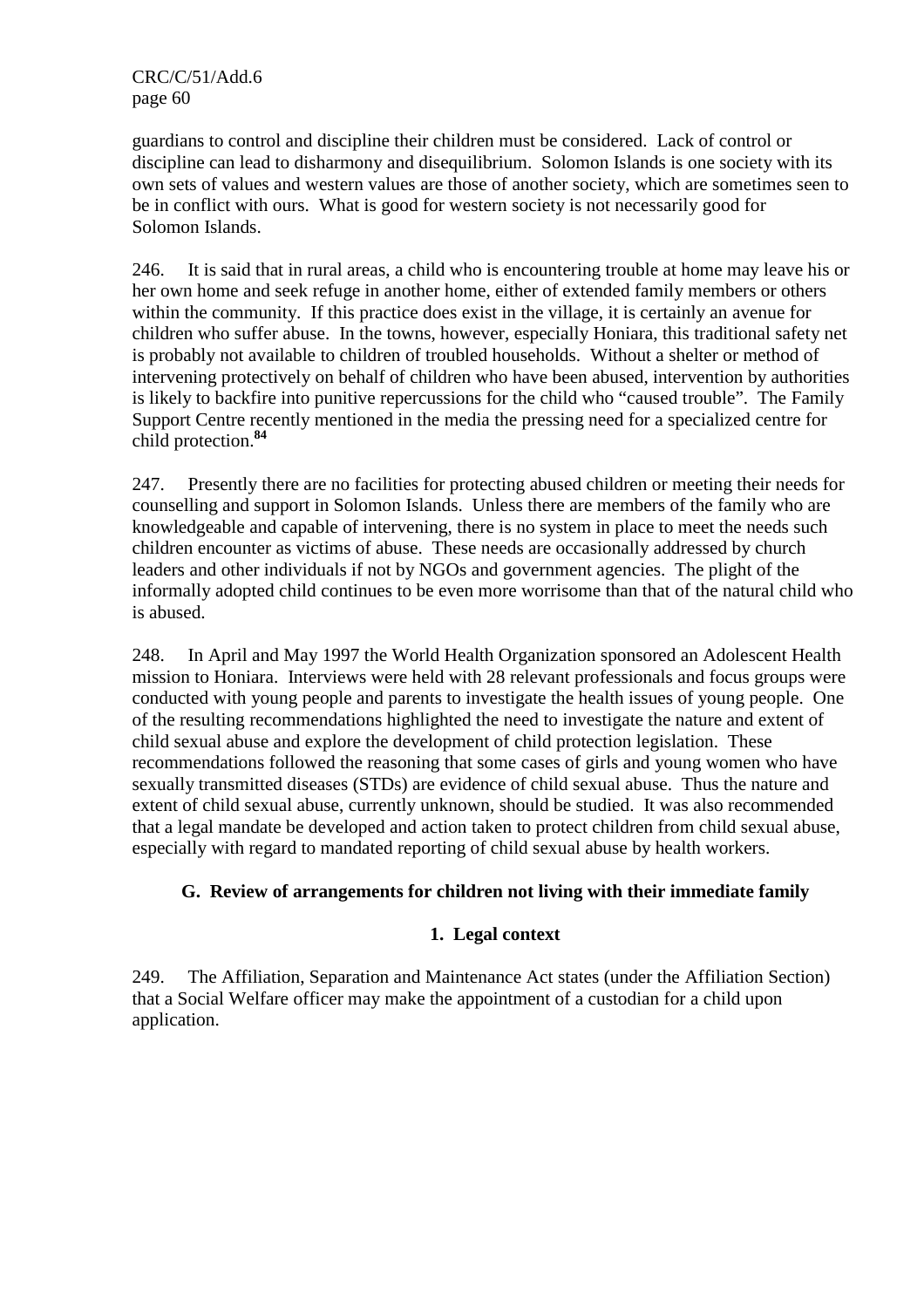#### **2. Implementation**

250. There are currently no legal protective powers to be exercised by any organizations on behalf of an endangered child when faced with the prospect of remedying a dangerous living situation. In cases where well meaning intervention by an outside person may well result in more bodily harm to the child, there is an intolerable dilemma for the person who can do nothing to protect the child.

#### **H. Future implementation of measures to ensure child rights in regard to the family environment and alternative care**

251. The Social Welfare Division of MHMS has a Legal Rights Programme addressing rights of women and children in Solomon Islands. The first workshop, held 10-13 June 1996 stated its aims to include:

Improving Social Welfare Officers' knowledge and understanding of "core" Solomon Islands laws dealing with legal rights and responsibilities of citizens in relation to women and children; and

Introduction of women leaders and workshop participants to Human Rights Education (legal literacy), the laws of Solomon Islands and laws specifically relating to women and children.

252. The Workshop was attended by 31 representatives from Government, NGOs and churches. It was the first in a series of three workshops, which Social Welfare is to conduct in collaboration with the Pacific Regional Human Rights Education Resource Team (RRRT), based in Suva, Fiji. Core topics covered were criminal offences, the constitution and fundamental rights and freedoms, the relationship between international conventions e.g. CRC, the Convention on the Elimination of All Forms of Discrimination against Women, the Solomon Islands Constitution and customary law.

253. The NACC Draft Policy, Strategy and Outline Plan of Action for Children (March 1996), still not formally adopted by Cabinet, outlines in "Activities to upgrade social services" the following goals to be met in this area:

Develop legislation on social development and welfare;

Secure more public participation in the development and delivery of social welfare programmes through the support of local governments, NGOs, women's organizations and the churches;

Establish day-care facilities available to working parents;

Secure financial and technical assistance from bilateral and multilateral agencies;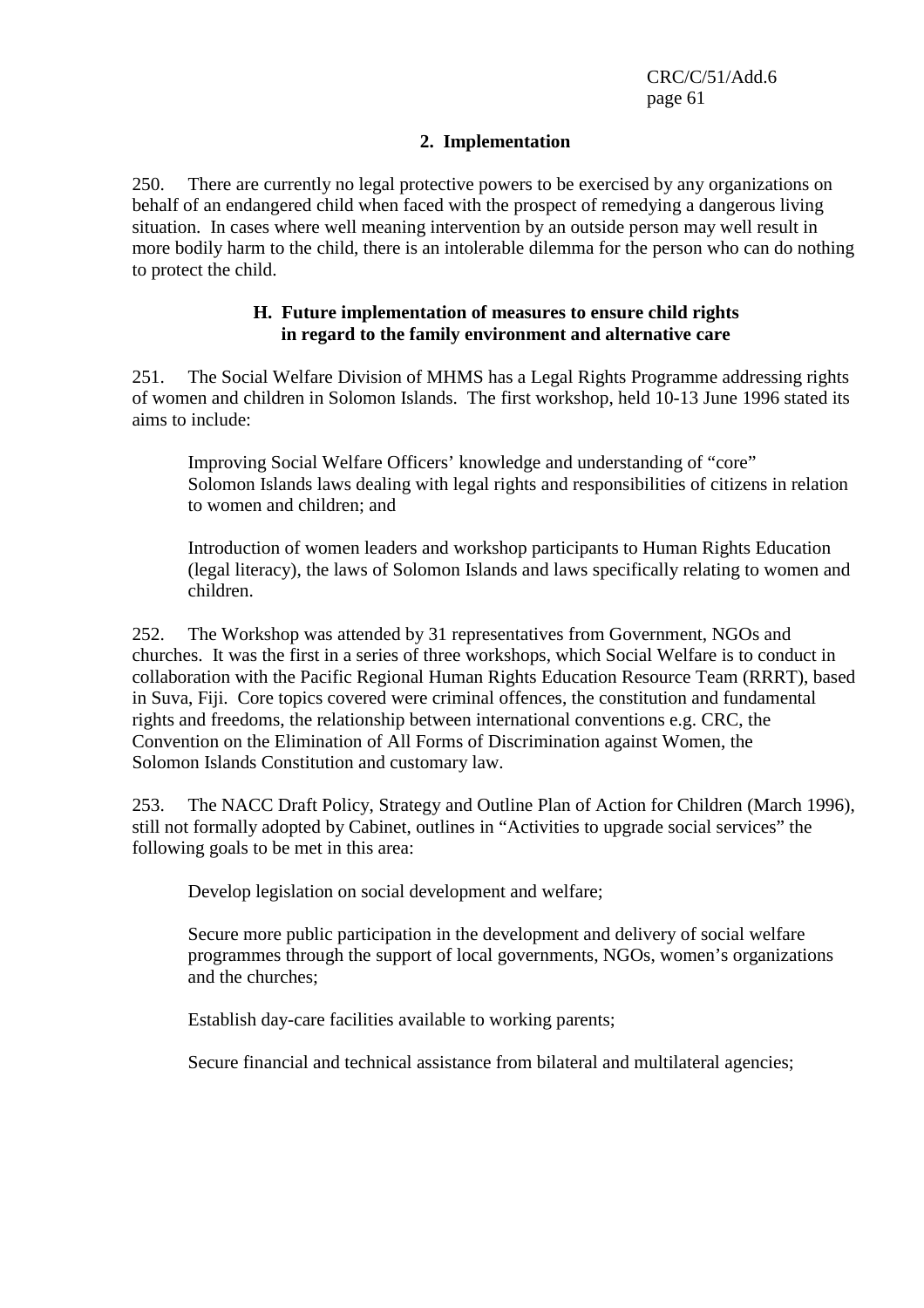Establish training programmes in counselling of children and their families for nurses, social welfare workers, teachers, church ministers and NGO workers;

Establish women's and children's crisis centre/counselling facility;

Establish family courts for child victims and offenders;

Establish rehabilitation facilities for juvenile offenders.

254. Also included in the Draft Policy and Outline Plan of Action for Children are "Activities to support urban families":

Develop an urban service network to support low income groups in urban and peri-urban areas;

Develop community programmes which promote greater self-sufficiency of families in order to secure basic food, income and housing;

Provide viable programmes of employment or other productive activities especially to women and unemployed youth;

Encourage communities to establish youth recreational facilities;

Encourage employers to offer incentives for their employees' children to be educated.**<sup>85</sup>**

## **VI. BASIC HEALTH AND WELFARE**

## **A. Survival and development**

## **1. Legal context**

255. The Constitution stipulates that all citizens have the right to health services. The goal of the national health services of Solomon Islands is to promote, protect, maintain, restore and improve the health and well-being of its people so to achieve a better quality of life. This is being fostered through primary health care, health promotion, health protection and disease prevention and control programmes of the country. Solomon Islands is also party to the "1978 Alma Ata Declaration Of Health For All By The Year 2000".

#### **2. Organizational network**

256. The organizational network of the Child Health Services of the Ministry of Health and Medical Services is comprised of one national referral hospital, seven (7) provincial hospitals, fourteen (14) area health centres, 123 health clinics, 61 nurse aide posts and 128 village health worker posts. Both health care and health improvement services are being addressed through these health facilities into the communities through primary health-care initiatives. The maternal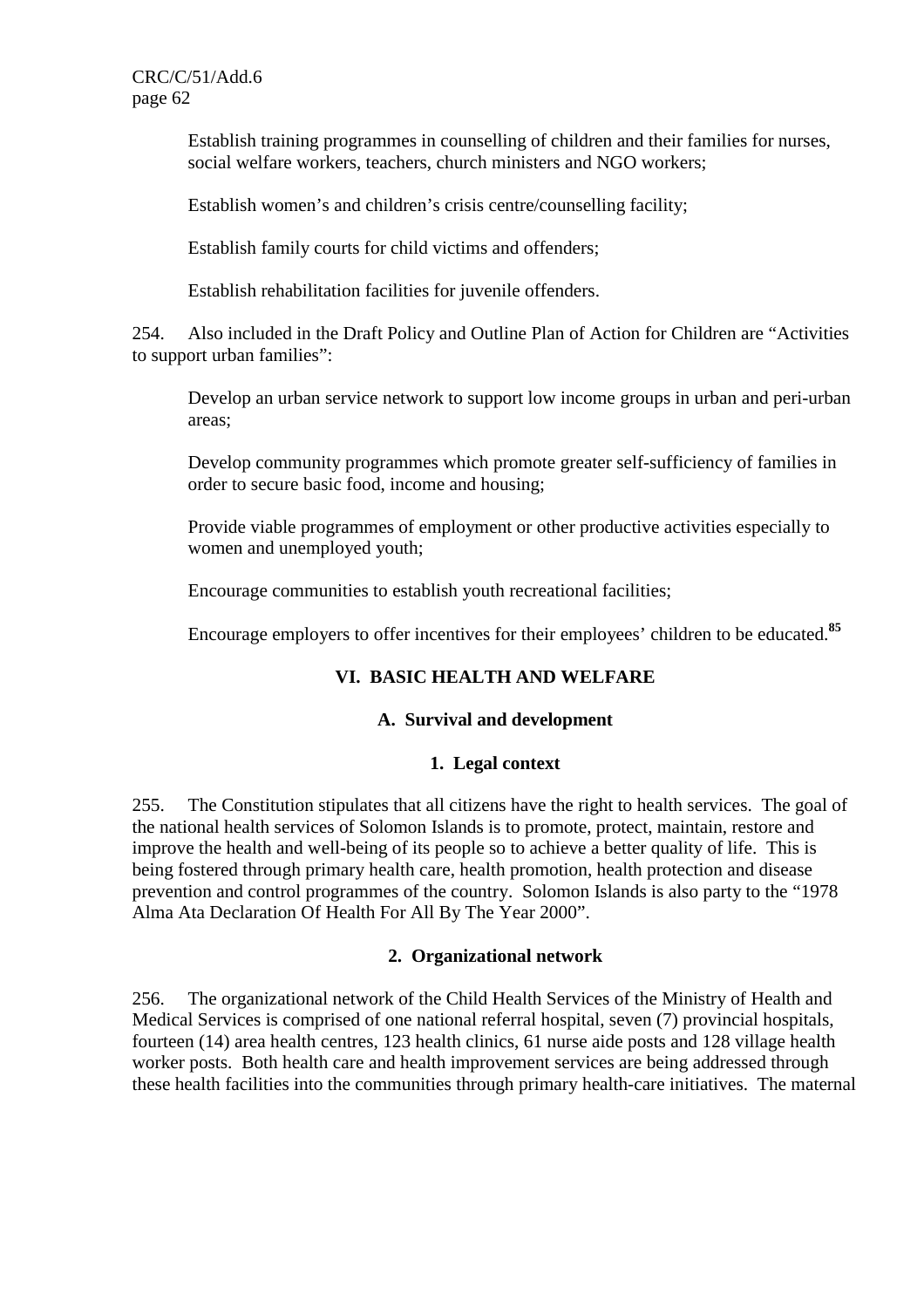and child health division of the Ministry of Health and Medical Services (MHMS) coordinates, monitors, implements and develops national programme policies and guidelines for child health improvement programmes in coordination with the provincial health authorities and specialists in the various fields. The organizational structure of the Ministry of Health and Medical Services is illustrated in the following chart:

#### **Figure 1**

**Ministry of Health and Medical Services functional structure and organization** 



Source: MHMS.

257. Churches, non-governmental organizations and the private sector contribute in providing health services to the communities governed by policies and guidelines set by the Ministry of Health and Medical Services. These organizations work closely with the Ministry of Health. The Government provides financial grants to church organizations and other assistance in forms of drugs, supplies, vaccines and staff training.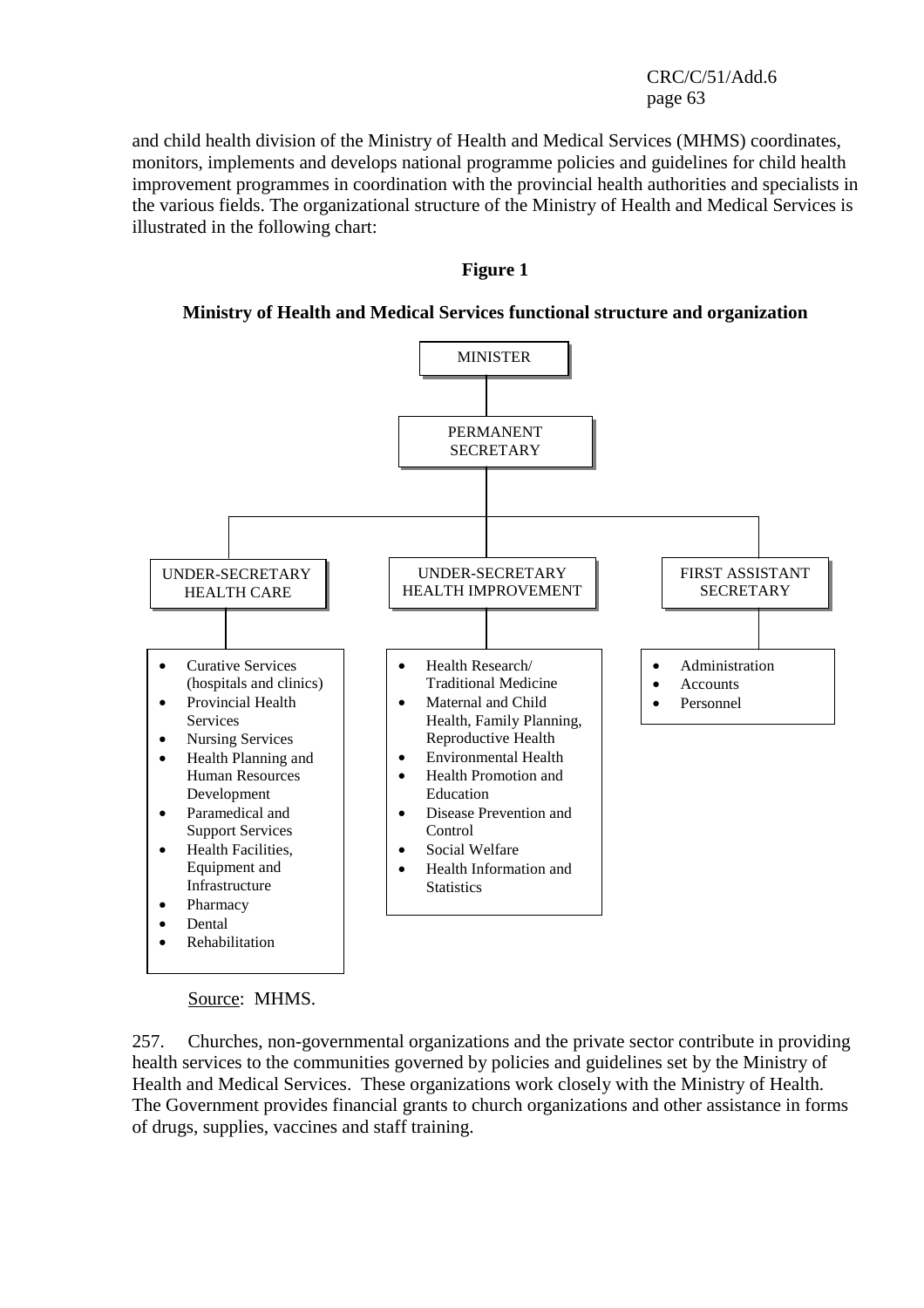258. The health services in the Solomon Islands promote primary health-care concepts and encourage parents and caretakers of children to be responsible for their own and their children's health. These goals are implemented by the Maternal and Child Health Division of MHMS and are being fostered through such programmes as:

Child Immunization;

Nutrition and Growth Monitoring;

Control and reduction of childhood diseases - diarrhoea, acute respiratory infections, EPI (Expanded Programme of Immunization) diseases, malaria;

Promotion, Support and Protection of Breastfeeding Practice including Baby Friendly Hospital Initiatives;

Promotion of local foods rich in Vitamin A and Vitamin A Supplements for "at risk" children;

Safe Motherhood including family planning, and antenatal care;

Safe water and excreta disposal and vector control, especially as relates to malaria.

## **3. Implementation**

259. Current programmes under way to improve children's health include:

Family Health Programme that caters for the strengthening of maternal child health services throughout the country, including reproductive health services;

Strengthening the national immunization programme and especially support of Hepatitis B vaccine procurement;

Breastfeeding support, promotion and protection and the Baby Friendly Hospital Initiative;

Strengthening the development of IEC materials for MCH/FP programmes e.g. prevention of child abuse, prevention of domestic violence, prevention of diseases which are leading causes of childhood morbidity and mortality etc. through SCFA, UNICEF and UNFPA support. Maternal child health services are provided free at the point of delivery by the Government;

Nutrition and growth monitoring by UNICEF.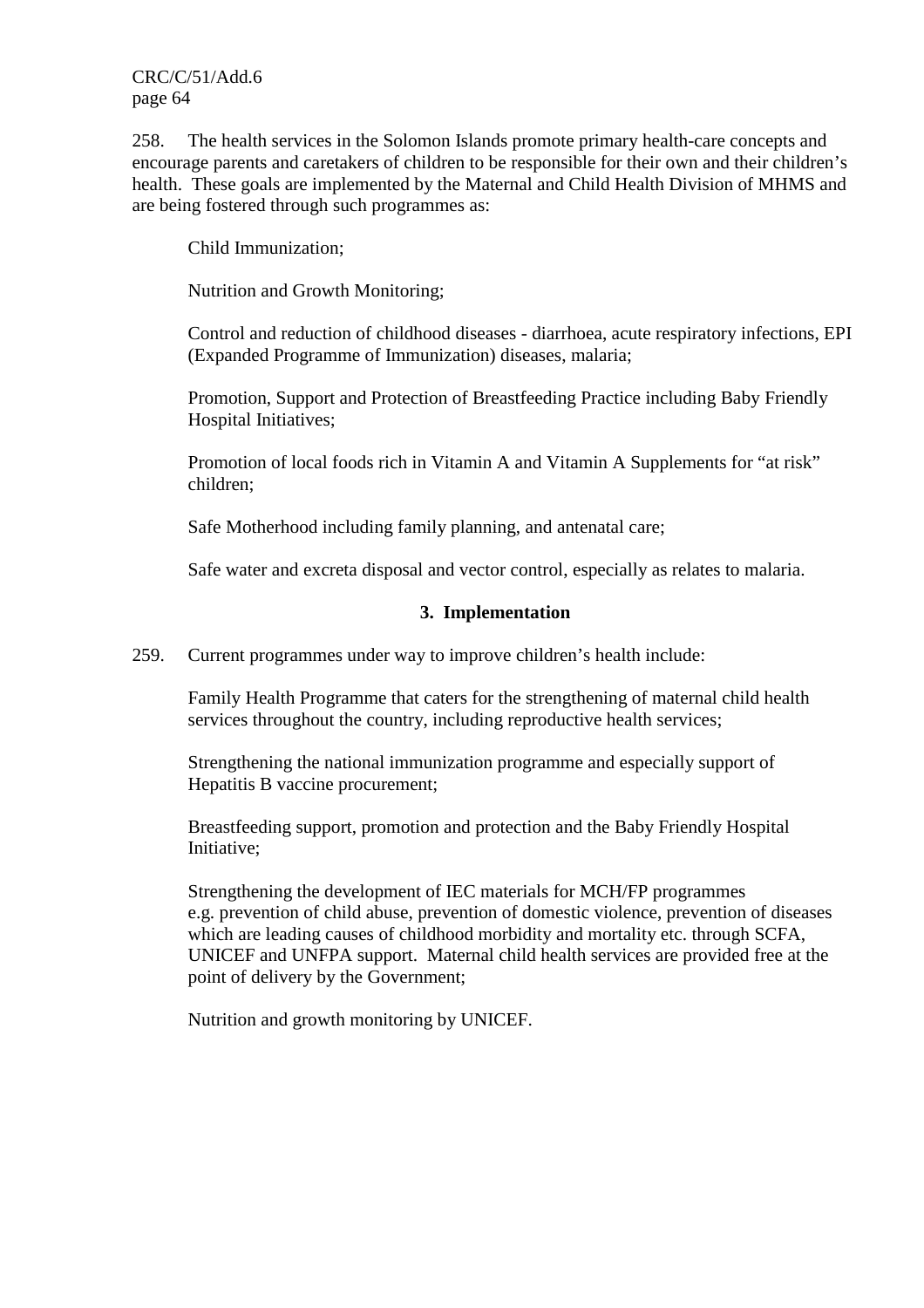260. Between 80-86 per cent of deliveries take place in health facilities attended by trained health workers. The other 14-20 per cent of births takes place at home by Traditional Birth Attendants (TBAs), mainly within three provinces, Central Island Province, Malaita and Guadalcanal. Because of this, TBA training has been conducted in these three provinces over the past three-four years. The Safe Motherhood programme encourages women to receive antenatal care and to deliver in a health facility. Approximately 79 per cent of pregnant women attend antenatal clinics. Health awareness campaigns are of paramount importance to inform communities and pregnant women of the benefits of antenatal care, choosing to deliver at health facilities and protecting their own health while pregnant and lactating. These consist primarily of health-care workers talking with pregnant mothers while they are waiting at the clinic for their antenatal checks. Videos are also shown and nurses freely dispense advice on these topics.

261. In the last five years family planning services have been expanded and developed into the national Family Planning and Population Awareness/Education Programme. The Ministry of Health and Medical Services emphasizes the health benefits of both mother and child through spacing of births. Modern methods of family planning are still not widely used due to lack of correct information and misconceptions. The contraceptive prevalence rate was approximately 11 per cent in 1995. This is probably an underreporting.**<sup>86</sup>** However, Ministry of Health and Medical Services, with assistance from its partners (NGOs, churches and donors), has embarked on population and family planning awareness education from the national to the village level. This has been done in the hope that people will have the chance to make informed choices over their fertility for the benefit of the health of women and children. In recent years, the reasons people give for increased use of family planning seem to stem from economics rather than consideration for the health of women and children. Contraceptive Technology Update is an ongoing programme directing resources and information to all health workers as well as making modern contraceptives available and accessible to the rural people.

262. Estimating child immunization coverage rates in the Solomons is difficult. This is largely due to the fact that the numbers of estimated births given for each province based on the 1986 National Census seem to be overestimated compared to the numbers of actual births recorded by each province in 1996. When per cent coverage is calculated according to the actual births recorded, the immunization coverage is all above 90 per cent.**<sup>87</sup>** The Expanded Programme of Immunization (EPI) covers BCG, Diphtheria, Polio, Tetanus, Pertussis, Measles, Hepatitis B and Tetanus Toxoid for pregnant women. National Disease surveillance and catch-up campaigns have prevented major epidemics of measles, whooping cough and other immunizable disease outbreaks over the last seven years. There are still sporadic cases of neonatal tetanus but the incidence has been reduced markedly over the past years. It is the aim of the programme to eliminate neonatal tetanus by the year 2000. There have not been any cases of polio and diphtheria reported for some decades.

263. The Growth Monitoring and Nutrition Programme, which entails regular monitoring of growth of children 0-5 years, is an important aspect of the Maternal, and Child Health Programme of the country. An "At risk" registry for home visits and follow-up of malnourished children as well as children needing special care and attention has been developed and is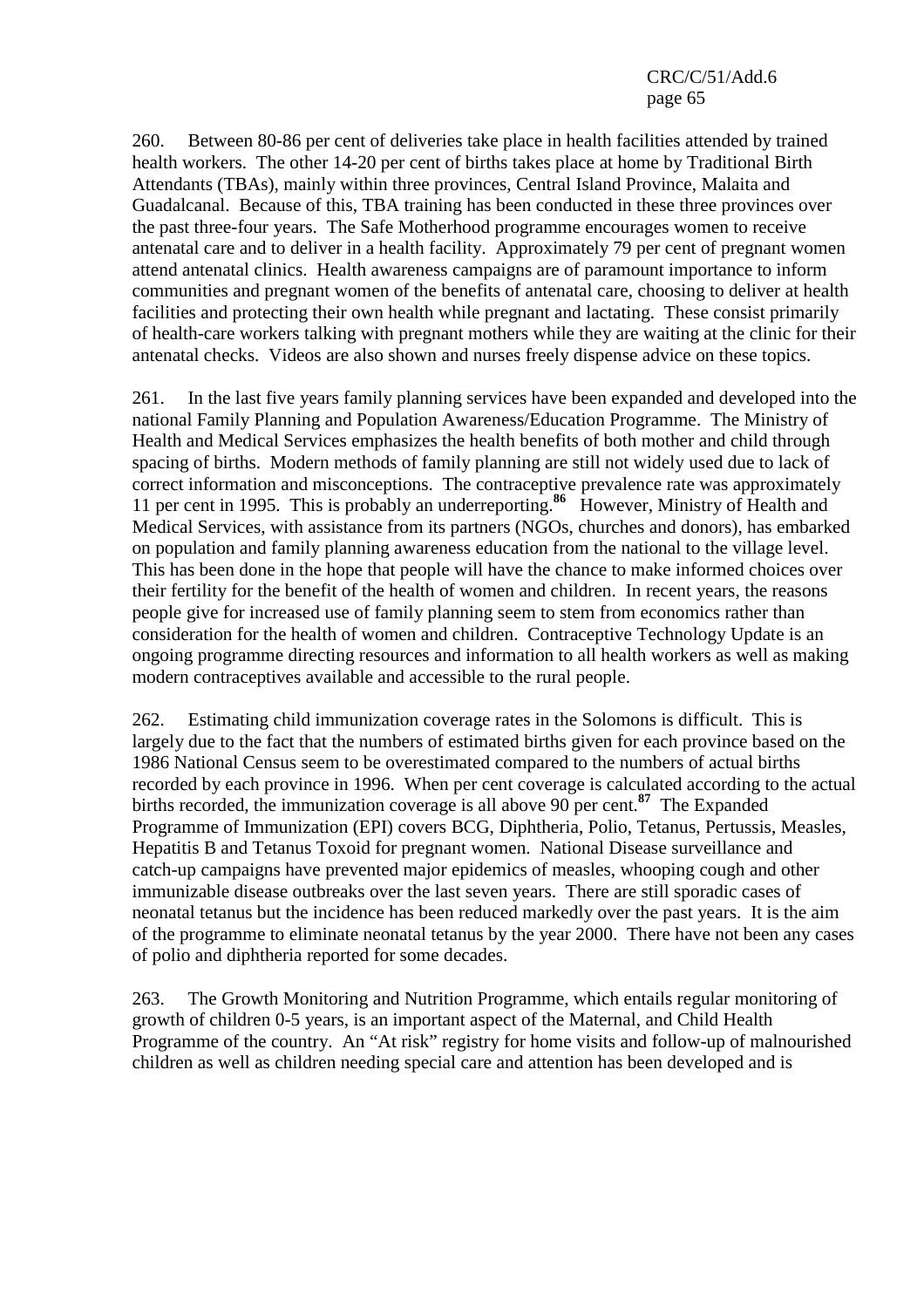effective in some provinces and in the capital of Honiara. National programmes promoting local foods rich in vitamins and minerals have been extended throughout the country. A National Vitamin A guideline has been implemented for two years now. A National Food and Nutrition Policy and the Breastfeeding Policy were passed in Cabinet in 1995 and 1996, respectively. A National Nutrition Plan of Action is soon to be completed, however, implementation of certain aspects of this plan have already been carried out by responsible parties in government, non-governmental organizations and church organizations. These activities are coordinated by the National Food and Nutrition Committee, which is approved by cabinet and draws its members from appropriate government ministries, NGOs and churches. A developmental checklist is attached to the Baby Health Book and health workers have been trained and are now using the checklist throughout the country.

264. Control of infectious diseases entails intense training of health workers and ongoing support and supervision, especially for acute respiratory infection and diarrhoeal diseases. These are ongoing activities of the Maternal and Child Health Unit. Other infectious diseases such as measles are controlled through immunization and promotion of clean/safe environment and sanitation programmes.

265. Emergency services are provided through 24-hour emergency services in all clinics, area health centres and hospitals. Doctors are on-call 24 hours at all hospitals, while nurses are on-call at all area health centres and clinics. Emergency evacuations by plane, boat or helicopter are the usual ways emergency patients are evacuated from remote areas.

#### **4. Future implementation**

266. The major goals of Maternal and Child Health Programmes are:

To reduce the major causes of childhood morbidity and mortality, e.g. acute respiratory infection, diarrhoeal diseases, malaria, perinatal and neonatal infections by at least 25 per cent of the 1990 level by the year 2000;

To improve and protect the health of mothers and children;

To educate communities on the important role they can play in assisting to achieve the major MCH goals.

267. The Ministry of Health and Medical Services is being supported by local, regional and international agencies in its effort to improve the health of children.

268. As part of its endeavour to achieve its goal, the Ministry of Health and Medical Services is looking at expanding its community education and awareness programmes, through NGO and church networks and especially through women's groups. It plans to expand the use of these networks in future. The Ministry of Health is also expanding its Reproductive Health programmes to include such activities as Cancer screening, strengthening STD programmes especially STD screening during antenatal care and adolescent health. Also the existing and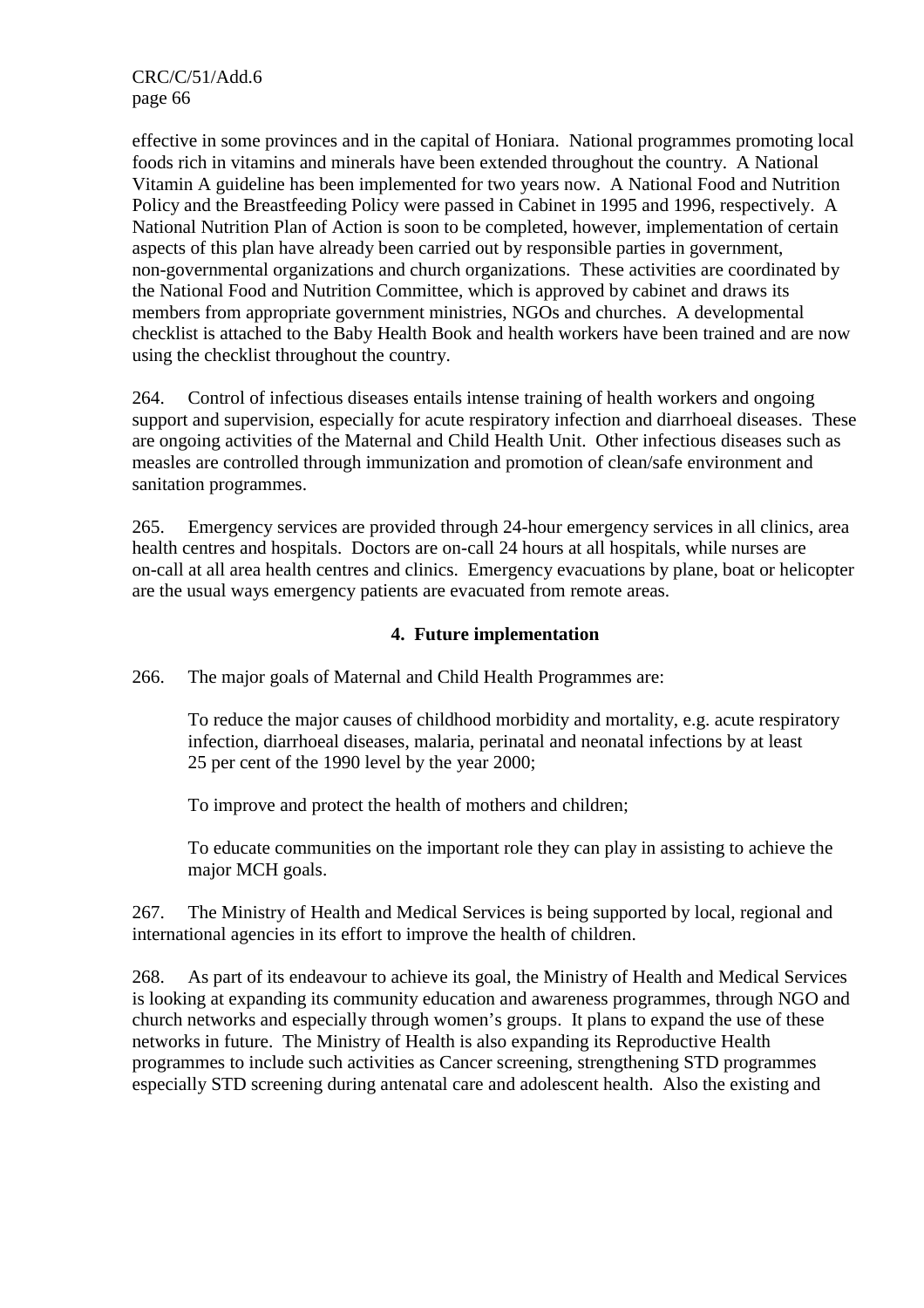ongoing programmes such as family planning, immunization, growth monitoring and nutrition, intrapartum care and postnatal care, school health services, acute respiratory infection programme, control of diarrhoeal diseases, malaria etc. will require further expansion, improvement and strengthening. Specific objectives, strategies, and activities are included in the National Health Plans 1997-2001.

### **B. Safe water and sanitation**

269. Most urban and peri-urban households have access to chlorinated water supply through metered pipes.**<sup>88</sup>** Besides the chlorinated water supply, many urban households have tank water as well.

270. Sixty per cent of the rural population has access to clean water. This is in the form of "gravity feed" supply and there is no form of chemical treatment. Protection of water sources from animals, people and land "run-off" is all that is feasible to do at present. In the atolls and outlying islands, the main source of water is from wells and water tanks.

271. Most urban households have access to toilet facilities, either septic systems, or pour flush. In peripheral urban areas septic system, pour flush, squatting or VIP (ventilated improved pit latrine) are available but may not be installed or in use.

272. Only 19 per cent of the rural population have access to proper toilet facilities, which include either pour flush, squatting or VIP latrines and very few septic systems.

273. Every effort is being made by the Rural Water Supply and Sanitation Project to provide safe drinking water to children and to dispose excreta by sanitary means. A special school water and sanitation project is also being implemented to improve these items for school children.

274. The Government of Solomon Islands recognizes the close link between good water supply and good public health. This is demonstrated by the expansion and development of a national water and sanitation project in the country, supported by AusAid, which is being implemented right now and includes training for women in water and sanitation. The UNICEF primary schools water and sanitation programmes have installed systems in 25 schools since 1995.

## **C. Health status of children under 5 in Solomon Islands**

275. The infant mortality rate has declined from 67/1,000 in 1976 to an estimate of 38/1,000 in 1995. The maternal mortality rate - based on the sisterhood method - was 549/100,000 live births in 1992. However, it is generally felt that the rate expressed is an overestimate. The current situation is more likely to be around 356/100,000 live births, still unacceptably high.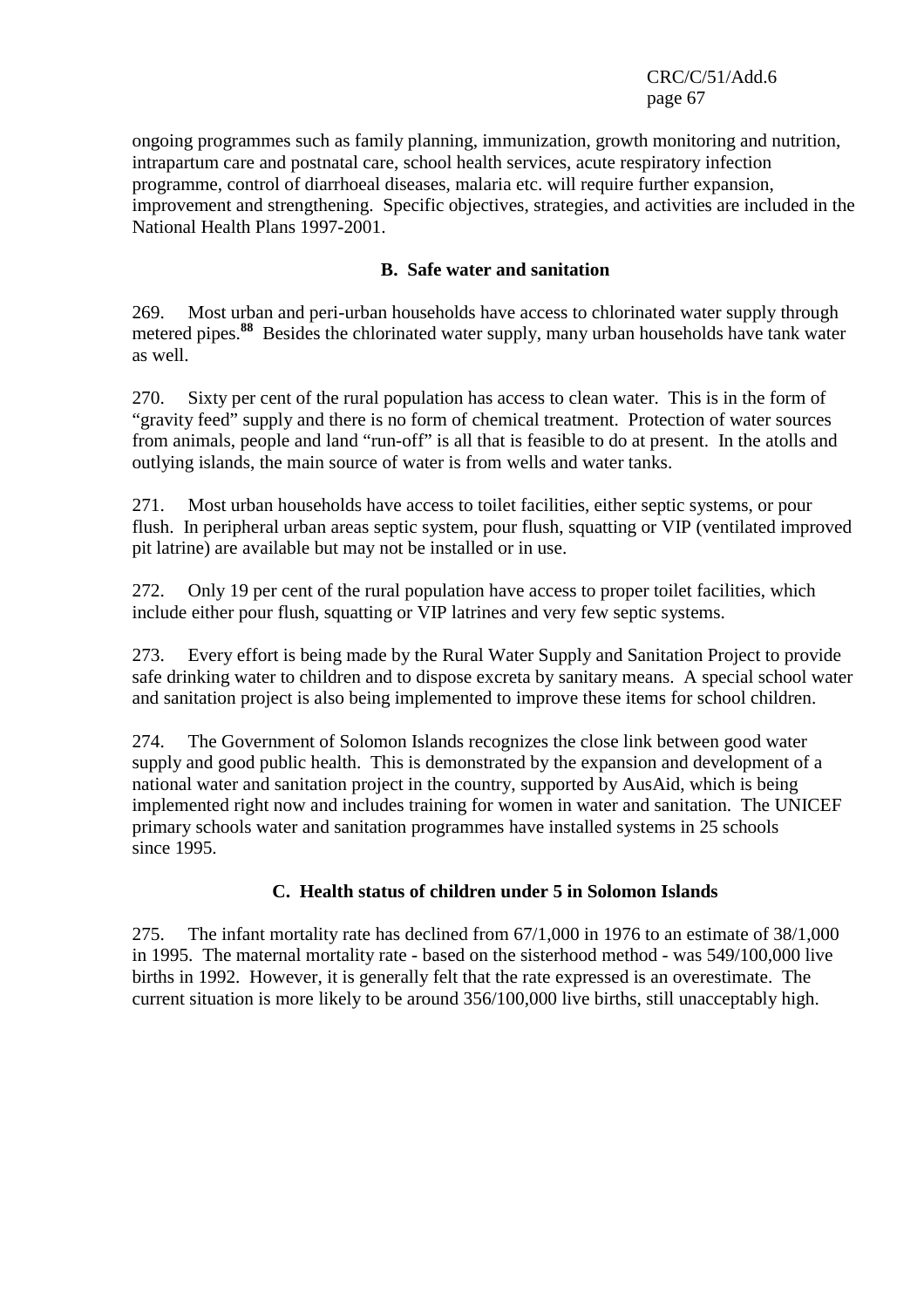# **Table 8**

|                                                       | 1986 <sup>a</sup> | $1995^{\overline{b}}$ |
|-------------------------------------------------------|-------------------|-----------------------|
| Population                                            | 285 176           | 393 759               |
| Women $(15-49 \text{ years})$                         | 59 887            | 83752                 |
| Total live births                                     | ?                 | 17 350                |
| Crude birth rate (per 1,000 population)               | 42                | 38                    |
| Crude death rate (per 1,000 population)               | 10                |                       |
| Population growth rate                                | 3.4%              | 2.8%                  |
| Infant mortality rate (per $1,000$ live births)       | 40                | 38                    |
| 1-4 years Child mortality rate (per 1,000 population) | N/A               | 7.1%                  |
| Maternal mortality rate (per 100,000 births)          | N/A               | 549                   |
| Total fertility rate                                  | 6.1               | 5.4                   |
| Low birth weight babies (less than 2500g)             | N/A               | 11%                   |
| Underweight children (under 5 years)                  | N/A               | 23%                   |
| Births attended by a health worker                    | N/A               | 86%                   |
| Life expectancy at birth (years) - male               | 59.9              | 63                    |
| Life expectancy at birth (years) - female             | 62                | 65                    |

# **Health indicators of Solomon Islands, 1986 and 1995**

Sources: <sup>a</sup> National Census, 1986; <sup>b</sup> Ministry of Health and Medical Services, 1997.

276. The main causes of death in infants in Solomon Islands in 1993 and 1994 are shown both in tabular form and as column charts following:

#### **Table 9**

# **Causes of infant mortality (<1 year old), 1993**

| Causes of infant mortality $(<1$ year old) 1993    | Percentage |
|----------------------------------------------------|------------|
| Pneumonia                                          | 27.3       |
| Bacterial infections (meningitis/septicaemia etc.) | 21.2       |
| Complications of delivery including: prematurity   |            |
| and low birth weight and aspiration                | 21.2       |
| Malaria                                            | 7.6        |
| Diarrhoea                                          | 6.1        |
| Accidents (drowning, poisoning)                    | 6.1        |
| Congenital abnormalities                           | 4.5        |
| <b>Others</b>                                      | հ 1        |

Source: MHMS, 1995.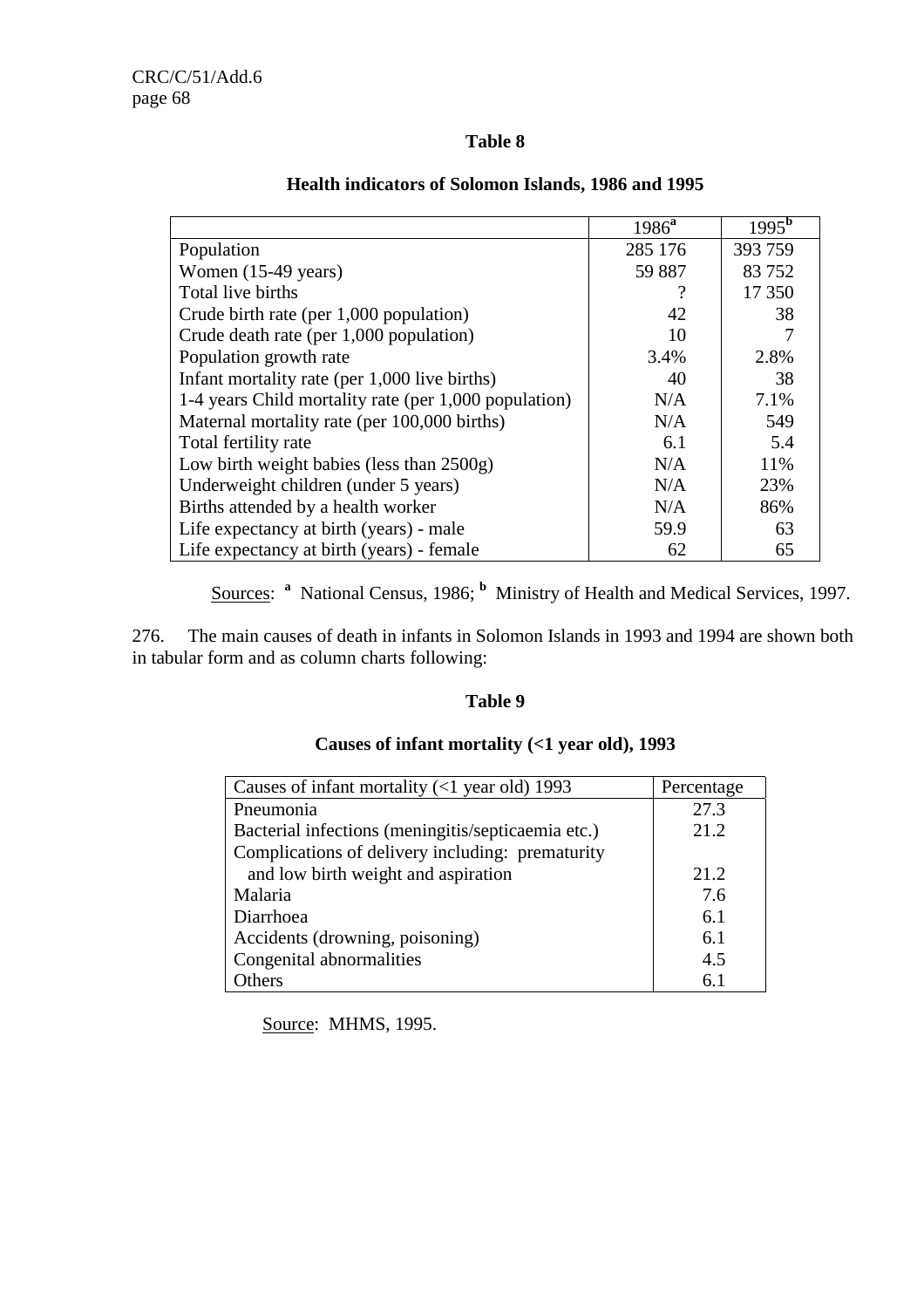#### **Figure 2**

#### **Causes of infant mortality (<1 year old), 1993**

[Figure not attached]

#### **Table 10**

#### **Causes of infant mortality (< 1 year old), 1994**

| Causes of infant mortality $(<1$ year old) 1994 | Percentage |
|-------------------------------------------------|------------|
| Complications of delivery                       | 32.6       |
| Malaria                                         | 13         |
| Meningitis                                      | 4.3        |
| Diarrhoea                                       | 13         |
| Pneumonia                                       | 8.7        |
| Others                                          | 239        |

Source: Ministry of Health and Medical Services, 1995.

## **Figure 3**

## **Causes of infant mortality (<1 year old), 1994**

## [Figure not attached]

277. The Comprehensive Health Review stated the following 1995 Neonatal Unit data relevant to Central Hospital:

"There were a total of 431 neonatal admissions over the same period with total inpatient days of 2,540 and an average length of stay of 5.9 days. The most common causes for admissions were: small for dates, 33 per cent; Caesarean section babies, 16 per cent; prematurity, 9 per cent, multiple births, 7 per cent and born before arrival (BBA) at 6 per cent. There were a total of 29 neonatal deaths with 24 or 83 per cent of them occurring in the first 48 hours."

278. This is a great cause for concern as neonatal deaths within the first 48 hours is a reflection of poor Antenatal and/or Intrapartum Care and *this is where efforts must now be directed to reduce the death rate*. Prematurity, Meconium Aspiration, Birth Asphyxia, Birth defects and low birth weights were the leading causes of death.**<sup>89</sup>**

279. Diarrhoea, malaria and pneumonia and other infectious diseases were still the major cause of death in children between 1 and 5 years of age in the Solomon Islands in 1993.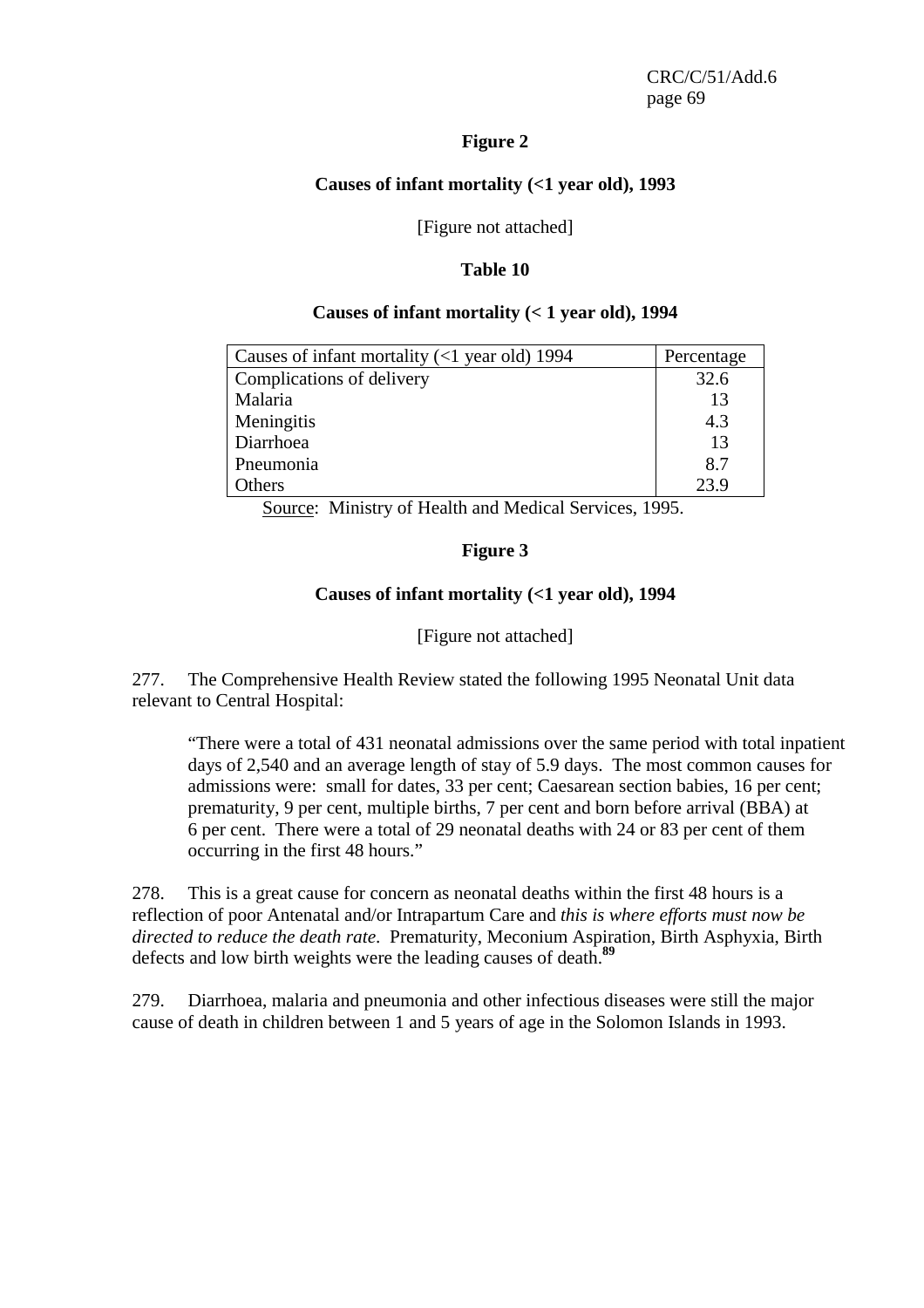# **Table 11**

| Causes of childhood mortality (1-5 years) 1993 | Percentage |
|------------------------------------------------|------------|
| Diarrhoea                                      | 27.2       |
| Malaria                                        | 22.2       |
| Pneumonia                                      | 11.1       |
| Meningitis                                     | 11.1       |
| Cancer                                         | 11.1       |
| Others                                         | 16.7       |

#### **Causes of childhood mortality (1-5 years), 1993**

Source: Ministry of Health and Medical Services, 1995.

## **Figure 4**

#### **Causes of childhood mortality (1-5 years), 1993**

#### [Figure not attached]

280. Malaria was the dominant cause of death in children between 1 and 5 years of age in 1994, followed by pneumonia, diarrhoea, accidents and meningitis.

## **Table 12**

#### **Causes of childhood mortality (1-5 years), 1994**

| Causes of childhood mortality (1-5 years) 1994 | Percentage |
|------------------------------------------------|------------|
| Malaria                                        | 41.7       |
| Pneumonia                                      | 16.7       |
| Diarrhoea                                      | 16.7       |
| Accidents                                      | 8.3        |
| Meningitis                                     | 8.3        |
| Others                                         | 8.3        |

Source: Ministry of Health and Medical Services, 1995*.*

## **Figure 5**

## **Causes of childhood mortality (1-5 years), 1994**

[Figure not attached]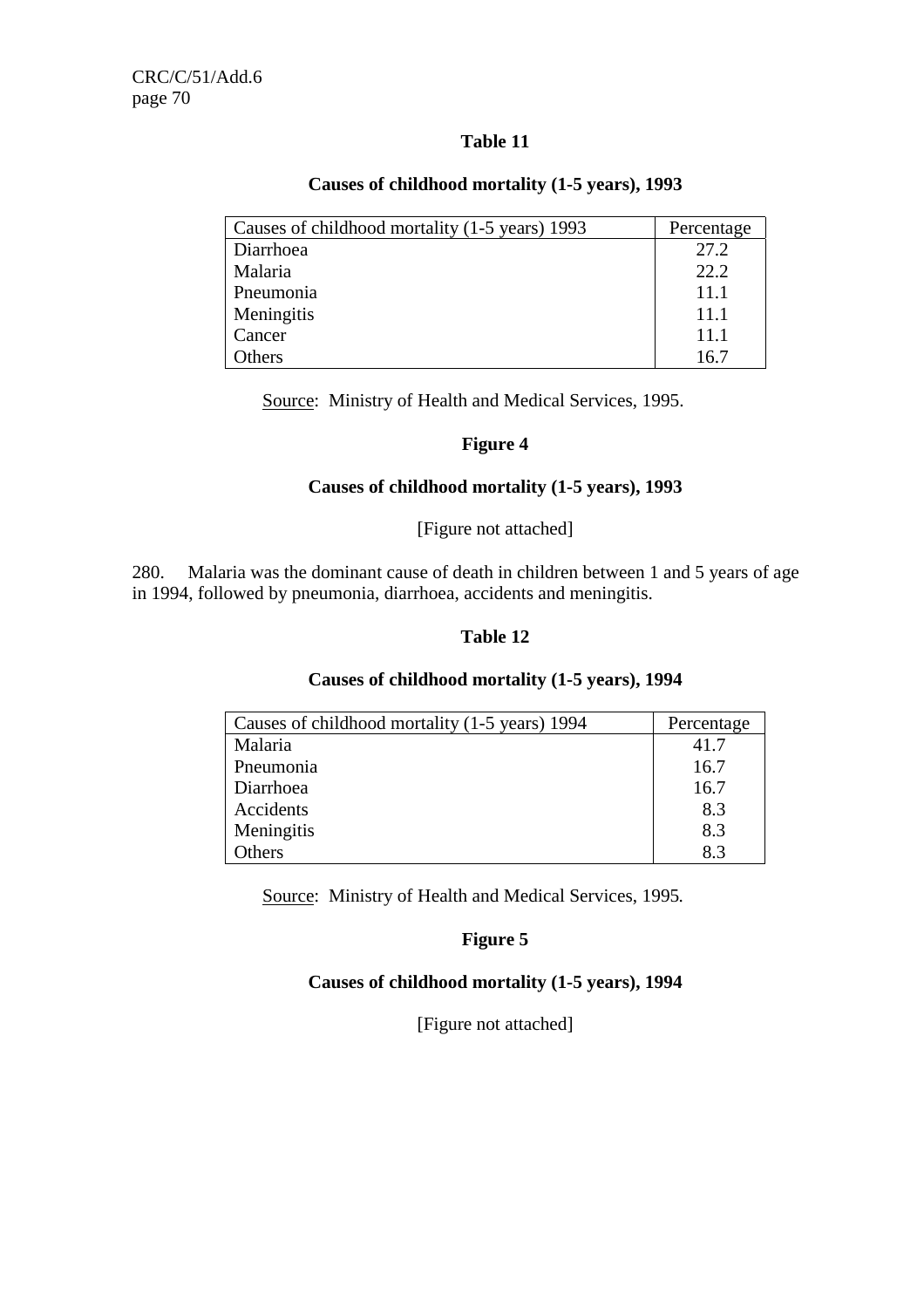281. There has been considerable reduction in the prevalence of immunizable diseases over the past seven years. There have been no cases of polio and diphtheria reported since the early 1950s and the last major outbreak of measles was in 1989. A minor measles outbreak occurred in 1994. A major measles elimination campaign was conducted in 1997 fearing that a New Zealand epidemic would spread here.

282. There has been a gradual reduction in the infectious disease patterns of children in the Solomon Islands over the past few years.

283. Figure 6 shows the incidence of severe pneumonia or acute respiratory infection (ARI) among children less than 5 years old in Solomon Islands from 1993-1996, which demonstrates gradual reduction from 24/1,000 in 1993 to 12/1,000 in 1996.

#### **Figure 6**

## **Incidence of severe ARI among children (1-5 years), 1993-1996**

[Figure not attached]

284. The incidence of skin diseases 1993-1996 was also reduced as shown in figure 7:

## **Figure 7**

#### **Incidence of skin diseases among children (1-5 years), 1993-1996**

[Figure not attached]

285. The incidence of malaria in infants (< 1 year old) was reduced 1994-1996 as shown in figure 8, below.

#### **Figure 8**

#### **Malaria incidence in infants, 1994-1996**

[Figure not attached]

286. Diarrhoeal diseases, however, did not show a similar gradual reduction. Instead the incidence increased from 1994 and peaked in 1995, which coincided with a major outbreak of diarrhoea caused by Rotaviruses shown in figure 9, below:

## **Figure 9**

## **Incidence of diarrhoeal disease among children (1-5 years), 1993-1996**

[Figure not attached]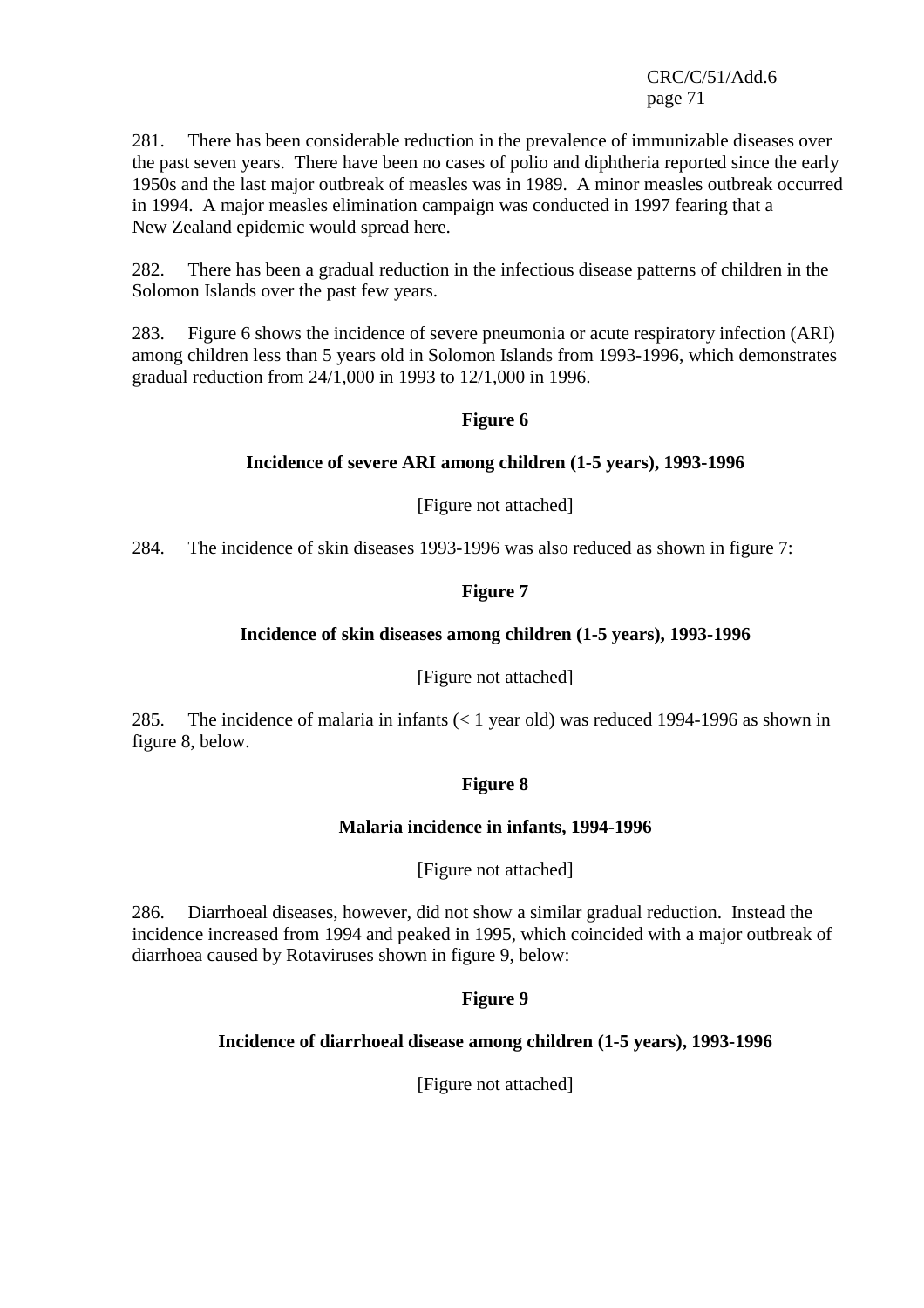# **D. Health status of children 5 to 18 in Solomon Islands**

287. In discussing the issues of basic child health in section 3 above, attention has been given to mortality and disease patterns for infants and children under 5 years of age. This reflects a traditional MCH/FP perspective. However, it is significant that data indicating health patterns for children 5 to 18 years of age appears not to be routinely collected or analysed. There is a need, therefore, to monitor incidence rates of illnesses and disease (including non-communicable disease, e.g. cancer or diabetes), incidence of accidents, injury or death, rates of suicide and/or suicide attempts affecting children and young people who make up the portion of the population traditionally regarded to be of school age, specifically 5 to 18 year olds.

288. The MHMS Comprehensive Review contains a significant amount of information regarding Paediatric Services; however, this data was not disaggregated by age.**<sup>90</sup>** Therefore this information serves to give a general picture only for that age group:

## **Table 13**

#### **Paediatric patient statistics, Central Hospital, 1995**

| Paediatric patient statistics Central Hospital | 1995     |
|------------------------------------------------|----------|
| Admissions                                     | 1 2 7 8  |
| Average length of stay                         | 5.3 days |
| Average bed occupancy rate                     | 77%      |
| Mortality (number of deaths) <sup>91</sup>     | 38       |

Source: MHMS, Comprehensive Health Review, 1996.

289. Contrary to popular belief, respiratory diseases (34 per cent, comprised of: pneumonia 24 per cent, asthma/bronchiolitis 7 per cent and TB 3 per cent) appear to cause higher numbers of children to be admitted to hospital than malaria (14 per cent) and meningitis (6 per cent). This is also reflective of improvement in the relative success of recent antimalarial programmes. The second placed gastroenteritis (24 per cent) is predominantly due to a rotavirus diarrhoeal outbreak in October 1995.**<sup>92</sup>**

# **Figure 10**

## **Leading causes of admission to Children's Ward Central Hospital, 1995**

[Figure not attached]

290. The four leading causes of death in 1995 were: respiratory diseases (26 per cent); meningitis (16 per cent); malaria (10.5 per cent) and cardiac diseases (5.3 per cent).**<sup>93</sup>**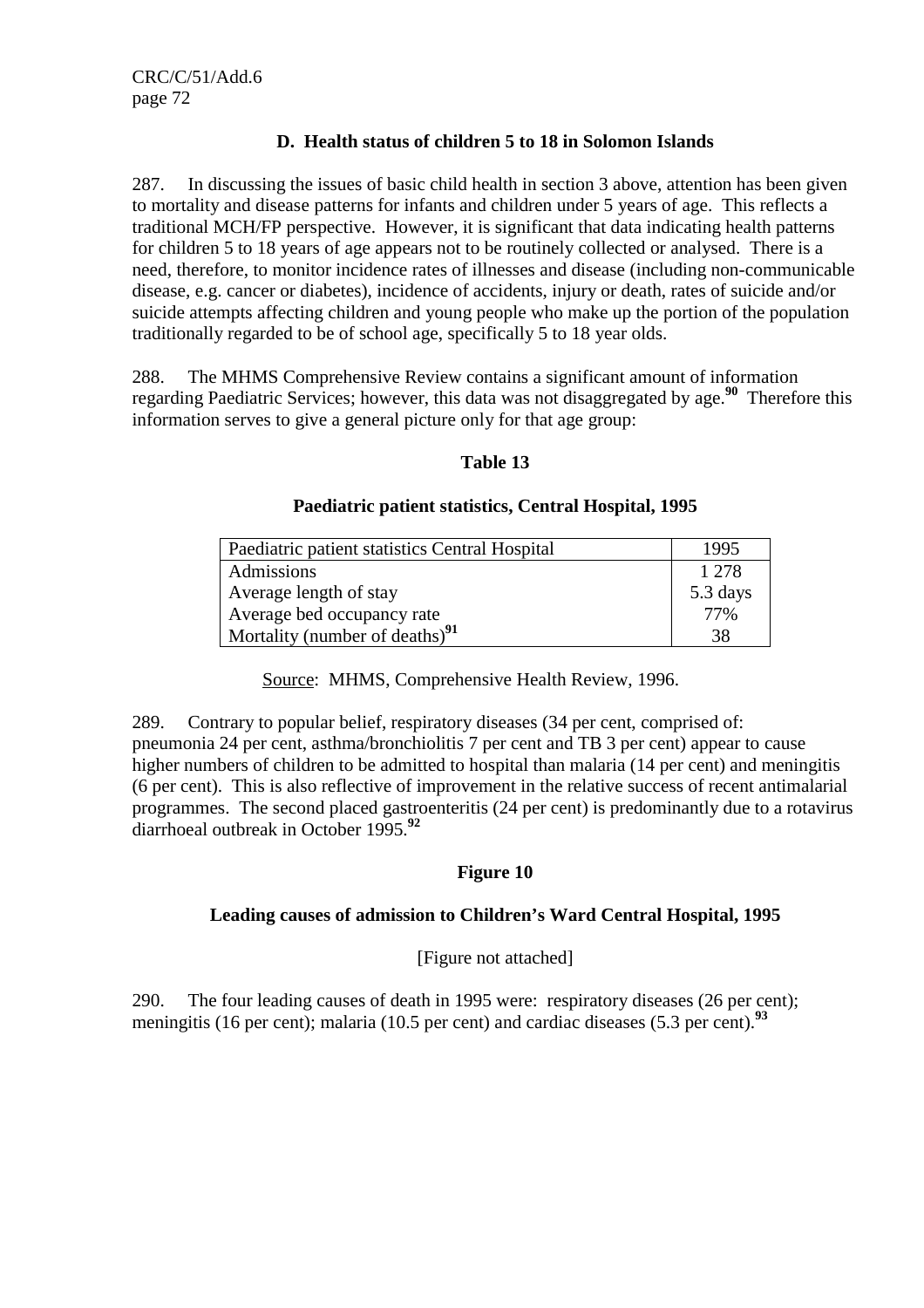## **Figure 11**

#### **Leading causes of death in Children's Ward, Central Hospital, 1995**

### [Figure not attached]

291. The Comprehensive Health Review stated that in paediatrics, Central Hospital does not function as a national referral hospital (NRH). It is more a base hospital for Guadalcanal and Honiara. Of the 1466 patients admitted to both the Medical and Surgical paediatric ward in 1995, 49 per cent (719) were from Guadalcanal Province; 38.8 per cent (569) from Honiara and only 12.2 per cent (178) from all other provinces, primarily Central Islands Province, Rennell and Bellona, both geographically accessible to Honiara.

292. The distribution of paediatric beds in the various hospitals in the country are shown in the following table:

#### **Table 14**

#### **Distribution of paediatric beds**

| Hospital | NRH      | NRH     | Kilu'uti | <b>Gizo</b> | Kirakira | Lata | Isabel | Helena | Atoifi | Total |
|----------|----------|---------|----------|-------------|----------|------|--------|--------|--------|-------|
|          | Surgical | Medical |          |             |          |      |        | Goldie |        |       |
| Number   |          | 24      | າາ<br>∠∠ |             | I h      |      |        |        |        | 132   |
| of beds  |          |         |          |             |          |      |        |        |        |       |

Against this scenario is the fact that only Central Hospital, with 24 (medical) paediatric beds had three specialist paediatricians and a trainee registrar in 1995 whilst all other hospitals including Malaita (with a 22-bed paediatric ward and catering for almost one third of the population) had no trained paediatrician.<sup>94</sup> These deficiencies may soon be addressed by the recent decision to recruit foreign doctors to fill specialized posts in Central Hospital and provincial hospitals.**<sup>95</sup>** Of equal significance, however, is the unwillingness of highly trained national doctors to leave the urban centres to work in remote areas of the country. As this phenomenon is not unique to Solomon Islands, incentives must be developed to encourage local physicians to accept postings to more isolated areas.

293. If paediatric data were disaggregated by age where it is available and if it included information on young people up to 17 years old, more light would be shed on the health and welfare of the older child and young person in Solomon Islands. In this regard deaths of children and young persons and the physical causes of those deaths need to be recorded, briefly investigated**<sup>96</sup>** and reported to a central database for use as a monitoring tool.

294. Health information records and data on cause of death could be especially useful for developing monitoring tools for measuring children's welfare in other sectors, too. A health-care worker may be the first to observe injuries attributable to some form of child abuse or to a workplace accident. In the first instance, STD symptoms in a young child could provide an unequivocal indicator of abuse and could enable the legal system to be activated to protect the child. In the second instance, young people in the 5 to 18 year age range who are not attending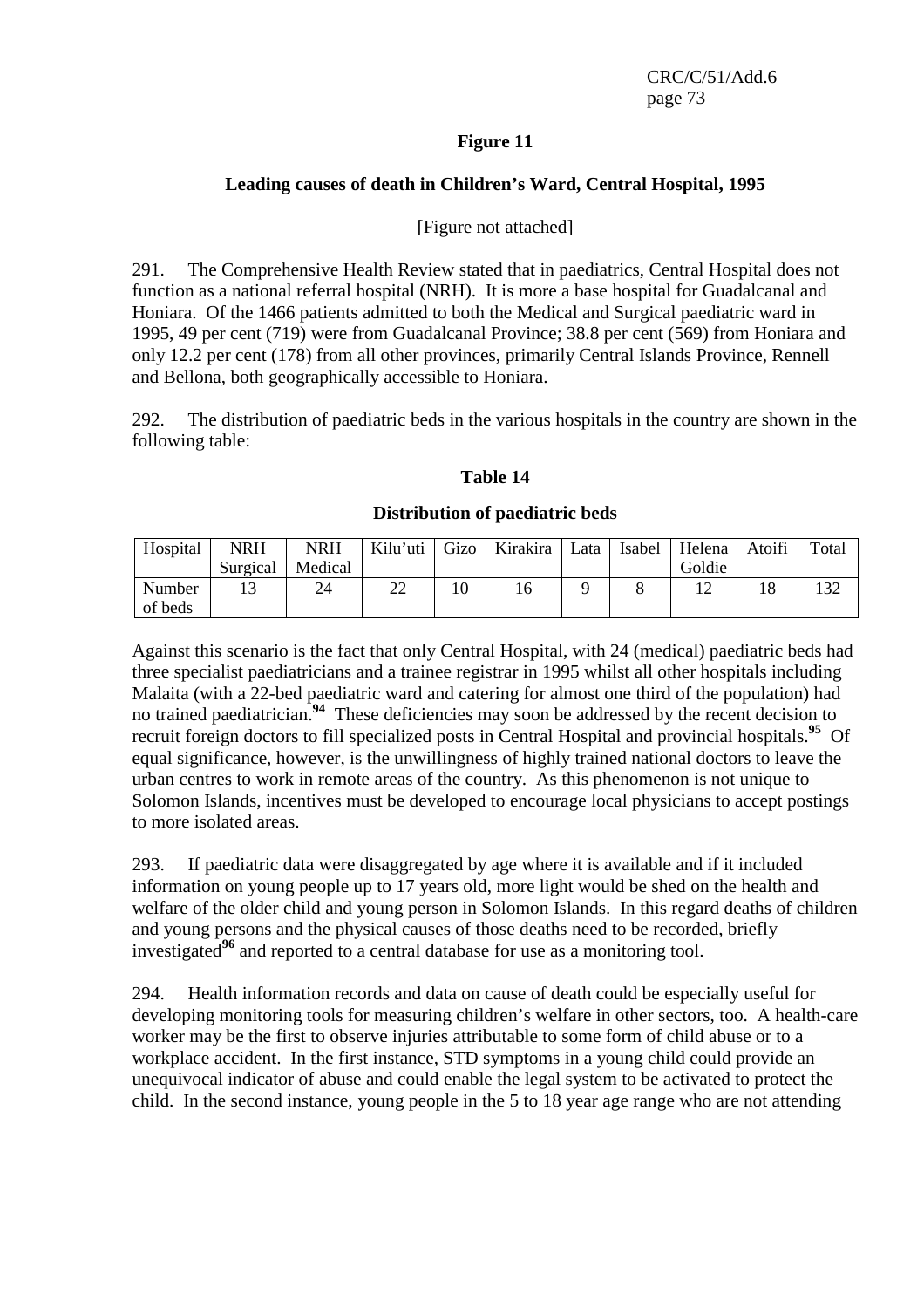schools are then more likely to work, either formally or informally. Precisely for this reason they are also more likely to engage in types of work that may expose them to greater risks of compromised health via accidents or exhaustion as they work to accomplish set tasks. If data on health problems related to young people who work is shared in a confidential but useable form, there is a possibility of gauging and addressing needs that are currently unaddressed.

#### **E. Adolescent health issues**

#### **1. Reproductive health**

295. Adolescence presents young people with the choice of whether or not to participate in sexual activity - whether they live in town or village areas. One study indicates that adolescents in town encounter difficulties in getting good reproductive health information. A survey of 266 high school students, boys and girls, carried out by Masters of Tropical Health candidates from University of Queensland, Australia, January to March 1997, highlights issues of knowledge, access to information and access to birth control methods. In addition to the survey, interviews were conducted with officials, health service providers, church leaders, schoolgirls and their mothers about health policies, concerns, viewpoints, expectations, sex education, family planning and relationships. The following points were made in their summary, "Feedback Paper to Participants":

296. Reasons why teenaged girls have a high level of risk of pregnancy and STD in Honiara:

Knowledge amongst teenagers about contraception, sex and STD is poor;

Secret relationships amongst teenagers increase risks;

Most girls having sex do not use anything to prevent STD or pregnancy;

Teenagers think they have a low risk of STD, even if they are having sex.

297. Recommendations and discussion highlighted the following:

The problem needs to be recognized. It is too late to stop premarital sexual activity. Churches and service providers must acknowledge what is happening and participate in finding answers.

Many mistakenly believe reproductive health education increases sexual activity and leads to teen pregnancy and STD. Information from videos and magazines is not the right sort of information. Teenagers need to be given interesting and understandable information.

Education can increase use of safer practices and encourage girls to think about all their choices, including saying no. Education in schools should be given before the end of Standard 6, when two thirds of students drop out. Teachers need to be trained and comfortable teaching these issues.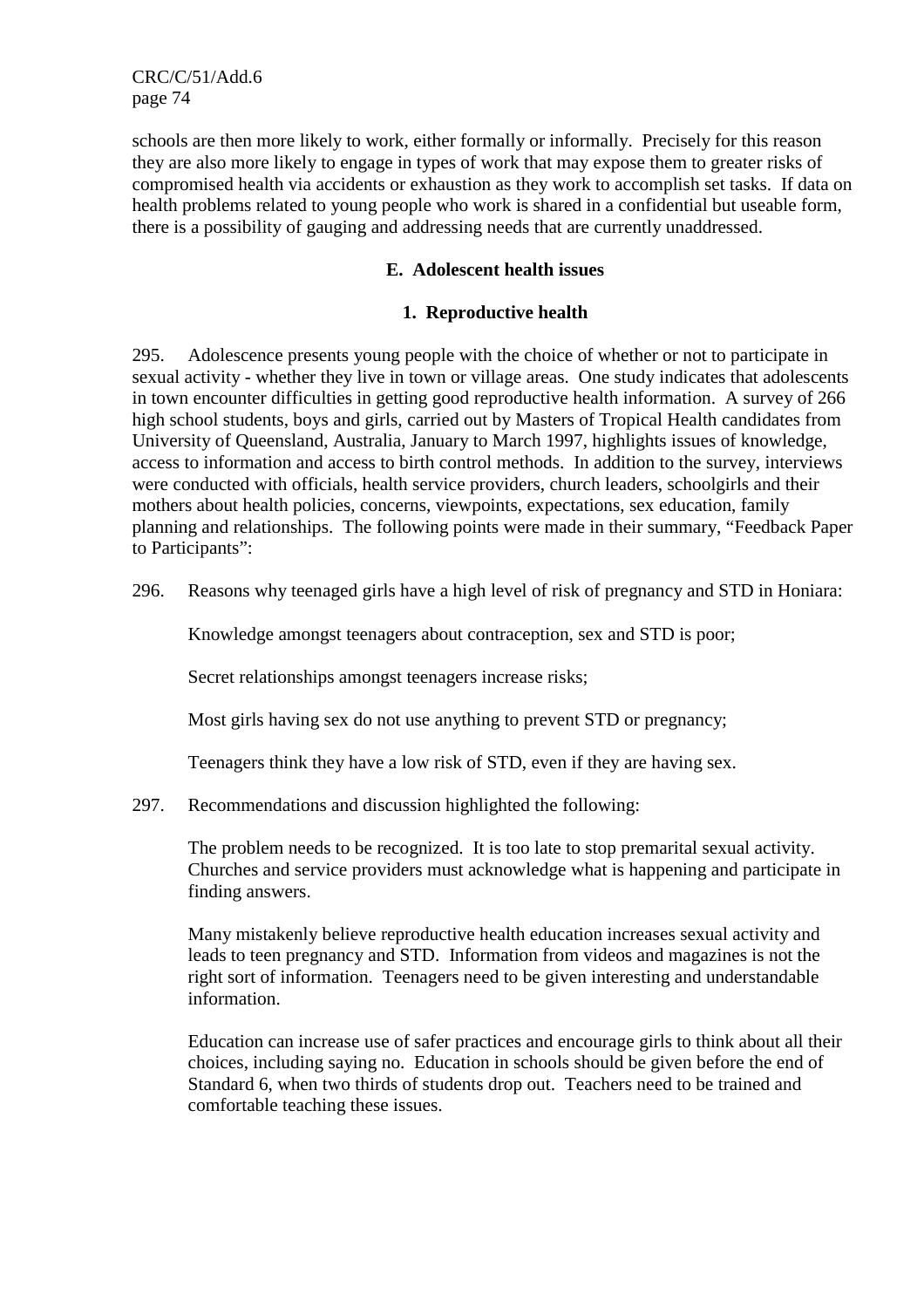Teenaged girls, especially unmarried ones, do not get contraceptives from health clinics. This means they take risks. Reasons young girls have cited for not attending clinics include the following: (a) they don't know if services are available to them, (b) they are worried about being judged and (c) they are worried that information will not be private. It is important to address these concerns to reduce their risks.

Ways need to be found to influence attitudes and make condoms acceptable to boys. Because of risk of pregnancy and STD, and especially the growing risk of HIV/AIDS, young people need to use condoms. Prevention messages should be on video screens at night-clubs, posters on the plaza, even in schools. Youths should design them. There should be clear messages and current images and language of youth culture.

All teenagers who took part in the study were thirsty for information. This area of their lives is not spoken about and their opinions are not heard. Dialogue is needed to find ways of reducing their risks. Now is the time to act.**<sup>97</sup>**

298. The Comprehensive Health Review of 1996 mentions that cases of sexually transmitted disease (STD), although certainly underreported, had increased over the previous years, with about 1,200 cases in 1993. The most common of these is gonorrhoea with about 40 per cent of cases resistant to penicillin. No AIDS cases had been diagnosed at the time; however, one HIV-positive case was diagnosed late in 1994.**<sup>98</sup>**

299. The Comprehensive Health Review summarized: "no comprehensive STD programme exists as it is integrated into the general health services. STD management guidelines had been completed but not yet been implemented in 1996. Comprehensive screening of all blood products for HIV and STD before transfusion is not possible; the priority intervention activities to prevent the spread of STD/HIV are to ensure all blood products are screened before use, promote the use of condoms and other safe sex practices and public education."**<sup>99</sup>**

## **3. Substance abuse and accompanying health-care issues**

300. Experimentation with abuse of harmful substances is commonly associated with the period of adolescence. However, in Solomon Islands, even very young children may be encouraged to chew betelnut. Therefore health issues arise for even the youngest children. Certainly, use of tobacco and alcohol as well as illegal drugs like marijuana or cocaine may become associated with health problems in people of all ages. However, the unique pressures of adolescence and young adulthood often combine to make the adolescent age group particularly susceptible to substance abuse. In mid-1997, in a settlement area of Honiara, a group of 13 young men between the ages of 16 and 24 were found experimenting with consumption of methanol, wherein one person died.**<sup>100</sup>**

301. If someone is suffering the harmful effects of a drug or alcohol overdose, it is not clear that they will receive prompt emergency treatment at Central Hospital. Anecdotal evidence suggests that such patients may be left outside, untreated until the police arrive. At that point it is unclear whether the individual would then receive appropriate medical treatment for their health condition or proceed instead to be arrested, interrogated and jailed.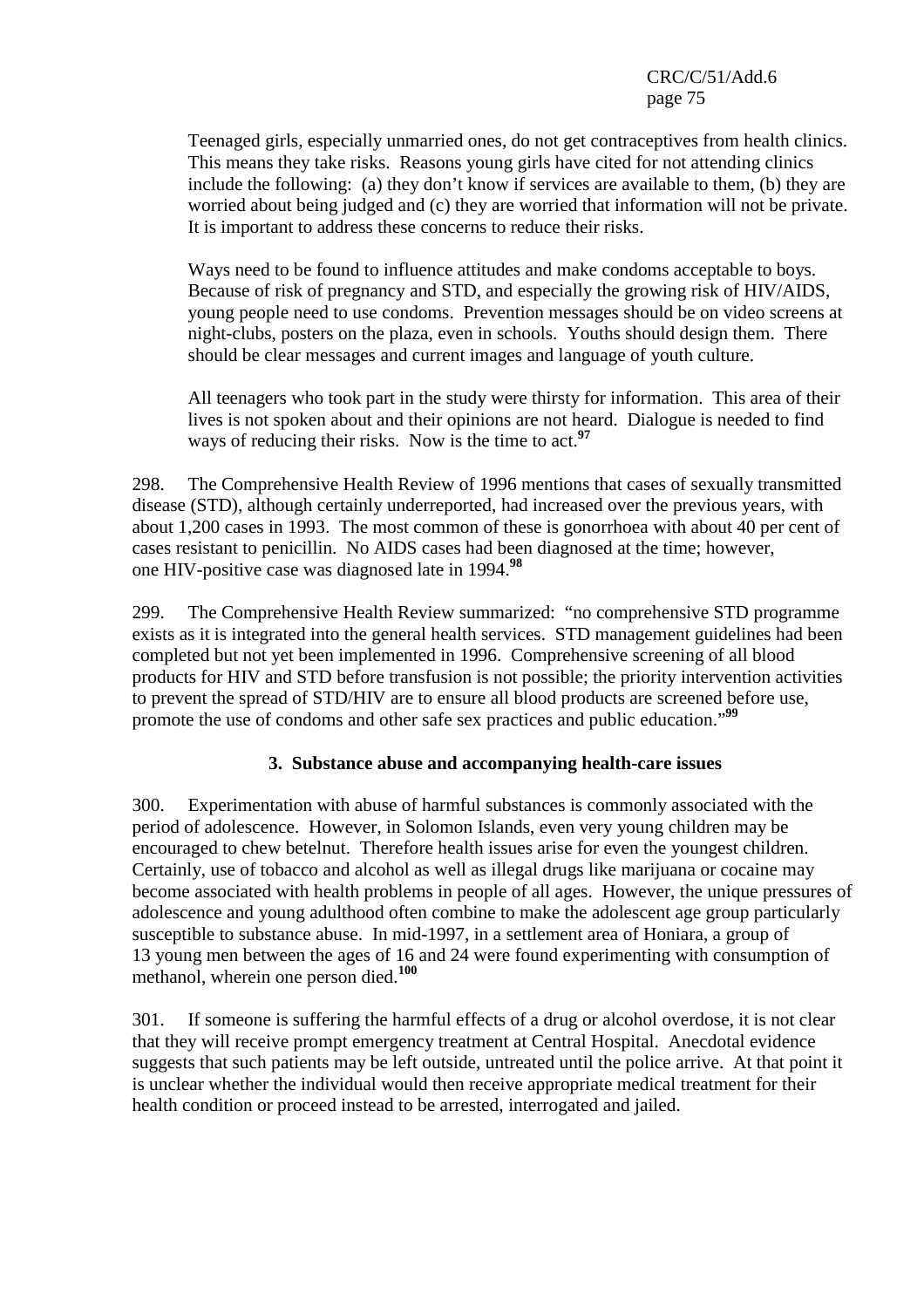302. Binge-drinking has been noted to have become a cultural norm in some situations. This behaviour during times of holiday celebrations and sports events, etc. predisposes the drinker to impaired judgement, precipitating criminal behaviour, especially, family violence, assaults and property damage. (See table 15, below.) The health consequences may be immediate, e.g., in the case of death from overdose or from accidents resulting in injury or death.

#### **Table 15**

| Admissions by type               | No. of patients | No. alcohol related | Percentage |
|----------------------------------|-----------------|---------------------|------------|
| General injuries                 | 537             |                     |            |
| Domestic violence                | 33              | 26                  | 78         |
| Non-domestic violence (assault?) | 42              | 24                  | 57         |
| Road/traffic                     | 97              | 42                  | 44         |
| Male over 18 years               | 232             | 58                  |            |

#### **Injury and hospital admissions, 1996**

Source: Oberli, H. Central Hospital Records, 1996.

303. A survey of 1,000 people, equally divided between urban and rural males and females, found that the most common perceived cause of domestic violence overall was "alcohol". Victims and non-victims of domestic violence did not differ in rating this as the first cause.**<sup>101</sup>**

#### **3. Suicide**

304. In Solomon Islands there has been a reported epidemic of attempted suicides which occurred primarily among young women, ages 20-30 years.**<sup>102</sup>** Attempted suicide cases more than doubled from 18 recorded attempts in 1992, to 46 in 1993. In 1994, the number jumped to 81 attempted cases. Seventeen of these 1994 cases were under the age of 20 years old. The primary method, reported by Dr. Jim Mielke, 1996, used in these cases was swallowing chloroquine, followed by aspirin and paracetamol.<sup>103</sup> The availability of chloroquine without prescription for malaria treatment throughout the country means it is a very accessible tool for teenage suicide.

#### **4. Recommendations**

305. Data disaggregated from general health recording data is needed to develop health indicators for adolescents. Such data must give a clear picture of the actual health and mortality situation for adolescents below the age of 18 years. Teenage health and social problems now will precipitate immediate problems in future if desired changes in behaviour are not realised.

306. The most child relevant hospital data (from table 15, above) estimated that 25 per cent of injured men under the age of 25 years admitted to hospital were suffering the effects of alcohol.<sup>104</sup> These figures probably have limited relevance for this report, which is devoted to young people below the age of 18 years, but the data as presented is not disaggregated by age.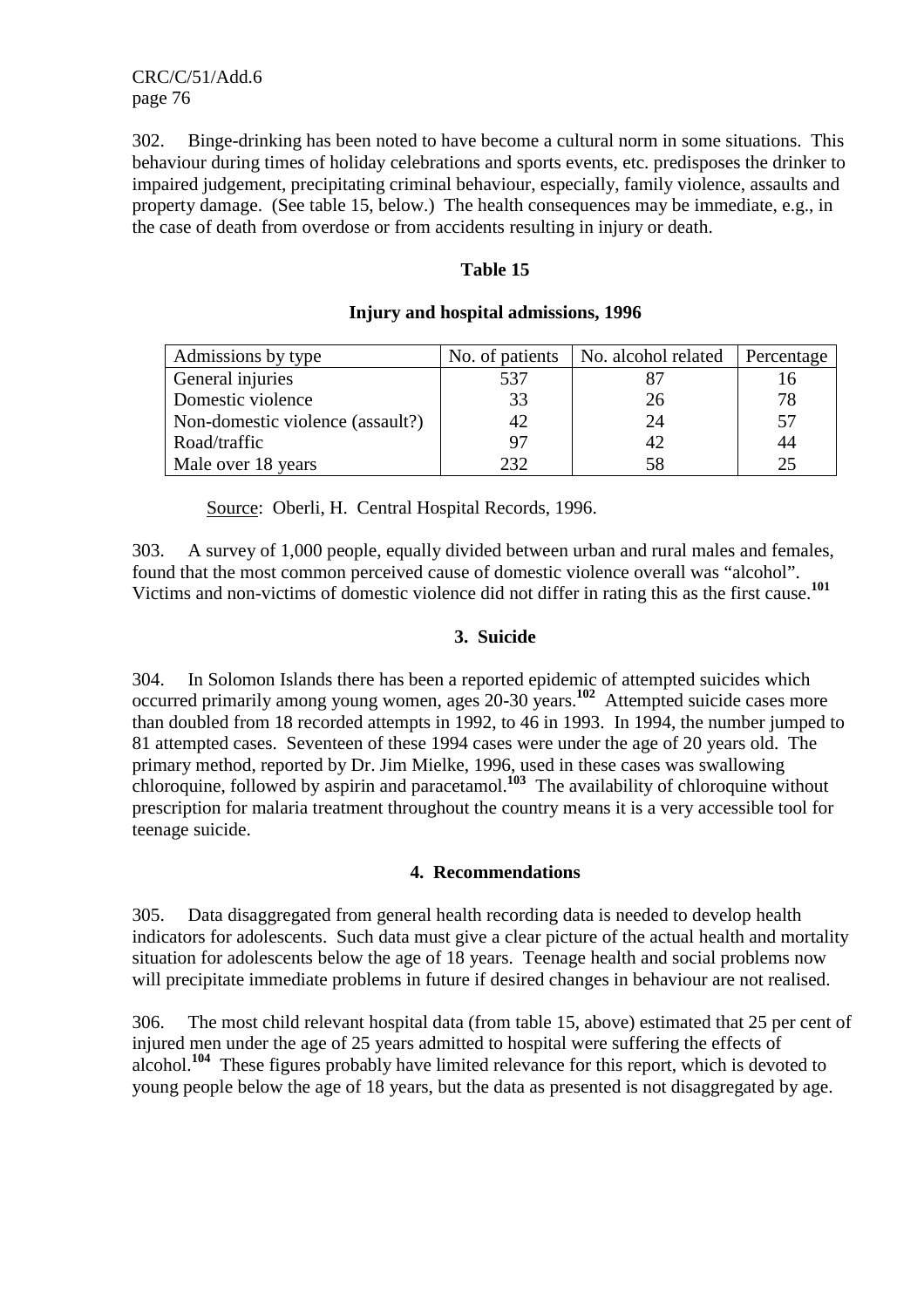Undoubtedly the general admission number for injuries also included children. In future more statistics targeted to reveal child and adolescent health information will facilitate subsequent monitoring reports. Nurses and doctors who work in the clinics and hospitals probably also have some idea of how many times injuries in children are precipitated by abuse of alcohol or another substance. It is important, however, for others outside the health-care system to also have access to such data, categorized and quantified by age. This would enable a more holistic approach to children's health issues as they relate to substance abuse.

307. The long-term health consequences of substance abuse generally would not be experienced by young people who are establishing early patterns of abuse. This fact may interfere with the ability of young people to believe public health messages about cirrhosis of the liver, cancer, etc. preferring instead to believe in their own immortality. Any health oriented campaign would be most effectively combined with the message not to drink and drive and emotional appeals to avoid the tragic consequences of alcohol abuse, rather than focusing upon the long-term physiological effects of over-consumption. Campaigns of particular usefulness might also inform the habitual binge drinker of the likelihood of developing chemical dependence, either physically or emotionally, on alcohol.

#### **F. Nutrition**

308. Malnutrition in children under 5 years of age is an increasing concern for the Ministry of Health and Medical Services. The National Nutrition Survey (1990) indicated that:

There was a high prevalence of moderate under nutrition among children 0-4 years. About 23 per cent were underweight.

The prevalence of under nutrition was highest between 9 and 24 months. Growth faltering commenced at 4-5 months and continued thereafter.

309. This finding indicates either there exists a poor quality of weaning diet (due to inadequate knowledge of mothers and caregivers on appropriate weaning foods - rather than lack of food availability) or infants themselves are at higher risks of contracting infectious diseases such as diarrhoea, and respiratory infections during the weaning period.

310. Breastfeeding patterns were good, with 77 per cent of mothers giving colostrum, 100 per cent of children breastfeeding from 0-3 months and 50 per cent maintaining breastfeeding until 18-21 months. Most children had started weaning by 4-6 months; however, 11 per cent of children were fed using feeding bottles, mostly for non-milk drinks.

311. Promoting and protecting breastfeeding is a priority for the Government as breast milk provides some protection from infectious diseases that are major causes of deaths among infants in Solomon Islands.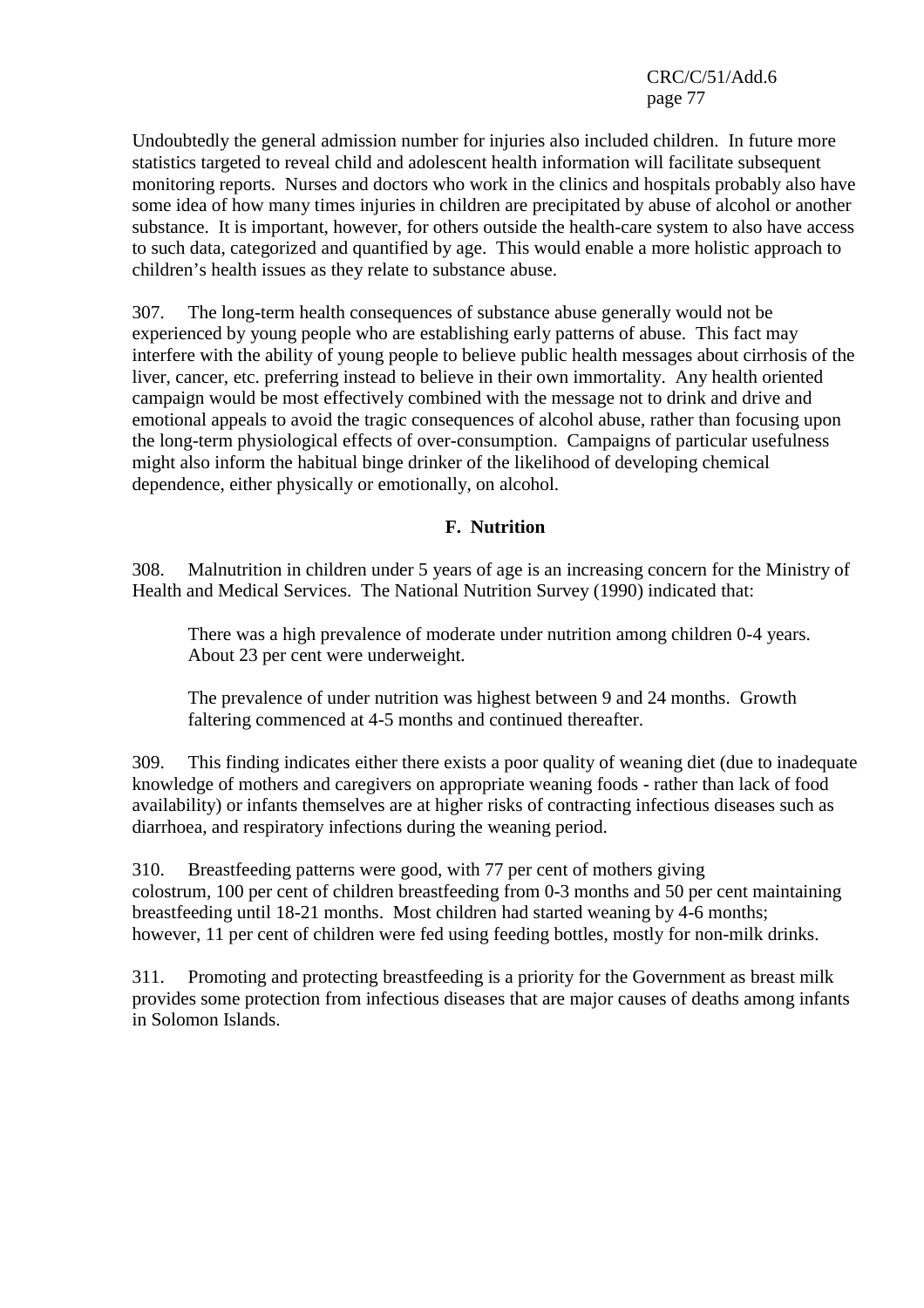312. The current estimated incidence of low birth weight babies in the country was about 11 per cent in 1995. The most likely contributing factors are anaemia and malaria in pregnancy, poor eating habits and low socio-economic status of women. The Ministry of Health and Medical Services through the Maternal and Child Health Unit endeavours to address this problem by implementing the following measures:

Expand its reproductive health education awareness programme through a wider network, utilizing its NGO partners in health, particularly church women's groups to educate communities, especially women, on the importance of early attendance to antenatal clinics;

Prevent and treat anaemia and malaria in pregnancies;

Improve antenatal services including dietary advice, malaria prophylaxis;

Promote good maternal nutrition during pregnancy;

Promote birth spacing.

313. The 1990 National Nutrition Survey found 7 per cent of pregnant women were severely anaemic and 23 per cent were moderately anaemic. This is iron-deficiency anaemia. Overall 16 per cent of pregnant women had positive malaria slides. Unfortunately there is no record of prevalence of anaemia in children,**<sup>105</sup>** however, anaemia in children is a common problem, seen and treated at all health facilities.**<sup>106</sup>**

314. Vitamin A deficiency is sporadically seen in the Solomon Islands. It is especially apparent during severe measles outbreaks where corneal ulceration has occurred. Night blindness in a few children had been documented in some parts of the country. A National Vitamin A protocol has been implemented since 1995 where Vitamin A supplements are given to "at risk" children and local vegetables rich in Vitamin A are also being promoted. A National Vitamin A survey will soon be conducted and better information on the situation will be obtained.

315. Iodine deficiency is not an apparent problem in the Solomon Islands at present.

#### **G. Children with disabilities**

## **1. General situation**

316. A study conducted by the Ministry of Health and Medical Services (MHMS) and Save the Children Fund Australia (SCFA) in 1991 stated that Solomon Islands has had one of the highest growth rates in the world, with an average annual increase of 3.5 per cent from 1976-86.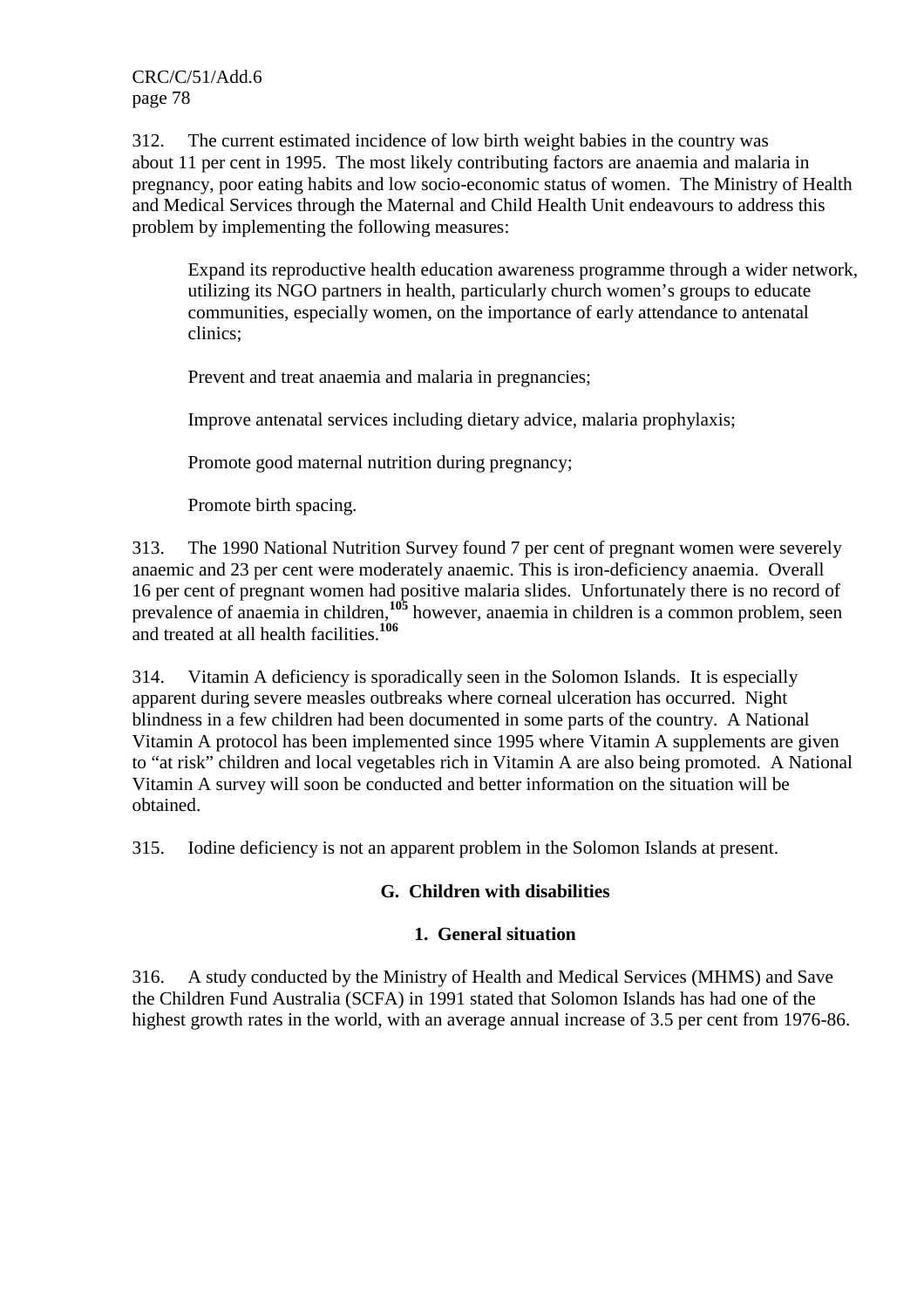This growth rate, however, diminished to 3.1 per cent in 1995.**<sup>107</sup>** The 1991 report also correlated factors contributing to high rates of infant mortality to incidence of disability amongst Solomon Islands' children:

There is a neonatal infection rate estimated to be 3 to 30 times higher than is found in industrial countries (MHMS, 1996). Additionally, a home birth delivery rate of 13.7 per cent (higher in some provinces); prevalence of moderate under nutrition in 23 per cent of children under five (1989 National Nutrition Survey); high rates of endemic malaria; and a rate of immunization of 75 per cent (below WHO target rate of 80 per cent set in 1990)**<sup>108</sup>** means there is a moderately high rate of infant mortality (43/1,000) and an expected high rate of childhood disability.**<sup>109</sup>**

317. The study cited above estimated the overall disability rate to be 3.2 per cent in Solomon Islands. This is consistent with the prevalence rate found in developing countries and indicates that throughout Solomon Islands, there are perhaps as many as 10,000 people who have disabilities. Approximately one third of this number have disabled limbs, one third have visual disabilities, one fifth have speech or hearing disabilities, and one tenth have mental disabilities, with other disabilities accounting for the remainder of cases. About 80-90 per cent of persons with disabilities live in rural areas and receive little or no rehabilitation services. Disability disaggregated data on children are not available.

318. In addition to governmental entities listed below, several non-governmental organizations exist to address the needs of disabled people, notably the Solomon Islands Red Cross which operates the Handicapped Children's Centre in Honiara, the Disabled Persons' Rehabilitation Association, the Crippled Society, as well as other private organizations and churches.

# **2. Health-care services for disabled children**

319. Governmental health-care divisions who serve people with disabilities include:

Rehabilitation Division of the MHMS, located in the capital, Honiara, which provides physiotherapy, orthotic and prosthetic devices and other adaptive equipment. The Division helps operate a 12-bed rehabilitation unit, participates in public education, teaching and consultative touring;

Central Hospital, fully staffed acute care hospital which also includes a dental clinic and eye clinic;

Health Education Division disseminates information regarding prevention of disability via occasional features on radio programmes and community meetings;

Environmental Health constructs sanitation and water supply systems with minimal contribution from communities towards construction costs for disabled persons;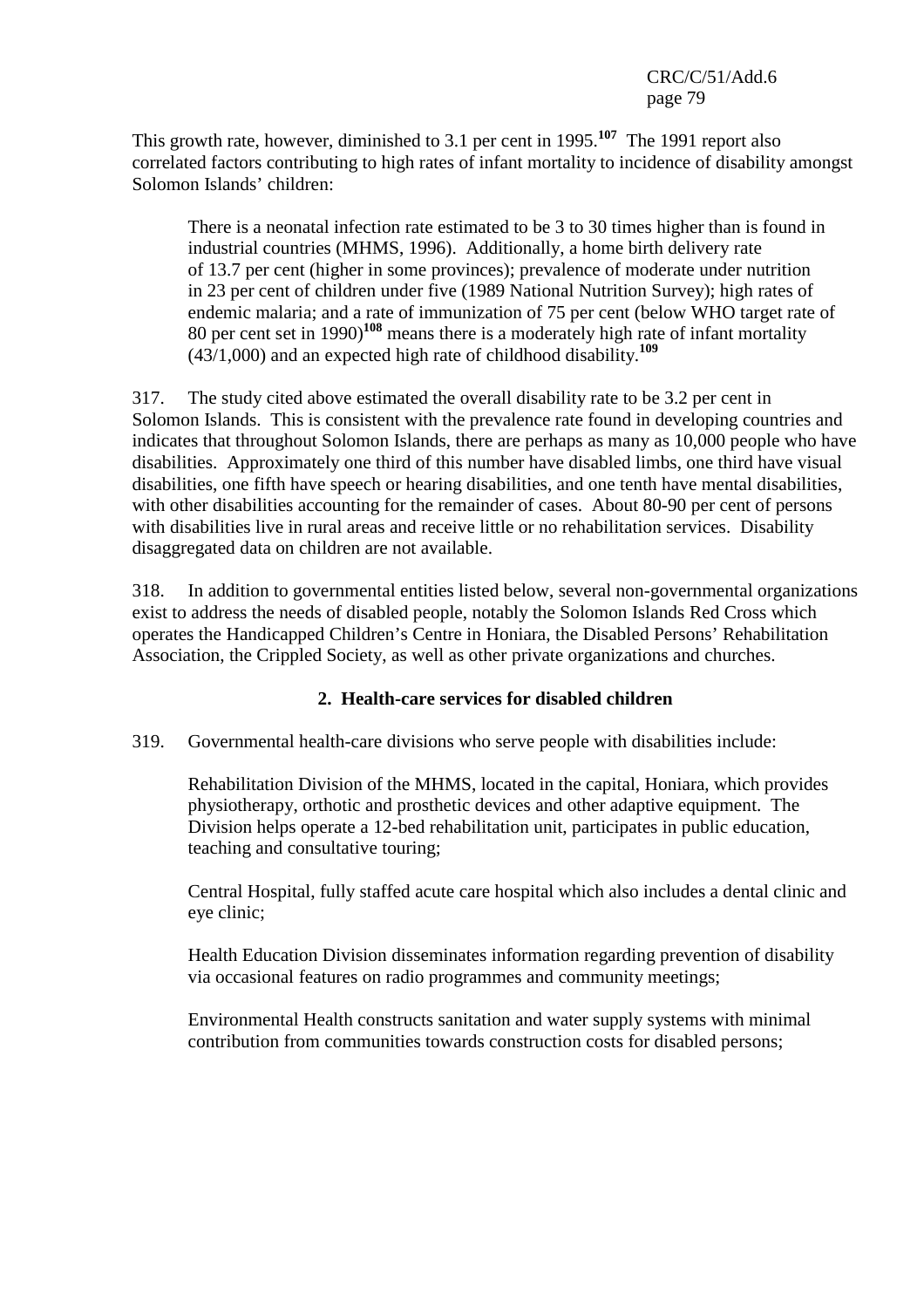TB/Leprosy Unit provides diagnosis, treatment compliance and follow-up services to approximately 260 leprosy patients, including yearly tours to every province;

Maternal Child Health Unit engages in prevention of disability through immunization campaigns, policy formulation and training in antenatal and child health, public education about childcare and nutrition. At present there is no specific attention paid to the needs of disabled children;

School of Nursing (SICHE) provides a small rehabilitation component within its training curriculum with assistance from staff of the Rehabilitation Division who give lectures on physiotherapy for specific conditions such as spinal cord injury, neurological conditions and orthopaedics. The paediatric training module covers childhood development but there is no specific orientation to disabilities.**<sup>110</sup>**

Community Based Rehabilitation (CBR), started in 1993, is a joint effort between Ministry of Health and Medical Services (MHMS), the Disabled Persons' Rehabilitation Association (DPRA) and Save the Children Australia (SCFA) to train and place rehabilitation aides in rural locations throughout the Solomon's to help disabled persons in their communities. The aides are to conduct rehabilitation assessment, lead family and community planning meetings to help the disabled person, and to make referrals on complex cases that need specialized attention. Fourteen rehabilitation aides have been trained with 19 more completing training at the end of 1997.

320. Government policy attempts to continue to support, rather than interfere with the strong and important custom of care-giving provided at the family and village level. Relatives are the main source of social and material support for everyone, including people with disabilities. There is no social assistance programme or government-operated home-care facility in Solomon Islands.**<sup>111</sup>**

321. Disabled people need access to rehabilitation services to improve their quality of life. Apart from limited services offered in the emerging Community Based Rehabilitation Program (CBR), all rehabilitation services in the Solomon Islands are based in Honiara. In the majority of cases services are not available due to limited trained personnel, inadequate financial resources, lack of transport facilities and the geographical situation of the country. In some cases, the interests and special needs of people with disabilities are not provided for due to negative attitudes on the part of community or the family. Additionally, adequate structure must be developed within the Disabled Persons Rehabilitation Association (DPRA) and the Ministry of Health and Medical Services (MHMS) to coordinate CBR activities in the provinces. Lack of structure has contributed to aides primarily functioning in their capacity of referral rather than implementation of rehabilitation.

322. Progress was noted toward attaining the target of identification, registration and management of all mentally and physically handicapped children in the country in the Comprehensive Health Review in 1996. This included establishment of a national disability register in February 1995. A functional classification of disability had been established, as had touring and home visits.**<sup>112</sup>**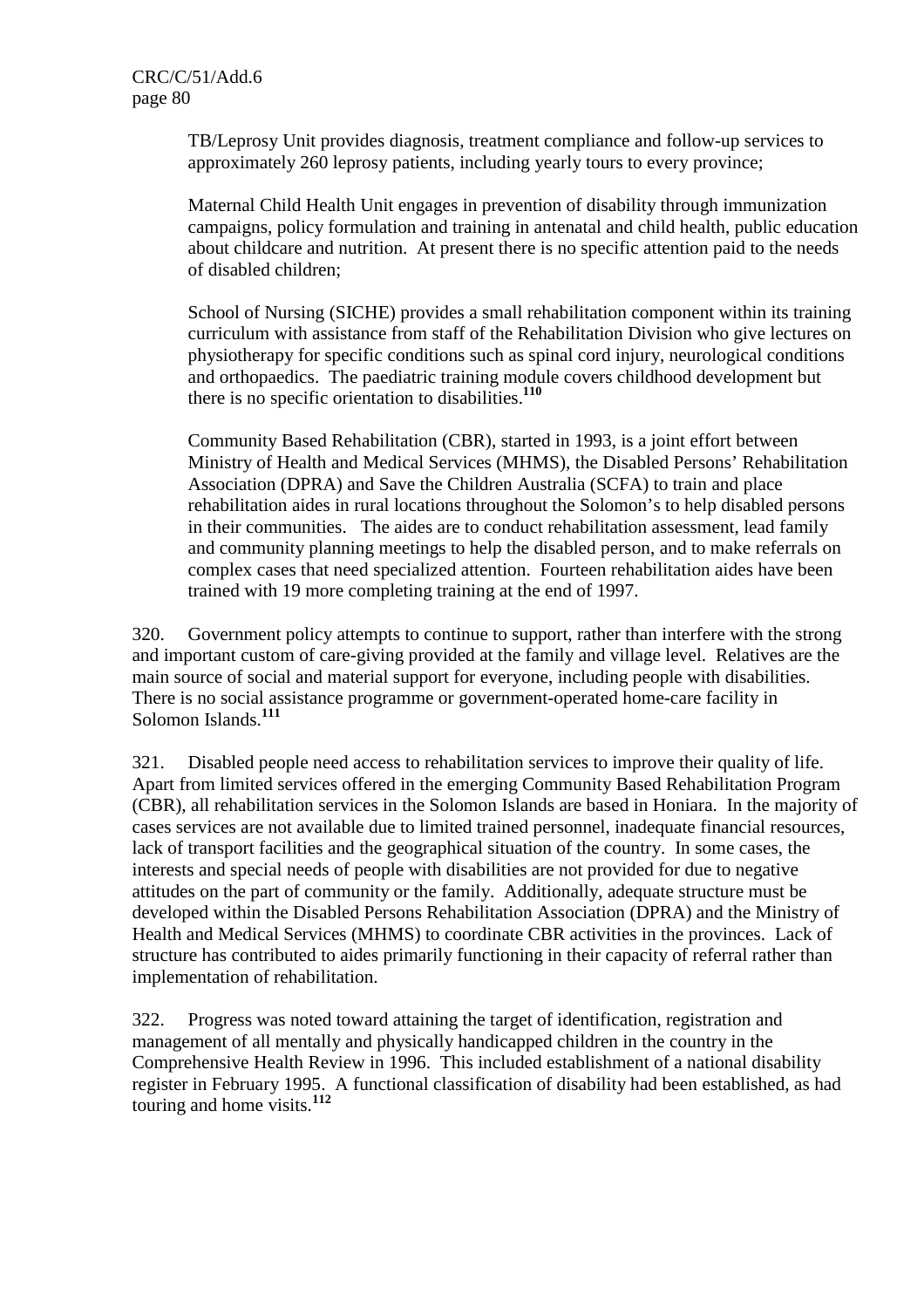## **3. Training and employment**

323. The Education Act does not speak directly to provision of education for people with disabilities. However, the provisions of the Education Act would also apply to any school for those with disabilities that also meets the stated criteria of secular instruction given to 10 or more students outside their own homes, whether children or adults.

324. The Solomon Islands Red Cross Centre for Handicapped Children has provided life skills and employment preparation training for children for 19 years in the capital, Honiara. They have served 500 disabled children during that time. The average number of students varies from year to year. These children currently range in age from 3 months and 21 years. There are six staff persons. The aim of the Centre is to give children the tools to become more independent, contributing members of their communities. The Centre also manufactures and distributes small-wheeled chairs for use by disabled persons throughout the country.

325. Access to the Handicapped Centre in Honiara is effectively limited to those who can reach the location. Classes at the Centre are offered during the day and follow the government school calendar. There must be a family in the Honiara area for the child to live with. The Centre does community awareness tours once or twice each year into rural areas, conducting workshops for a two-week period in different villages in Guadalcanal, Malaita and Western Provinces to increase knowledge of the Centre and its programmes. Usually demand exceeds their resources as they average 60 students served a year and have sometimes allowed as many as 79 to participate.

326. Although there is no monetary governmental support for the training of disabled children, there is support for mainstreaming individuals into government schools from the Handicapped Centre. Children are followed-up by Centre staff after they enter school or employment until they are capable of being independent. Employers in the Honiara area have been willing to employ certain young people with disabilities (mostly in industrial jobs) and there have been many success stories. Concern exists, however, that the current economic situation of high unemployment in the youth sector will put disabled young people at an increasingly significant disadvantage when seeking work placements.**<sup>113</sup>**

#### **4. Attitudes**

327. There is no specific governmental policy for disabled children; however, please refer to annex 2, the Draft Policy, Strategy and Outline Plan of Action developed by the NACC, but yet to be approved by Cabinet.

328. Workshops conducted by the Cumberland College Foundation (Australia) over a four-year period (1988-91) focused on attitudes and attitude change toward disabled persons. Participants included health workers, educators, community leaders, family members, and disabled people themselves. The following main themes reflected people's attitudes to disabilities. Disabled people were thought to be:

Dependent on the family for self-care, support, mobility, feeding;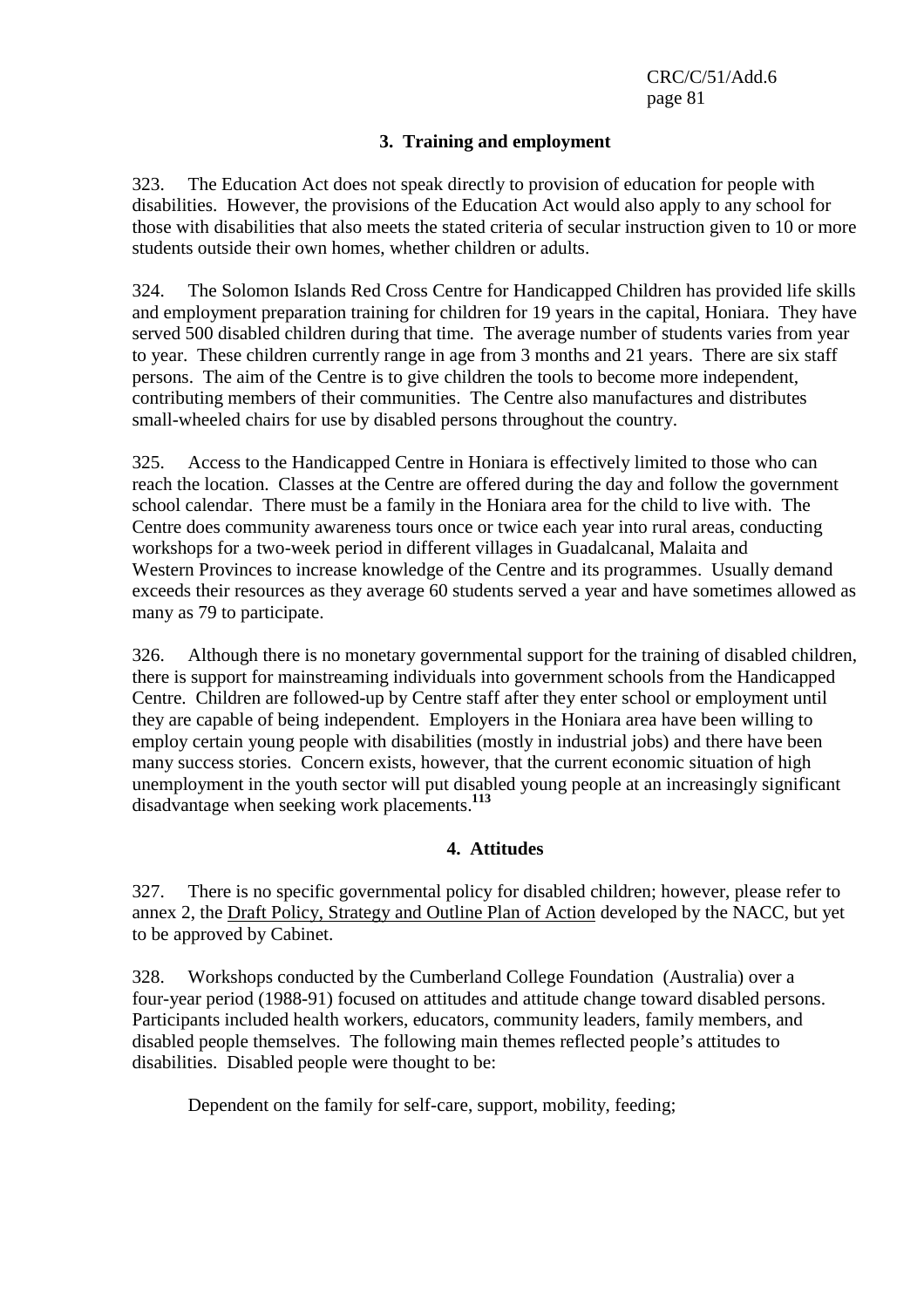Neglected and have lack of nursing care;

Rejected, lack of inclusion in the community, unwanted by others, lack of respect and care from the community, limited chances for marriage and having children, less communication with the community, less chance of becoming leaders;

Poor, lacking financial independence, money, equipment (crutches, wheelchairs, eyeglasses, false legs) and proper facilities;

Excluded from education, little or no chance of learning, poor educational background, unable to attend school, unable to read well;

Feeling bad, underestimate themselves, feel shy; limited productivity in which they can contribute to their community, difficulty carrying out work properly, unable to speak well, unable to attend regular meetings.**<sup>114</sup>**

329. Although traditional views toward disabilities vary widely amongst cultural groups and individual families, they frequently embody a sense of sorrow and shame that extends to the community's self-perception. In a rural subsistence lifestyle, where everyone contributes to work, a disabled person is often perceived to be non-productive and totally dependent on others. Despite such perceptions, people seem to be quite willing to help improve circumstances for the disabled person if enabled to do so.**<sup>115</sup>**

## **5. Constraints and recommendations**

330. The education system is not able to contribute to early identification of disability. Disabled children are more disadvantaged than others in an education system where only a small portion of primary school leavers can be accommodated in secondary schools or vocational training centres. Many children with disabilities such as blindness, major limb disability or cerebral palsy will not be sent to school either because the school cannot cope with the disability or the family is ashamed and does not consider it worthwhile. Children with special needs who do go to school pose great difficulties for teachers who are neither specifically trained nor have the time to give special attention to their needs. Children with learning disabilities usually drop out because they fall too far behind.**<sup>116</sup>** When a child is identified by a teacher, an integrated referral system would be highly desirable to enable educators to quantify numbers of affected children and address their needs, perhaps via non-formal education alternatives.

331. A feasibility study for community-based rehabilitation (CBR), conducted in 1991, states:

There are no standard procedures for early identification of disabilities in children. Child Welfare clinics are an established part of maternal and child health services and are the normal place where a disability might be detected early in life. However, once a child's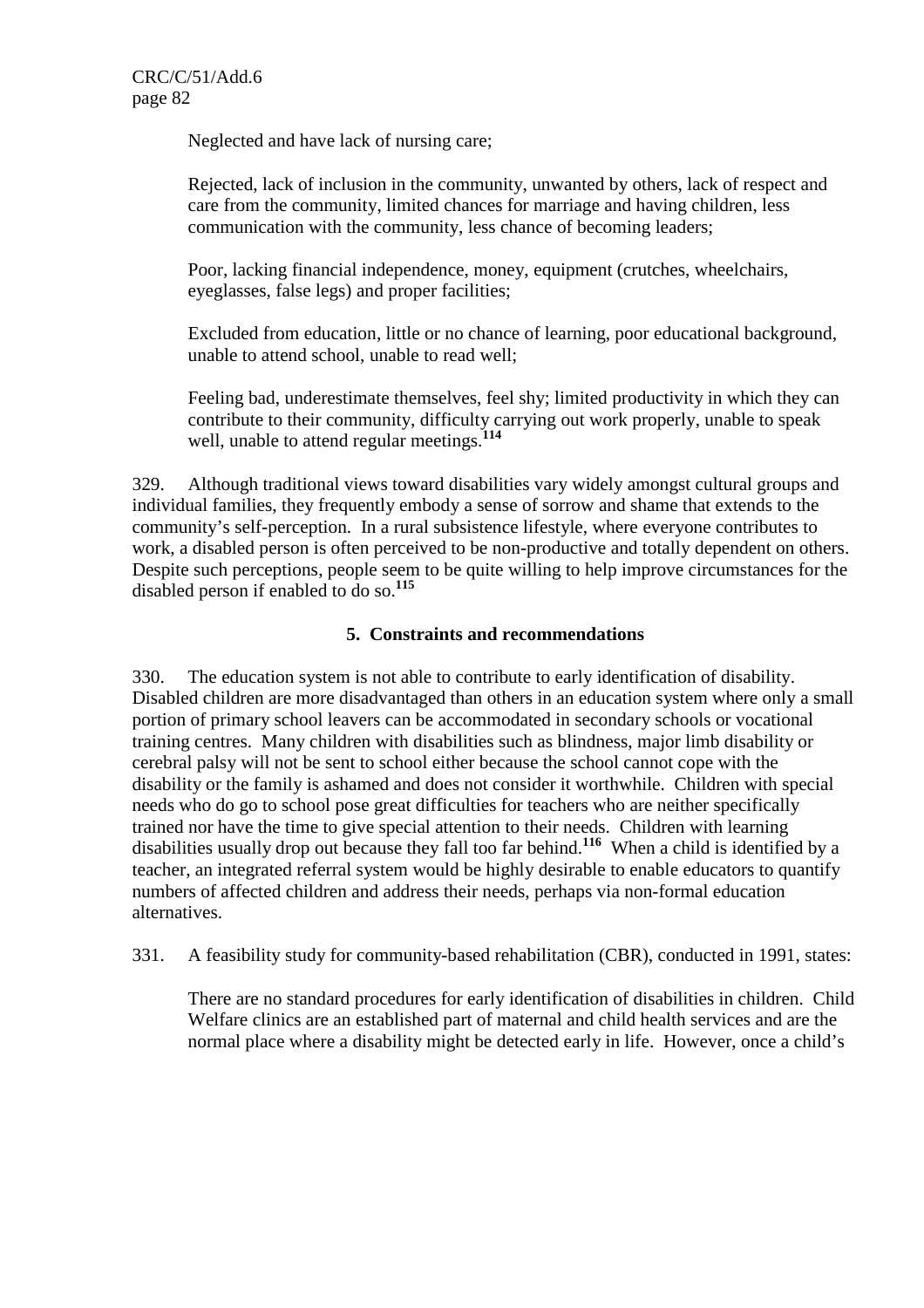immunizations are completed, ideally in the first year of life but often delayed until the second year, most children do not come to the clinic unless the child is sick. There are no developmental checklists used and training of nurses in developmental assessment has not yet been introduced. Gross or obvious disability will be detected by clinics but referral services do not exist outside of Honiara. The Paediatric Department of Central Hospital is the only facility for proper assessment of development or disability.**<sup>117</sup>**

332. The Draft Policy, Strategy and Outline Plan of Action for Children - not yet adopted by Cabinet - states, "Disabled children have very little service provision."**<sup>118</sup>** The same document recommends that Government embrace the following objective: "To prevent infections, diseases and accidents which cause death and disability." It further delineates measures to facilitate early detection of disability and prevention of accidents and poisoning that contribute to onset of disability:

Promote early detection of childhood disability through education and training of health workers;

Develop community disability awareness and education programmes;

Provide educational opportunities to children with disabilities;

Decrease the incidence of birth asphyxia by training birth attendants and providing appropriate technology;

Provide educational materials on accident prevention to schools and communities;

Promote road safety and enforce traffic laws to prevent accidents;

Create awareness on the consequences of alcohol abuse;

Enforce labelling regulations on dangerous substance containers to prevent poisoning;

Enforce proper drug prescription and safe storage of drugs, especially at home.**<sup>119</sup>**

## **H. Budgetary and other provisions**

#### **1. Total health financing**

333. Total financing in Solomon Islands could only be approximated, as accounting figures could not reflect total financing for government and private sectors. The analysis is based mainly on government budgets. The financing of health by the Government is shown below: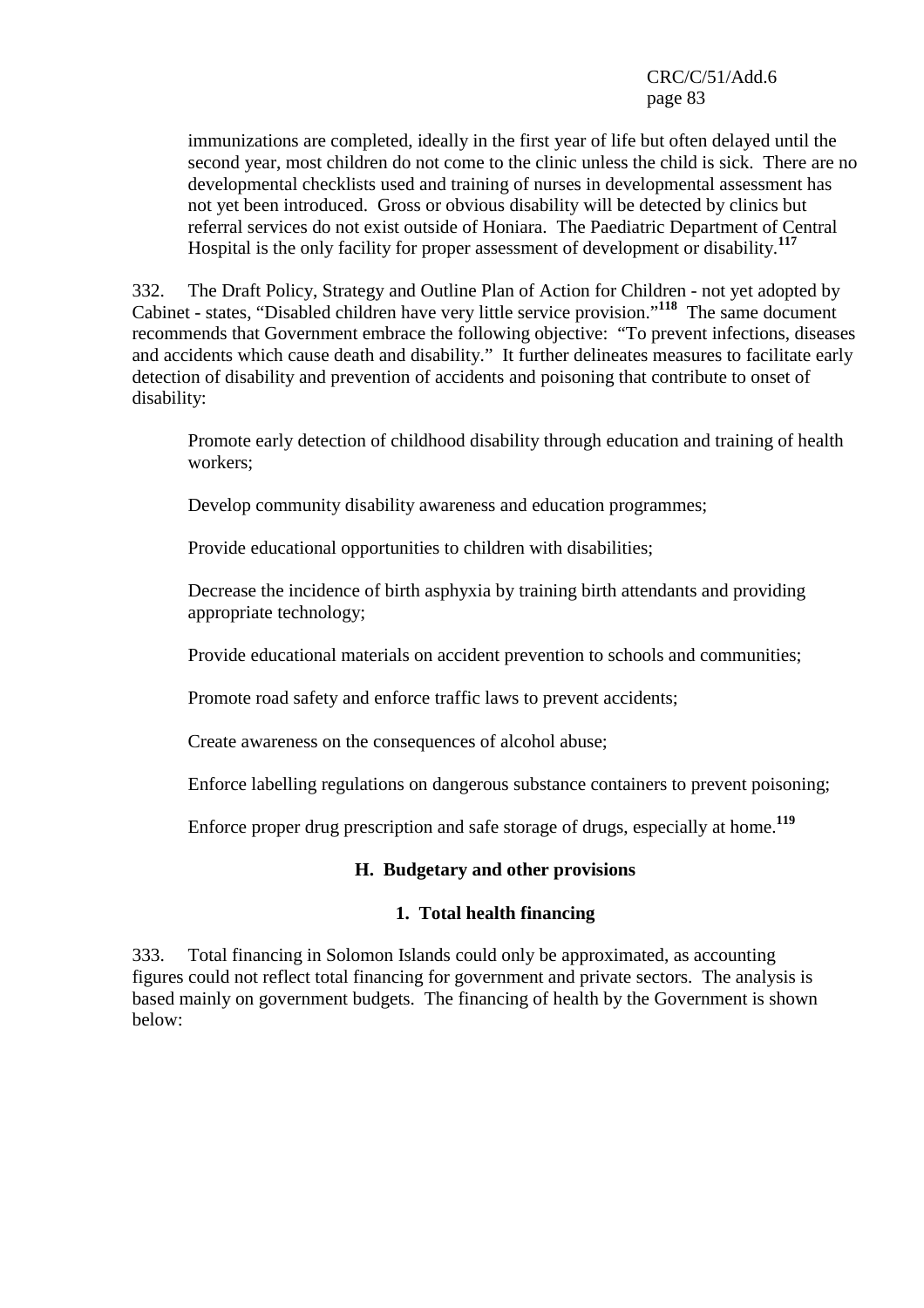### **Table 16**

| <b>ITEM</b>      | $1990($ \$) | 1991 (\$)   | 1992 (\$)   | 1993 (\$)   | 1994 $($)$  | 1995 $($ \$) | 1996 (\$)   |
|------------------|-------------|-------------|-------------|-------------|-------------|--------------|-------------|
| National Health  |             |             |             |             |             |              |             |
| budget totals    | 16 303 200  | 18 533 100  | 22 307 200  | 24 939 300  | 34 560 300  | 38 705 100   | 43 390 000  |
| Provincial       |             |             |             |             |             |              |             |
| health budget    |             |             |             |             |             |              |             |
| totals           | 6 006 100   | 6 632 400   | 6 399 400   | 8 180 400   | 10 044 200  | 14 928 300   | 17 378 712  |
| Central admin.   |             |             |             |             |             |              |             |
| and hospital     |             |             |             |             |             |              |             |
| budget totals    | 10 297 100  | 11 901 100  | 15 907 800  | 16758900    | 24 525 100  | 23 776 800   | 26 011 288  |
| Total national   |             |             |             |             |             |              |             |
| government       |             |             |             |             |             |              |             |
| budget - all     |             |             |             |             |             |              |             |
| sectors          | 146 600 000 | 162 800 000 | 208 800 000 | 231 000 000 | 255 657 563 | 325 079 576  | 364 222 007 |
| Provincial       |             |             |             |             |             |              |             |
| health budget    |             |             |             |             |             |              |             |
| as % of national |             |             |             |             |             |              |             |
| health budget    | 32.8%       | 35.8%       | 28.7%       | 32.8%       | 29.1%       | 39.6%        | 40.1%       |
| Central health   |             |             |             |             |             |              |             |
| budget as % of   |             |             |             |             |             |              |             |
| national health  |             |             |             |             |             |              |             |
| budget           | 56.2%       | 64.2%       | 71.3%       | 67.2%       | 70.9%       | 60.4%        | 59.9%       |
| Total health     |             |             |             |             |             |              |             |
| budget as % of   |             |             |             |             |             |              |             |
| total national   |             |             |             |             |             |              |             |
| budget           | 11.1%       | 11.4%       | 10.7%       | 10.8%       | 13.5%       | 11.9%        | 11.9%       |

#### **MHMS recurrent budgets 1990-1996 in Solomon Islands dollars**

 Source: EU report as reported in the Comprehensive Health Review Report 1996 and SIG recurrent estimates 1996.

334. Between 1990 and 1996, the health services budget averaged 11.6 per cent of the total government recurrent budget. This means that the Government has always rated health amongst the top priorities in its budget. In comparison to other Pacific and international standards, where only about 5-6 per cent is allocated for health, this is a high proportion, particularly for a developing country like Solomon Islands with its level of performance in economic development. The health care cost per head was approximately SI\$ 35.00 in the 1996 recurrent health budget.

335. Health services are the second highest allocation after the education sector in the government budget. This reflects its priority to the Government. The total expenditure on health, however, is difficult to accurately estimate, as inadequate information is available on the private sector. Church institutions providing health services are also subsidized by Government. Financial resources, whilst a major resource for improvement of the health systems and delivery of services and thus health status of the population, is a crude indicator and approach in the case of Solomon Islands. It is estimated, however, that the private sector provides up to 5 per cent of the total health services.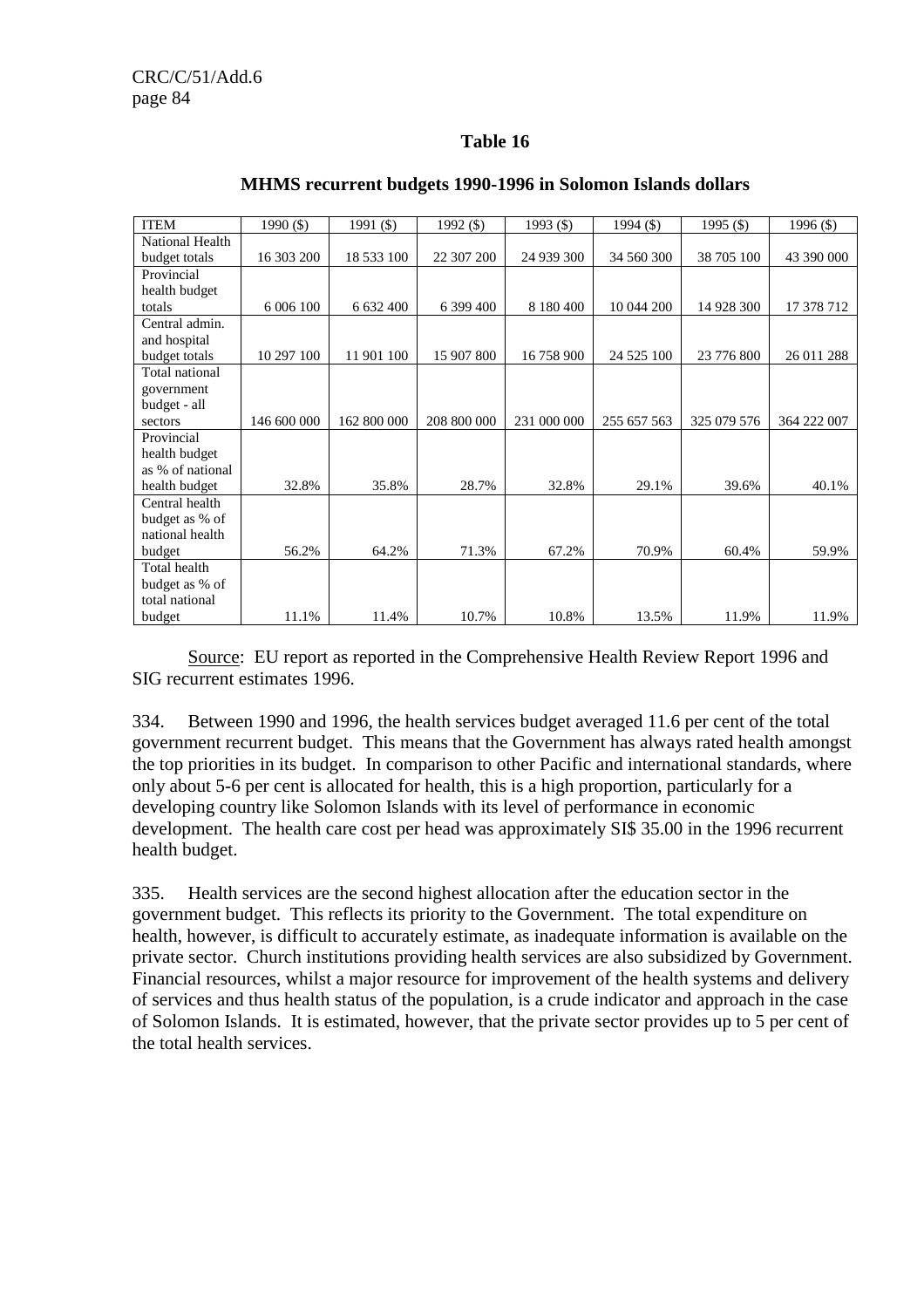336. Health services in Solomon Islands are free to the consumer at the point of delivery especially for MCH/FP services. However, availability of financial resources for financing of health activities is a major concern for health services in Solomon Islands. This is so despite the efforts of consecutive governments to try to improve health services delivery. This affects not only the availability of health services, but also constrains efforts to make services accessible. The question of cost recovery is an option being considered. Factors include the mandate of the Government to provide health services, affordability by the populace, accessibility of services and availability. A service can be available but inaccessible due to affordability. It therefore creates a barrier. In town areas, where private sector services are available, people are willing to pay for quicker and more personal service in the private sector. Any form of cost recovery must not impact negatively on MCH/FP service.

#### **2. Donor financing for health**

337. The sources of financing for health in Solomon Islands are shown in table 17 below:

#### **Table 17**

| Donor         | 1990       | 1991         | 1992            | 1993            | 1994       | 1995       | <b>TOTALS</b> |
|---------------|------------|--------------|-----------------|-----------------|------------|------------|---------------|
| AusAid        | 275 000    |              | 2 3 8 5 0 0 0 0 | 1 890 000       | 1 447 000  | 1 863 000  | 10 458 000    |
| <b>WHO</b>    | 3 294 000  | 3 548 000    | 3 838 000       | 4 1 7 1 0 0 0 0 | 5413000    | 5 627 000  | 25 891 000    |
| <b>NZODA</b>  | 117 000    | 762 000      | 570 000         | 445 000         | 1 088 000  | 658 000    | 3 620 000     |
| <b>UK</b>     | 2420 000   | 2 5 24 0 0 0 | 3 298 000       | 5 106 000       | 6 273 000  | 3 299 000  | 22 920 000    |
| <b>ROC</b>    | 3 775 000  | 4 077 000    | 4 398 000       | 4 780 000       | 658 000    | 3 996 000  | 21 684 000    |
| <b>JICA</b>   |            | 886 000      | 1 558 000       | 2421 000        | 2 067 000  | 1 527 000  | 8459000       |
| <b>EDF</b>    |            |              | 2 345 000       | 1 246 000       | 3467000    | 3 400 000  | 10 458 000    |
| <b>UNICEF</b> | 63 000     | 38 000       | 20 000          | 23 000          | 64 000     |            | 208 000       |
| <b>UNFPA</b>  | 390 000    | 243 000      | 182 000         | 125 000         | 193 000    | 334 000    | 1467000       |
| <b>CANADA</b> | 115 000    |              |                 |                 |            |            | 115 000       |
| <b>ROTARY</b> |            |              | 8 0 0 0         |                 |            |            | 8 0 0 0       |
| <b>SPC</b>    |            |              | 16 000          |                 |            |            | 16 000        |
| <b>OTHERS</b> | 205 000    | 224 000      | 1 670 000       | 1 969 000       | 1 260 000  | 1 349 000  | 6 677 000     |
| <b>DONOR</b>  |            |              |                 |                 |            |            |               |
| <b>TOTALS</b> | 10 654 000 | 13 482 000   | 20 288 000      | 22 176 000      | 21 930 000 | 22 034 000 | 110 564 000   |

#### **Summary of major budgetary inputs to health, MHMS, 1990-1995**

 Source: World Bank (WB) Report, EU report as reported in the Comprehensive Review Report 1996.

338. Donor inputs into the health sector in terms of resources for the period 1990-1995 were between 36 per cent and 48 per cent of total resources provided to the Government by donors during the period. 20 per cent of donor funds have been injected into recurrent budget activities. This means that the other 80 per cent were for health development project and programme activities. The areas of inputs are as in table 18 below: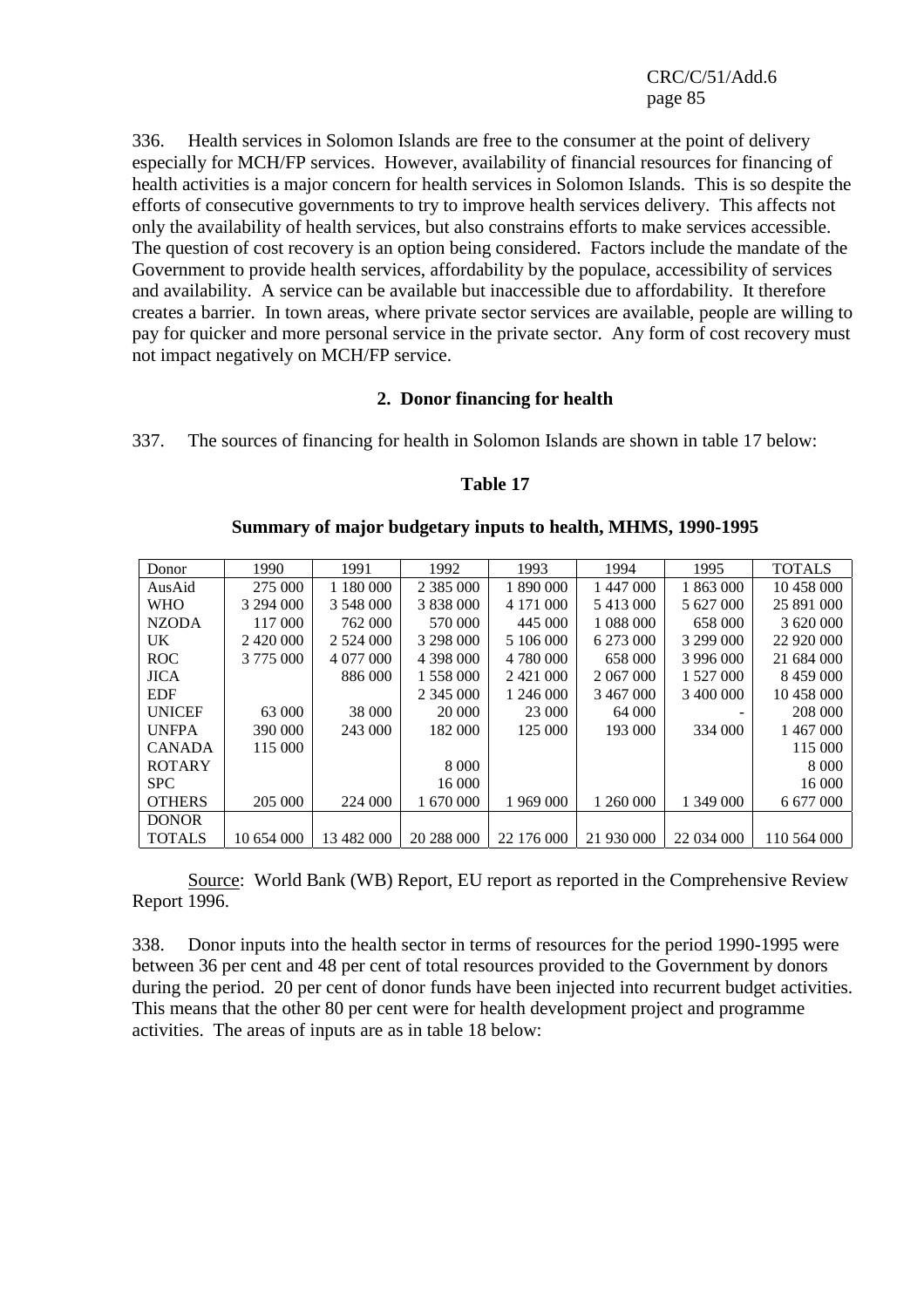#### **Table 18**

|                               | 1990     | 1991     | 1992    | 1993     | 1994    | 1995     | % TOTAL   |
|-------------------------------|----------|----------|---------|----------|---------|----------|-----------|
|                               |          |          |         |          |         |          | 1990-1995 |
| Total hospitals               | 4890     | 5 1 3 8  | 6 6 5 0 | 7 5 5 0  | 5 5 1 7 | 5 1 4 8  |           |
|                               |          |          |         |          |         |          | 32%       |
| Capital portion               | 3875     | 4478     | 4 3 9 8 | 4 2 8 2  | 5 5 1 7 | 3 9 9 6  |           |
| <b>Total R/Clinics</b>        | 2090     | 4 3 2 8  | 9 3 0 0 | 8 1 0 1  | 7 1 4 9 | 5 5 5 2  |           |
|                               |          |          |         |          |         |          | 33%       |
| Capital portion               | 1 500    | 4 0 0 0  | 6 6 5 0 | 3 800    | 4 300   | 5 5 5 2  |           |
| Rural support                 | 520      | 788      | 1 1 9 3 | 2085     | 3 107   | 3435     | 10%       |
| Total training                | 870      | 998      | 925     | 1 3 7 5  | 1838    | 3 0 4 7  |           |
|                               |          |          |         |          |         |          | 8%        |
| In-country portion            | 280      | 460      | 425     | 525      | 678     | 1 1 6 0  |           |
| Malaria                       | 1 0 0 4  | 930      | 1 300   | 875      | 1 5 2 1 | 2093     | 7%        |
| Water's sanitation            | 200      | 1 1 8 0  | 900     | 1890     | 1967    | 2 1 3 7  | 8%        |
| Women in development          | 80       | 120      | 20      | 300      | 280     | 622      | 1%        |
| Population policy development | $\theta$ | $\Omega$ | 0       | $\Omega$ | 551     | $\Omega$ | 1%        |
| Donor total                   | 10 654   | 13 4 82  | 20 288  | 22 176   | 21 930  | 22 0 34  | 42%       |
| Solomon Islands               |          |          |         |          |         |          |           |
| Government total              | 16 303   | 18 5 33  | 22 30 5 | 24 9 39  | 34 5 69 | 38 705   | 58%       |
| Grand totals                  | 26 957   | 32 015   | 43 593  | 47 115   | 56499   | 60739    | 100%      |

#### **Analysis of major donor allocation to Ministry of Health and Medical Services, 1990-1995 (thousands of Solomon Islands Dollars)**

 Source: World Bank (WB) Report, EU Report, and SIG development budgets as reported in the Comprehensive Health Review Report 1996.

339. In terms of sustainability of health financing, at least for the period 1997-2001, the external support from international organizations such as WHO, UNFPA and UNICEF is almost guaranteed, as Solomon Islands is a priority country for support. Assistance from the Governments of Australia (AusAid), Japan (JICA), New Zealand (NZODA) and Republic of China (ROC) should be forthcoming, and from international agencies as well. The Government is also exploring cost recovery measures to sustain programmes.

## **I. Social security**

340. Only a small proportion of economically active people is eligible for the National Provident Fund. The majority of people have no formal provision for social security.

## **J. Living standards**

341. Children have the right to a basic standard of living that meets their need for physical, mental, spiritual, moral and social development. This is an important responsibility of their family and of the Government.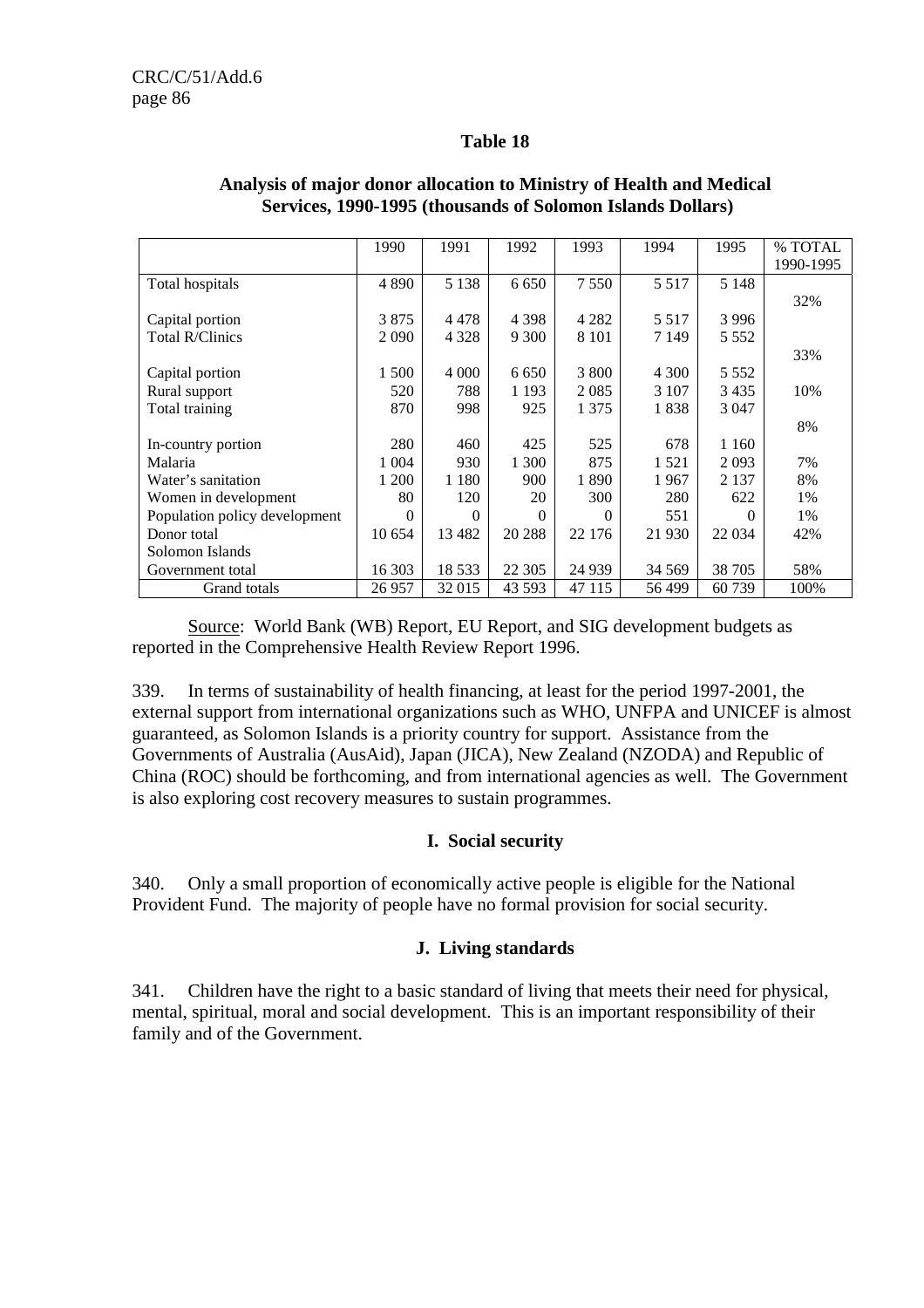342. Housing is becoming a problem in urban and peri-urban areas. The Home Financing Authority was established to try and help families in urban areas to build private houses. The National Provident Fund has also operated a housing loan scheme for its members since 1990 for urban housing and 1995/1996 for rural housing.

343. Rural housing is the responsibility of families in villages. Most houses there are made of local bush materials; however, in many rural villages more and more often permanent and semi-permanent houses are being constructed.

344. Water and sanitation conditions were previously discussed in section 2, above.

## **K. Constraints on the effective protection of children's health**

345. The following major constraints were noted in the Comprehensive Health Care Review of 1996:

The geographic realities of small islands scattered over vast seas, often with mountainous terrain, makes logistics such as transport and communication very complex. Outreach health activities and distribution of medical supplies becomes difficult and costly;

Limited trained manpower is available at provincial and national levels, especially in rural clinics;

Inadequate knowledge at the community level in prevention of preventable conditions affecting children's health. Traditional practices also exist that are not conducive for the development and well-being of children, e.g. certain food taboos, etc.;

Inadequate management skills of child survival programme managers. Inadequate knowledge of important childhood diseases' care and treatment on the part of caregivers.**<sup>120</sup>**

Future activities (1997-2001) on child health are also aimed at overcoming these constraints where possible.

346. In 1997, SCFA and UNICEF commissioned the first review of the MCH Unit with the support of the MHMS administration. In an effort to assist MCH in its programme development, the review highlighted those constraints mentioned and focused on recommendations to improve MCH/FP strategies and systemic accountability. Other constraints cited therein include:

Lack of available data as an important impediment to monitoring or gauging impact of MCH/FP services;**<sup>121</sup>**

Difficulty in using indicators, e.g. reductions in mortality and fertility rates, to measure the effectiveness of health programmes; specifically, the difficulty in distinguishing health programme effects from other background influences of socio-economic and cultural change;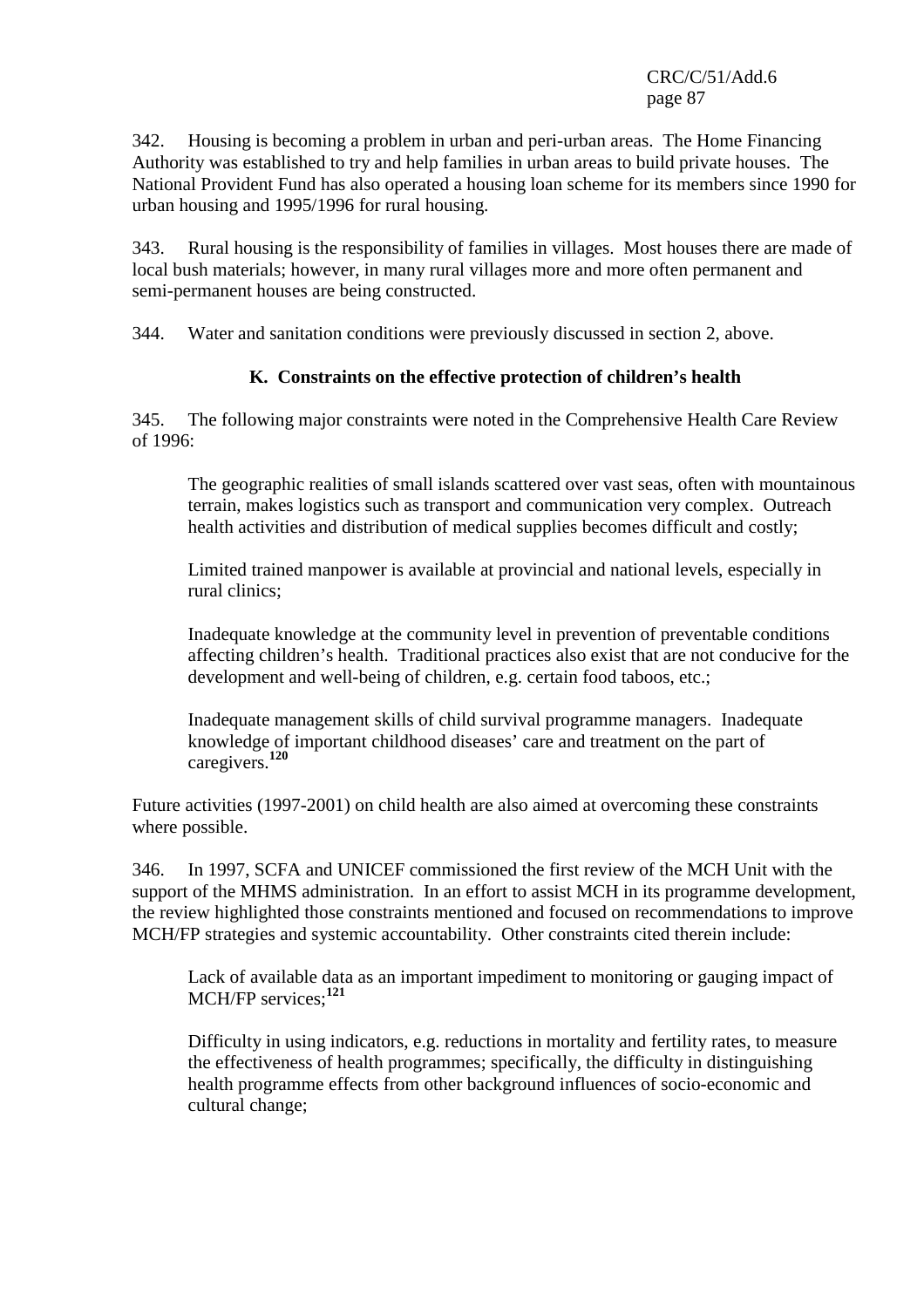Inequities in access and quality of health care amongst the provinces and between town and rural areas;**<sup>122</sup>**

Many clinics emphasize curative health-care practices rather than preventative ones;**<sup>123</sup>**

Lack of understanding and linkages between the formal health-care system and kastom practices at the home and community level may contribute to significant delays in delivery of emergency health care.**<sup>124</sup>**

347. Both the MCH Review and the Comprehensive Health Review**<sup>125</sup>** cite recommendations, strategies, or future directions for addressing some of these constraints, including:

Improvement of documentation practices**<sup>126</sup>** to include routing of information directly to a central location, i.e., MCH Division, where case studies can be developed and a database maintained and shared. Investigate all maternal deaths and institute appropriate intervention programme;

Re-establish a more reliable system of national health data-collection for tracking health indicators that engender attitudes of accountability for effective service delivery;

Deploy health-care staff away from hospitals and urban centres to reflect the importance of equity in health-care service delivery amongst the provinces and rural areas. Encourage supervisory touring to balance the need for expertise and exposure to problems facing health-care outposts. Support village health workers to optimize their work at the community level more uniformly amongst provinces;

Improve training and outreach to health workers in upgrading their education. Train adequate numbers of midwives locally and deploy them to labour wards and busy area health centres in the country.

# **VII. EDUCATION, LEISURE AND CULTURAL ACTIVITIES**

## **A. Education, including vocational guidance**

## **1. Legal context**

348. The provision of education in Solomon Islands is a partnership involving the Government and other education authorities including the churches, the private sector and communities. The Education Act provides that the responsibility for the establishment and maintenance of schools rests with the education authorities. Of the total 539 primary schools, 471 schools are government run while 68 schools are privately run. Of the total 54 secondary schools, 2 are government run national secondary schools, 6 are church run secondary schools, 17 are provincial government run secondary schools and 29 are community run secondary schools.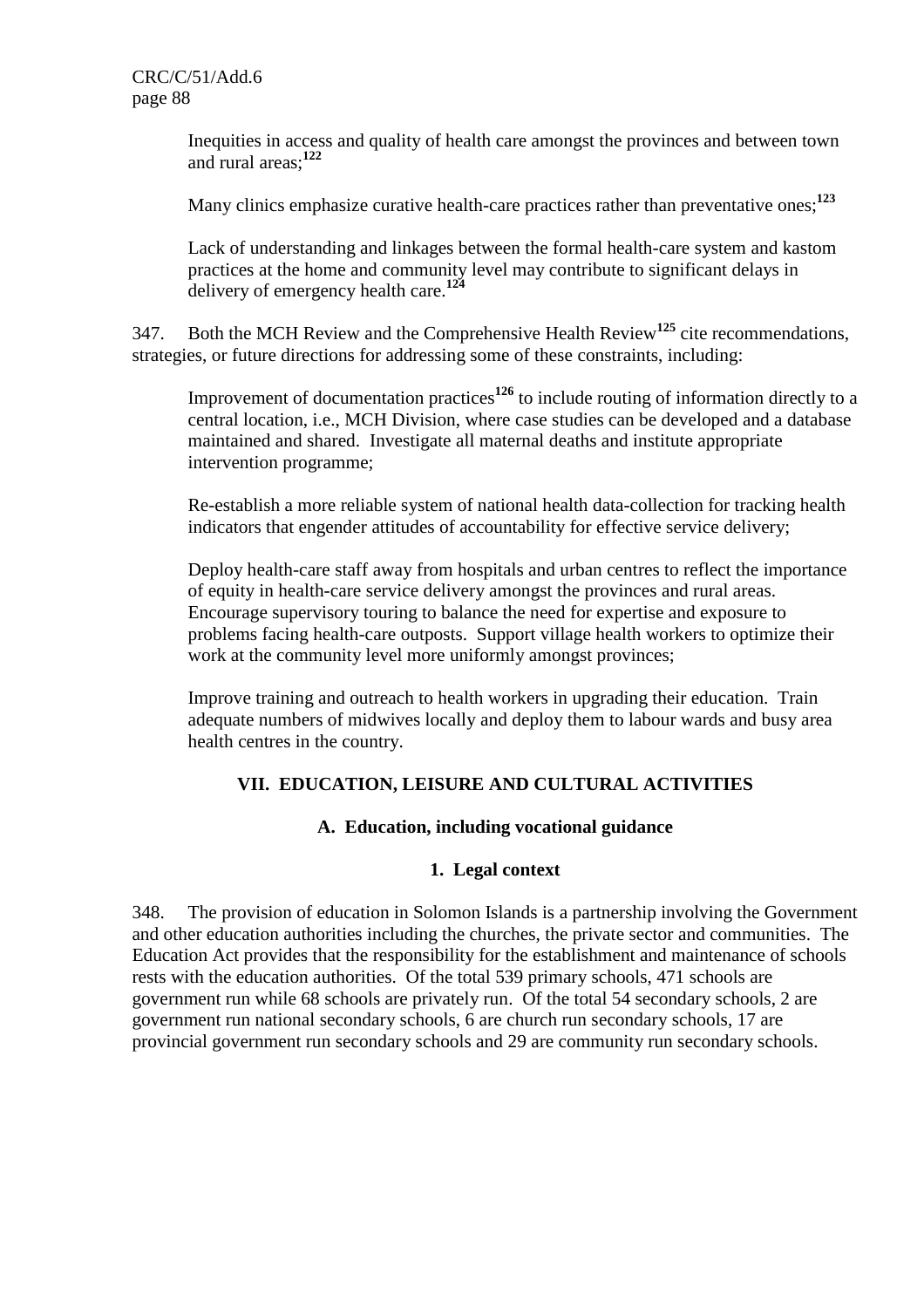349. The Education Act defines the regulatory powers, policy implementation and planning functions as well as administration and coordination responsibilities of the Ministry of Education to improve the delivery of education services throughout the country particularly in regard to access, equity, quality, quantity, efficiency and coordination.

#### **2. Implementation**

350. Education is neither universal nor compulsory in the Solomon Islands. The cost of providing education for all children is constrained by geographic, demographic and economic factors. The current policy, therefore, is to simply provide greater opportunity for access at all levels of education and to provide for a steady increase in the provision of education services.

#### **Table 19**

#### **Total enrolment for primary schools for period 1992-1994**

| Year | Total enrolment | Government aided | Church and private schools |
|------|-----------------|------------------|----------------------------|
| 1992 | 66 025          | 59 793           | 6 2 3 2                    |
| 1993 | 70 103          | 62 953           | 7 1 5 0                    |
| 1994 | 73 120          | 66 156           | 6 964                      |

Source: SIG Statistical Bulletin (No. 26/94).

351. Additional information from MEHRD headquarters**<sup>127</sup>** shows continuing increases in student enrolment for 1995 and 1996, giving a total of 77,432 and 79,661 students, respectively.

#### **Table 20**

#### **Standard 6 and form 1-7 enrolment, 1994-1996**

| Year | Standard 6 | Form 1  | Forms 2-7 (combined) |
|------|------------|---------|----------------------|
| 1994 | 8646       | 2072    | 5 739                |
| 1995 | 8966       | 2 5 4 5 | 5965                 |
| 1996 | 9.594      | 3638    | 6 831                |

 Sources: SIG Statistical Bulletin (No. 26/94), MEHRD: Data on Primary School and Secondary School Intake (cited in MHMS, Social Welfare Report, 1997).

352. Figures given above for enrolments for Standard 6 and secondary school show increases in numbers of students each year. There are several cut-off points in the education system. These occur at the end of Standard 6, Forms 3, 5 and 6. The number of students that are able to continue beyond a cut-off point depends on availability of facilities, e.g. classrooms, dormitories, teachers and places. There are fewer facilities available in secondary schools for females. The number of children who did not continue at the end of Standard 6 each year is also high. In 1995 a total of 6,421 students were not able to go on to Form 1, while in 1996 the number who could not find a place in secondary school was 5,946.**<sup>128</sup>**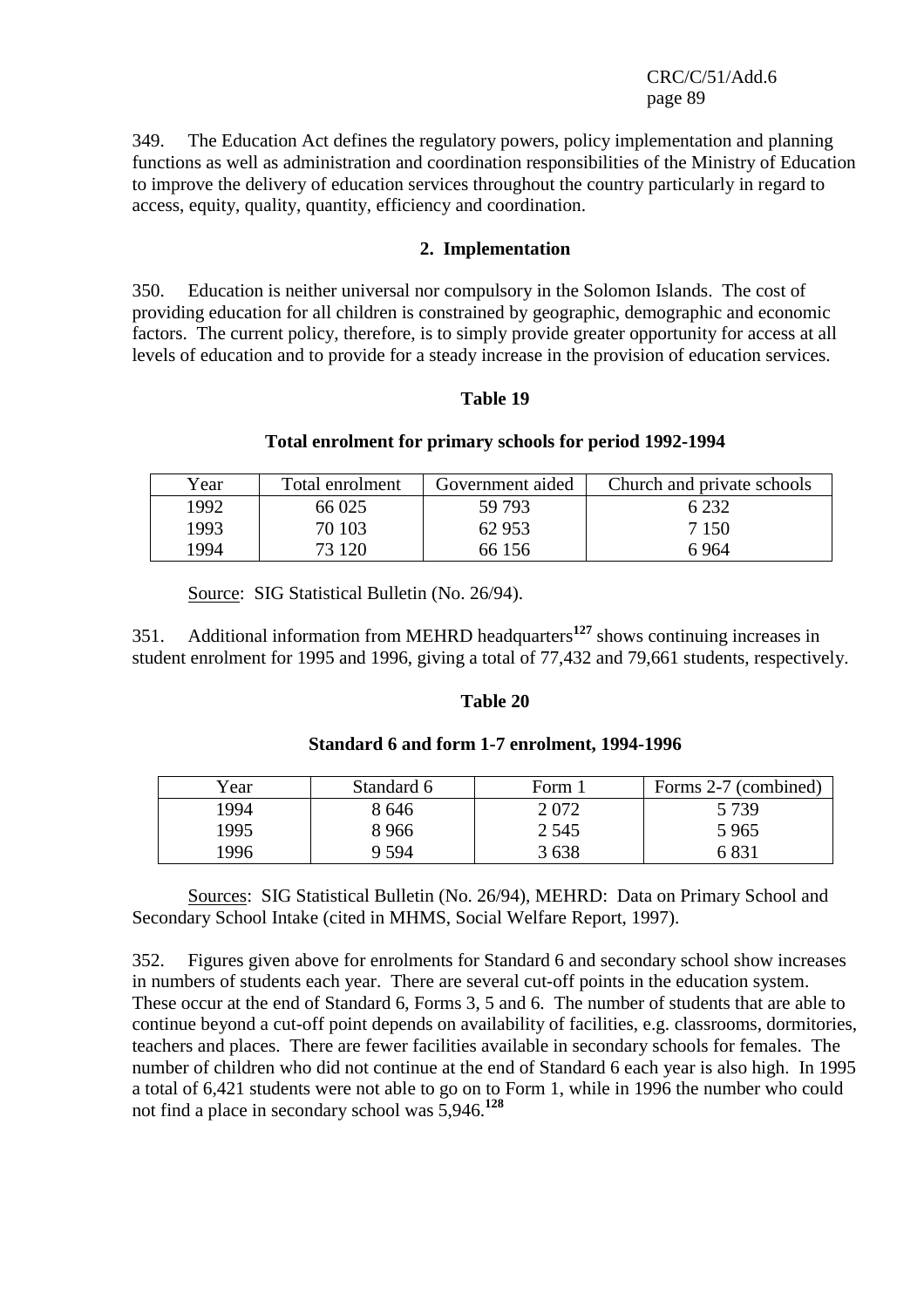353. The national and provincial governments in partnership operate most schools in the Solomon Islands with other education authorities such as churches and local communities. The Ministry of Education assumes responsibility for provision of grants to education authorities except for the Seventh Day Adventist Church, for part-cost of education supplies, particularly textbooks and curriculum materials. Primary school grants are provided annually on a per capita basis which is SI\$ 15 per student plus SI\$ 100 per teacher. At the secondary level there are disparities between government grants to schools. Government national secondary schools (NSS) receive SI\$ 750 per pupil, church NSS SI\$ 350 and provincial and community secondary schools SI\$ 345. Church NSS receive annual grants of SI\$ 130,000 while provincial and the newly introduced community secondary schools receive annual grants of SI\$ 50,000.**<sup>129</sup>**

354. In many respects most primary and secondary school teachers are civil servants and the Ministry of Education pays their salaries. Some private schools, however, supplement their teachers' salaries as a form of incentive. There are 2,761 teachers throughout Solomon Islands of which 2,228 are primary school teachers while 533 are secondary school teachers. Seventy-one (71) secondary school teachers are expatriates.<sup>130</sup> The current primary school staffing ratio is 35 while the staff ratio at secondary school is 17. Of the total primary school teachers 589 are untrained while 1,592 are trained.

355. The Ministry of Education is improving the quality of primary and secondary education through teacher upgrading and in-service training. Untrained teachers are being trained at the Solomon Islands College of Higher Education (SICHE) each year for upgrading to trained teacher status. At the same time Form 5 students are being encouraged to take up teaching and pursue teacher-training programmes at SICHE. A Literacy Programme for primary schools is also being conducted jointly by the Ministry of Education, University of the South Pacific and the Rotary Club.**<sup>131</sup>** The Ministry of Education also offers in-service courses for head teachers and class teachers particularly on school management and teaching skills.

356. Although the current education policy provides for tuition-fee-free education for children in primary school, it allows for some financial contribution from the parents. The policy also allows for levying of tuition fees upon application to and approval of the Minister of Education. In Honiara, primary schools are now allowed to charge fees up to SI\$ 200 per annum. Tuition fees are levied for children in secondary schools. The Minister of Education approves these to be within the range of SI\$ 500-800 per annum. The level of school fees therefore varies widely by school, partly because of the equally wide variation in government support for schools. Presently only the Seventh Day Adventist Church and privately run schools in urban areas levy tuition fees above the approved range at primary level.**<sup>132</sup>** At the secondary level the SDA Church also levies tuition fees above the approved range made by the Minister of Education.**<sup>133</sup>**

357. In addition to the requirement for financial contribution from parents for school fees, parents also bear other costs. At primary level, parents "top up" supplies and cover maintenance and other operating costs with funds generated from fund-raising, special donations and indirect fees. At the secondary schools, boarding-related costs including travel between home and subsistence costs are borne by parents.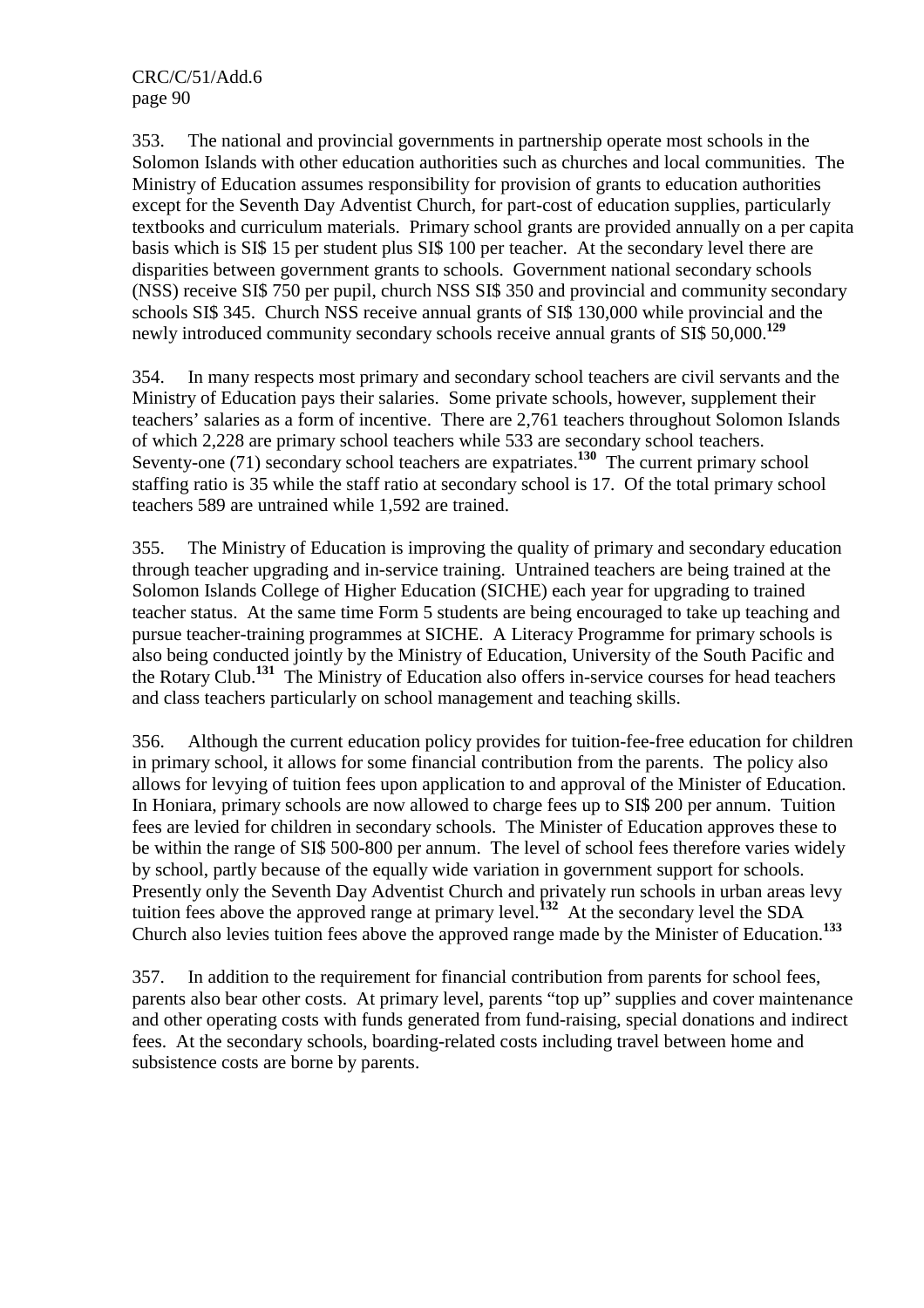358. A few religious organizations, private companies and communities help employees and resource owners meet their children's school costs. In some instances children of church employees attending a church secondary school do not pay tuition. A few foreign companies meet school costs for several students originating from the provinces in which they are operating. Some communities establish primary school trust funds derived from logging and fishing revenues and kinship/clan donations to meet school costs for their children. The Constituency Development Fund of SI\$ 200,000 provided annually to each Member of Parliament is also being used to assist families meet school costs.**<sup>134</sup>**

359. Early childhood education does not form a part of the formal education system. There are, however, growing numbers of kindergartens and pre-schools providing early childhood education mainly for 3-5-year-olds. These are organized and run mainly by churches, communities and private individuals particularly in the urban areas. All expenses including teachers' salaries, equipment and running costs are borne by the operator. The kindergartens and pre-schools do not have a standard curriculum. Nevertheless the Ministry of Education assists by providing training in early childhood education strategies. Some teachers also undertake the Pre-school Certificate Programme offered at the University of the South Pacific (USP) Centre in Honiara.

360. An additional preparatory year added in 1991 to primary school for children between 5-6 years now forms part of the formal primary education system. This Preparatory Education Programme has a standard curriculum and is conducted by primary teachers trained in early childhood strategies in all primary schools. With the assistance of UNICEF a series of training workshops and in-service training courses are conducted for preparatory teachers by early childhood education trainers throughout the provinces.

361. Secondary education consists of provincial and community secondary schools emphasizing vocational education and national secondary schools emphasizing academic education. Selection for the two secondary education routes is based upon the Solomon Islands Secondary Entrance (SISE) examination. Limited transfer from provincial to national secondary schools (NSS) and to higher forms in provincial secondary schools (PSS) takes place after Form 3 via another selection test. A review of the secondary curriculum is being conducted by MEHRD with the aim of adopting a mixed mode curriculum, which calls for all secondary schools to adopt a single curriculum that mixes academic and vocational subjects.

362. Church organizations and provinces also operate rural training centres, which enrol youths that do not attain mainstream academic standards. These centres, coordinated through an Association, provide a vocationally oriented secondary school curriculum, with strong emphasis on numerical and language skills. Students are attached to business for work experience. Some centres run businesses such as furniture workshops to finance centre operation. Students are charged fees of SI\$ 100-150 per annum. The Government provides a grant of SI\$ 500 to each of these centres to assist in their operation as well as training for teaching staff and teaching materials.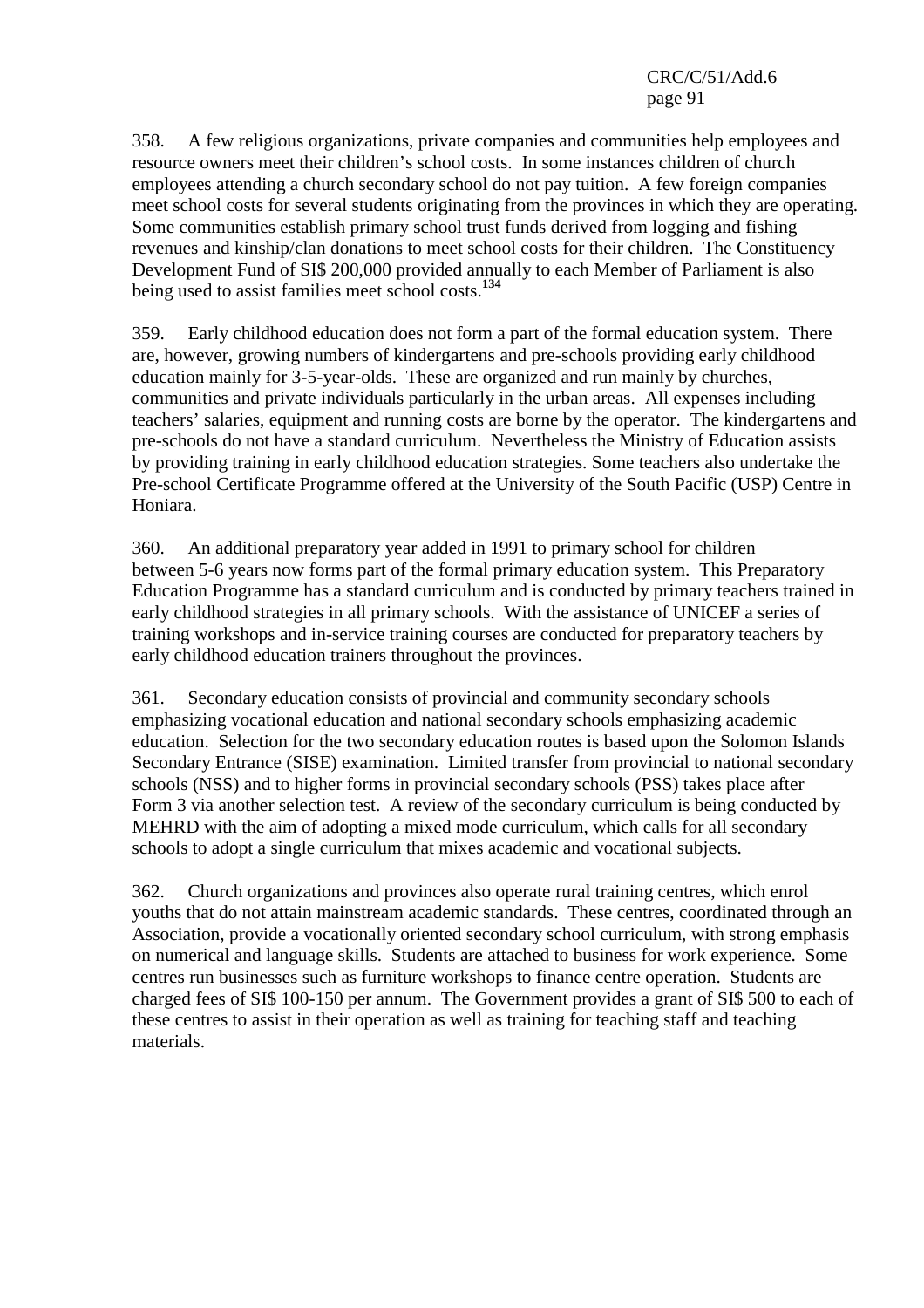363. Head teachers and senior teachers appointed as career masters normally provide vocational guidance in schools. Each year the Ministry of Education arranges a "Careers Week" in Honiara to give students an opportunity to visit businesses, workplaces and institutions, listen to speakers on career prospects, and discuss career paths. A few students find attachments with private sector business during school holidays.

364. Post-secondary education has three main avenues. Firstly, there is Solomon Islands College of Higher Education (SICHE) which offers diverse technical and vocational programmes. A second route is through the USP Centre which offers part-time extension programmes at diploma, certificate and degree levels through distance education and self-study modes. Thirdly, there is an overseas programme for post-secondary and university training for secondary school leavers who satisfy academic entry requirements. The National Training Unit of the Ministry of Education administers government scholarships and donor funded scholarships for higher education institutions. Scholarships are for placements mainly at SICHE, USP, the University of Papua New Guinea (UPNG) and other overseas universities and institutions. Some scholarships funded by donor organizations place emphasis on specific disciplines and professions as well as gender balance.

365. Professional courses in teaching, nursing and other certificate level courses are provided at SICHE. The Seventh Day Adventist Church also provides nurse training at Atoifi Hospital. All degree programmes are offered at tertiary institutions overseas including USP, UPNG and metropolitan universities in Australia, New Zealand and the United Kingdom.

#### **3. Future implementation**

366. In keeping with the Government's overall goals and development objectives, the education sector will promote improvements in the planning and delivery of services having particular regard to equity, access, quality, quantity, efficiency and coordination.

367. The Government will initiate a programme to provide for the progressive qualitative improvement of primary education through:

The progressive phasing out of untrained teachers;

Improving the quality of trained teachers through retraining and in-service training;**<sup>135</sup>**

The review and improvement of curriculum and associated materials across all levels;

The improvement of the quality and performance of inspectors and personnel in management positions;

The development of strategies to achieve universal primary education through an increase in enrolment and retention rates;

The introduction within the medium-term basic education that provides nine years of schooling or grades 1-9.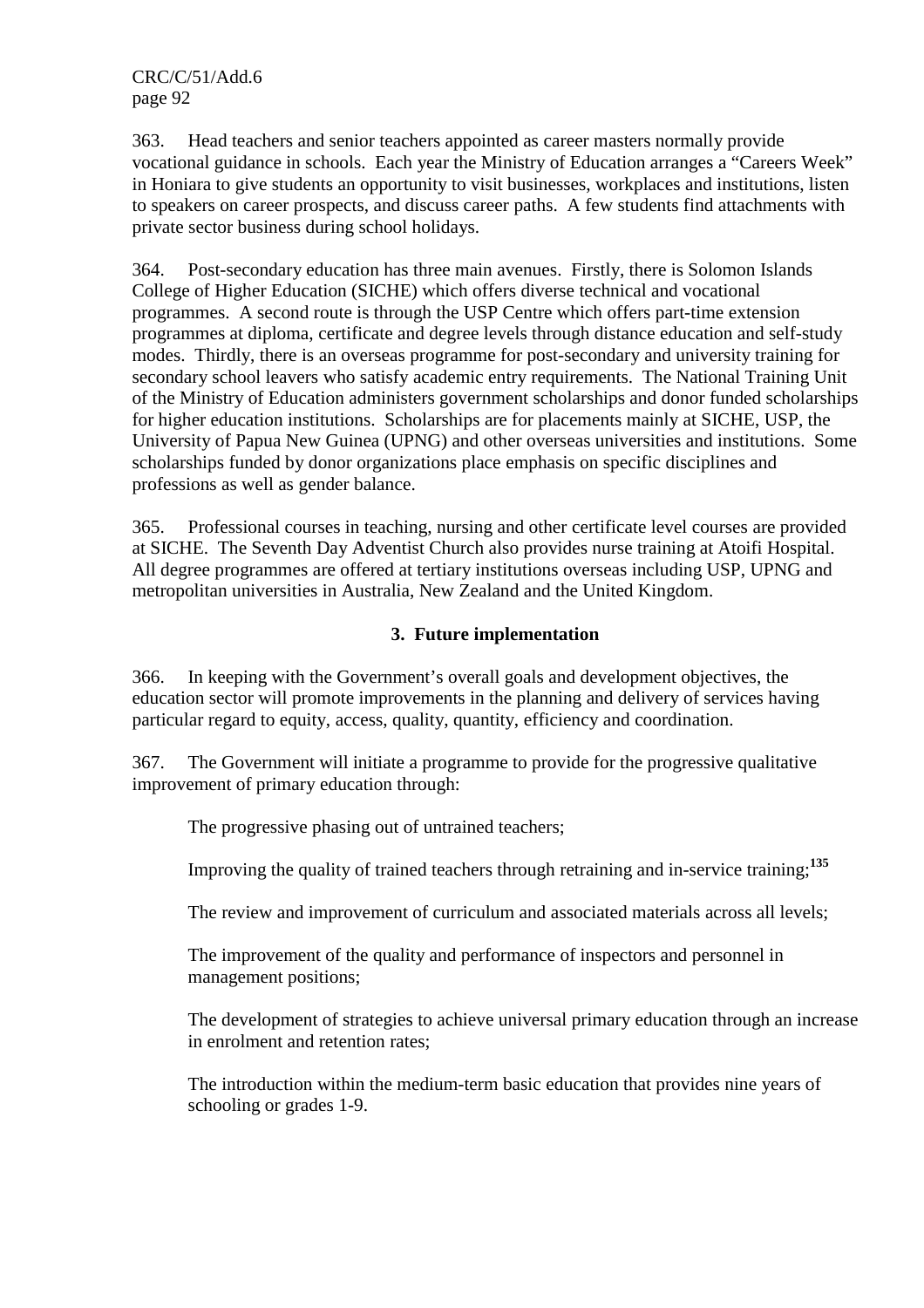368. The Government will initiate a coordinated expansion and upgrading programme to effect both qualitative and quantitative improvements in secondary education involving:

The development of a national Form 7 education programme;

The increase of intake into Form 6 and progressively link Forms 6 and 7 into a two-year programme;

The increase of access to Forms 4 and 5 by significantly increasing places at the senior secondary level;

The qualitative improvement of existing provincial secondary schools (PSS) to facilitate their transition to the status of national secondary schools (NSS);

The establishment of junior secondary classes on top of existing primary schools where practical and possible;

The systematic introduction of science as a separate subject area in all secondary schools;

The extension of school library services;

The continuation of support for the upgrading of teacher qualifications.

369. The Government is firmly committed to steadily increasing the size and diversity of the skilled workforce to meet emerging manpower needs and technological changes.

370. The Government will promote the further development of SICHE through:

The overall upgrading and expansion of SICHE to a university status;

Gradual expansion of places consistent with the emerging needs for a highly skilled and diversified workforce;

The upgrading of existing courses and the introduction of new courses designed to provide greater opportunity for tertiary studies to be undertaken within the Solomon Islands;

The pre-service and in-service training of additional teachers to cater for planned developments of that sector;

The phased introduction of a distance education capability to service Solomon Islands, particularly in teacher training, adult education, literacy and numeracy;

The planned upgrading of necessary facilities and resources;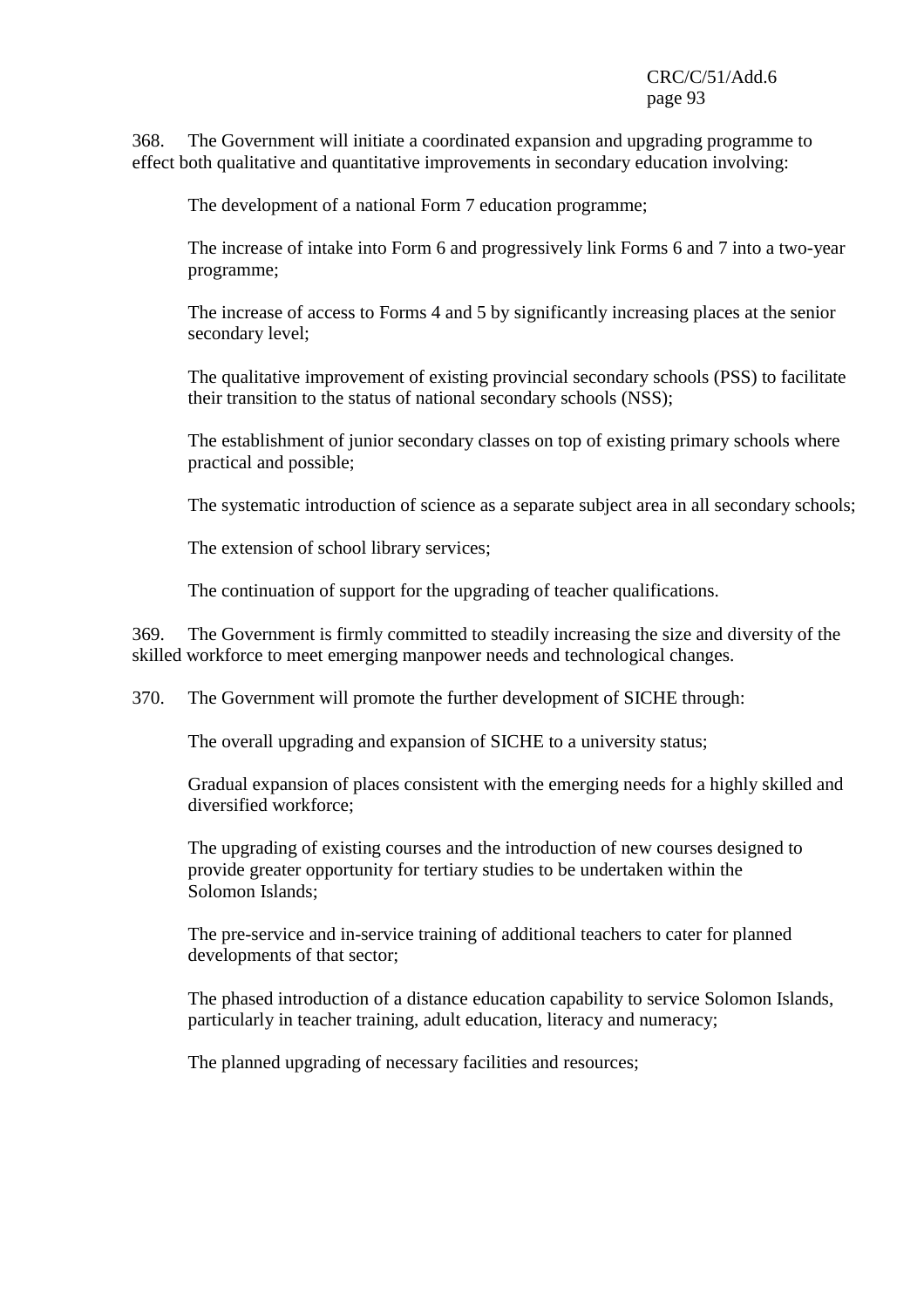The continuation of support for staff development programmes which aim at improving the qualifications and expertise of SICHE staff;

The facilitation of the College's progressive development to incorporate degree and postgraduate studies and research.

371. The Literacy Programme, which involves a survey of community attitudes towards indigenous languages, including Solomon Pijin and English will enable the Government to formulate a language and literacy policy for the Solomon Islands. The Non-Formal Education (NFE) unit of the Ministry of Education and Human Resources Development (MEHRD) will foster the development of literacy in Solomon Islands in collaboration with its partners: Papua New Guinea, Vanuatu, Fiji, its local agencies - NGOs, churches, Provincial NFE, other governmental organizations and other NFE agencies. Through the improvement of vernacular language programmes and second language programmes and the creation of and access to good literature, children will be enabled to develop values, knowledge and skills.

372. The Government has a strong commitment to expanding opportunities for community education programmes, particularly in rural areas. Further, the initiatives at SICHE in distance education and the use of radio have the potential, over time, to contribute to community education. Equipping Solomon Islands citizens with skills needed for rural sector employment and improved quality of rural life will result in personal benefits but also increased capacity to contribute to local and national economic and subsistence development needs of this country. The MEHRD through its Non-Formal Education (NFE) Division will continue to promote the further development of non-formal education through implementation of the following programmes and goals:

General or Basic Education consisting of literacy, numeracy, elementary understanding of science and one's environment, i.e., what primary and general secondary schools seek to achieve;

Community Improvement Education designed to strengthen local and national institutions and processes through instruction in such matters as national and local government, cooperatives and community projects;

Occupational Education designed to develop particular knowledge and skills associated with economic activities useful for making a living. This would be accomplished by creating and utilizing:

 (a) Vocational rural training centres, which offer long-term residential programmes lasting one to three years in course subjects including Agriculture, Business, Accounting, Woodwork, Building, Carpentry, Mechanics, Sewing, Typing, Plumbing, Health, Home Economics, Religious Education and Leadership Training; and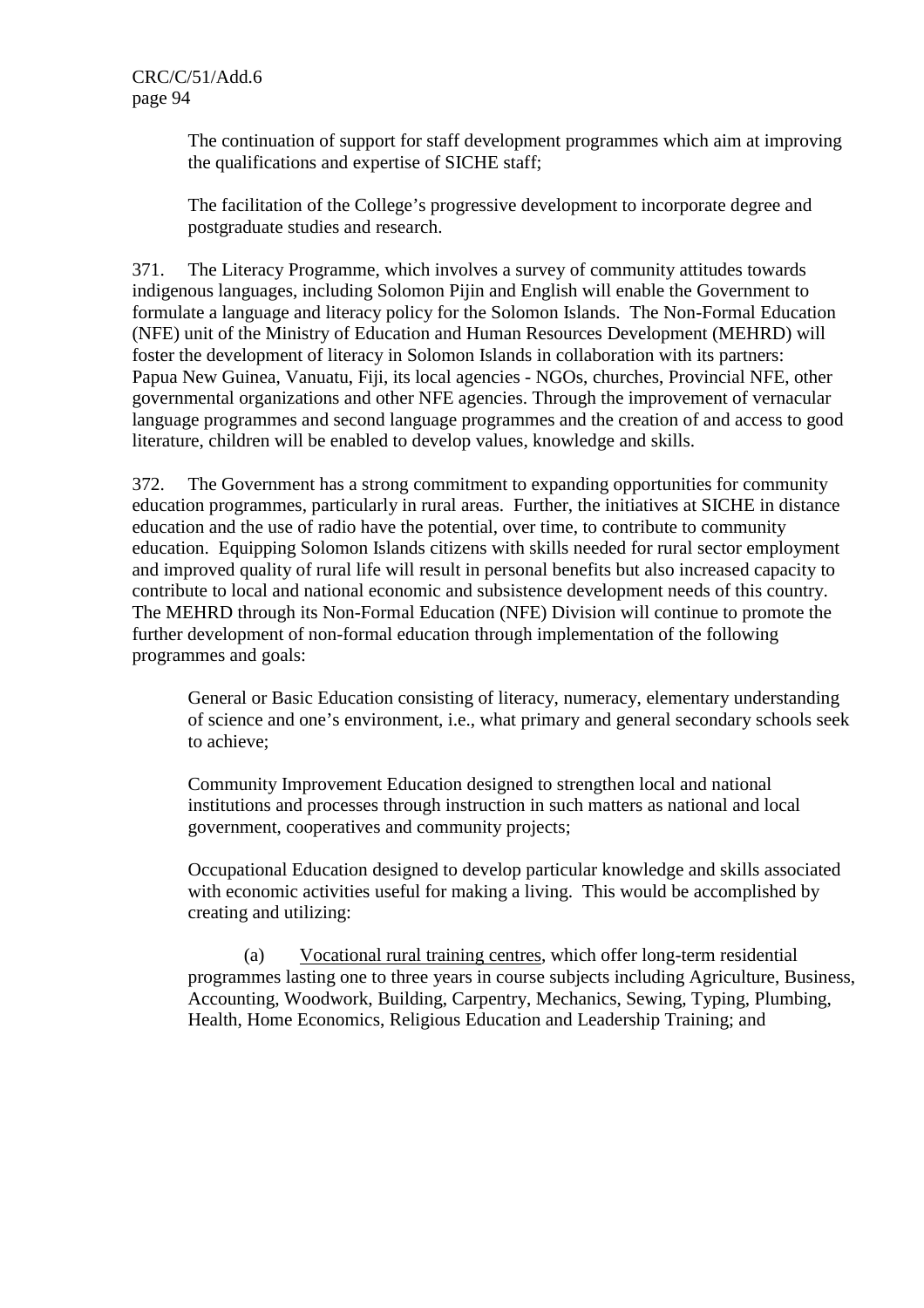(b) Community-based training centres, which offer short-term block courses of one to three weeks' duration for a period of one to two months depending on the need of the programme and participants required. Villages identify their training needs and request trainers or resource people to undertake and assist. Financial assistance from MEHRD and other non-formal education agencies is sought here;

Family Improvement Education designed to impart knowledge, skills and attitudes useful for improving the quality of family life, on such subjects as health and nutrition, homemaking and childcare, home repairs, etc.;

Establish Senior Vocational Schools in Honiara and provinces which run parallel and equivalent to existing Academic Senior High Schools (Form 4-5/6) level with the aim of preparing students for the workforce, self-employment and further studies in their respective vocational/technical fields. This will mean revamping and utilizing the existing and very active Rural Training Centres;

Rationalize the trade courses currently offered at SICHE with the view of offering them at the newly established Senior Vocational Schools and Rural Training Centres;

Develop a new Vocational Technical Curriculum and Trade Courses to be offered in Senior Vocational Schools in the areas of food processing, gardening or landscaping, design, interior decoration, catering, etc.

373. Other initiatives, which the Government will take to improve the quality of education, will include:

A review of the curriculum development process;

A review of selection and guidance services;

A review of the efficiency and effectiveness of management structures and systems for service delivery at national, provincial and institutional levels;

A review of strategies to ensure coordinated planning within the education sector;

A review of strategies to facilitate coordinated planning between the education sector and other relevant sectors and to ensure that developments and programmes are more directly related to national goals and priorities.

## **4. Constraints**

374. The implementation of these policy and planning statements is hampered by a number of major issues and constraints. Access to education continues to be limited, the physical condition of the schools is generally below desirable standards, there is a chronic shortage of qualified teachers, trained leaders and specialists, and facilities and resource provisions are limited at all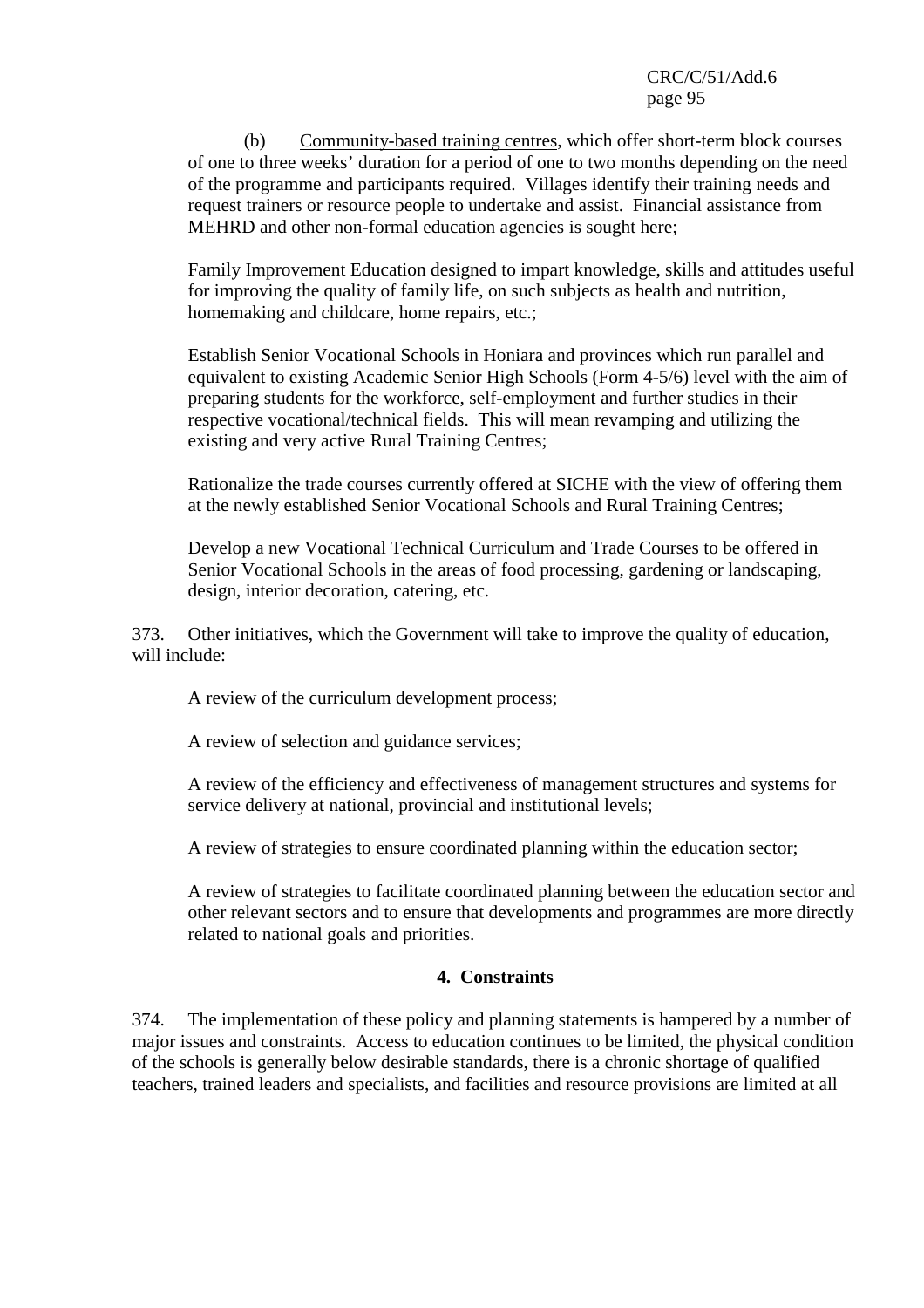levels within the education sector. This would indicate that a major effort is required and many more resources necessary to widen access, improve quality and reduce inequities among and within provinces. Under the tight government budget the Ministry of Education is one of very few ministries that has had progressive budget increases annually. Education accounts for about 12 per cent of government expenditures.

375. The single most important constraint on the planned quantitative and qualitative development of the education sector is the shortage of trained teachers at both primary and secondary levels. Unless and until there is a significant increase in the number of suitably trained teachers there can be no further comprehensive and systematic development of either primary or secondary education or the trained workforce. Other constraints stem from the rapid population growth of 3.5 per cent per annum,**<sup>136</sup>** the geographical nature and wide separation of the population centres, limited communication and transport infrastructure, a limited economic base, the high level of unemployment among youth and a general lack of education in the rural communities. The competing demands generated by the need to address such a wide range of issues simultaneously are a dilemma in the Solomon Islands.

376. The motivation and morale of teachers is adversely affected by poor working and living conditions such as limited promotion opportunities, poor pay, poor housing, shortage of teaching materials and lack of community support in some areas. As a result highly qualified and experienced teachers are abandoning the teaching service as quickly as new ones can be trained.

# **B. The aims of education**

## **1. Legal context**

377. The Minister of Education directs the administration of the education system which aims to educate and train school-age children attain basic education necessary for a responsible life in society and labour market requirements. The current age of entry into primary school is 6-9 years.

378. The key policy principles on which current development and management of the education system in Solomon Islands are based include:

Provide greater opportunity for access at all levels of education such that in time, the longer term goal of education for the majority, if not all, can be achieved;

Provide for a speedy increase in the provision of education services at all levels and in all areas;

Provide for the continuous improvement in the standard of education services;

Progressively remove differences in education access and provision among the provinces and gender;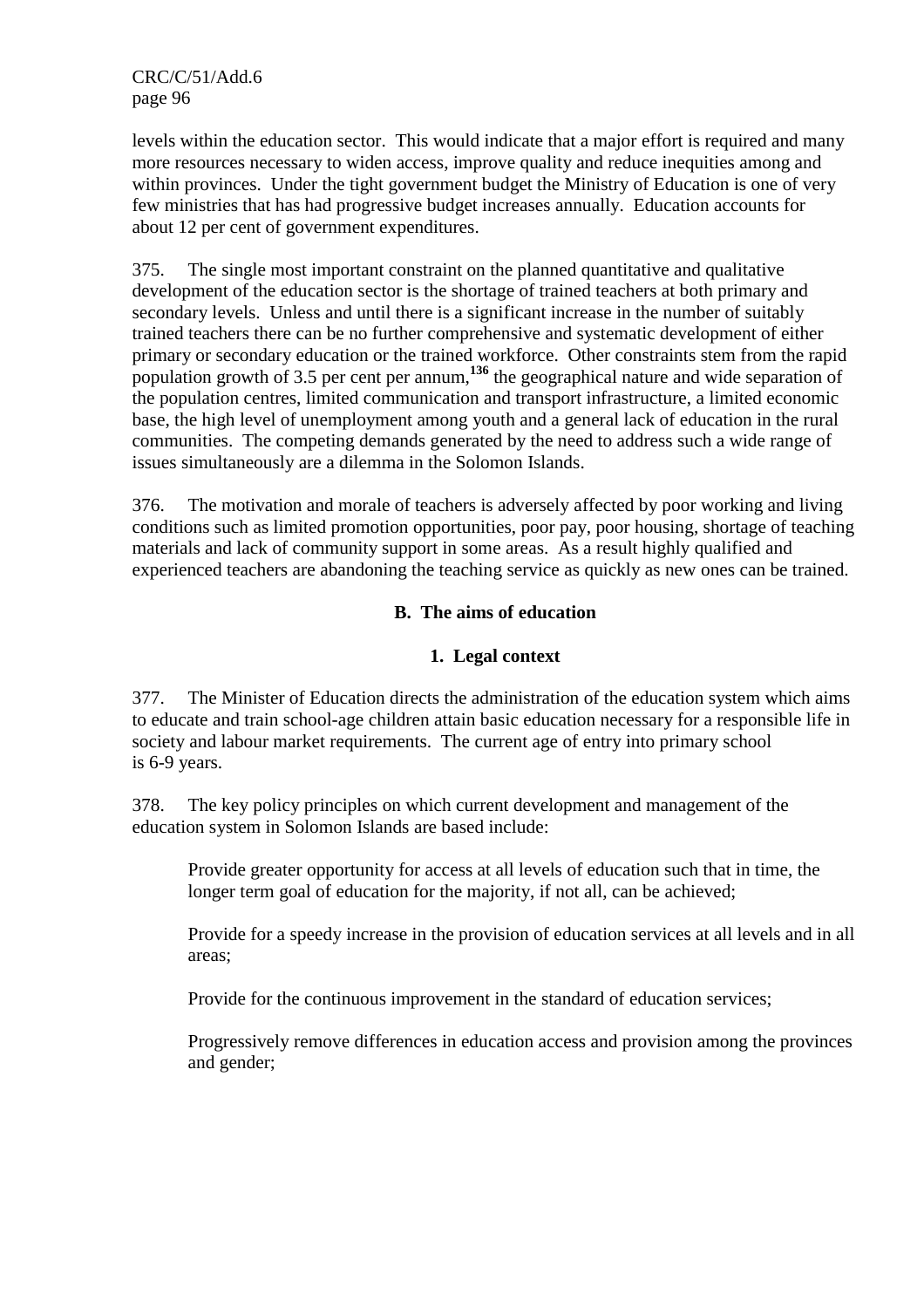Systematically review and improve policies and procedures to achieve greater efficiency within the sector;

Continually monitor strategies which affect the coordination of planning and delivery of services within the sector and among agencies which contribute to the provision of or are directly dependent upon education.

#### **2. Implementation**

379. Access to primary education has been growing at a steady pace of about 4 per cent a year reaching a gross enrolment of about 80 per cent of the primary school age cohorts. At this pace universal primary education could possibly be achieved. However the attrition rate of children completing the final grade at primary remains at about 20 per cent. The attendance of girls in primary schools has been improving steadily with about 45 per cent of the total primary school enrolment now being girls.

380. Secondary education, though less accessible than primary education, has increased enrolment by 55 per cent in the last four years. This has been attributed mainly to the establishment of community high schools attached to local primary schools. Females as a percentage of total secondary students increased slightly from 36 to 38 per cent in the last three years.

# **Figure 12**

## **1994 enrolment (Standard 6-Form 7), by gender**

[Figure not attached]**<sup>137</sup>**

## **Figure 13**

#### **1995 enrolment (Standard 6-Form 7), by gender**

[Figure not attached]

381. Different reasons are often cited for the patterns of female school enrolment and retention noted above. These include reluctance of parents to allow their female children to leave the protection of the village, lack of secondary school dormitory facilities for female secondary students, family work requirements for the female young person, e.g., either caring for younger siblings while her mother works or seeking paid employment. There is continued priority given educational needs of male children in the family over those of female children. The Situation Analysis of Women and Children in Solomon Islands cited 1986 census figures stating the underrepresentation of females in all levels of teaching as an additional impediment to female students who need role models and support to achieve their educational goals.**<sup>138</sup>**

382. About 100 untrained primary teachers are being trained at SICHE each year for upgrading to trained teacher status while another 100 Form 5 students are being sponsored to undertake certificate courses in teaching primary each year at SICHE. The number of secondary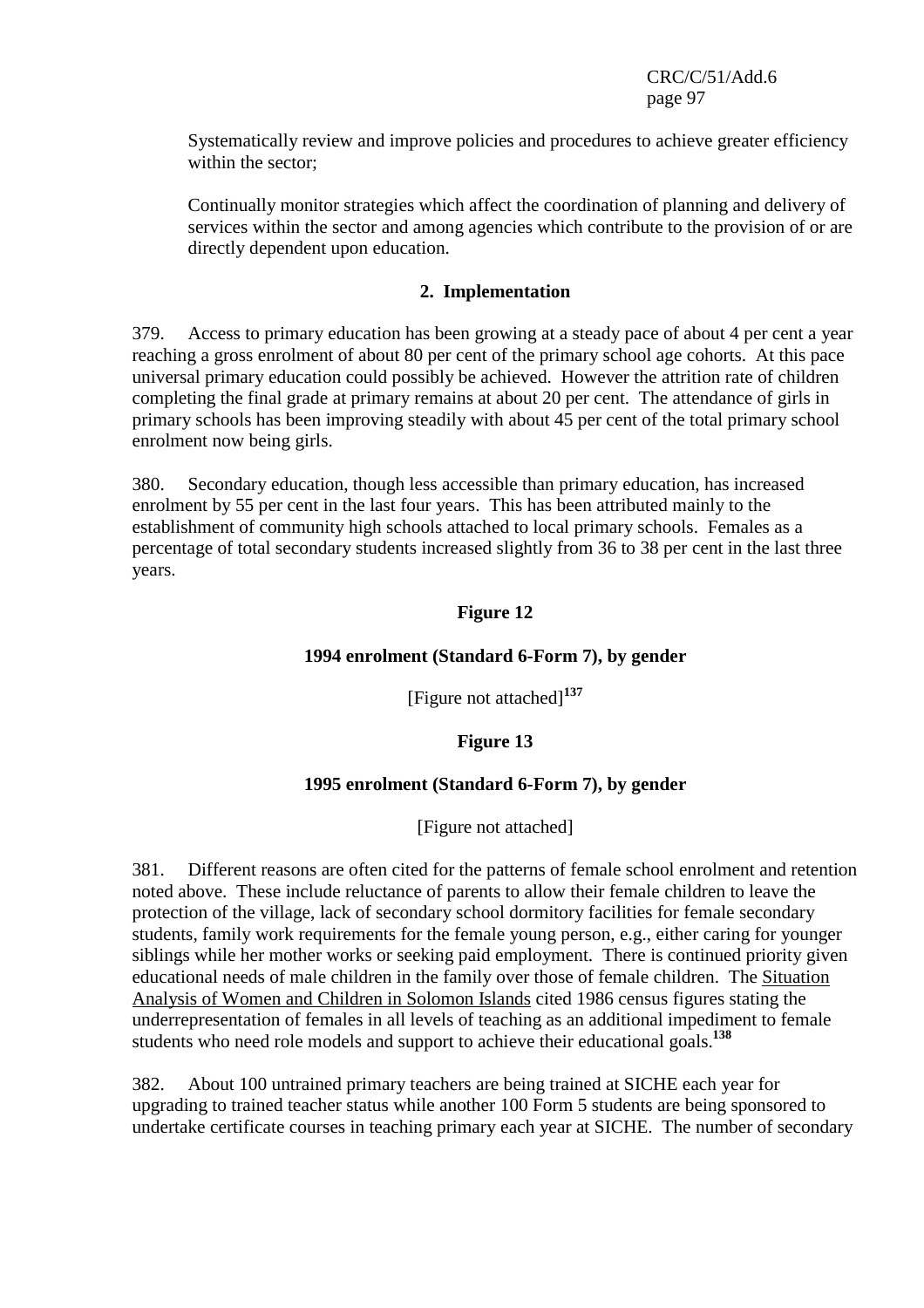teachers with at least a diploma qualification has increased to 94 per cent. Meanwhile a total of about 125 Ministry of Education staff (excluding teachers) received training in management. In addition the provision of a substantial quantity of project funded textbooks in 1997 should have an impact on the quality of education.

### **C. Children with special needs**

#### **1. Legal context**

383. There is no legal requirement or youth policy addressing the educational or recreational needs per se of children with special needs or disabilities. Although it is possible to infer that there is no intentional discrimination against such children, written goals or policies specific to the special needs of disabled children would help to identify ways to include rather than exclude them from opportunities available to children in general.**<sup>139</sup>**

#### **2. Implementation**

384. The draft Policy, Strategy and Outline Plan of Action for Children mentions in its section on Community Education the goals to:

"Integrate information on the prevention and early detection of childhood disabilities into community education";**<sup>140</sup>**

"Include youth with disabilities in community education and vocational training programmes".**<sup>141</sup>**

385. Currently there is a shortage of organized recreational opportunities for handicapped youngsters. However, in October 1997, the Red Cross Handicapped Centre organized a Special Mini-Games event in Honiara attracting disabled children and adults from throughout the provinces. This sort of event could become a regular opportunity for children from around the country to encourage them in their personal development. The new Red Cross Handicapped Centre, currently under construction in West Honiara, is expected to offer more space for activities suited to education of disabled children, perhaps to include facilities encouraging participation in sports, etc.

#### **3. Constraints and recommendations**

386. Despite encouraging developments in Honiara, children outside of the capital area have very few opportunities for education. The impediments to disabled children's education are as diverse as their abilities:

Attitudes - The way their own families view children's abilities influence the way disabled children see their own potential. The view held by the world outside the family is influential, but perhaps not of primary importance. In learning to view such children as "differently able", parents and others give them their greatest gift, a sense of self-worth.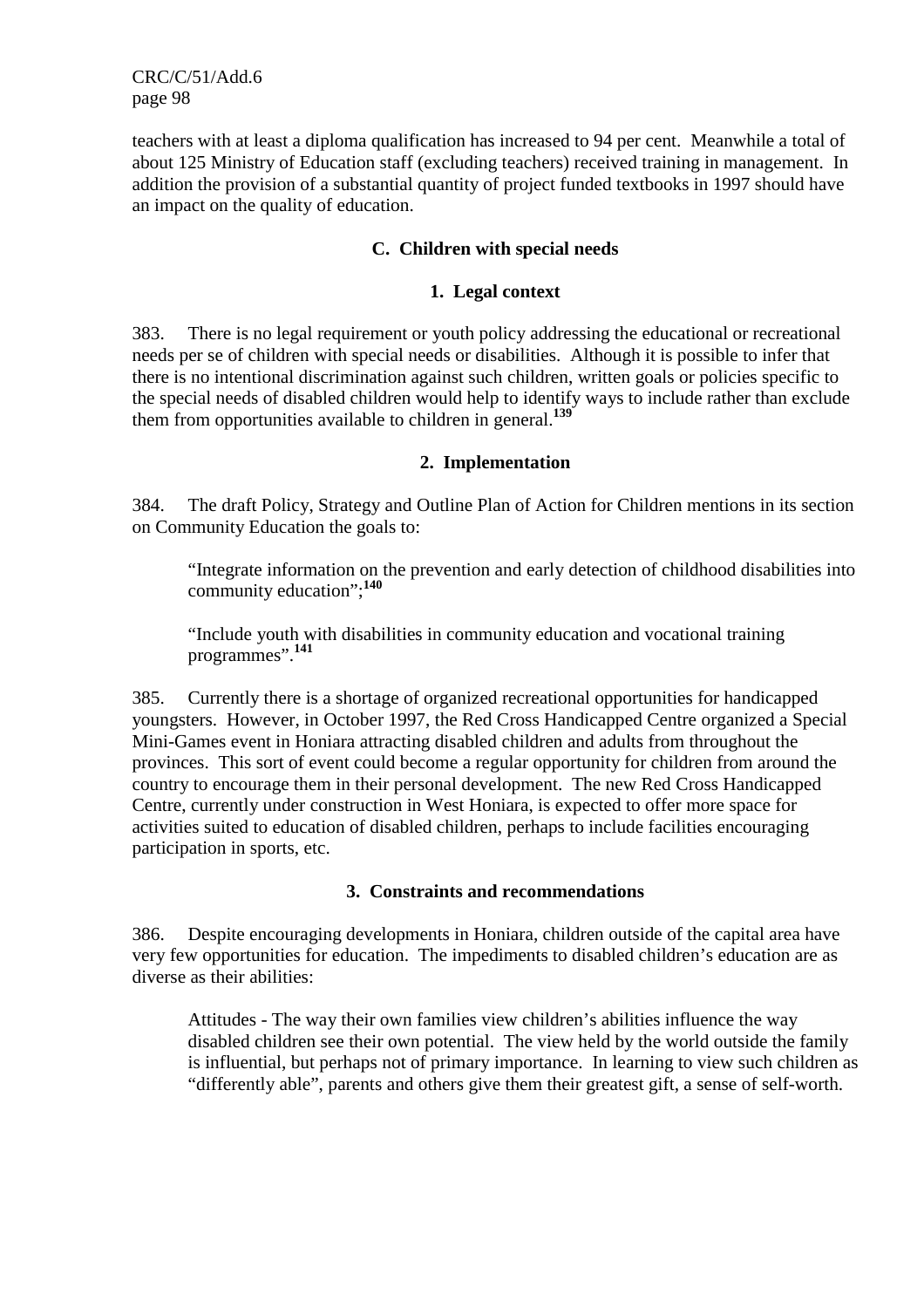Logistics - Even with helpful attitudes, a family of limited financial means is likely to choose a path for its disabled child that minimizes the difficulties faced by the family. For this child, as for any other in Solomon Islands, education is costly. Therefore, even the offer of a tuition-free education, may also present the insurmountable obstacle of daily transport costs. These issues effectively constrain the education of children in many families. Until there is success in decentralizing educational services for disabled children, these obstacles will remain.

Physical v. Mental Disabilities - Some disabilities, such as physical limitations, require physical means of compensation. It is a very different prospect to attempt to help children compensate for learning disabilities. If a child is perceived as unable to learn, the family may devalue the child. Such children may be more likely to be victimized by others, e.g., a child may be sexually, physically or emotionally abused. Contact and assistance from health authorities can help families better understand and value the child.

## **D. Leisure, recreation and cultural activities**

#### **1. Legal context**

387. All children in Solomon Islands have the right to leisure and to enjoy cultural, sporting and recreational activities. They are also entitled to equal opportunity to participate in cultural, sporting and recreational activities regardless of ethnic origin, religion, gender, or socio-economic background.

#### **2. Implementation**

388. Children are encouraged to practise their own religion and thus provisions are made in the curriculum for church representatives to give religious instruction in schools. English is the medium of instruction in all schools and at all levels and is also taught as a core subject. Consideration is being given to encourage the development and use of vernacular and appropriate languages of instruction at the early childhood programme level, as young children can better grasp the concepts and express themselves in their first language.

389. Children attending school receive training in all aspects of sports and physical education as part of a complete education programme. Physical education and sports form part of the primary and secondary school curricula. Sports competitions are held among primary schools in various localities within the provinces. An inter-secondary schools sports carnival is held annually in the national capital for all secondary schools. There is no racial or gender discrimination in sports and children are free to play the sports of their choice. Nevertheless, there are sports normally played primarily by girls, e.g., netball, or primarily by boys, such as rugby and soccer. Many secondary students are selected for national representation in international competitions such as the South Pacific Games held every four years and other regional as well as international games.**<sup>142</sup>**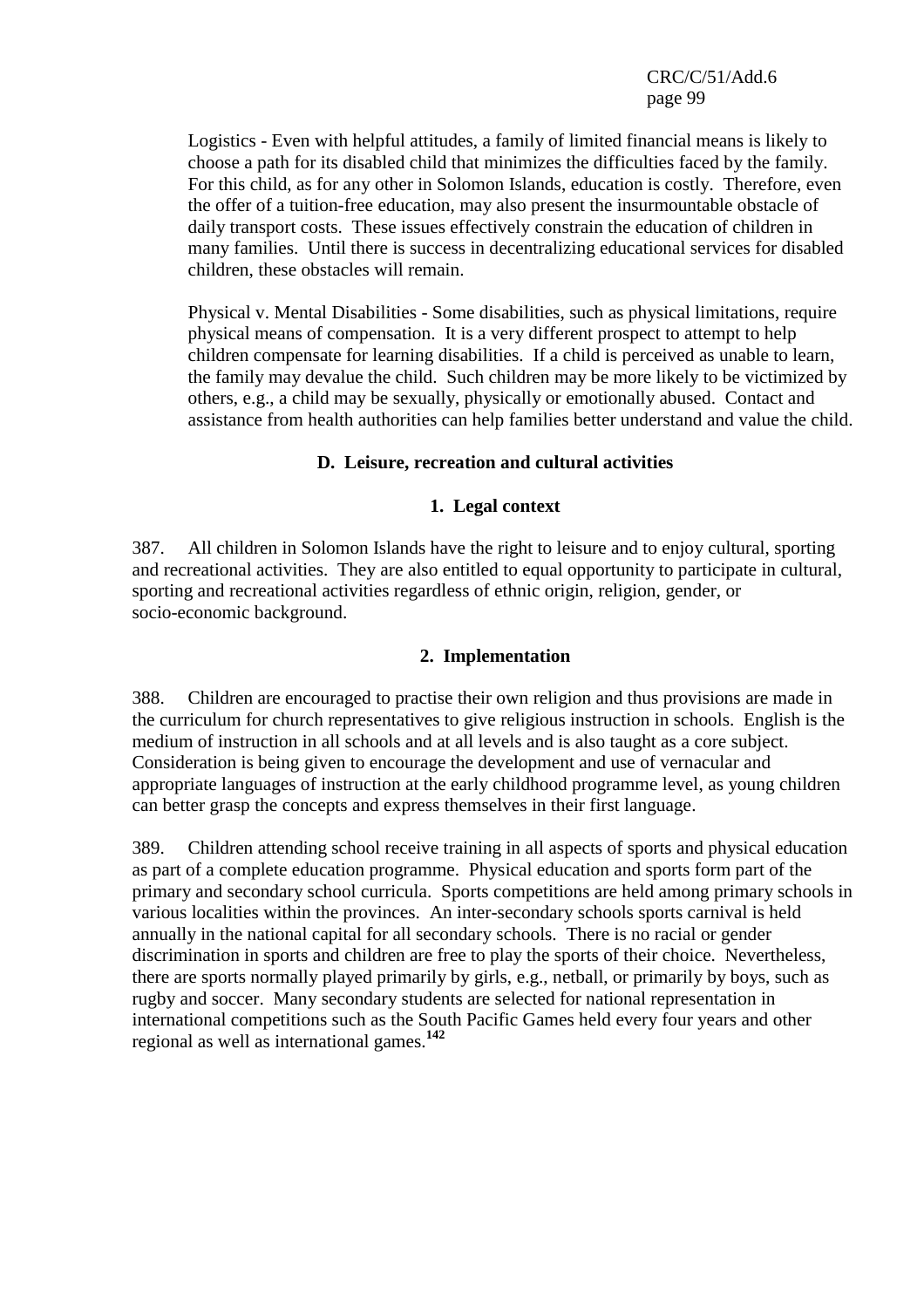390. Crafts do of course provide a source of revenue to artistic members of communities or simply provide individuals there an avenue of recreational expression. To what extent children or young people are involved in this process is undocumented. Whether such activities are viewed to be primarily work, recreation or education is also unknown.

## **3. Constraints and recommendations**

391. Innovative programmes such as the introduction of the Mini-Tennis Programme by Solomon Islands Tennis Association continue to benefit Honiara or town area schools.<sup>143</sup> Sports have a great and enthusiastic following everywhere in Solomon Islands. Desire to give as many young people as possible opportunities to pursue organized sport, may at times result in an overemphasis upon these endeavours over other types of recreational pursuits.

392. Certainly a subsistence lifestyle is labour intensive. With 86 per cent of Solomon Islands' population benefiting from subsistence agriculture, the question of availability of time for recreational pursuits seems a valid one. However, if communities seek to expand their understanding of recreation beyond sports, then the recreational choices of children and adults may also become more varied and interesting. Desire to establish cooperative village libraries, for instance, may accompany literacy programmes. Naturally occurring fibres, pigments, resins or clays are accessible materials to many craftspeople. Dramatic productions may be done at low cost and with relatively low inputs in the way of props. The primary ingredient is human innovation. The value of the developing recreational pursuits for everyone in a village directly benefits children, who usually manage to create innovative play opportunities.

393. Very often the student population of a country begins to lose its understanding of traditional languages, stories, crafts, songs and dances. This obviously can happen due to the emphasis placed upon scholastic achievement. Opportunities to engender cultural awareness amongst the student population is, therefore, important. The loss of cultural identity lamented by those who watch the emergence of a worldwide materialistic youth culture, may also be addressed amongst unemployed school leavers via establishment of community-based artistic productions. Young people immediately gravitate toward modern music forms; however, sponsorship may also be available to preserve more traditional expressions of culture. As developmental processes become more established, preservation of traditional expressions of culture may also become a more highly valued commodity. Encouragement should be given to young people who seek to maintain continuity with traditional endeavours.

394. Development and maintenance of cultural stories, songs and dances via the educational system can be engendered many ways. Neighbouring Papua New Guinea encourages young people enrolled at National High Schools to organize and participate in annual dance festivals. Such highly publicized activities in Solomon Islands would develop increased awareness of cultural origins and encourage students to maintain their contact with such traditions and rituals. At the same time, these activities engender increased awareness of each other's differences, developing attitudes of appreciation and tolerance cross-culturally.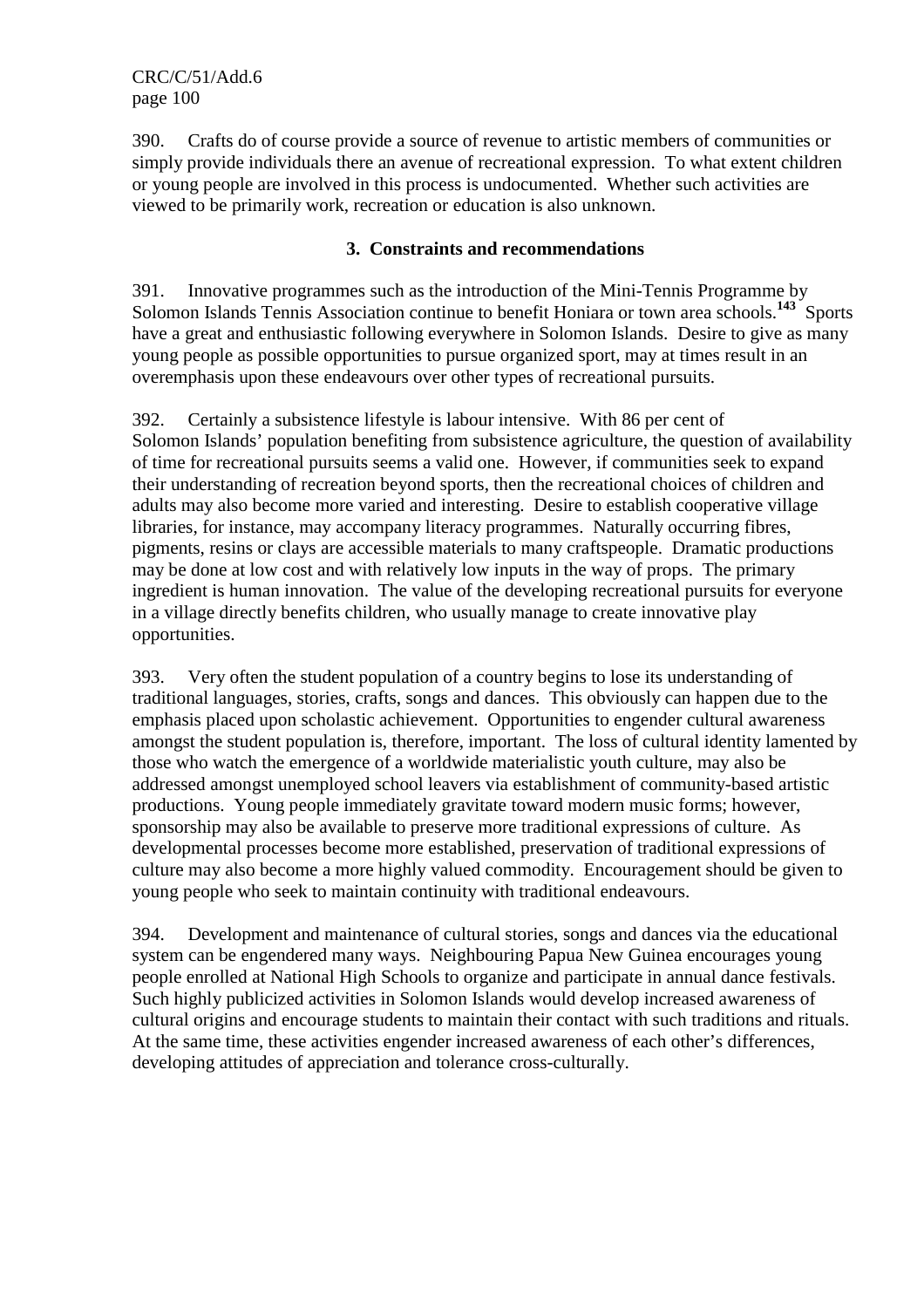# **VIII. SPECIAL PROTECTION**

### **A. Children in situations of civil emergency**

#### **1. Legal context for refugees**

395. Solomon Islands is a signatory to the Convention relating to the Status of Refugees (1951) and to its Protocol of 1967. Although the country has not had to face internal civil emergency, the nearby conflict between the Papua New Guinea Defence Forces and the guerrilla movement (Bougainville Revolutionary Army) in Bougainville has resulted in some estimated 3,000 Bougainvilleans - some of whom are refugees - residing in Solomon Islands.

396. There is currently no refugee law in effect in Solomon Islands; however, in late 1996 the Office of the High Commissioner for Refugees (UNHCR) submitted sample legislation to the Solomon Islands Government which may be useful in drafting a refugee law in future. Currently, Bougainvilleans in Solomon Islands are considered "displaced persons", as there is no official mechanism in place to distinguish actual refugees from amongst other Bougainvilleans who intend to return to Bougainville. In the absence of a refugee law, there is no legal method for determining refugee status of Bougainvilleans in Solomon Islands.

397. Bougainvillean children born in the Solomon Islands are registered at birth, but not as Solomon Islands citizens. They are eligible for Solomon Islands citizenship if the mother is a Solomon Islander or if both parents have resided here more than 10 years and decide to apply for citizenship. Although the issue of non-discrimination based on gender should be addressed by more inclusive wording, i.e. "*if either parent is a Solomon Islander*," the Solomon Islands citizenship policy for displaced persons is consistent with those of other countries. Consequently, Bougainvilleans are granted the same rights to acquire nationality as other aliens residing here.

398. Bougainvilleans found breaking the law in Solomon Islands are prosecuted according to Solomon Islands' law. They may be provided with a public solicitor and represented in court. Bougainvilleans also have legal standing to bring civil and criminal complaints.

## **2. Implementation of refugee policies**

399. The Solomon Islands Government de facto refugee policy is at the moment in conflict with existing immigration laws. It allows to some extent illegal entry, informal employment and residence for Bougainvilleans seeking medical treatment in the Solomon Islands and not wishing to return. Despite this, the Solomon Islands Government (SIG) does not officially declare or recognize Bougainvilleans in the country as refugees. Contributing to this decision may be concern over the governmental fiscal austerity measures currently in place to remedy governmental cash flow problems. Certainly, once refugees are acknowledged legally, there would be fiscal as well as humanitarian obligations to be met as protocols have been established by international refugee conventions. It has been pointed out, however, that a refugee law would, in all likelihood, reduce current financial expenditures by permitting SIG and others to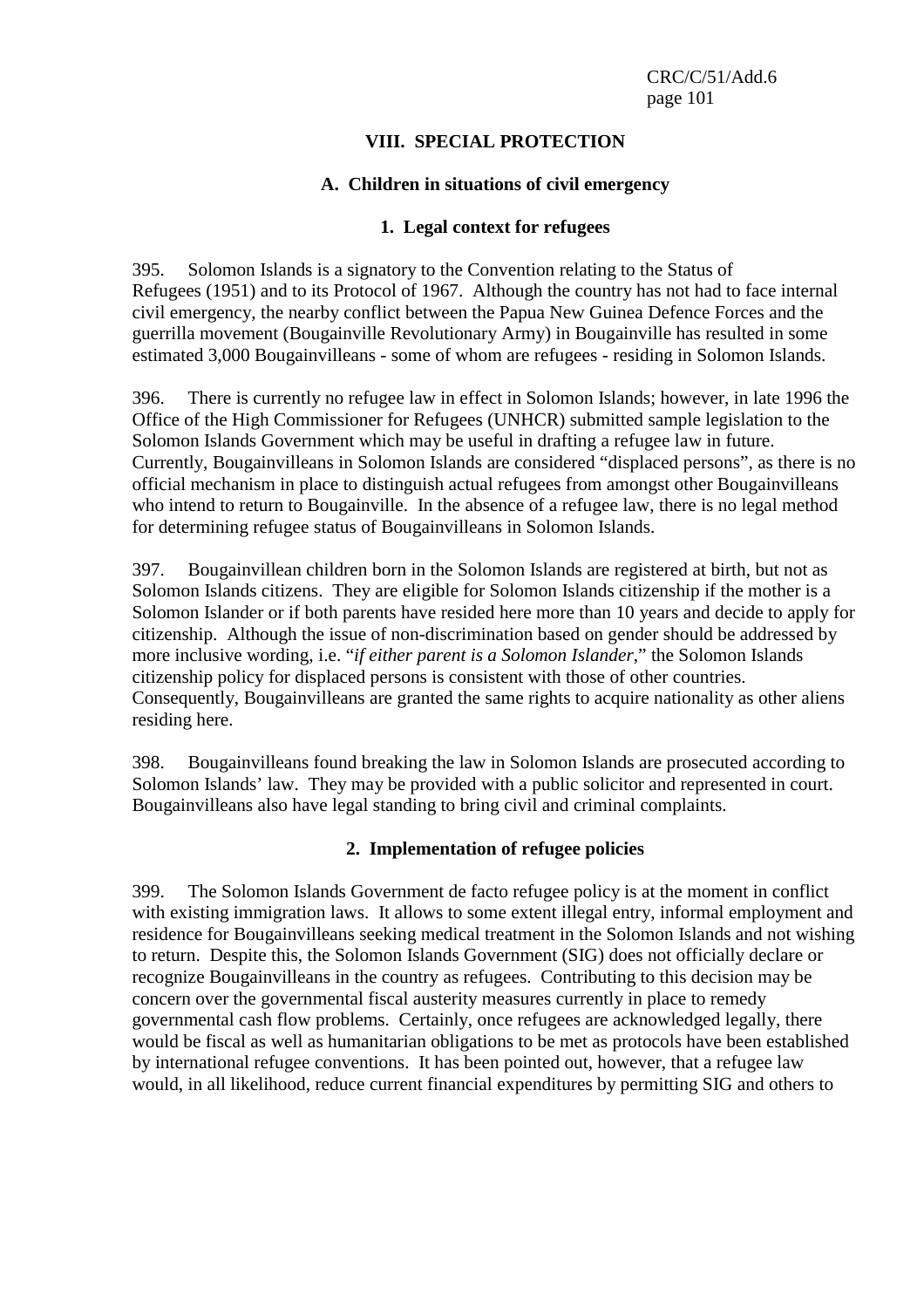determine who amongst the Bougainvillean population is legitimately entitled to refugee status. Such a mechanism would eliminate the random, and perhaps inappropriate, delivery of services currently being rendered to all Bougainvilleans including those non-refugees who openly intend to return to Bougainville.

400. Bougainvilleans residing in Solomon Islands are often referred to as "patients". They live at Red Cross care centres or with friends and relatives around the country. The Red Cross provides them with food and arranges for their medical treatment in hospitals. Churches also provide housing and food.

401. Bougainvillean children in Solomon Islands are here with their families. They have come seeking medical attention either for themselves or another family member. Most of them arrive traumatized and badly affected by the conflict. Red Cross workers have noticed a remarkable difference within individual families between siblings brought over the border and those born in Solomon Islands. Those who have come from areas of conflict exhibit much more aggressive behaviours. Current international refugee laws do not address the issue of providing mental health care for these children. These children are in an unfortunate state of parity with Solomon Islands children in that no facilities exist for helping children in Solomon Islands cope with the aftermath of having witnessed or been themselves victims of violence, either psychologically, emotionally or physically.

402. Solomon Islands Government allows Bougainvillean children living in Solomon Islands to access health and primary education services on the same terms as citizens of the country. In the case of payment of school fees for children of Bougainvilleans, some of their parents have mobilized their own resources. Some special funds earmarked for education of refugee children may also be accessed through various international donor organizations.

403. Attitudes toward Bougainvilleans by Solomon Islanders are not unsympathetic, although there have been statements made to the effect that they are putting health-care services under too much pressure. Opinions have also been offered that they are to blame for rising incidence of crime and drug abuse and that they are stealing jobs from Solomon Islanders, etc. Politically, however, many Solomon Islanders are sympathetic to the Bougainvillean cause and Papua New Guinea frequently accuses Solomon Islands of "harbouring rebels", etc. Undoubtedly, there is a need for public education on the social obligations incurred by offering sanctuary to refugees. However, no serious crimes that could result in possible deportation have been committed by Bougainvilleans to date. This would indicate that, for the most part, Bougainvilleans' behaviour as a community reflects their own recognition of their status as guests here.

404. The net effect of the Bougainville "crisis" has had serious results for communities in nearby provinces, especially in Choiseul Bay. Raiding parties of PNG Defence Force soldiers who are seeking "rebels" forced an evacuation of Taro Island during the months of June and July 1996. The effects of these raids upon these communities are real and have not been quantified. Since 1992 several Solomon Islanders have been killed in these encounters.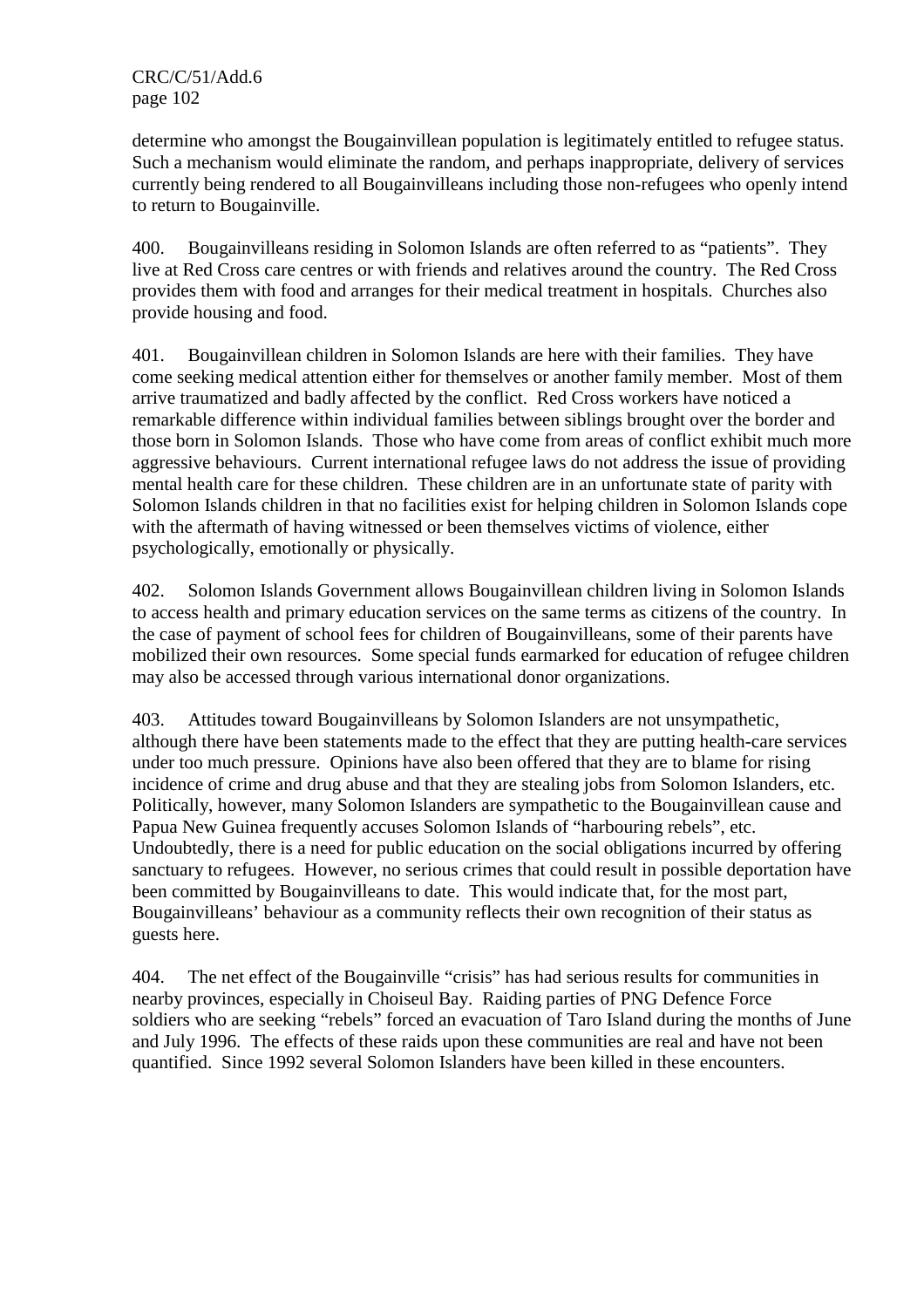405. Children in Solomon Islands have not become involved in armed conflict so far. Certainly some children's academic years have been interrupted as whole villages have sometimes moved inland away from the areas of incursion. The cessation of school in some affected communities has certainly had a negative effect on the education of some Solomon Islanders.

406. Late in 1997, a three-day seminar covering the introduction of International Refugee and Humanitarian Law was given to Ministry of Police personnel. It emphasized special applications for border patrol officers. According to a news article, the seminar was organized in response to the need for the Police to identify and categorize "border-crossers" with the aim of producing a document to "blue-print" future defensive operational procedures in border areas. The article quoted the Commissioner of Police as saying, "the police have been accused of harbouring and suffered military attack as a consequence, or [were] criticized when they failed to act against those entering the country's territory." In his speech, the Commissioner called attention to a variety of reasons that Bougainvilleans have come across the border into Solomon Islands. They are enumerated here: "some non-combatants who sought medical treatment; some who simply sought refuge from the fighting, those simply wishing to visit a relative or a friend or go shopping for provisions, and those who illegally entered our shores to carry out nefarious acts."<sup>144</sup> UNHCR personnel attended the seminar from Canberra, Australia and representatives of the International Federation of Red Cross and Red Crescent Societies, as well as the general secretary of the Solomon Islands Red Cross.

## **3. Conscription of children**

407. There are no armed forces in Solomon Islands. Border reconnaissance forces are drawn from the domestic police forces; therefore, there is no conscription for adults or children. Minimum age for recruitment into the disciplined force is 18 years.

## **4. Emergencies due to natural disasters**

408. The National Disaster Council (NDC) is the official body that deals with emergencies such as cyclones, earthquakes, floods, drought, etc. The NDC regularly solicits donations on behalf of the disaster victims from the public via radio bulletins. However, Solomon Islands Red Cross also administers funds in situations such as these. There may be a need for improved understanding between these two organizations. Recent response to providing for needs of Solomon Islanders during the aftermath of cyclones in 1996 have focused concern as to whether the two agencies are able to effectively coordinate relief services. There is a need to avoid duplication of relief efforts in some geographical areas, while others have been overlooked altogether for assistance.

409. Much suffering has been caused to families in Solomon Islands by cyclones and their aftermath, including lack of shelter, lack of potable water, flooded food gardens, lack of money to pay school fees, etc. The National Disaster Council negotiates with the Government to waive fees for children whose family livelihood has been destroyed by natural disaster. Basic food supplies and temporary shelter is usually supplied to stricken areas within a reasonable time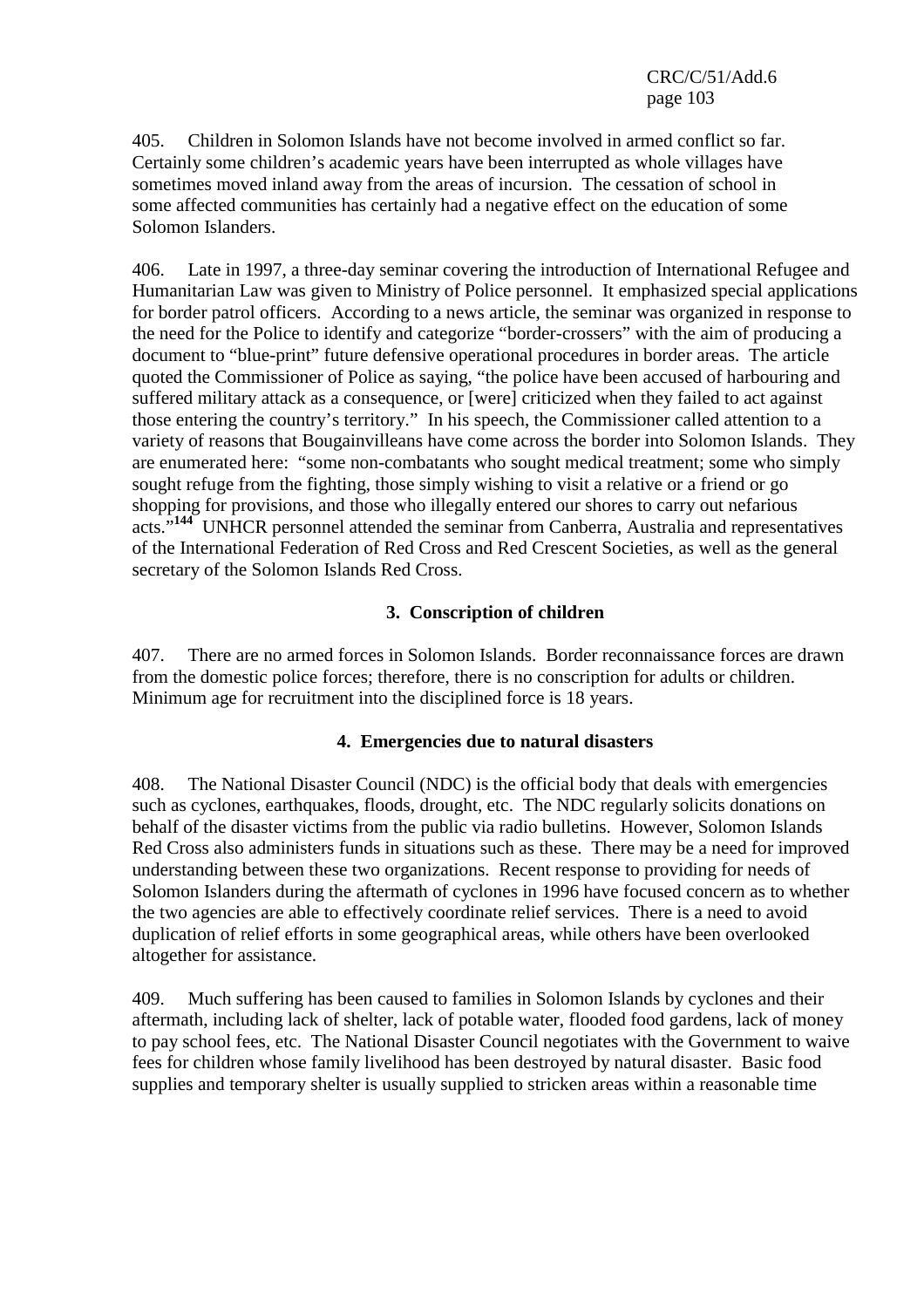after a disaster. Rehabilitation takes longer. Some schools that were destroyed by cyclone Nina in 1993, for example, have been rebuilt but are still operating without furniture or books. Cyclones, which come with regularity each year, continue to be significant deterrents to development in certain areas of the country, e.g. Renbel Province and parts of Temotu, Makira and Guadalcanal.

410. World Bank funds have been made available to the Ministry of Education for rebuilding of schools in the wake of cyclones in 1986 and 1991 in Guadalcanal, Makira and Temotu Provinces. The European Union and others have assisted other affected areas, e.g. Renbel Province.

411. In addition to the effects of cyclones and flooding, parts of the country periodically experience periods of sustained drought. It is not clear what degree of food garden loss must be sustained before assistance from either the NDC or other parties is activated. Diet is certainly affected by such events and children usually suffer the greatest debilitation in such instances, as occurred in neighbouring Papua New Guinea in late 1997.

# **B. Children in conflict with the law**

## **1. Legal context**

412. The Juvenile Offenders Act provides for a separate juvenile court to hear cases involving such offenders. As required under this law, juvenile court sessions are always held in camera. The juvenile court sessions are to be held in a different location from ordinary sessions or on different days or at different times from ordinary court. Care should be taken to ensure the young person does not come in contact with offenders over eighteen, as far as circumstances permit, while going to or from court or while waiting before or after the session. It is the duty of the court to explain the substance of the offence to the child or young person as soon as possible and in simple language. Questions are to be put to witnesses as appear to be necessary and proper in the interest of the child or young person.

413. The Juvenile Offenders Act also states the necessity for understanding all the contributing aspects of the young person's life so a decision may be reached in the best interest of the child or young person. The court may direct a probation officer to prepare and submit such a report. The court may ask the defendant any questions arising out of the information in the report; or request a special medical examination or observation for the purpose of considering how to deal with the case in the best interests of the child or young person. The court may from time to time remand the child or young person to be placed on bail or to a place of detention.

## **2. Implementation**

414. The numbers of young males committing crimes over the seven-year period are decreasing and numbers are even lower for females. (See table 21 below.) About 85 per cent of these cases occurred in Honiara. Honiara population increased from 14,942 in 1976 to 30,413 in 1986.**<sup>145</sup>** Unfortunately no recent census data is available for Honiara's current population figures.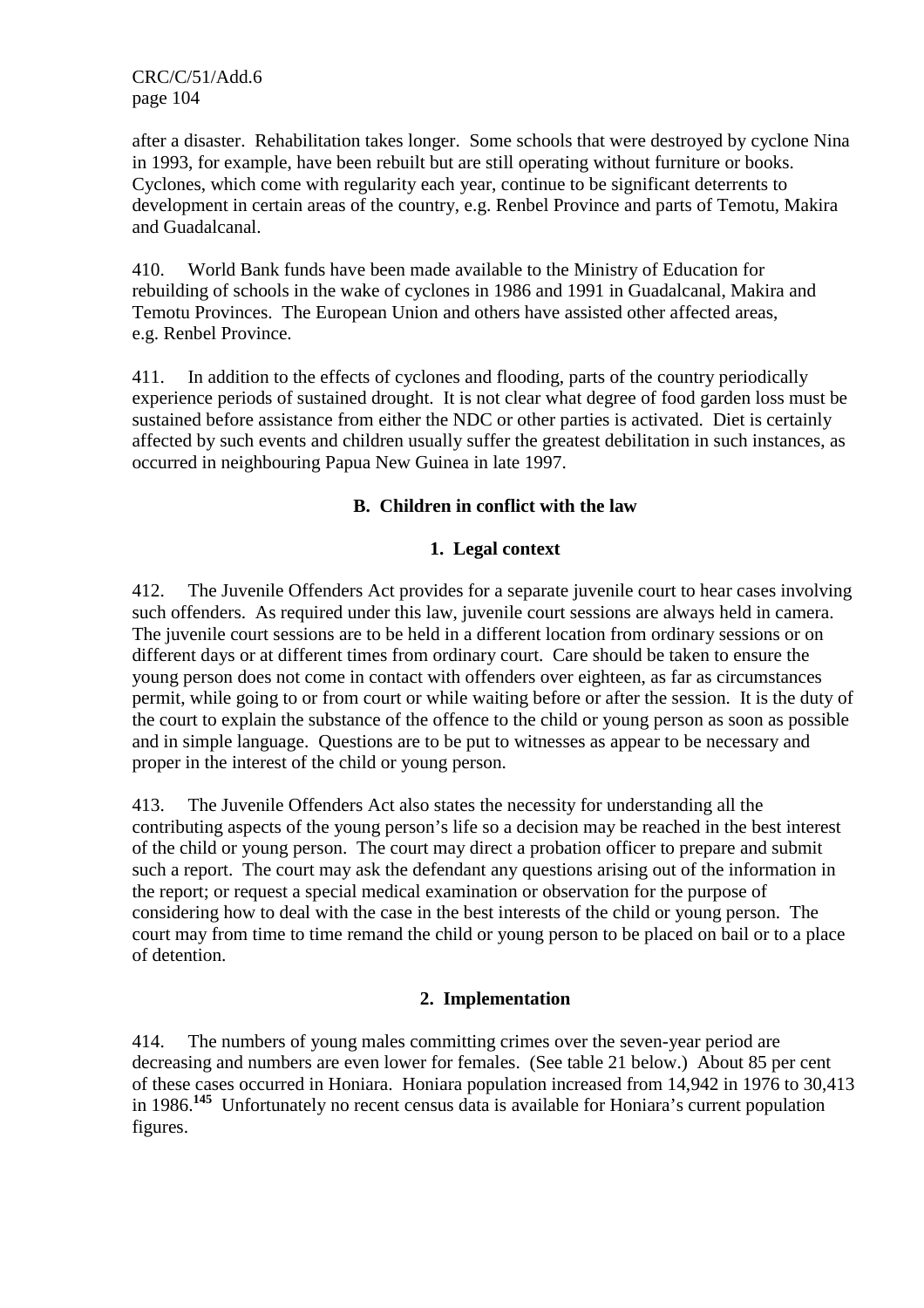#### **Table 21**

#### **Criminal offences committed by juveniles, 1990-1996**

| Sex    | '990                    | 1991                  | 992 | 1993     | 1994                | 1995 | 1996 |
|--------|-------------------------|-----------------------|-----|----------|---------------------|------|------|
| Male   | $\overline{102}$<br>149 | 104                   | 66  | 70       | 70<br>$^{\prime}$ O | 60   | 43   |
| Female |                         |                       | ∽   |          |                     |      |      |
| Total  | 134                     | $\overline{1}$<br>.⊥∠ | 68  | റി<br>o∠ | $\Omega$<br>٥Ź      | 60   | 40   |

Source: Social Welfare Division (1997).

415. Juvenile court is children's court. The magistrate's court sits a juvenile court once a week.

416. When the police arrest a child or a young person for committing a crime the procedure is as follows:

The child or young person is put in a cell at the police station for a period not to exceed 24 hours. During that period there is an initial interrogation process.<sup>146</sup>

The offender is then released from the cell and taken to be formally charged with the crime.

A statement is then taken "under caution" meaning the offender is not forced to incriminate him/herself but anything said at that time can be used to incriminate him/her in court.

There is then an opportunity for police to question the offender again, this time with the intent of discovering inconsistencies in the original story.

The offender is taken for fingerprinting.

The offender is then advised of the court date and time and that he/she is required to appear or else pay a \$500 fine.

At this point the offender is either escorted by police to a meeting with the Social Welfare Officer (SWO) or required to find their own way to visit the Social Welfare Officer. In both cases, the SWO has been advised of the impending meeting and expects the arrival of the offender.

The SWO interviews the offender either in the company of their parents or relatives or alone and identifies him/herself as an advocate for the offender. When this is made known, the element of fear diminishes and an interview follows.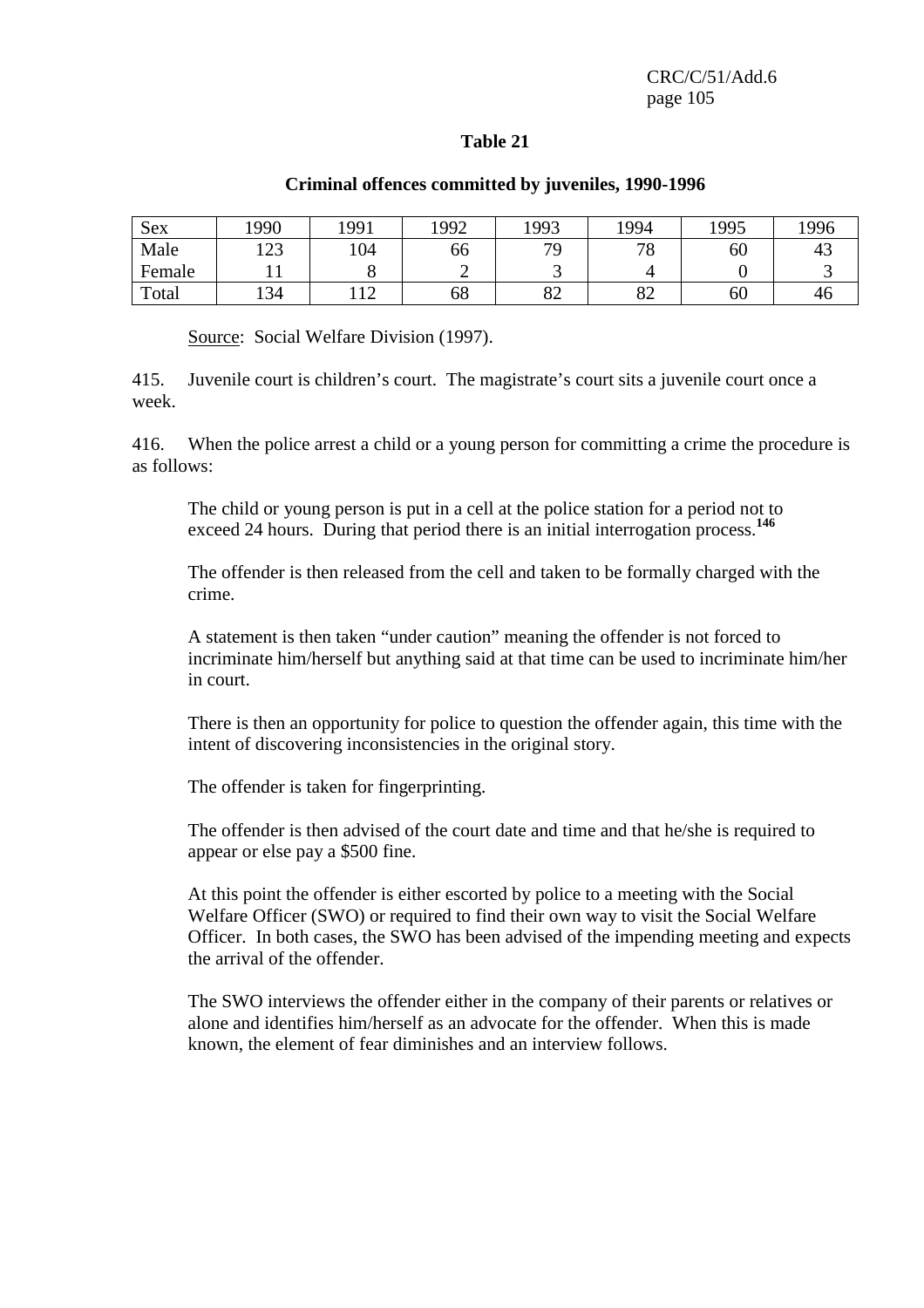A Juvenile Enquiry Report (JER) is then drawn up using the offender's story and any further background research done by the SWO in the period prior to the offender's court date. The report may also include information about the treatment of the offender during their time with the police.

The police then continue with prosecution of the case.

During the first hearing the court asks if the SWO is present, if the parent or responsible relative is present, and in a serious case or if the child is 12 years old or less, whether a lawyer is present. If no lawyer is present, the court adjourns the case until the child sees a public solicitor. The court clerk expedites this appointment or the SWO can help to arrange the meeting.

At some point in court the child or young person is asked to give a "mitigation statement". The court offers the offender three options at this point: (a) to say nothing on their own behalf;<sup>147</sup> (b) to say something from the "accused box"; (c) to say something from the "witness stand" under oath. Of these three options, the most weight is given to the statement made under oath.

The court then asks the SWO for his/her report (JER) and any other comments at which point the SWO may emphasize particular aspects of the child or young person to the court, e.g. first offence or student status. The SWO may also recommend particular types of punishment or that the sentence be "bound over" meaning to request that the punishment be suspended unless another crime is committed by the offender. In the case of a repeated offender, the SWO may request a "residential order" from the court permitting the offender to live under supervision in a village setting away from their habitual residence.**<sup>148</sup>**

During sentencing hearings the court listens to SWO recommendations, but maintains total authority in its sentencing decisions. However, if the parents or relatives feel the sentence is inappropriate, they may appeal the case to a higher court.

The SWO maintains contact with probation supervisors and requests reports on a regular basis regarding young offenders on probation.

417. In the case of a juvenile being arrested for a crime in the company of adults, the court and the police are aware that the young person should be held separately from adults. Often the police will take advantage of this rule to question the young person on details of the crime away from the influence of other offenders. A court, however, may choose to hear the case while the juvenile is in the company of adults, rather than in the situation of in camera court hearings. It is not clear if juveniles waive their right to separate court hearings solely due to their participation in a crime with the adults.

418. There has been a police practice of transferring children or young persons, who are only suspects, to a remand cell at Central Prison in Rove before being formally charged. This is not consistent with the Juvenile Offenders Act. During this period, it is also likely that the young person may be housed with a convicted criminal as convenience or space dictates. These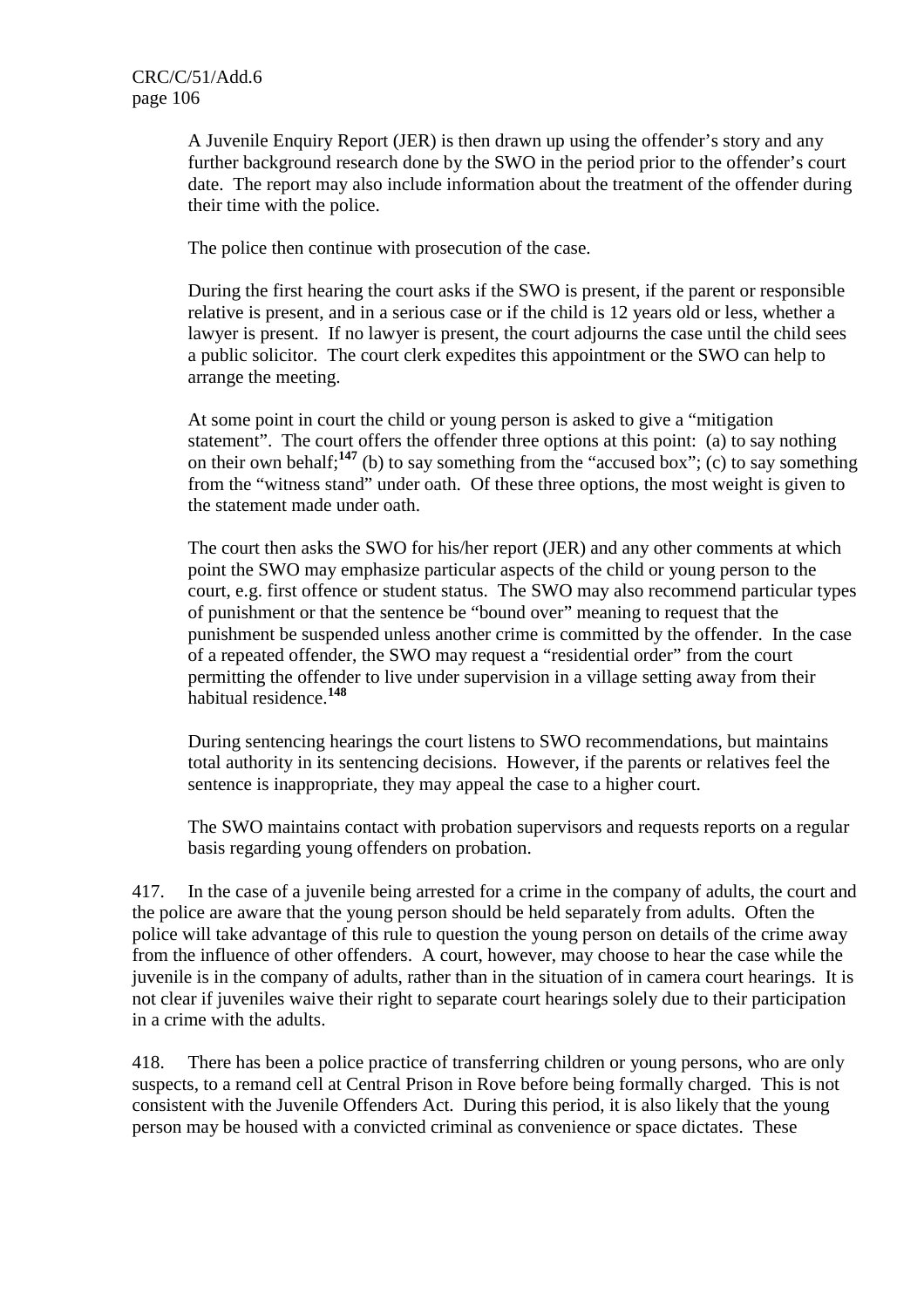practices are not in accord with Juvenile Offenders Act, which states the need for the child or young person to be segregated from adult criminals. The fact that this practice takes place before the suspect has been charged with any crime seems contrary to the intent of the law.

# **C. Children deprived of freedom**

### **1. Legal context**

419. Section 3 of the Constitution states that every person in Solomon Islands is entitled to the fundamental rights and freedoms of an individual. The enjoyment of that right is subject to the respect for the rights and freedoms of others and for the public interest.

420. Section 4 of the Constitution provides that no person shall be deprived of his life intentionally, save in the execution of the sentence of a court in respect of a criminal offence under laws in force in Solomon Islands. There is no known offence under any law of Solomon Islands catering for capital punishment. A child above 9 years of age who is convicted of murder attracts the mandatory punishment of life imprisonment. Neither the High Court nor the Court of Appeal has a mandate in law to recommend parole. Life imprisonment for murder is mandatory and unconditional. Capital punishment is currently not a form of punishment in Solomon Islands.

421. The Governor General is the only person, acting on behalf of the Head of State (The Queen), who can grant to any person convicted of any offence under the laws of Solomon Islands a pardon, either free or subject to lawful conditions. Any person convicted of murder or any offence can be paroled by the Governor General, acting in accordance with the advice of the Committee on the Prerogative of mercy.

422. The police, under the laws of Solomon Islands, have wide powers of arrest. Such arrests can be executed with or without a warrant of arrest being granted by the Magistrates Courts on persons who have committed an offence or who are likely to commit an offence punishable under law. Children and persons under the age of 18 are subject to this law contained in section 5 (1) (f) of the Constitution.

423. Section 5 (a) of the Juvenile Offenders Act provides for the procedure that the police must follow when dealing with children in custody. Normally bail is granted by a court; however, in situations where the child cannot be brought before the court, the police must release the child on bail.

424. The child will not be released on bail if "he" is charged or held in connection with a charge of murder. Also the child will not be released on bail if his release would defeat the ends of justice. In such cases the law allows for the child's liberty to be restricted.

425. Section 92 (4) (a) of the Constitution provides that one of the many functions of the Public Solicitor is to provide legal aid, advice and assistance to any person in need who has been charged with a criminal offence. A child above the age of 9 years who is charged with a criminal offence has access to legal assistance.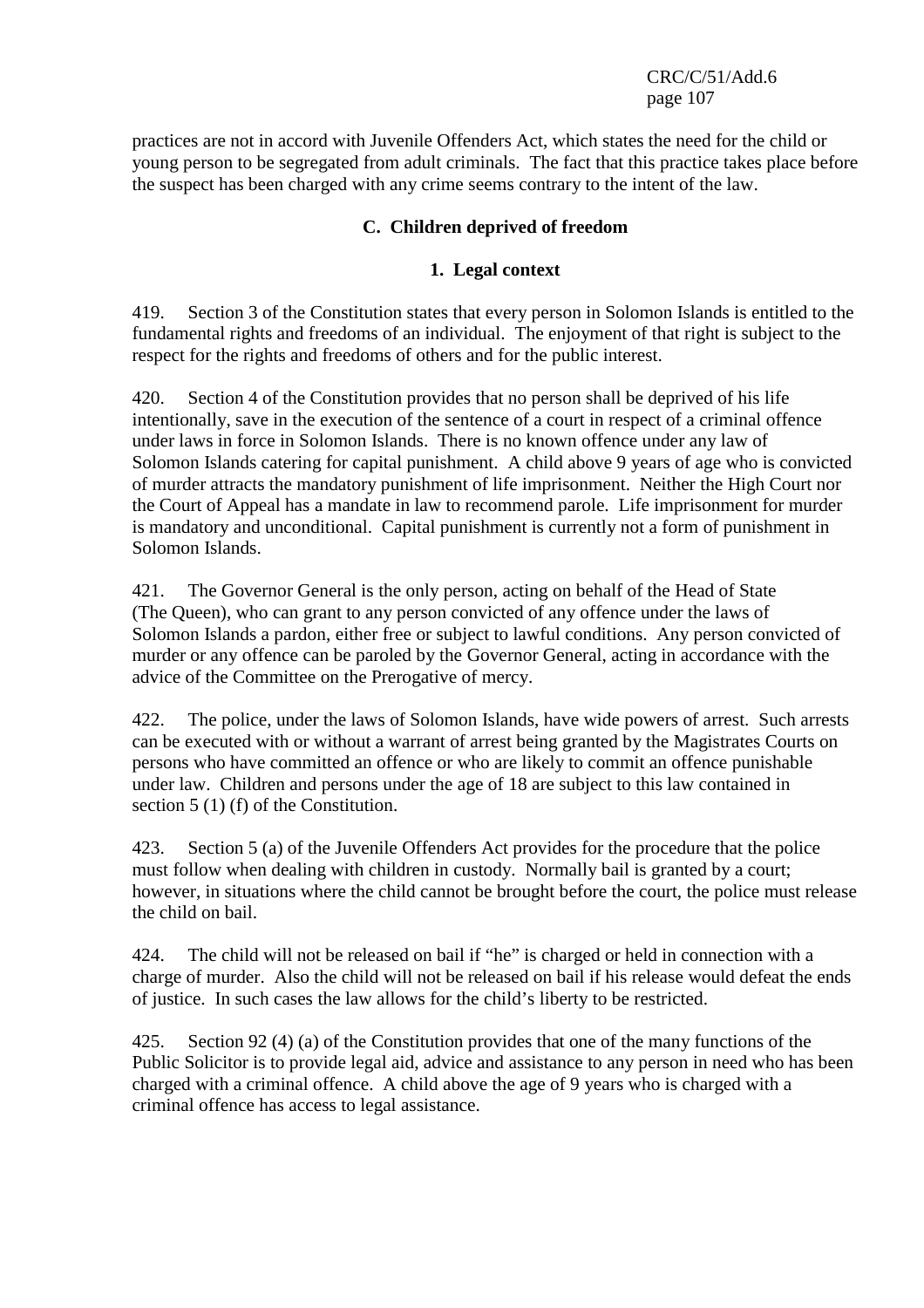426. Section 7 of the Constitution provides that any person, including a child, whose rights or freedoms under the Constitution have been contravened shall be entitled to compensation for the contravention of that right from the person or authority which contravened that right.

427. Section 18 (2) (a) of the Constitution provides that the High Court shall have original jurisdiction to hear and determine any application for compensation made by any person for a contravention of his constitutional rights.

428. Probation of Offenders Act 1971 provides for a regular report to be made by a probation officer on a probationer for purpose of review of a probation order. A review may be required for young offenders in prison.

429. The Constitution, the Penal Code, and other relevant legislation safeguard children or individuals from maltreatment, abuse, exploitation, torture, forced labour, inhuman treatment, etc.

430. Probation of Offenders Act 1971 provides for rehabilitation of offender or probation through supervision by competent authorities, e.g. Social Welfare Division of the Ministry of Heath and Medical Services.

# **2. Constraints on implementation**

431. Rove and other state-approved prisons are the only ones where minors are sent for imprisonment. In 1994, the Social Welfare Division of MHMS recorded that there were four minors sent to prison. In 1995, there were three.<sup>149</sup> At the time of this writing there is one juvenile currently in prison at the maximum-security prison at Rove, serving a four-month term for breaking and entering. The crime was not particularly severe, so the decision to place him in this particular prison seems questionable. Factors influencing the court's decision are not immediately available. Young offenders above the age of 14 may be treated as adults.

432. Unfortunately the review referred to in the Probation of Offenders Act above (para. 428) is often ignored and not implemented. In the absence of an alternative care and treatment facility for young offenders, there is a need for frequent review or supervision by a competent authority other than police or prison authorities. At present social welfare officers' visits to prison are strictly limited and subject to prison authority censorship.

433. Apart from the approved prisons there are no other approved institutions for proper custody of young law offenders. Alternatively, the Probation of Offenders Act 1971 provides for young or adult offenders to be served with probation. Such offenders shall serve their probation orders outside of the approved prison institution. Current remodelling taking place at the Rove Prison also caters for a juvenile unit and facilities. There are also plans for employment of a social worker and minister of religion upon completion of the new facility. Facilities proposed under the new prison system would cater for the needs of young offenders. Present facilities have the services of a medical doctor and church people visit prisons on a regular basis. This conflicts with opinion of the Social Welfare Officer (SWO) that inmates are escorted to medical care when there is a complaint and that only first aid facilities exist inside prisons.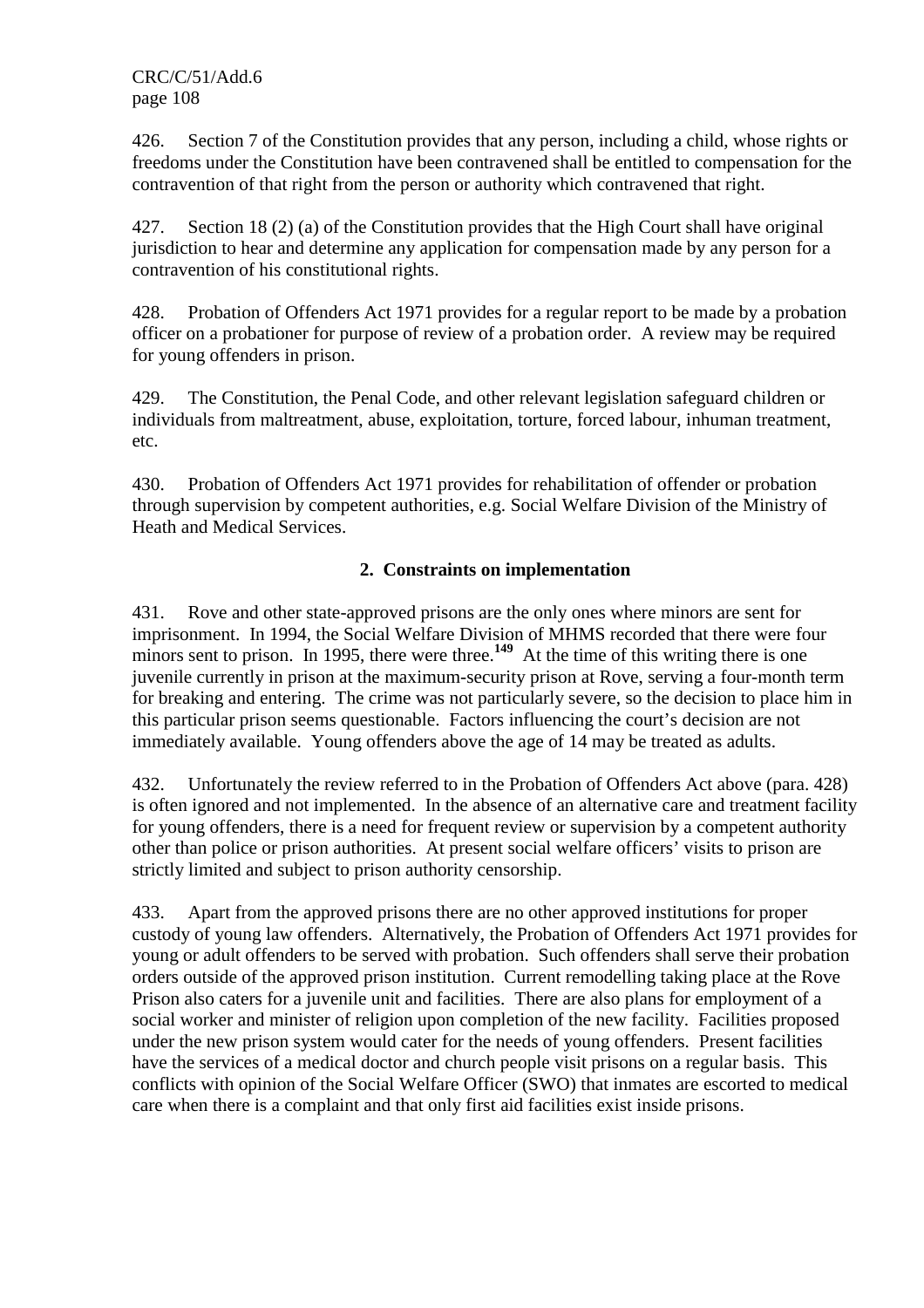434. There are no specific rules for treatment of young offenders in prison as there is no separate facility for their detention. All prisoners detained in Central Prison in Rove are subjected to the same treatment and policies of the prison. Prison officers monitor conditions and police may go into the prison to investigate. MHMS Social Welfare Division officers also bear responsibility to monitor treatment of prisoners.

435. The complaint procedure for ill-treatment involves notifying a prison service superior officer who may relay the complaint to a prison committee or directly to the police. It is unclear how this procedure is implemented.

436. There are literacy classes, trade and apprenticeship programmes, instruction offered on watch or radio repairs, carpentry, furniture making. Inmates housed at rural prison sites may also participate in agricultural instruction.

437. At the end of the term of confinement or probation, the SWO maintains an open door policy so there remains an opportunity for the young person to maintain contact with him or her. This option must provide needed psychological support for the young ex-offender.

438. There is a need for more information regarding what training prison personnel receive relevant to the provisions of the CRC or other international conventions concerning the treatment of juvenile offenders. Social Welfare is fortunate to have a member on the NACC. Perhaps a prison representative could be appointed to the NACC or some programmes could be developed for the police academy recruits.

439. Cabinet endorsed a policy paper on probation services in 1992. This was an attempt by the Social Welfare Division to improve and expand services. Government supports the idea of community supervision and intervention where the offender is sent back to his/her community to serve a probation order, under the guardianship of a probation officer.

440. Juvenile and probation services are among several statutory functions provided by the Social Welfare Division of the Ministry of Health and Medical Services. Recently, a programme of Community Policing was introduced in Honiara. Social Welfare has played an active role both in formulation and implementation of this programme.

441. The Honiara Urban Youth Committee (UYC), an idea conceived by the Social Welfare Division, was formed in February 1996 to address problems faced by young people in Honiara. The committee was recognized by the former president and administration of the Honiara Town Council (HTC) and consists of representatives from NGOs, churches and government. A representative of the Honiara Town Council, currently the HTC youth officer, chairs the UYC. The committee was given political recognition by the president as the political head of the HTC and was mandated by HTC to function and execute its activities.

442. The Church of Melanesia, in response to an identified need, started the "Street Kids Committee". Children from a settlement area near the waterfront in Honiara were observed to be living without adult supervision and were becoming involved with adults in various criminal activities. Some of the members of this committee are the same as those on the Urban Youth Committee; however, there are some that serve with Street Kids who do not serve on Urban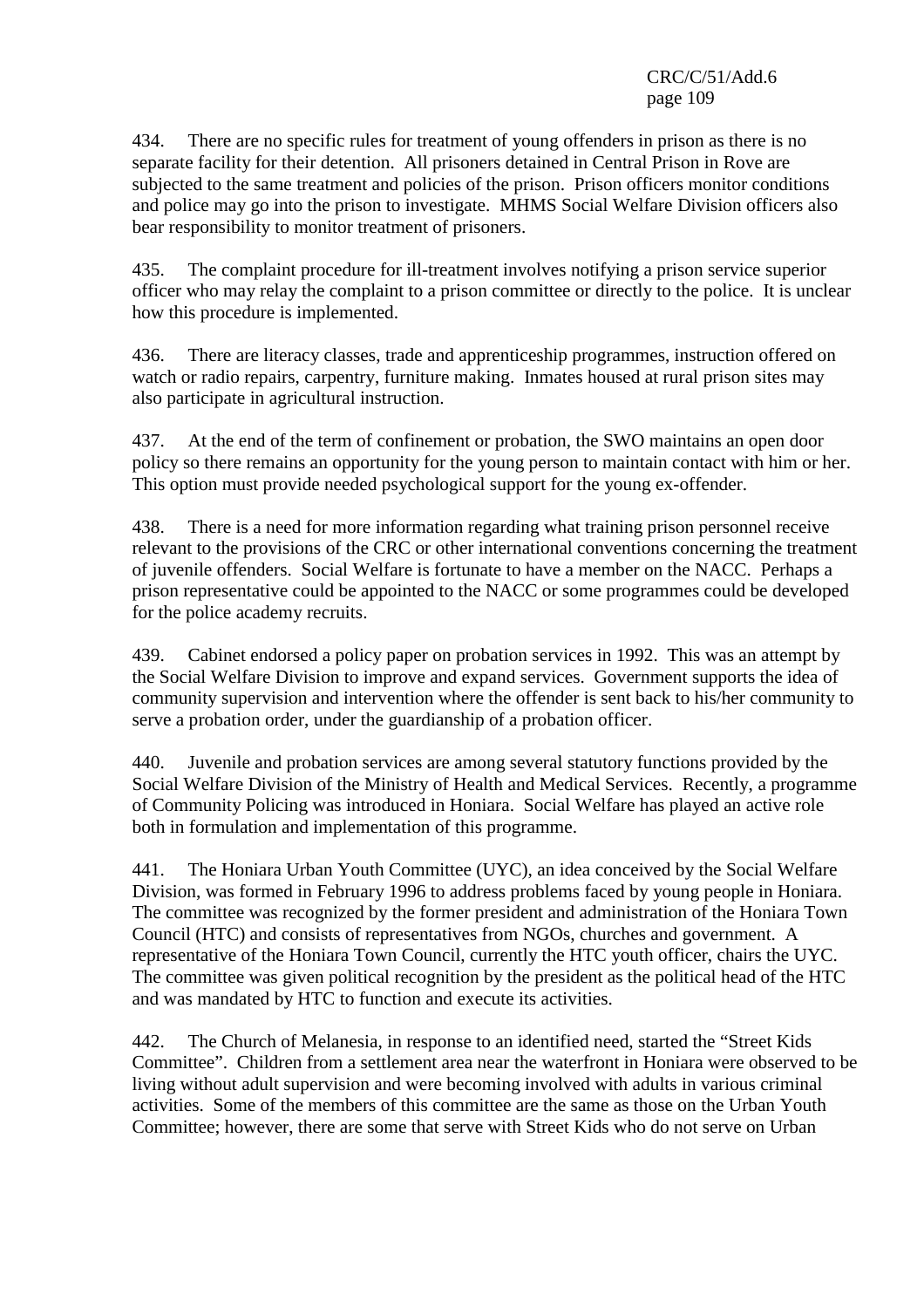Youth Committee and vice versa. The committee has been designated space at the Multipurpose Hall in Honiara for weekly morning sessions with the young people. Although monies have not been forthcoming, some Honiara Town Council personnel have been dedicated to the programme and it continues largely due to the efforts of a committed group of volunteers and the Church of Melanesia. The formal proposed programme includes literacy training, bible study, maths, and sports e.g. basketball and self-defence training. The committee meets on an ad hoc basis.

443. Statistical information (see tables 22-25) below indicates the numbers of cases handled annually by the Social Welfare Division.

### **Table 22**

#### **Custody of children, maintenance and separation**

| -                        |     |             |              | --                       |
|--------------------------|-----|-------------|--------------|--------------------------|
| $\overline{\phantom{m}}$ | $-$ | $-\!\!\sim$ | --<br>$\sim$ | $\overline{\phantom{m}}$ |

### **Table 23**

#### **Adoption**

| $190^\circ$ | $\Omega$ | 100 <sup>7</sup> | $\Omega$ | 100 <sup>5</sup> |
|-------------|----------|------------------|----------|------------------|
| . .         |          |                  |          |                  |

### **Table 24**

### **Divorce**

| $\Omega$<br>чч<br><b>*</b> <i>* *</i> | $\alpha\alpha$<br>$\overline{\phantom{a}}$ | 100 <sup>7</sup> | ΩO | $-0.05$<br><u>.</u> |
|---------------------------------------|--------------------------------------------|------------------|----|---------------------|
|                                       |                                            |                  |    |                     |

### **Table 25**

### **Referrals (including affiliation - single mothers)**

|  |  | .               |
|--|--|-----------------|
|  |  | --<br><u>——</u> |

Source: (tables 22-25): Social Welfare Office Annual Records.**<sup>150</sup>**

444. The number of youthful offenders seen by the Social Welfare Division is relatively low (please refer to table 2 above). Honiara young people represent almost 85 per cent of the cases. Delinquent behaviour resulting in criminal activities is largely an urban problem. Thus it is fair to assume that unemployment, lack of capacity in the formal education system, lack of recreational facilities or programmes for youth, significant numbers of young teenagers who drop out of school, and a lifestyle of idleness are contributing factors to delinquency.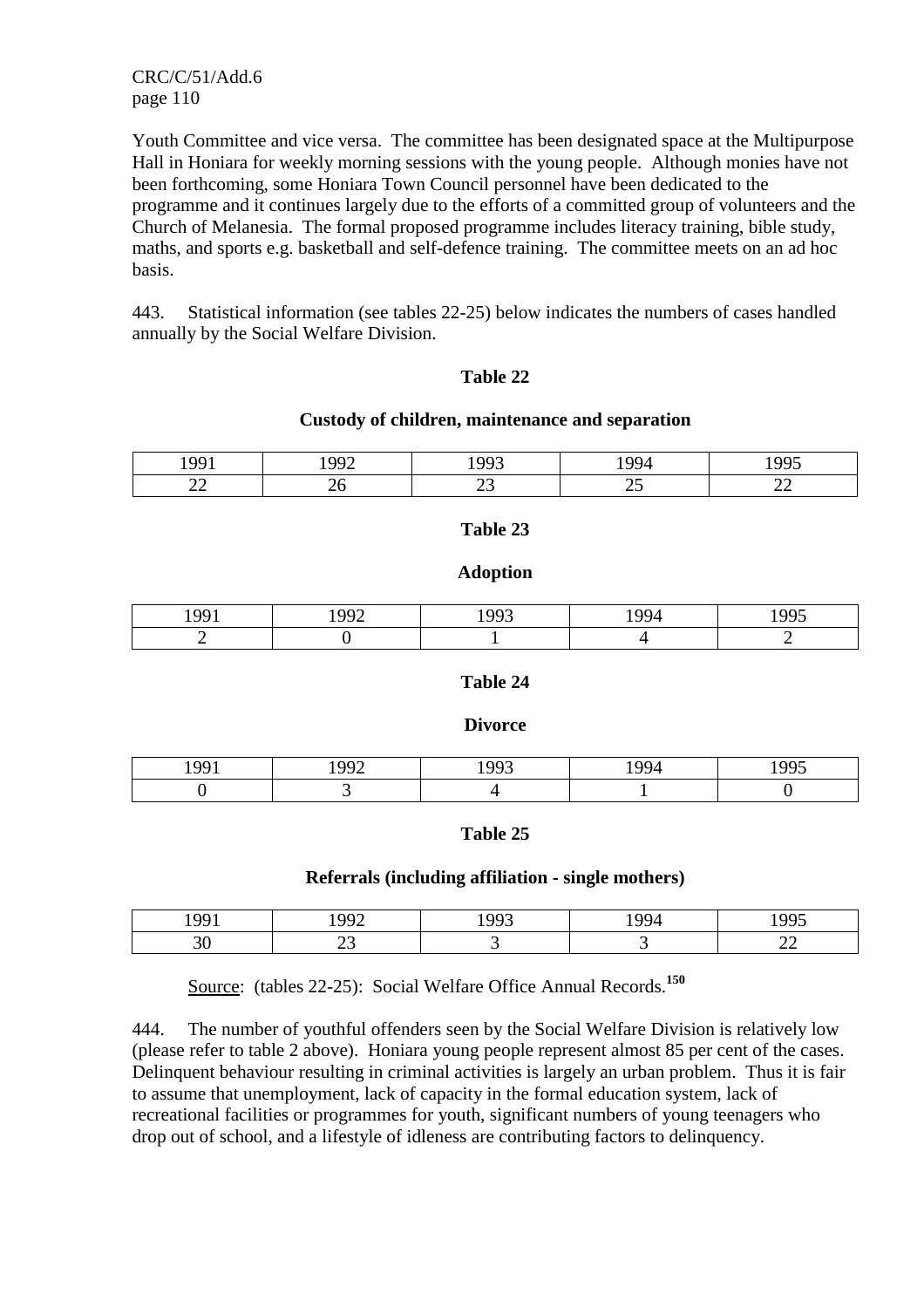# **D. Exploited children**

# **1. Child labour**

## **Legal context**

445. Solomon Islands became a member of the International Labour Organization (ILO) in 1985, seven years after independence. At that time 14 conventions were ratified (see annex 3). Portions of other ILO conventions or recommendations have also been integrated into this country's laws over time, without being officially ratified. For example, components of the yet-to-be-ratified Convention, "Fixing the Minimum Age for Admission of Children to Employment at Sea" may have provided guidelines for pertinent sections of labour legislation in Solomon Islands relating to this topic. Of the 14 conventions ratified to date, 2 deal specifically with children or young people:

Medical Examination of Young Persons (SEA) Convention (No. 16), 1921

This Convention states the requirement for annual medical examination of any child/young person under 18 on any vessel.

Labour Inspection Convention (No. 81), 1947

This Convention affords protection to children working in industrial and commercial sectors of the economy by setting out the following functions of appropriate labour inspection:

To secure the enforcement of legal provisions relating to conditions of work and protection of … children and young persons;

To supply technical information and advice to employers and workers concerning the most effective means of complying with the legal provisions;

To [report] defects or abuses not specifically covered by existing legal provisions (Convention No. 81, art. 3).

446. The Labour Act sets out minimum ages for admission to employment in various sectors of the economy:

Section 84 of the Labour Act states, "no children under the age of 12 years shall be employed in any capacity whatsoever."

Exceptions: children employed by or in the company of their parent or guardian in light work or agricultural/domestic or other forms of employment as may be approved by the Minister.

[N.B. Children under 12 are not allowed to work in any capacity in the industrial or commercial sectors.]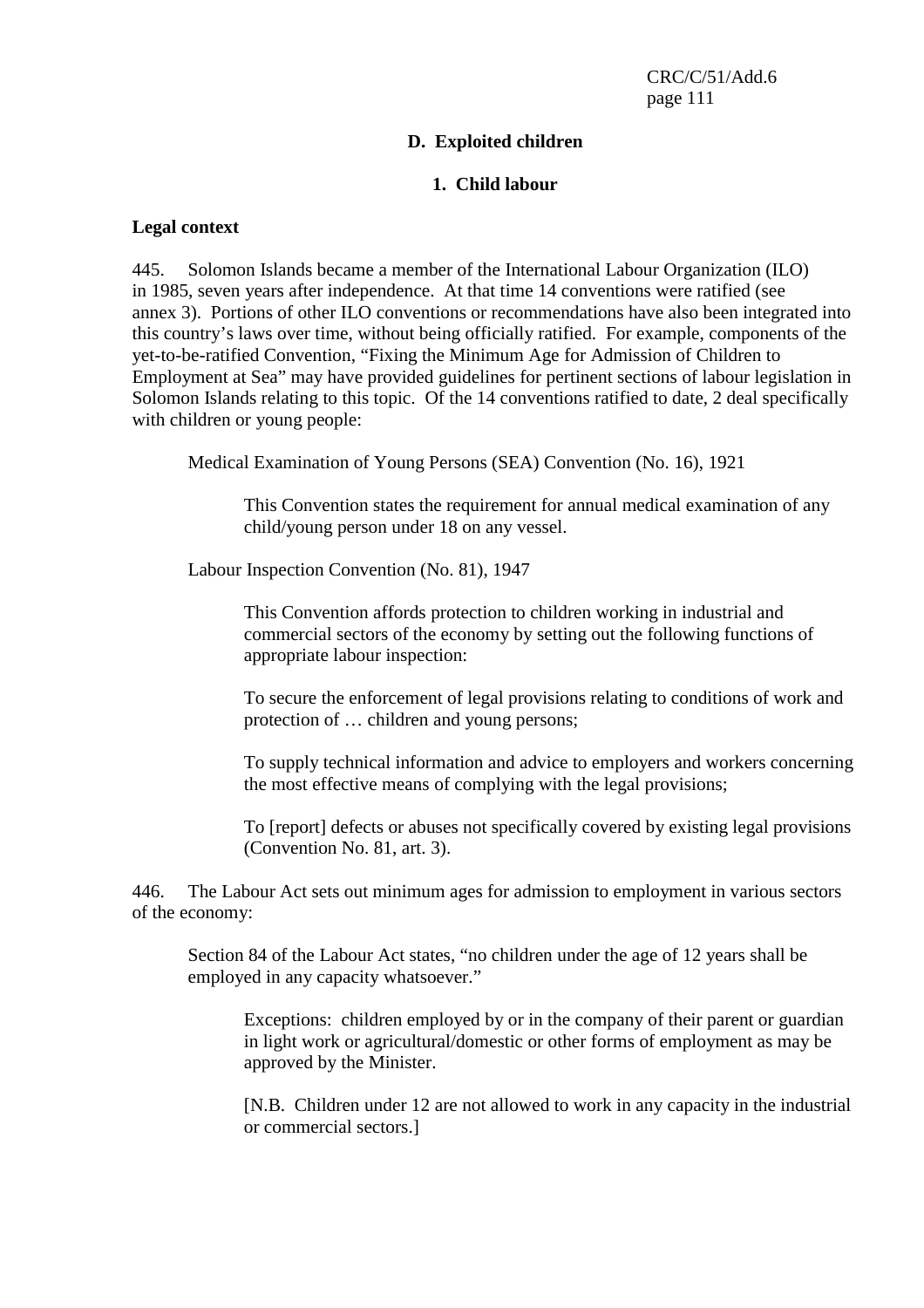> Section 85 of the Labour Act states, "all persons under 15 are not to work in any industrial undertakings or any branch thereof."

Exceptions: Children employed on training ships (for education purposes) or those types of employment approved by the Minister.

[Notable exceptions to section 85 are interpreted to include certain family-ownedand-operated businesses of a industrial nature, e.g. a bus service, in cases where there is direct supervision of the child by a responsible family member.]

Section 86 of the Labour Act states, "A person under the age of 16 shall not be employed underground in any mine."

Section 87 states that once males attain the age of 16, with medical certification of fitness, they may be employed:

Underground in any mine;

On any ship within stated limitations;

During the night in any industrial undertaking with written permission of the Commissioner.

447. There is apparently no protection in the Labour Act for children or young persons (12 years of age and upward) who work in the commercial sector, e.g. hotels, restaurants, casinos, hospitals, offices, theatres, etc. (See endnote 151 under Constraints and recommendations below.)

448. To the extent that children who work are also wage-earners, they are considered by the Labour Division to benefit from any wage and condition legislation which has been enacted to protect adult wage-earners in the workplace.

449. In the absence of verifiable age documentation, the Labour Act states an employer's good faith assumption that an employee meets the legal age requirement under the terms of the Act to be a justifiable defence in court.

### **Implementation**

450. The Solomon Islands Labour Act states that only an initial medical exam is required by operations employing young people at sea. Despite the apparent inconsistency in implementing the letter of this convention, present circumstances reveal that no young person below age 18 is known to be employed on any ship (with the possible exception of supervised school-training ships).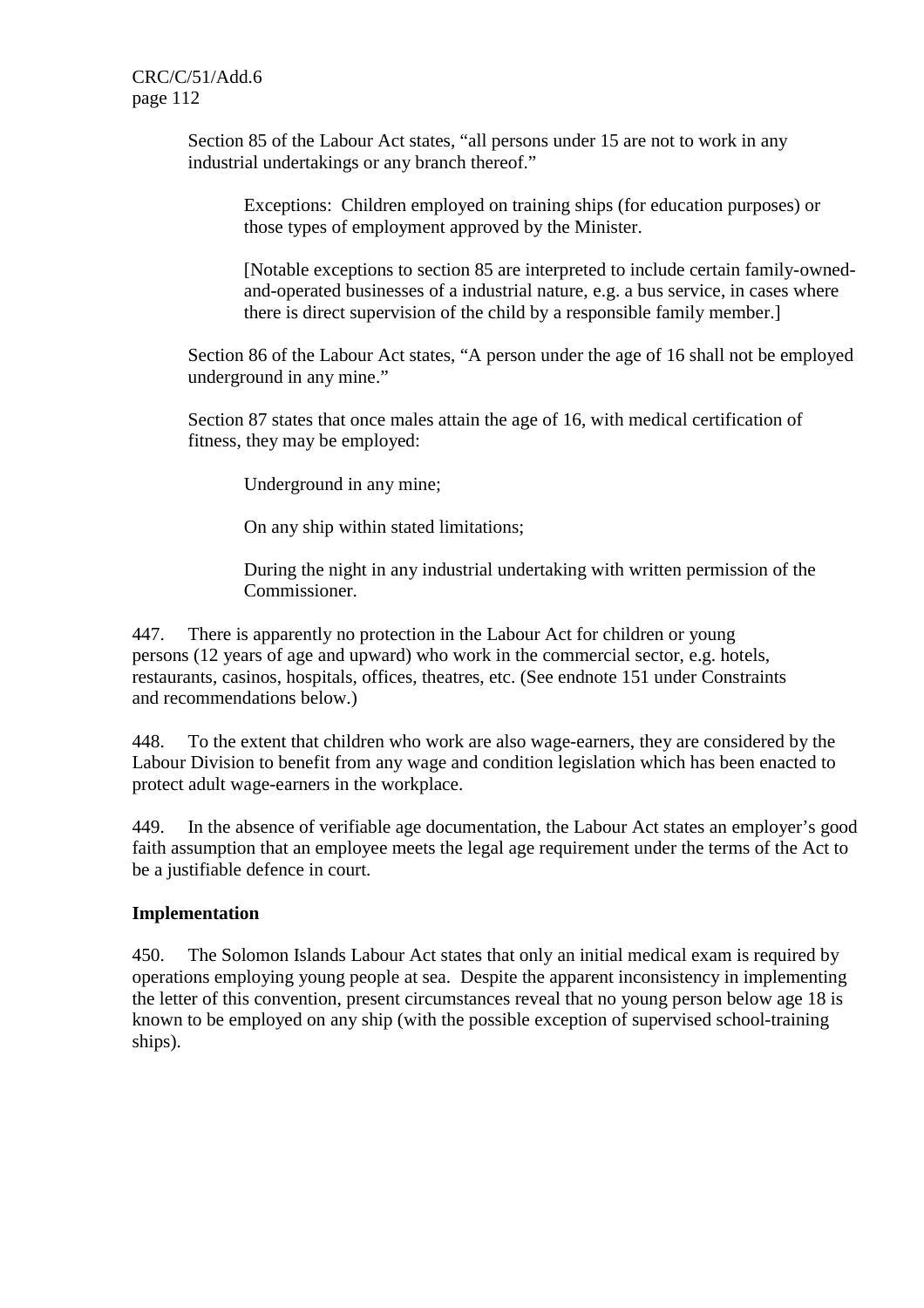451. In providing information on penalties and sanctions it is necessary to note that all inspections by the Labour Division are conducted in response to either accidents reported or complaints lodged. This is essentially a reactive basis for inspection, rather than a proactive one. This significant limitation has been attributed to lack of funds, lack of personnel and lack of adequate transport. It is the opinion of the Labour Commissioner that all workplace accidents are, nevertheless, reported. Employees and their supervisors are considered to have been effectively informed of their rights to compensation via seminars and radio programmes dedicated to disseminating such information.

452. Occasionally, in the process of investigating an accident, a labour inspector discovers a person below the legal age of employment working at the site. The subsequent enforcement procedure is quite clear. The employer is advised that the employment of the child is against the law and the employer's future payroll lists are subsequently monitored to determine that the child is no longer employed there. Although fines up to \$500 are listed in the Labour Act for such a breach, sanctions have never been imposed for child labour violations. This implies that employers found in violation of the law have always been compliant and have thereby avoided sanctions.

## **Constraints and recommendations**

453. While the Labour Act denotes various age restrictions with regard to children working in industrial, mining and shipping undertakings, there are effectively no prohibitions or special considerations governing those who employ children (12 years and over) in the commercial sector.<sup>151</sup> There is a need, therefore, for additional or revised legislation to protect children from potential exploitation.

454. Solomon Islands registered a declaration with the ILO on 24 September l965 to *exclude ratification* of Part II (entitled "Labour Inspection in Commerce") of the Labour Inspection Convention, per the requirements stated in Part III, article 25 of the same Convention. This means that the Solomon Islands Labour Act, although omitting special provisions for children/young persons (12 years and over) who work in the commercial sector, conforms to the ratified terms of the Labour Inspection Convention. Hence, the apparent lack of protection for children of age 12 upward is explained. However, the necessity to re-examine this exclusion remains of significant importance to the future protection of children in Solomon Islands.

455. Of particular interest in examining limitations of the Labour Act regarding protection of children 12 and over from employment in the commercial sector is whether they are also prohibited from working or being present in casinos. According to the Gaming and Lotteries Act [Cap 32] section 3, subsection (3):

No gaming shall take place at which any person under the age of 18 years is included among the players, except where both the following conditions are satisfied, that is to say:

 (a) In a private dwelling house or in the presence of a parent or guardian of that person;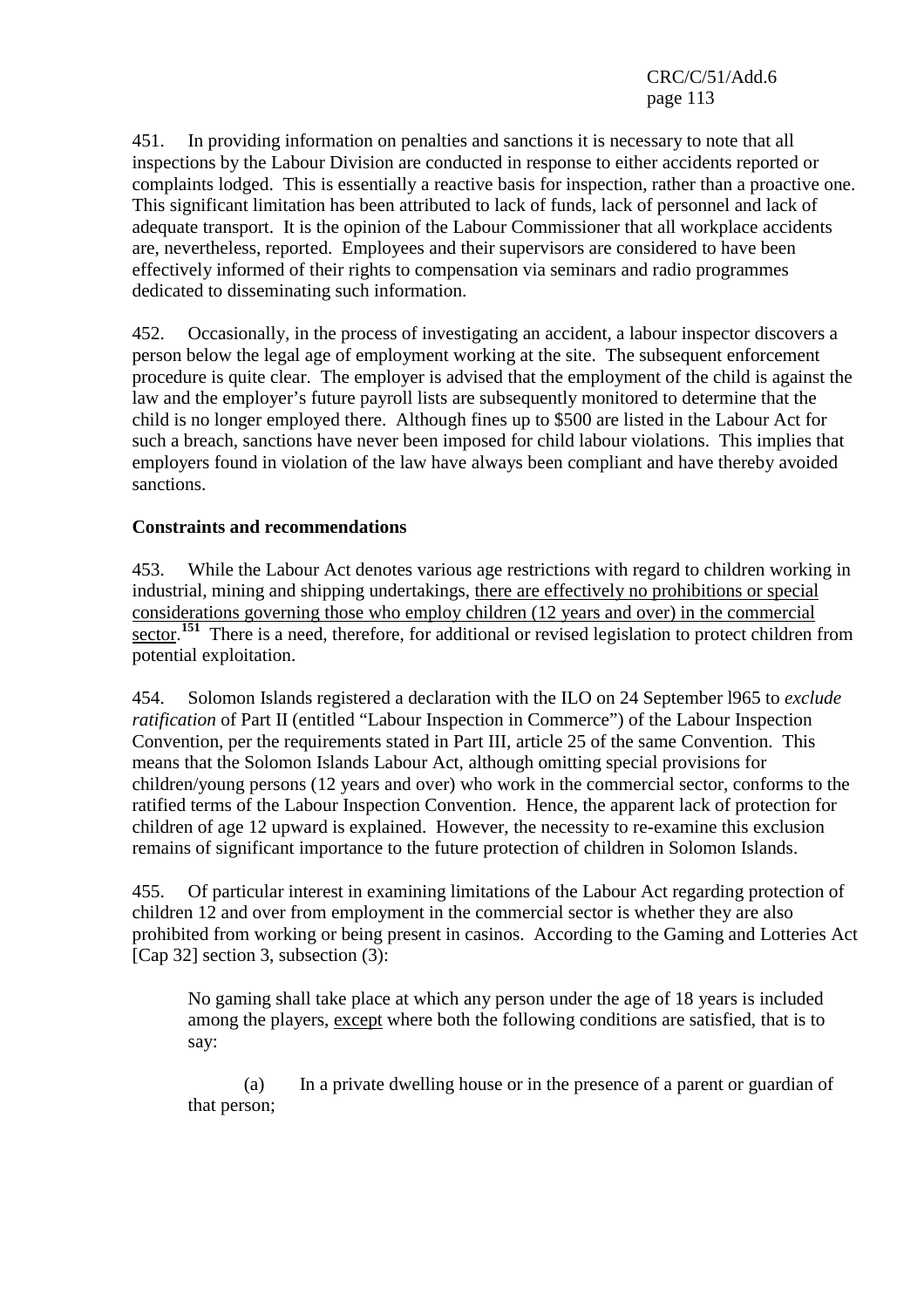(b) Any such person taking part in gaming does so with permission, whether general or special, of a parent or guardian of that person.

In this case, there is no absolute minimum age defined, as in some legislation. This could be interpreted to allow persons under 18 years of age to be present, e.g. serving food, at a gaming establishment without necessarily requiring the presence of a parent or guardian. This gap in protection needs to be remedied by law revision or drafting of new legislation.

456. The lack of required legal age documentation for all those seeking employment in Solomon Islands interferes with meaningful enforcement of age restrictions. Consequently, some employers may erroneously assume that their young workers have reached the age of 18 years when they are hired. This assumption is considered to be a justifiable defence in the case of legal action brought against an employer who has unknowingly hired a person below the legal age for employment. A national identity card with date of birth and photograph would assist employers and others in verifying names and ages when necessary.

457. Despite its mandate to implement the functions mentioned in the Labour Inspection Convention, the Solomon Islands Government keeps no specific data on child labour in the country. Although numbers are kept for adult female wage earners, numbers are not known for juvenile wage earners. It is the considered opinion of the Labour Commissioner that the relatively large number of unemployed adults currently seeking paid employment in the country probably has the effect of diminishing the necessity for employers to meet their labour needs via employment of children.<sup>152</sup> The need for baseline data to assist in measuring the incidence of juvenile employment in the commercial sectors is paramount.

458. Of equal importance is the fact that the text of the Labour Act omits any specific language protecting children from economic exploitation or from work hazardous to children's health, mental, spiritual, moral or social development. (These phrases are found in article 32, CRC). Perhaps such wording could be incorporated in future legislation or via Law Reform Commission sanctioned revisions governing child labour practices in Solomon Islands.

459. In differentiating between genders in the age requirements for 16-year-olds that choose hazardous industrial employment, the Labour Act lacks equal consideration for males and females. The Law Reform Commission should revise the Labour Act with attention to remedying the omission of the commercial sector in labour inspections.

460. November 1997 saw the arrival of an Australian film crew and its screen stars to do location shots in Solomon Islands for a feature film. Via a two-page article in the local newspaper, it was learned that in addition to adult Solomon Islanders, three Solomon Islands' children had also participated in the film on location in Australia.**<sup>153</sup>** This information raises questions regarding the processes involved in recruiting these youngsters, organizing their travel, and particularly their treatment when on location. Although Australian filming practices and policies may have been applied on behalf of the young Solomon Islanders in this case, the questions remain.**<sup>154</sup>**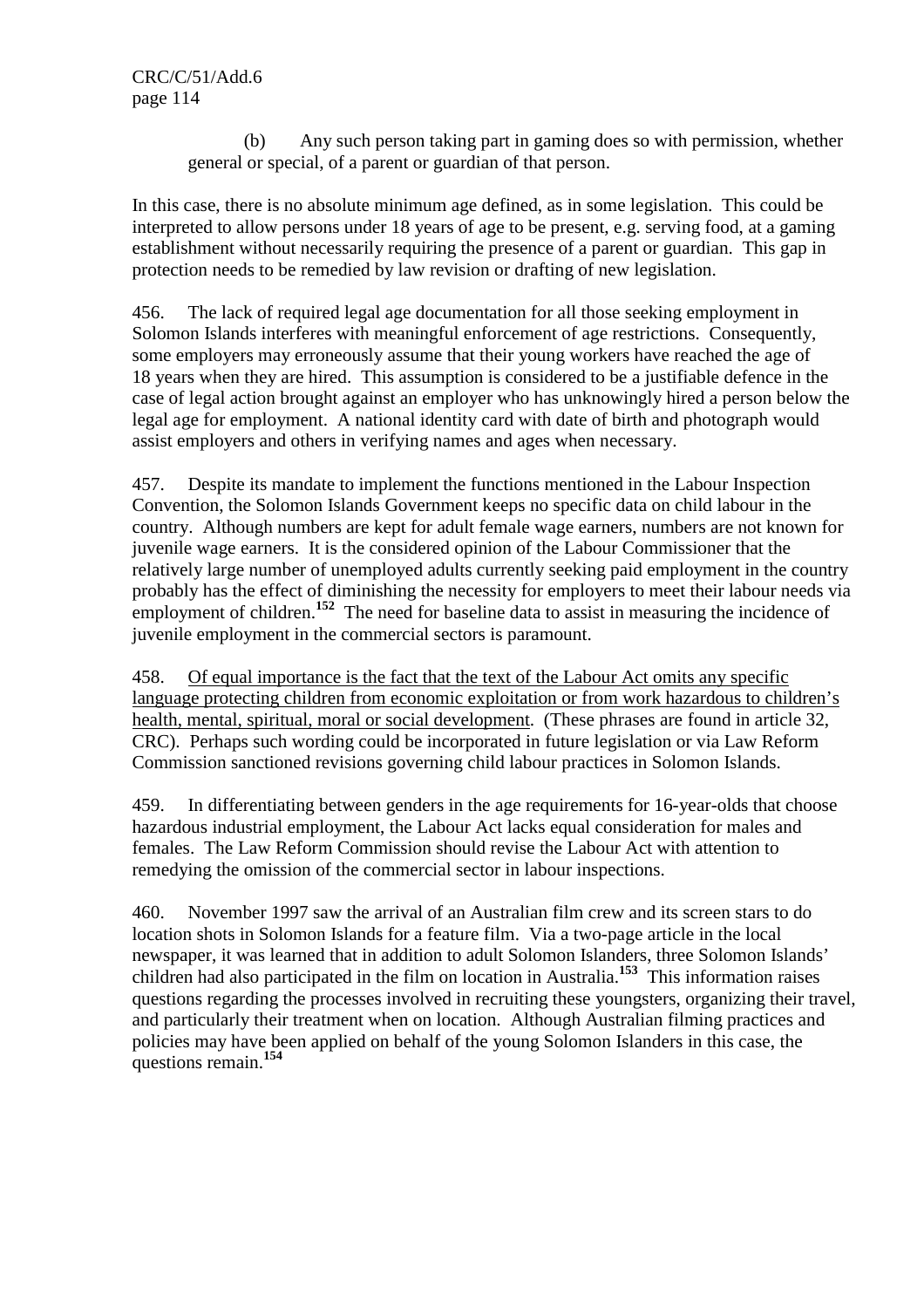## **2. Sexual exploitation and sexual abuse**

### **Legal context**

461. The Penal Code, Cap 5, Part XVI deals with offences against morality. Sections 128 to 146 would cover certain particular situations relating to sexual abuse of children, especially girls. These provisions are clear as far as they go; however, they are antiquated and need to be broadened to include language that protects boys from similar crimes. Additionally, language protecting children from computer disseminated pornography is urgently needed. The commercial exploitation of children, including paedophilia associated with tourism and commerce, is a growing problem here and elsewhere in the Pacific. The Law Reform Commission is the legal entity through which such changes would be channelled. However, it is up to interested individuals and advocacy organizations to submit the specific requests for such changes in the laws.

462. The Penal Code section 133 (1) states that a person who unlawfully and indecently assaults any woman or girl is guilty of a felony, and liable for imprisonment for a term of five years. This is a general provision that could be used against persons assaulting female children, but falling short of rape, or even serious assault. Here, however, is again raised the question of whether male victims are protected by the letter of this legislation (see above). Section 154 of the Penal Code covers indecent assaults/attempted indecent assaults on any male person and so would include boys. This is liable to seven years' imprisonment. Section 133, indecent assault on women/girls, is only liable to five years' imprisonment. This raises the question of non-discrimination and needs to be addressed by the Law Reform Commission.

463. Section 237 of the Penal Code is a general provision governing assault and protects children and adults, male or female.

464. Those found guilty by the court of sexually abusing children are normally sentenced to prison, although some may serve suspended sentences outside of prison.

465. Where there are offences under the Penal Code, a person found guilty of sexually assaulting a child (girl) might be sent to prison. The victim may be happy that the perpetrator has been sent to prison, but the injury caused to her may still exist, and she may feel that she has not been compensated properly. With the assistance of a lawyer, the victim of a sexual assault may bring a restraining order against the person who assaulted her. A civil suit can be instituted in court for damages against the person who committed the offence.

### **Implementation**

466. The Ministry of Police has published some data on children as victims in Annual Report form, please see tables 5 and 6, above. More detail on children's ages and resolution of cases would be useful to understand whether there are obstacles to effective prosecution of such crimes. Involvement of newly trained police officers**<sup>155</sup>** within the Ministry of Police will also be advantageous to children and victims of domestic violence, etc. The training, conducted by the Family Support Centre, highlights the renewed working relationship between the Ministry of Police and this Centre.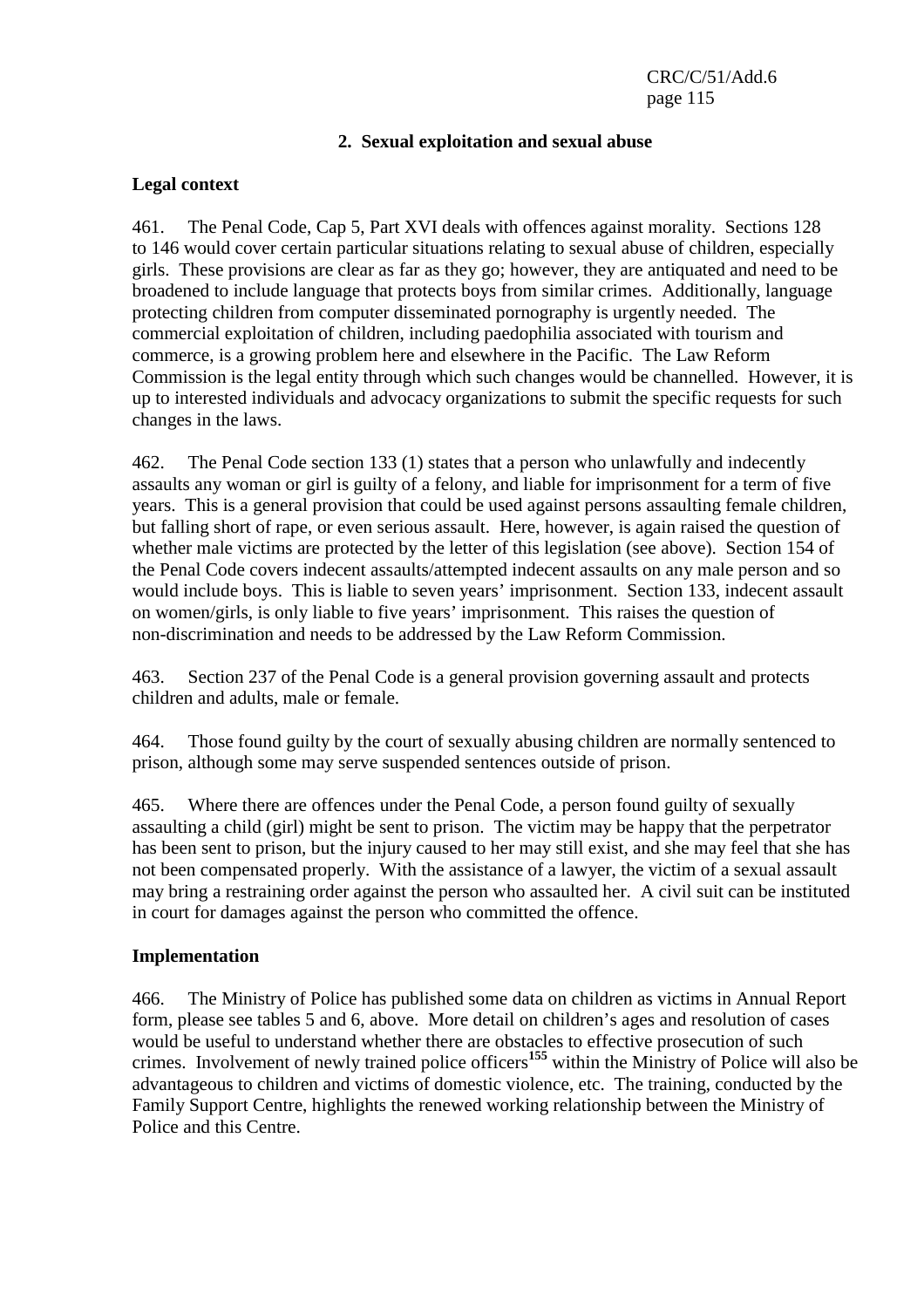467. Laws (including the Penal Code) are only of use to any person or authority if there is a breach of compliance with that particular law. Where, for example, an uncle has molested a girl, unless such acts are brought to the attention of the Police the culprit will never be prosecuted.

468. Instruction can be made to the office of the Public Solicitor or to any private legal practitioner to commence civil proceedings against persons who are known to have caused these assaults. This may facilitate prosecution of cases which otherwise would not be brought to court due to the intimidating aspects of the criminal reporting process.

## **Constraints and recommendations**

469. An important obstacle to prosecution is the non-reporting of sexual assaults to police officers. This could be due to various reasons, such as the fact that compensation has been paid to the victim's parents, or that it would be shameful for the family to acknowledge that such acts have occurred, or that there is simply no easy access to police stations. In most areas police stations are miles away. Even if there is a police station close by, it is possible that the victim will not report the assault because of the fear of being intimidated by police,**<sup>156</sup>** more so if the victim is a female and the police attendant is a male.

470. Another issue is identifying which acts or actions amount to sexual abuse. Unless a victim understands that s/he has been assaulted, such acts may continue to be practised undetected. Thus the issue of awareness is also important. It is difficult to allege that a child has been sexually abused without actually recognizing if such an act amounts to sexual abuse under the Penal Code. There is definitely an ongoing need for public awareness amongst communities concerning child abuse. The Family Support Centre in Honiara conducts outreach workshops on family violence issues, CRC and legal rights to address this need.

471. Occasionally, the government radio station (SIBC) or the newspapers carry some news regarding convictions for common assault or sexual abuse. This has changed in recent years to include overseas news items involving young Solomon Islanders.**<sup>157</sup>** With Asia cracking down on its child sex trade, certainly there is a growing desire amongst Pacific nations not to become the next destination for sex tourism. At the same time casinos have gained a significant foothold in the local economy. The risk of exploitation of staff by patrons in such venues is great.**<sup>158</sup>** It is hoped that regulatory agencies will focus on protecting casino workers from exploitation. Similarly, hotel operators in nearby countries have been charged with prostitution tied directly to competition for business in the mainstream hospitality market. Such signs are worrisome trends that need to be closely monitored. Creating raised awareness of this issue via discussions with the Tourism Authority would be a positive beginning point.

# **3. Sale, trafficking and abduction of children**

# **Legal context**

472. The Penal Code, Part XXVI "Offences against liberty" refers to sanctions prohibiting kidnapping, abduction, concealing abducted persons, etc.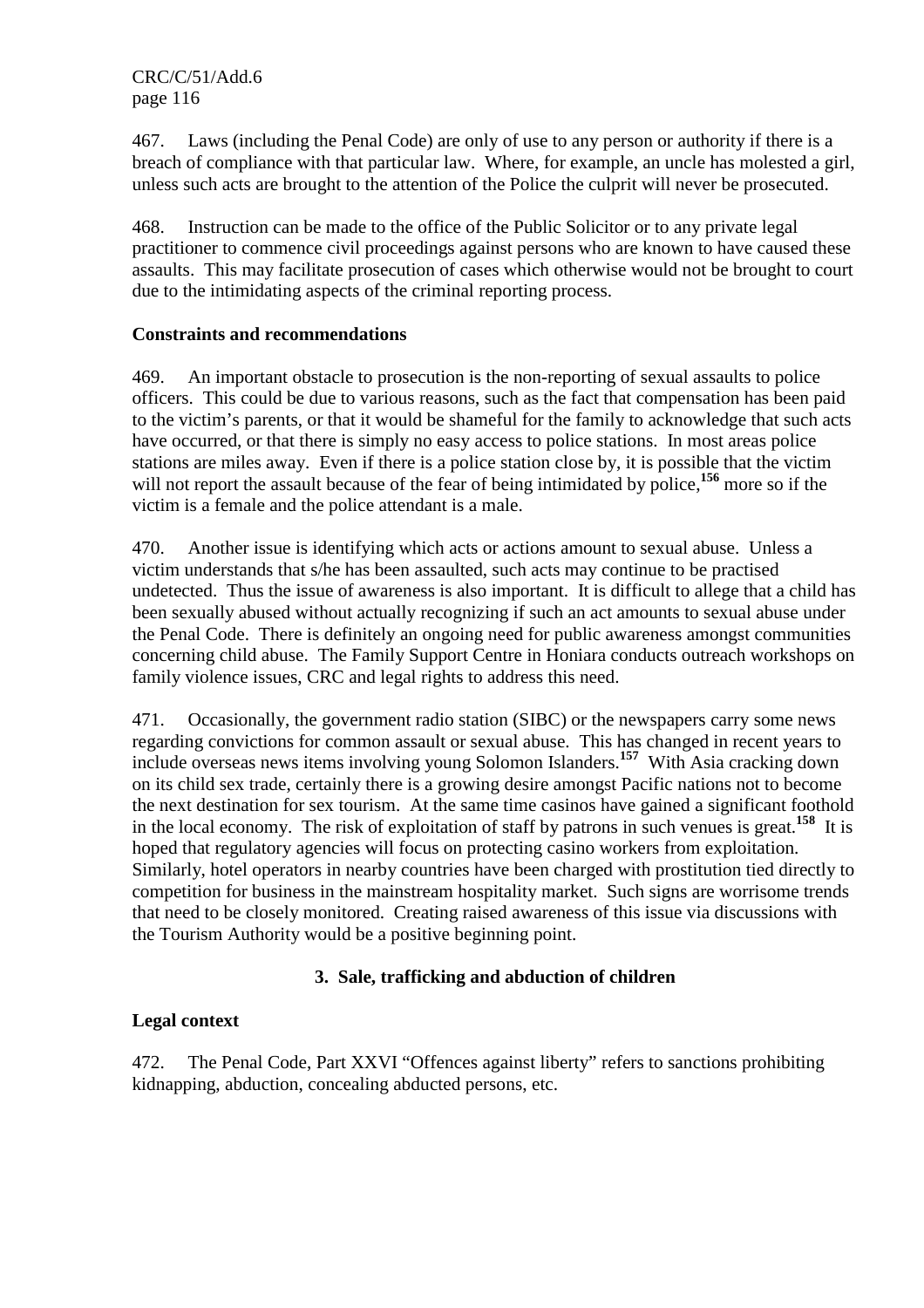473. The Penal Code, section 246 specifically deals with child stealing. Cases exist commonly amongst birth parents reclaiming children from families who have informally adopted them. In custodial disputes, the non-custodial family quite commonly takes children from the custodial parent. These cases are often handled through the Public Solicitor's Office (see chapter V, Family environment and alternative care, section E, Illicit transfer and non-return).

474. In the case where children are suspected of being active in sexual activities on boats or in certain premises, the guardians of the child may bring a lawsuit against the owners of the boat to restrain them from allowing children on board.

# **Implementation**

475. Customary law is part of the law of the land as long as it does not violate the principles of humanity ensured by the Constitution. Although there has not yet been a case brought to court, potential does exist for legal conflict to arise between certain customary marriage practices and the constitutional protection of the right to personal liberty afforded to young females as citizens of this country.

476. In certain areas of the country, customary marriage practices may, for example, allow a female child of comparatively young age to be married to a person chosen by her parents, but against her own will. In such cases any potential advocate for the girl's interests might be deterred for several reasons. Persons who might help would not be welcome interfering in family affairs. Such persons may also be uninformed of the child's legal rights under the Constitution. Or an advocate may not be willing to disrupt the highly valued cohesion of the community in such a circumstance. Though such hypothetical situations may or may not be uncommon, a legal case must be presented before the strength of the constitutional protection can be effectively measured.

### **4. Drug abuse**

# **Legal context**

477. The Constitution of Solomon Islands is the Supreme Law of the land. All other laws are subject to it (section 2 of Constitution). Chapter II of the Constitution contains the fundamental rights of individuals. Of particular importance are section 6, which provides for the protection of individuals from slavery and forced labour, and section 7, which provides for the protection of individuals from inhuman treatment. To fulfil these provisions in the Constitution, laws like the Penal Code, Dangerous Drugs Act, etc. were enacted or adopted.

478. The appropriate piece of legislation prohibiting the use of certain drugs is the Dangerous Drugs Act Cap 53. Such drugs include Indian hemp (Cannabis *sativa* or Cannabis *indica*), Raw Opium and Coca Leaf. Section 7 of the Act prohibits the cultivation of Opium Poppy or Indian Hemp or Coca Leaf by any person. Section 8 (a) and (b) states that any person found being in possession of drugs, or selling or who shall have given or sold is guilty of a crime. The provisions of the Dangerous Drugs Act apply to all persons, including children.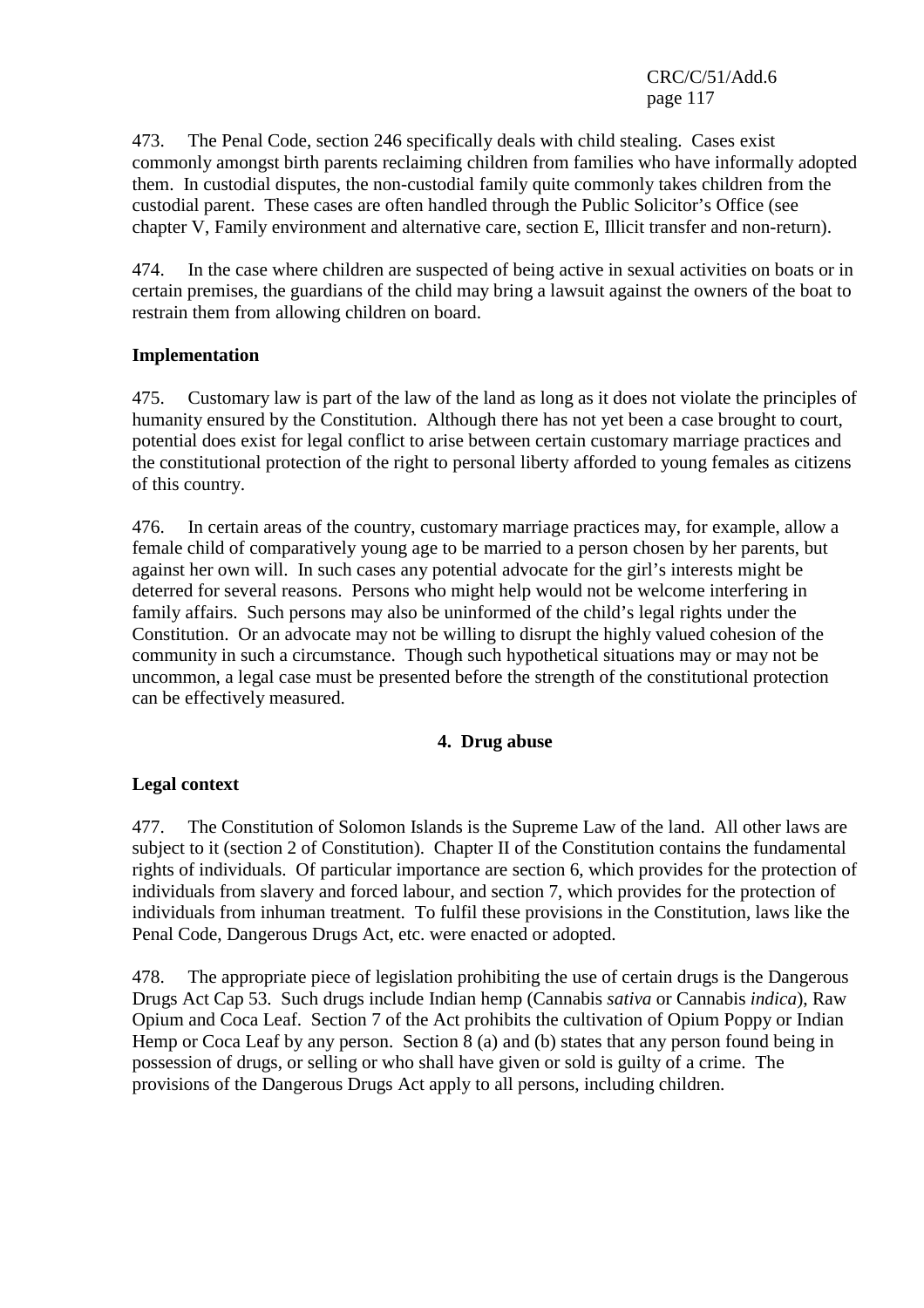479. The penalty provisions in section 39 of the Drugs Act range from:

On conviction by the court, a fine of two thousand dollars or to imprisonment of 10 years or both.

On summary conviction to a fine of five hundred dollars, or to imprisonment or both.

480. The Liquor Act, Cap 33 regulates the sale and consumption of liquor. The opening hours are 8 a.m.-6 p.m. each day (section 5 of the Liquor Act). Only licensed liquor outlets are permitted to sell liquor. Section 74 (1) and (2) of the Liquor Act, amended in 1988 and 1992, prohibits a person or licensee to sell or supply liquor to any person who is known to be under the age of 21 years. Breach of this section attracts a fine of \$1,000 and a term of imprisonment. Section 74 (3) prohibits persons under the age of 21 years to consume liquor whether on licensed premises or not. A fine is also attracted where there is a breach. Section 74 (4) also prohibits a person to send a person under the age of 21 to purchase liquor.

# **Implementation**

481. Alcohol and tobacco are widely used and abused by both young and old despite the presence of national legislation in the form of the Liquor Act.**<sup>159</sup>** Arguments may be made that the Liquor Act amendments increasing the minimum ages for purchase and consumption of liquor from 18 to 21 years are not enforceable. The legal voting age in the country is 18 years and the employment restrictions of the labour laws apply only to those under 18 years of age. Effective policing may also be hampered by the difficulty in determining whether someone is under 21 years of age or above unless that person carries some kind of identity card, e.g. a birth certificate. An article in a local newspaper raised the question of whether under-18-year-olds are banned from attending clubs where alcohol is served.**<sup>160</sup>** The text of the article questions whether clubs can successfully deny entrance to those under 18. The issue of being 21 years of age to legally drink alcohol was not even addressed. This leads to speculation that the public generally assumes an 18-year-old can legally attend clubs and drink alcohol.

482. Studies by WHO and UNICEF consultants in November 1995 highlighted both the prevalence of alcohol-related problems and the need for a national preventative programme to combat such problems and for awareness raising. These consultants were assisted by MHMS staff during the course of conducting their study in Honiara. There have been plans for the Social Welfare Office (MHMS) to arrange for a wider study on adolescent behaviour in relation to substance abuse and unemployment. Contacts have been made with the WHO office in Honiara for funds or expertise. Also in collaboration with the UNICEF office in Fiji, an action plan (project proposal) was submitted by Social Welfare during a regional workshop in May/June 1996. This plan requested funding of a local workshop addressing alcohol and tobacco abuse. This workshop was to be held in December 1996.**<sup>161</sup>**

483. Statistics on how many children have been convicted of drug offences are not immediately available. The Police and Magistrate's Court does not have proper statistics on the prosecution of drug abuse by children. There is, therefore, a need to develop a system where the number of children convicted under the Drugs Act is kept. It would then be possible to gauge the problem of drug use by children.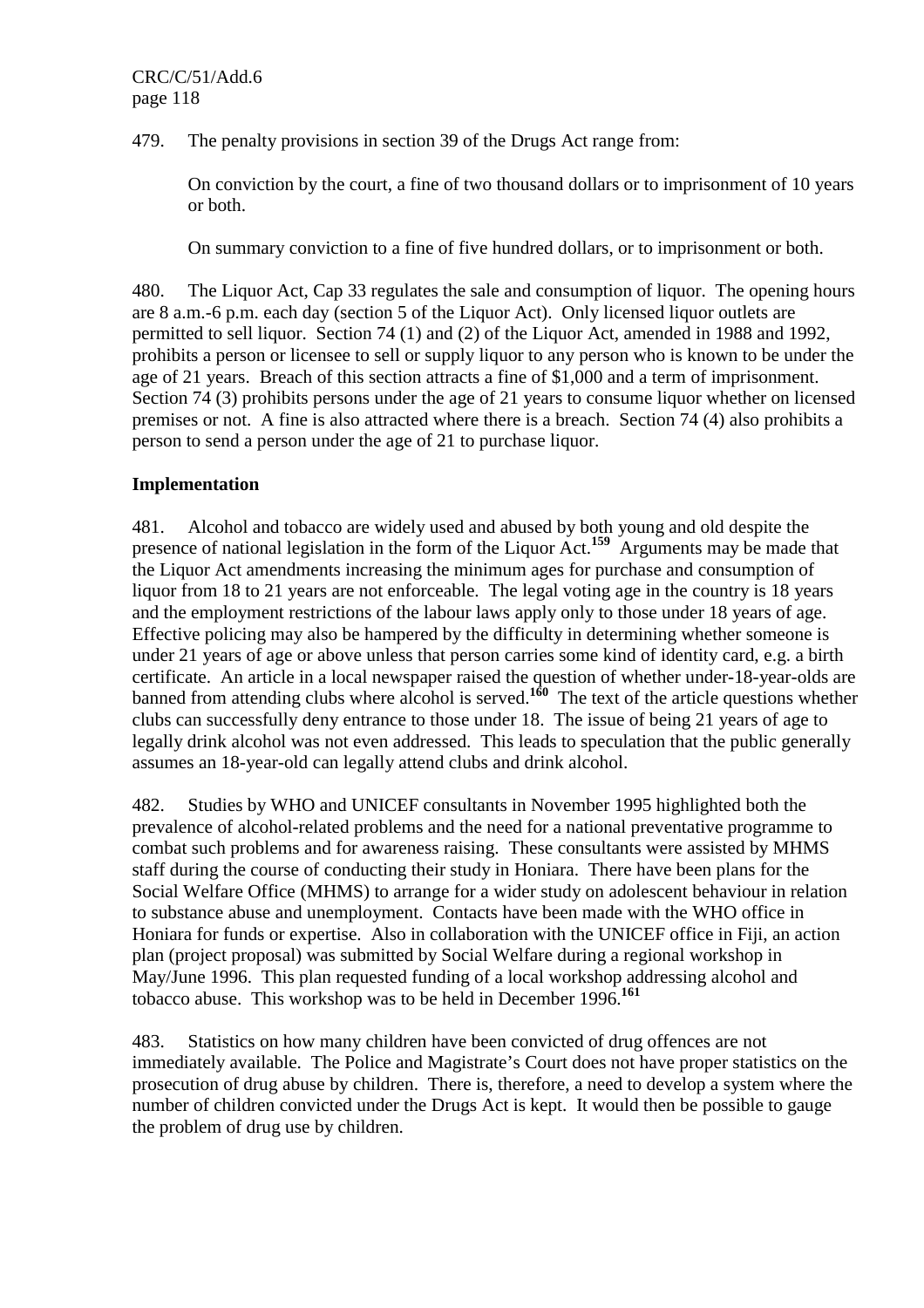484. For several years until late 1997 there was no proper surveillance undertaken by the Town Council Police and the National Police to halt the rise in the numbers of black market beer outlets. During that period, Honiara experienced a steady increase of black market beer outlets in government residential areas and also in settlements outside the town boundary. Because of the fear of purchasing alcohol in the retail shops, children purchase beer from the black markets in the night. The presence of illegal outlets stimulates child consumption of liquor. In the last quarter of 1997, police policies changed and several raids were conducted on such outlets, resulting in closure and arrests.**<sup>162</sup>** Via a local news story in February 1998, the police restated their commitment to continue "ongoing police operations to prevent illegal activities, e.g. sale of alcohol, drug abuse, housebreaking, vandalism, etc.".**<sup>163</sup>**

## **Constraints and recommendations**

485. Control of alcohol consumption is hindered by the availability of alcohol, including home brew and toddy (kaleve). Since mid-1993, Solomon Islands has had its own local brewery. This has not prevented continued importation of foreign beer into the country. In 1995, in exchange for its promise to assist in building a new wing of the maximum-security prison at Rove, a local wholesaler was granted a 50 per cent concession rate on customs duties on imported beer. This made the wholesaler's business in imported beer very competitive with local beer prices. The Government lost a significant amount of import duty money<sup>164</sup> *and work on the prison has since stopped due to lack of funds from the wholesaler in question*. In future criteria for awarding government duty concessions must be reviewed and minimized to prevent such problems from occurring. Transparency in Government is necessary to win back public trust. If private enterprise cooperates with Government in future social welfare endeavours, it should be strictly on a charitable basis, with no hidden benefit to be gained by the company beyond resulting public goodwill.

486. Binge-drinking patterns characterize alcohol consumption in Solomon Islands. The traditional value system of sharing and reciprocity exacerbates the societal abuse of alcohol. A study in two communities in Ysabel Province found that 82 per cent of respondents said that they normally drank with friends, while only 18 per cent said they drank alone. The association between having a celebration and excessive consumption of alcohol is a firmly entrenched one.**<sup>165</sup>** Keeping track of alcohol-related illnesses, accidents and crime statistics will assist in developing public awareness of the problem of alcohol abuse. Such data will prove useful as a source of indicators for incidence of child abuse and other issues for children or young people.

487. It is not widely understood by the drinking public that such consumption patterns can be precursors to either psychological or physical dependence, i.e. alcoholism. The detrimental economic effects of alcohol abuse are also significant in a country where wage rates are comparatively low and education costs for children are relatively high. Specific campaigns to heighten awareness of the dangers of binge-drinking alcohol consumption patterns would probably only be helpful in combination with establishment of counselling and referral programmes. Churches may be effective resources for their immediate communities. Establishment of Alcoholics Anonymous (AA) or similar self-help organizations might be useful, especially where other agencies are unable to provide counselling services or adequate support to the person seeking help.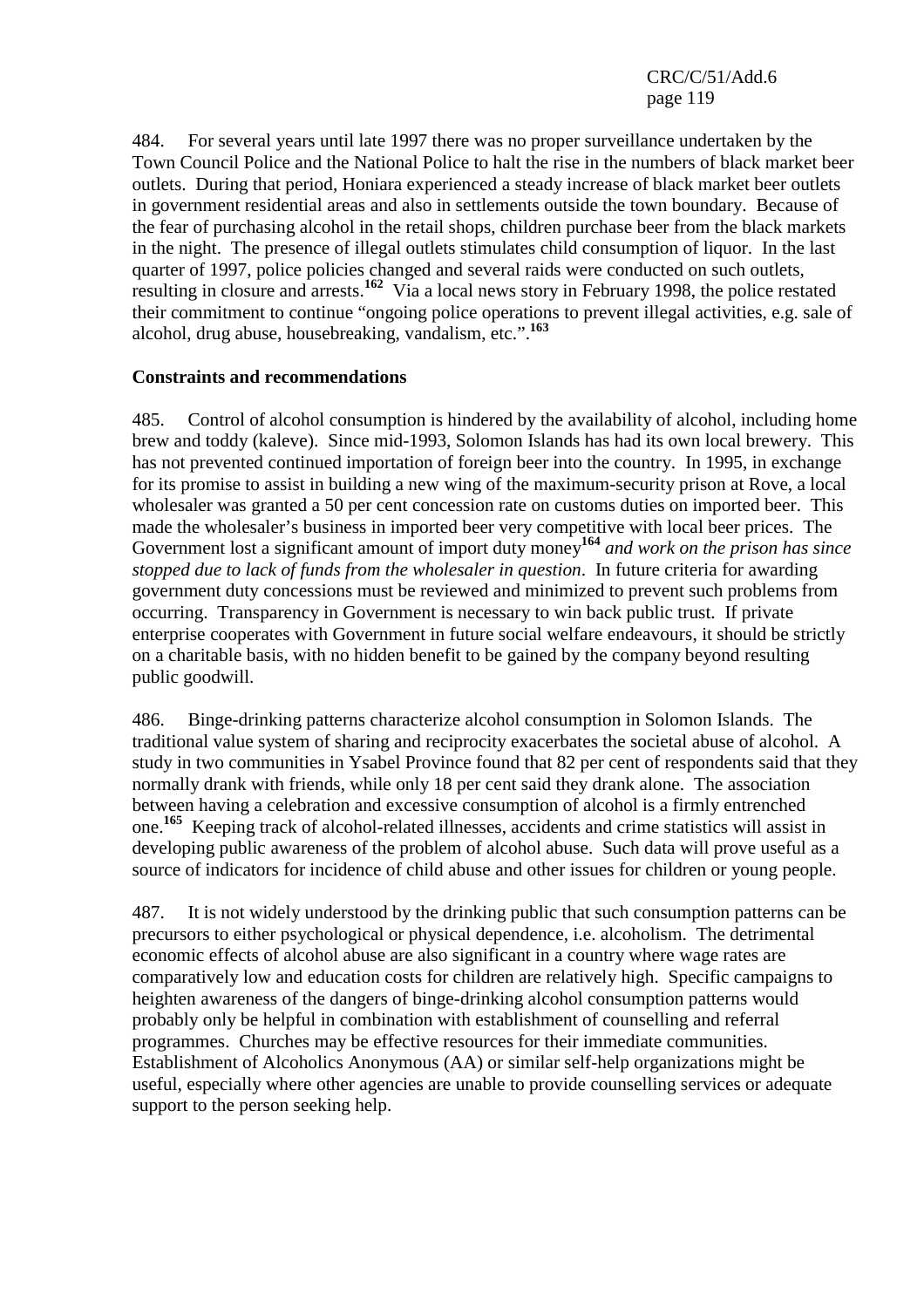# **5. General recommendations**

488. The extent of child exploitation in Solomon Islands (child labour, prostitution, drug abuse, and sale, trafficking or abduction of children) is not known. This is largely due to the fact that there are no proper statistics kept by the authorities that are concerned with the administration of the relevant legislation. Such bodies include the Police, Social Welfare, courts and hospitals and clinics. Relevant statistics are vital to determining the effectiveness of current legislation. It is difficult to introduce meaningful changes to current laws without relevant data contained in statistical form.

489. The Police, the courts, social welfare officers, health workers, teachers, child rights advocates and citizens must work together to combat exploitation of children on all fronts. A national database of child-relevant statistics needs to be established and maintained. This could be facilitated temporarily through the office of the Secretariat of the National Advisory Committee on Children or, more preferably, through a dedicated position in the lead ministry for children's affairs (currently the Ministry of Youth, Women and Sports). Regardless of where the database resides, it must be accessible. The relevant agencies must cooperate in the process of data-sharing by identifying indicators, tracking child-relevant statistics and updating the national database in a timely and regular manner, e.g. reporting current statistics at least every six months, if not quarterly. The database should be insulated from the capricious transitions of governments, and given priority as a meaningful repository of information. Such information should be monitored in a timely manner to detect both positive and negative trends and facilitate implementation of measures necessary to optimize the development of Solomon Islands children.

490. Laws that do protect children from exploitation are contained in various acts and ordinances. Perhaps due to the fact that such provisions are widely scattered, their implementation is often lacking. A good majority of the citizens of this country do not know where to find these laws, let alone provisions relating to abuse of children. It would be convenient, therefore, to have a separate article of legislation dealing with children. The problem immediately foreseen is that such a law may duplicate the provisions in the Penal Code, Labour Ordinance, Dangerous Drugs Act, etc.

491. All current, child-relevant legislation should be reviewed by the Law Reform Commission and revised. A comprehensive Child Bill should be drafted and enacted to address the existing areas of weakness, thereby strengthening existing legislation. Such a bill might use the Convention on the Rights of the Child as a guideline in considering all areas of law relevant to children. It should create new language for child-protective measures that address the technological developments of the next century. Specifically, use of various present and future communication technologies, such as the Internet, are not covered by current laws, thereby permitting child exploitation practices via these media to go unchecked. Neighbouring Fiji is already wrestling with the problem of applying child-protective legislation inadequate to the electronic age.**<sup>166</sup>** Solomon Islands must not find itself left behind.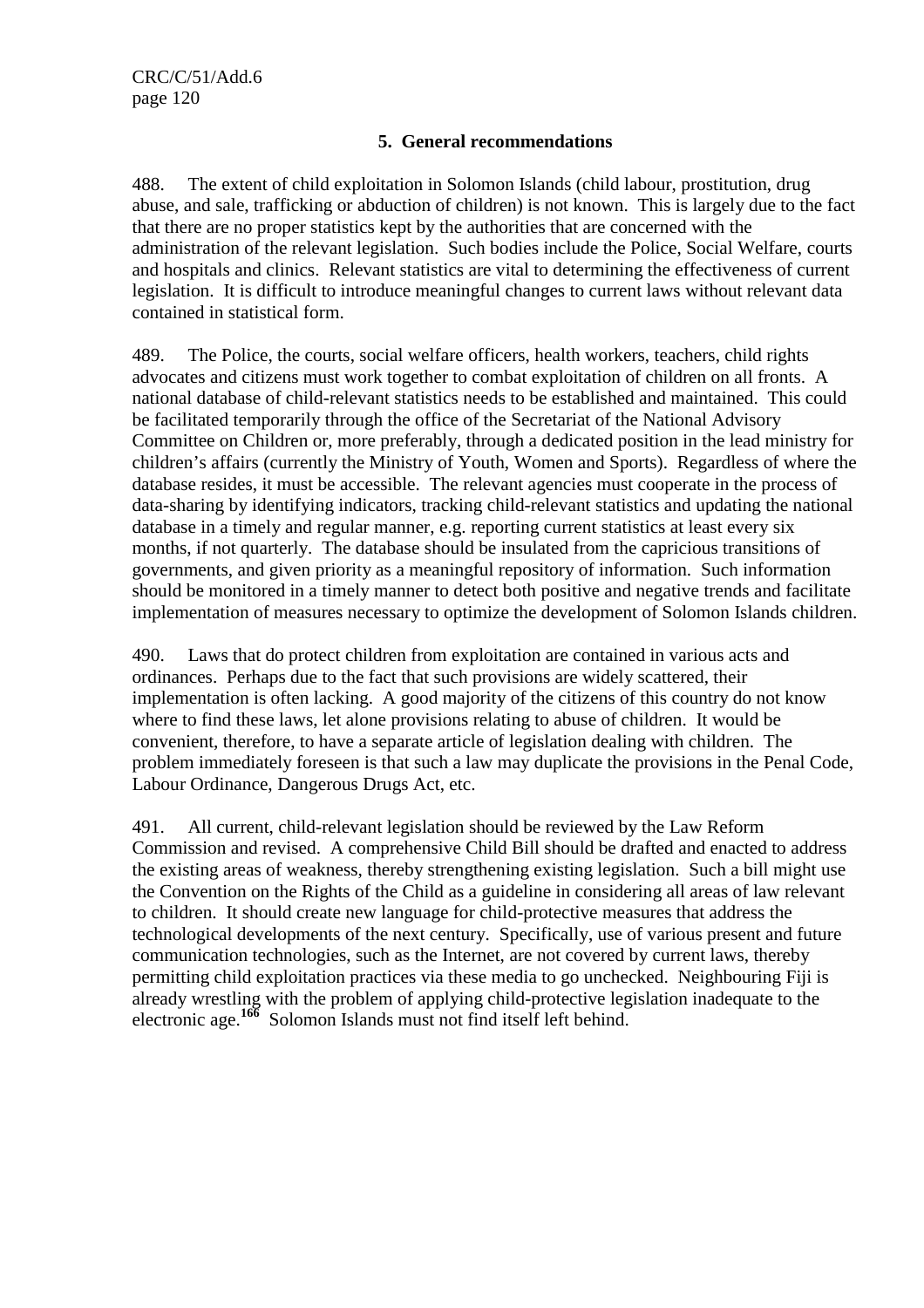## **E. Children of a minority or indigenous group**

492. Solomon Islands is culturally extremely diverse, with over 80 language groups and distinct differences in customs, lifestyles, physical appearance, etc. - even among Melanesians who form over 90 per cent of the population. Polynesians (4 per cent) and Micronesians (1.5 per cent) form the largest minorities in the country with Asian and Europeans accounting for some 1 per cent each. To some extent, therefore, minorities are the norm. This is especially true, in light of the observation that cultural distinctions are frequently made amongst Solomon Islanders who comprise the Melanesian majority. Most modern Solomon Islanders, who have lived in culturally diverse areas, take great pride in their ability to identify fellow Solomon Islanders' places of origin by either their appearance or by their language. This awareness has been known to engender a lack of cooperation at the workplace. However, it is difficult to gauge whether cronyism or the wantok system permits oppressive discriminatory practices over children.

493. There is no acknowledged or overt discrimination against any of the minority groups mentioned above. However, at least one group of Solomon Islands citizens - those from Kiribati (formerly Gilbert Islands), who were settled here by British colonial authorities in the 1950s - are disadvantaged because of their lack of customary land ownership rights. Other groups from small, remote outlying islands such as the Temotu group, Ontong Java and Sikiana are greatly disadvantaged by their geographically remote positions and the associated difficulties in receiving services provided by Government or businesses.

494. Women and children are generally disadvantaged by their lack of power in social and economic spheres. These inequities may most easily be addressed by continuing to focus attention on the vestiges of institutional discrimination inherent in the remnants of colonial law still used in the modern era. Solomon Islands citizens must also decide to what degree the current inequities inhibit or advance the development of the country. With clear agreement and desire for either facilitating change or maintaining the status quo then education may then proceed to perpetuate or improve the current situation for minorities in Solomon Islands.

### **Notes**

<sup>1</sup> Please refer to the Convention on the Rights of the Child, article 42. In Solomon Islands this will mean the full country report will only be available in English; while shorter, summary reports may be translated into several of the larger local languages, including Pijin, and more widely disseminated.

<sup>2</sup> Ona calls for referendum ... and condemns Solomons for signing border treaty (16 July 1997). The Solomon Star, p. 5.

<sup>3</sup> Peace talk group arrive [sic] on Royal NZ Air Froce aircraft (23 July 1997). The Solomon Star, p. 3.

<sup>4</sup> "Big step forward for peace" (23 July 1997). The Solomon Star, p. 3.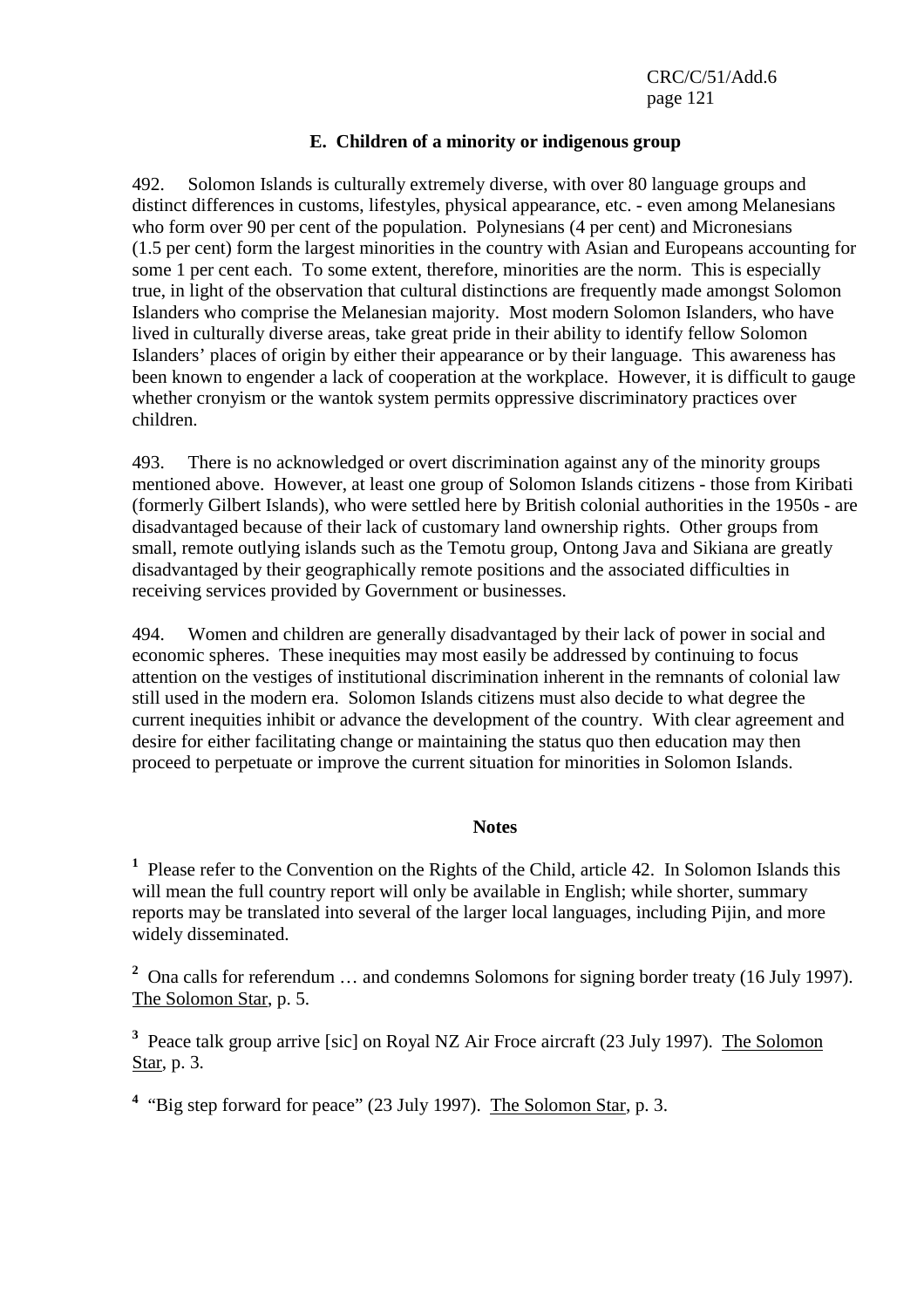<sup>5</sup> Confidence of peace soon on B'ville (14 October 1997). The Solomon Star, p. 7.

<sup>6</sup> NZ troops fly to B'ville (9 November 1997). The Solomon Star, p. 12.

<sup>7</sup> More Bougainville peace talks (28 November 1997). The Solomon Star, p. 14.

**8** Central Bank of Solomon Islands, (1997). Quarterly Review, September 1997, Honiara. Also, Asian Development Bank, (1997), Solomon Islands Economic Report 1997, Honiara.

<sup>9</sup> Solomon Islands Government (SIG) (1992). Statement of Policies by Solomon Islands Alliance for Change 1997-2001, Honiara.

**<sup>10</sup>** Bus fare rise by 50 per cent (27 February 1998). The Solomon Star, p. 2.

<sup>11</sup> There are several cut-off points in the education system, at the end of standard 6, forms 3, 5 and 6. The number of students that are able to continue from one cut-off point to another depends on availability of facilities such as classrooms, dormitories, teachers and available places. There are fewer facilities available in secondary schools for females. (MHMS, SWO, March 1997, p. 3).

**<sup>12</sup>** Although health information on incidence of STDs is kept by MHMS, it is not disaggregated by age, so there continues to be an urgent need for data collection on all these issues that affect young people in Solomon Islands. (Source: WHO Mission Report on Adolescent Health, 1997, annex 3).

**<sup>13</sup>** Fia, P. (1996), Youth and Other Social Problems in Solomon Islands: An Overview, p. 5.

**<sup>14</sup>** SIG/UNICEF 1993. Situation Analysis of Women and Children, Honiara, pp. 27-34.

<sup>15</sup> In the period prior to publication of this report there has been great confusion as to the status of children in the governmental ministerial structure. Although the NACC is chaired by the Permanent Secretary of the lead ministry designated for children, the dissolution of the MYWSR in early 1997 meant that youth and women were assigned to separate ministries. This resulted in confusion as to what ministry would have jurisdiction over children's issues. This essentially decapitated the NACC for a sustained period in 1997 as letters by the secretariat requesting governmental clarification produced conflicting information. The issue was still unresolved in March 1998. Among other things, this has negatively affected the momentum for furthering children's rights/needs engendered by Solomon Islands' accession to the Convention. Not having a confirmed lead ministry for children's affairs, the NACC and children's issues themselves have been pushed to the periphery of governmental awareness. Despite a workshop held on the CRC in Honiara in October 1995, the rapid pace of public sector and NGO personnel turnover since then has adversely affected development of a base of informed, highly-placed individuals necessary for sustained continued progress toward the goal of implementation of the Convention.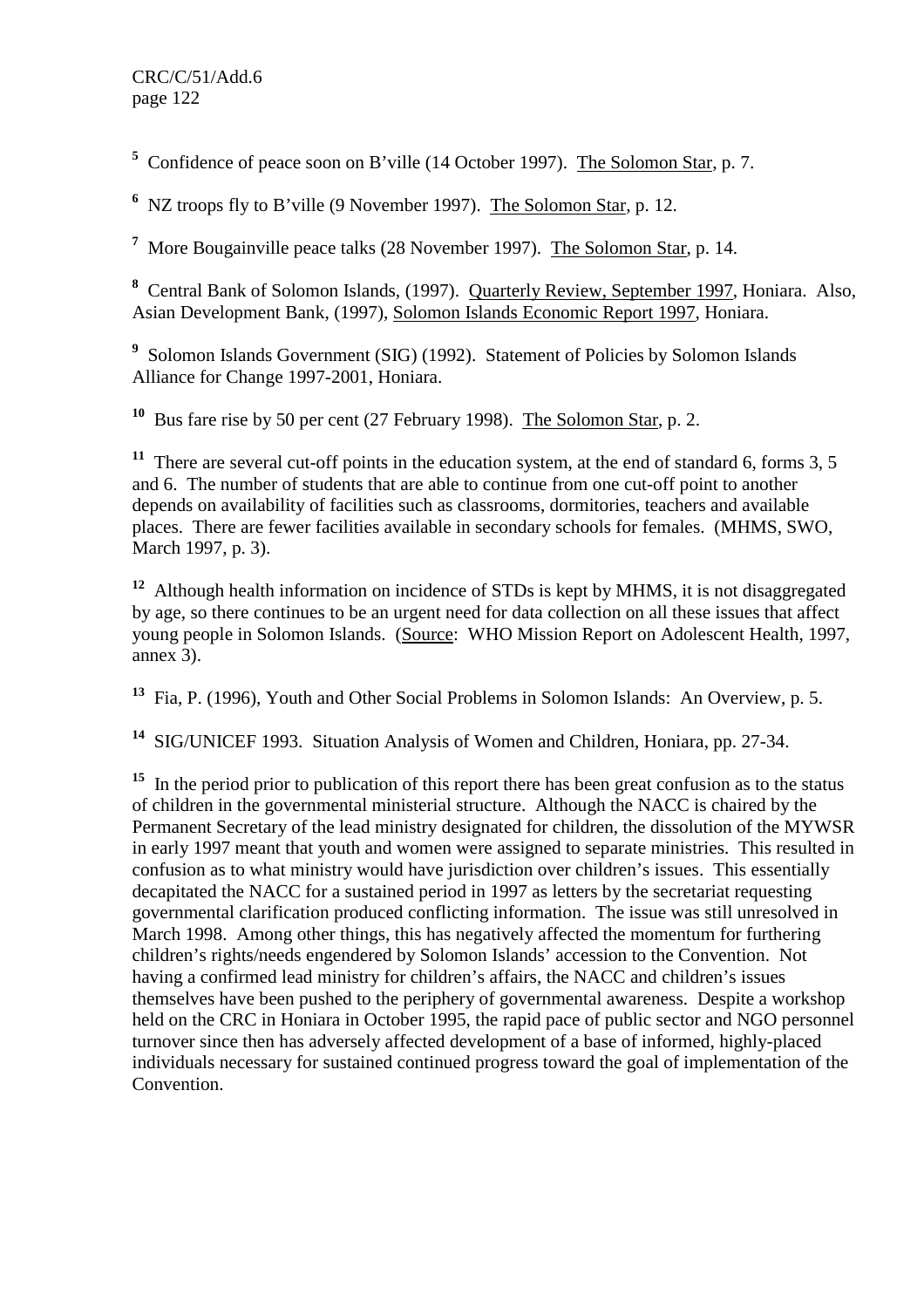**<sup>16</sup>** The Pacific Islands' definition of youth generally corresponds to the WHO definition. This applies to young people 15 years of age up to 30 years of age, essentially young unmarried adults. Such a broad definition of youth means that young people between the ages of 15 and 18 years probably comprise only a small percentage of members within youth groups throughout the country. Consequently, it is difficult to take any data relevant to youth groups and interpret the status of the 15 to 18 year olds in Solomon Islands.

<sup>17</sup> The children's policy is also known as the Draft Solomon Islands Policy, Strategy and Outline Plan of Action for Children. The document incorporates the relevant provisions of the CRC, the World Summit Goals for Children and the principle of the best interests of the child as its framework.

**<sup>18</sup>** Also for discussion was whether the MYWSR would chair the NACC. At that meeting it was suggested that a full-time officer of children's affairs was needed to keep track of progress towards sectoral targets set out in the policy. Further information on the history of the attempts to establish an officer for children's affairs is contained in NACC minutes for 13 April 1995.

<sup>19</sup> The idea was also introduced to organize a CRC reporting workshop to be held in Honiara in October 1995.

**<sup>20</sup>** Police could assist youths says Short (11 November 1997). The Solomon Star, p. 3.

**<sup>21</sup>** The Law Reform Commission should not be confused with the Law Revision Commission, which deals with revision and reprinting of existing laws. Unlike the Law Reform Commission, the Law Revision Commission has no power to recommend changes to the law. The Commission can do grammatical changes to a provision so long as the substance of that law is not changed. A revised edition of a particular Act by the Law Revision Commission becomes the authentic authority.

<sup>22</sup> The funding for the production of these materials has been provided by UNICEF and Save the Children Fund Australia (SCFA).

**<sup>23</sup>** Health booklet will help community (1 August 1997). The Solomon Star, p. 8.

**<sup>24</sup>** Unfortunately this annual tradition was omitted in 1997 due to staffing shortage at SCFA.

<sup>25</sup> NACC has an advisory role to the Government on child issues and was charged with the task of formulating a National Policy on Children and Plan of Action. NACC is still the only intersectoral committee for which sitting fees are not paid, the rationale being that Committee members are paid for their work during working hours and that issues affecting children, the future of Solomon Islands, will garner priority amongst the busy demands of participating members. However, lack of interest by some NACC members to regularly attend Committee meetings has been attributed to lack of incentives, such as sitting fees. The Committee roster represents most sectors affecting children (see annex 1, point 10). Notably absent are members from the Ministry of Police; however, the Ministry of Justice is represented by a lawyer from the Attorney-General's Chambers. Historically, the Committee has relied on the goodwill of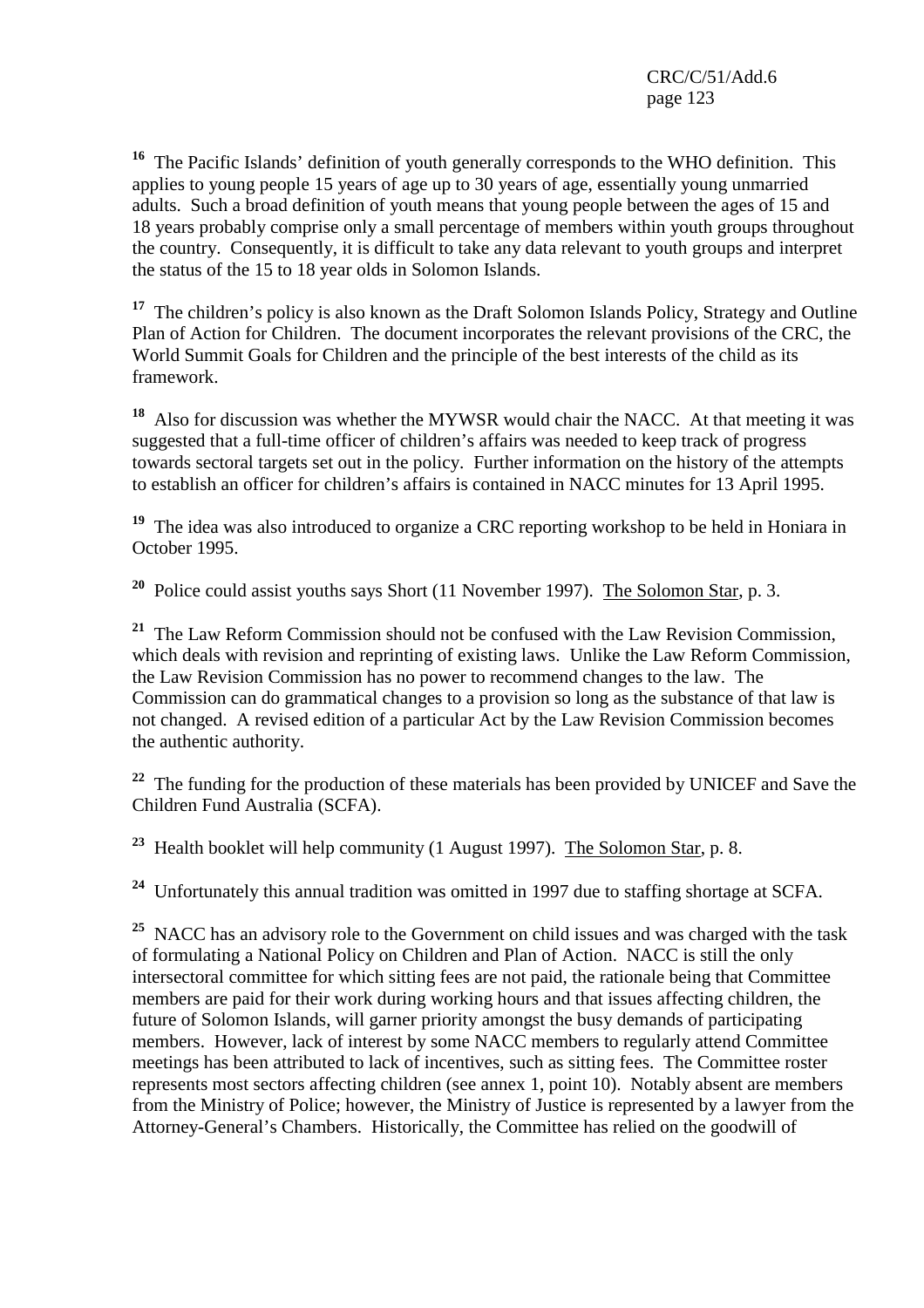individual members to carry on its work. This work has included publishing information on the CRC, lobbying Cabinet for Solomon Islands' accession to the Convention in April of 1995 and raising public awareness of children's issues. This work continues with the compiling of this report and perhaps monitoring into the indefinite future.

**<sup>26</sup>** NACC minutes dated 2 February 1995 and 13 April 1995.

<sup>27</sup> MYWSR re-established in the latter part of 1997 by the newly elected Government with the name Ministry of Youth, Women and Sports.

**<sup>28</sup>** NACC minutes dated 14 March 1996.

<sup>29</sup> For example, the newly formed Family Support Centre was delegated to write in the area of child exploitation. Although the Centre has dealt primarily with abused women, the need to help affected children is a natural and obvious progression in mission. Discussion of the issue of child abuse and exploitation in the country currently presents a challenge and opportunity to mobilize forces to meet this unmet need (in terms of services for victims of child abuse in Solomon Islands).

**<sup>30</sup>** By way of example, an Under-Secretary from the Ministry of Development and Planning compiled significant portions of the report section dealing with education with input from MEHRD personnel. By way of further illustration, there has not been a sitting representative of SICA (Solomon Islands' Christian Association) on the NACC since the first submissions were requested in August of 1995. This has meant that a valuable source of non-governmental information has been omitted with extra time and effort insufficient to compensate for this loss.

**<sup>31</sup>** The notable exception was a submission by the Social Welfare Division of MHMS in August 1996. However, requested feedback from that sector, too, was periodically delayed.

**<sup>32</sup>** Unexpected assistance came via a visit to Honiara by Professor Yuri Kolosov, the Vice-Chairperson of the Committee on the Convention on the Rights of the Child in Geneva. Professor Kolosov met with some members of the NACC in August 1997. His comments on the third draft of the report were of great assistance. The invitation to attend a UNICEF-sponsored Pacific Regional Consultation Workshop on the Reporting and Monitoring for the CRC in Suva, Fiji, also in August 1997, also proved very beneficial to the final drafting of the report.

**<sup>33</sup>** Even within MHMS there is room for improved statistical records. For example, teenage suicides and attempted suicides have not been quantified. Teenage pregnancy rates and school drop-out/push-out rates have not been correlated. Causes of children's injuries and deaths, above the age of 5, have not been consistently tracked, categorized or quantified in ways that could be useful as indicators of other childhood health issues. The data included in the health section of this report emphasizes traditional areas of childhood health. Deaths or injury attributed to child abuse are not tracked, unless by particular doctors for their own information. These examples point to areas where improved data collection and data sharing is sorely needed. For example, nurses and clinic health workers are not adequately trained in identifying injuries suspected from child abuse. Apart from areas of deficiency in paediatric health-care training, a major obstacle to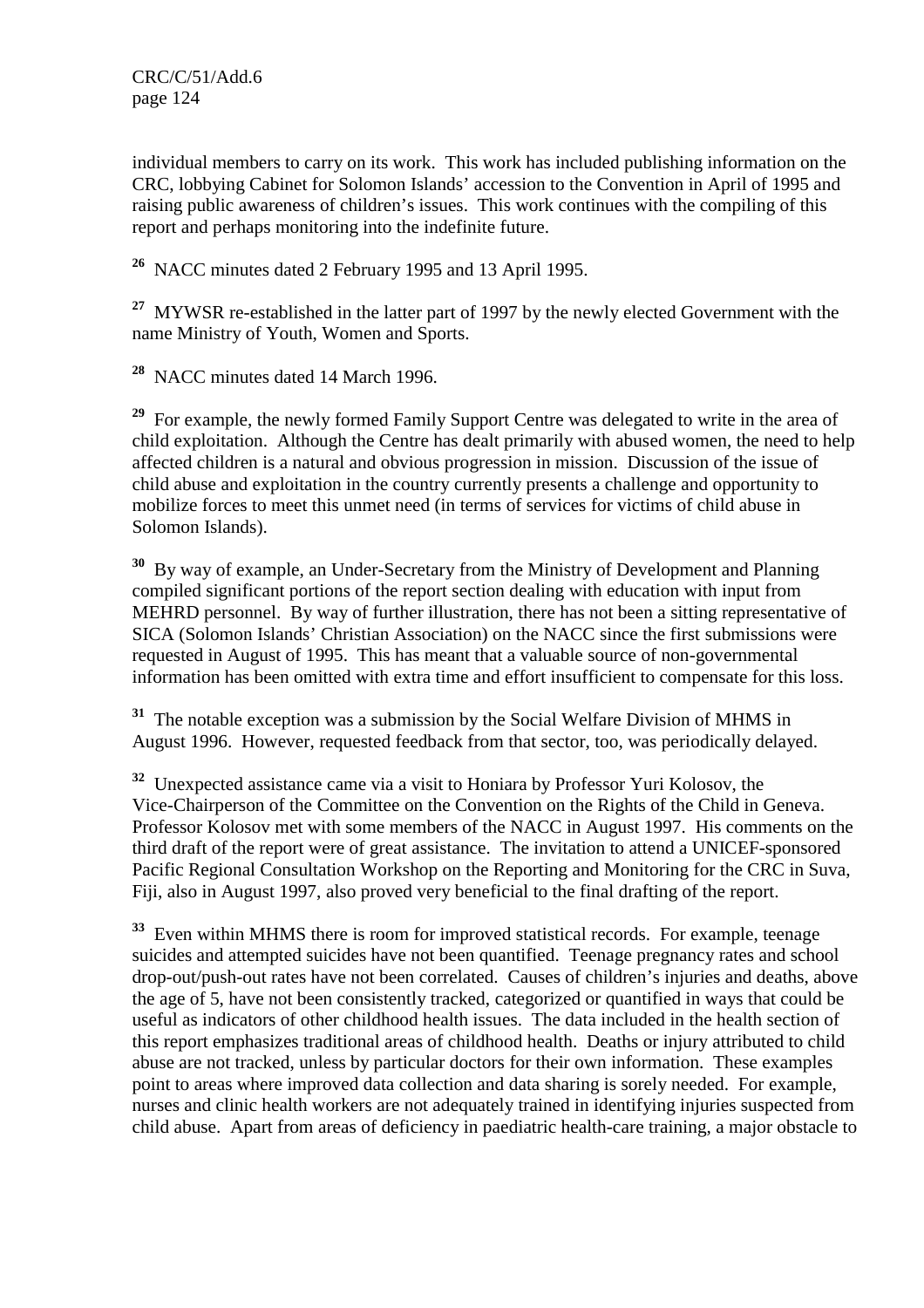development of record keeping in the provinces may also be a culturally based unwillingness to identify people within a child's own family as abusers. Yet the evidence for child abuse worldwide emphasizes family members are frequently abusers of children.

**<sup>34</sup>** For example, information has never been requested from the Commissioner of Police who assumed office in the last quarter of 1997. This omission has been due primarily to report-editing time constraints as the report is now overdue.

**<sup>35</sup>** Neither the draft Child Rights Bill nor the Draft Outline and Policy Plan of Action for Children has been endorsed by Cabinet. The domination of sports council interests in the Ministry designated as the lead ministry for youth has obscured children's and young people's interests apart from sports in the Government's agenda. The process of holding elections in August 1997 and the coincidental loss of the primary focal person for CRC to an intergovernmental organization at the same time also served to slow momentum toward completion of this document.

**<sup>36</sup>** EU approves \$8.0 m for population census (19 November 1997). The Solomon Star, p. 7. Preparations under way for national population census (4 February1998). The Solomon Star, pp. 6-7.

**<sup>37</sup>** In late February 1998, a census users' committee meeting was held in Honiara to address the question of topics to be included in census data collection. A follow-up meeting was to be held in April 1998.

**<sup>38</sup>** These include civil works (mainly upgrading secondary school facilities); upgrading secondary teacher training; curriculum development; staff development at ministry level; direct assistance to SICHE (upgrading nurse training, adding dormitories, upgrading natural resources training); technical assistance in project management and studies (primarily directed toward school assessment and Ministry of Education Policy Handbook); and cyclone rehabilitation of primary schools in Guadalcanal, Makira, and Temotu (for 1986 and 1991 cyclone damage).

<sup>39</sup> This section should technically protect children from abuse who have been informally adopted into families.

**<sup>40</sup>** Liquor (Amendment) Act 1988 (No. 15 of 1988), p. 10.

**<sup>41</sup>** In some cases in traditional matrilineal societies, women's significant roles as landholders are increasingly nominalized as males negotiate with outside interests for cash as in logging and mining enterprises.

**<sup>42</sup>** Convention on the Rights of the Child, Part I, article 1.

**<sup>43</sup>** Iroga, R.L. (27 January 1998). Are those U-18 banned in clubs? The Solomon Star, p. 6.

**<sup>44</sup>** The exception, perhaps, being hospital facilities.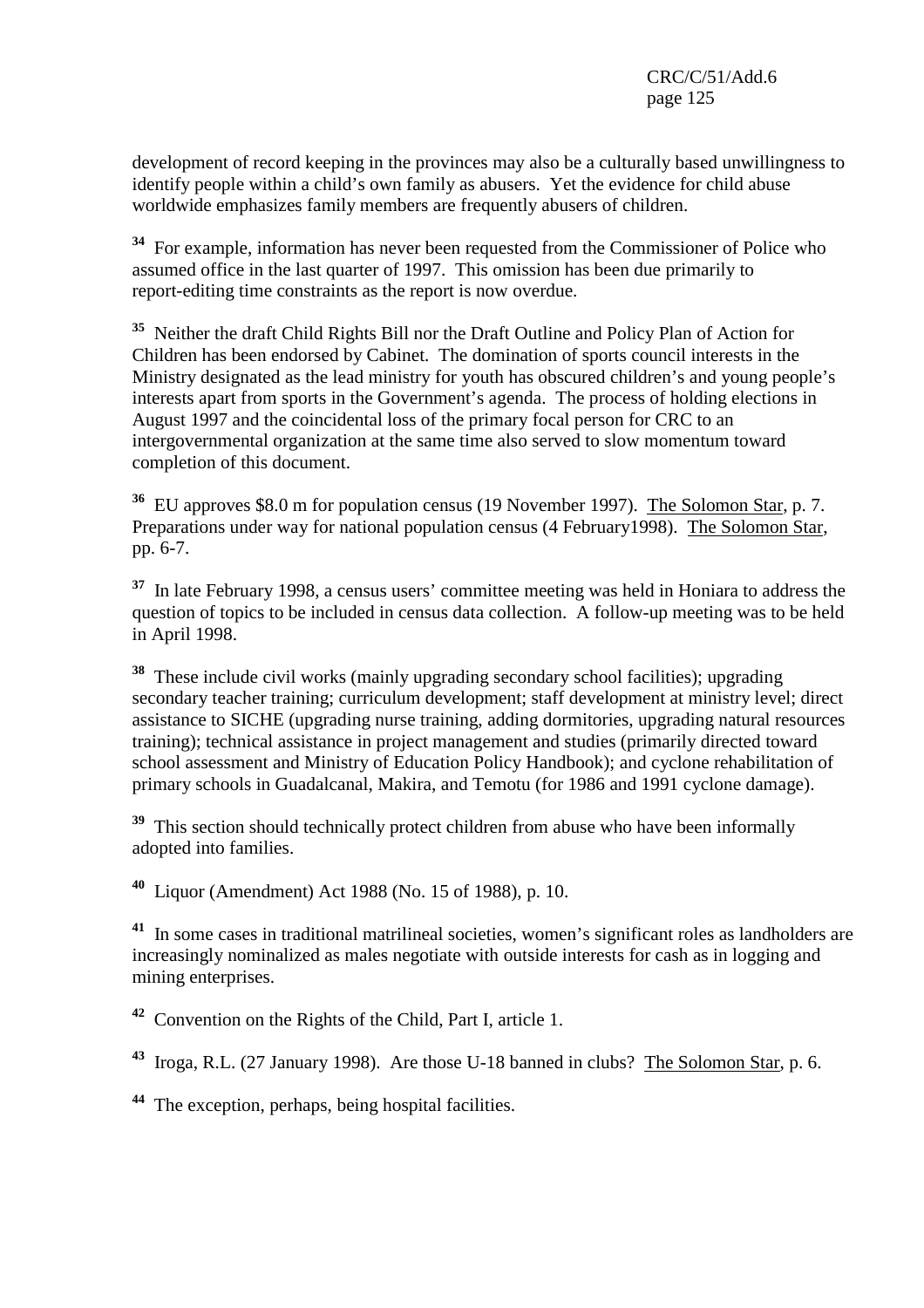**<sup>45</sup>** SIG/UNICEF, Situation Analysis of Women and Children in Solomon Islands (1993), p. 53.

**<sup>46</sup>** Ibid., pp. 55, 64.

**<sup>47</sup>** Ibid., pp. 56-57.

**<sup>48</sup>** Pollard, A. (1988). Solomon Islands in Pacific women roles and status of women in Pacific societies, ed. T. Tongamoa, Suva: Institute of Pacific Studies, University of the South Pacific, p. 43. Cited in SIG/UNICEF (1993), Situation Analysis of Women and Children in Solomon Islands, p. 54.

**<sup>49</sup>** (MHMS) National Nutrition Survey, 1991

**<sup>50</sup>** However, some crimes against children do not attract heavy penalties, e.g. attempted defilement of a girl under 13 is only punishable by two vears in prison under the Penal Code. section 134 (2).

**<sup>51</sup>** It must be noted here, however, that it does not state anywhere in this Act that the court must consider the best interests of the child. This practice is derived from British common law. Please refer to paragraph 97, Constraints and recommendations.

**<sup>52</sup>** Refer to paragraph 91 of the report.

**<sup>53</sup>** This is illustrated by two cases handled by the Public Solicitors' Office where one family was discouraged from pursuing a legal case on the grounds that they would have difficulty proving the verbal contract made for the informal adoption. While the second case called into question the natural mother's ability to parent and therefore allowed the adoptive parents to engage in legal proceedings on that basis. (See chapter V, section E of the present report: Illicit transfer and non-return.)

**<sup>54</sup>** The initiative in the Solomon Islands is the beginning for the South Pacific region. It is being carried out in association with the Institute of Education of the University of the South Pacific, the Ministry of Education and Human Resource Development (MEHRD), the Rotary Club of Victoria, Australia, Rotary International and the Honiara Rotary Club. The programme is expected to last through 2001 if fully funded and will include provincial schools to Grade 4. Source: Report from Evaluation Visit 15-19 July 1996 for Rotary International Literacy Project/Solomon Islands.

**<sup>55</sup>** Solomon Islands' definition of youth, for the purposes of forming youth groups and the National Youth Congress, for example, is from age 15 years up to 30 years of age. This means although development of National Youth Policy schemes and programmes have the potential to impact significantly upon the young adult populations, they directly involve a relatively limited number of 15- to 18 years-olds whose needs may intersect or diverge from those of young adult Solomon Islanders.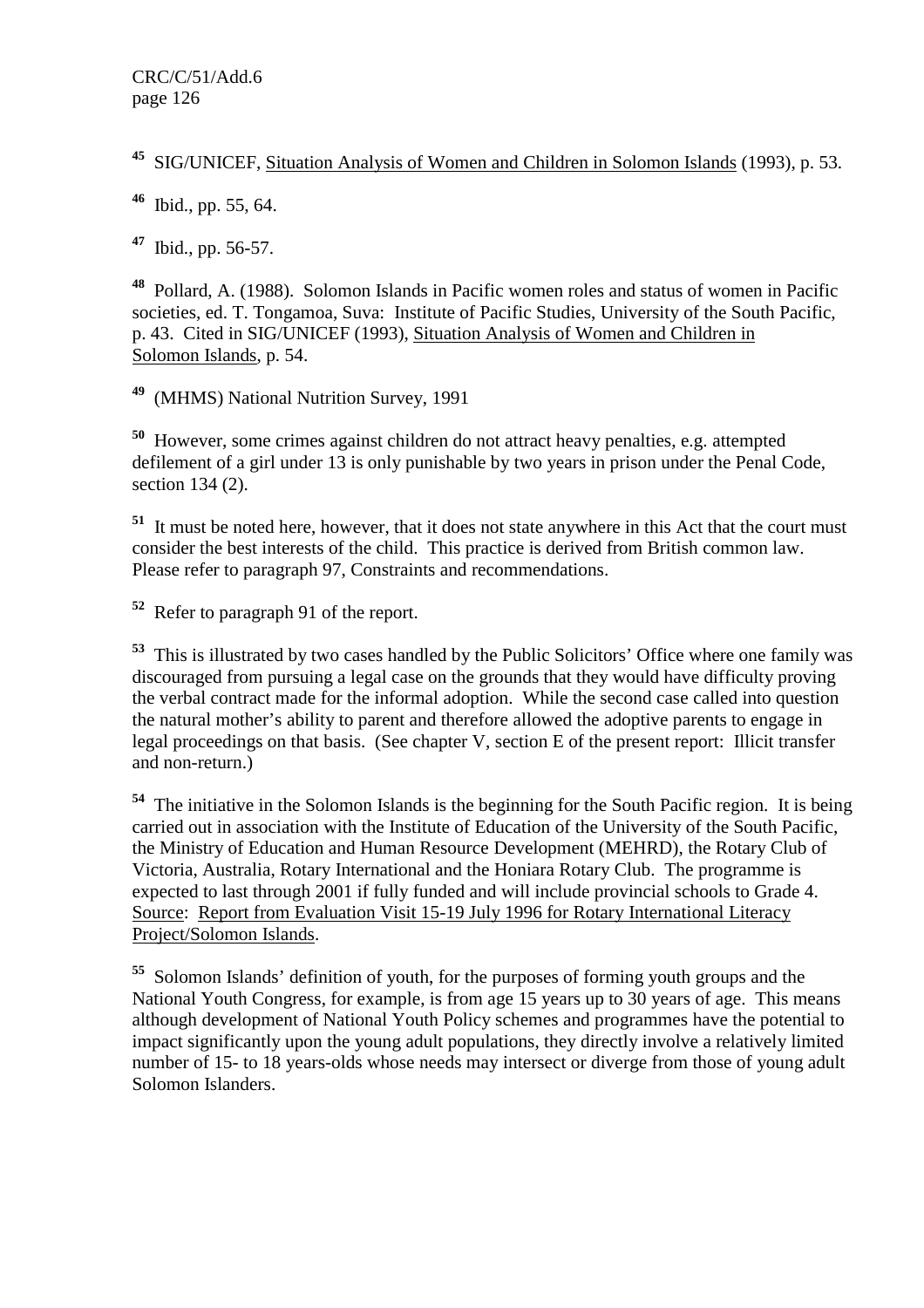**<sup>56</sup>** A National Youth Policy Workshop was held in Honiara at the Commonwealth Youth Programme Centre from 15 to 17 April 1997.

**<sup>57</sup>** Committee work on youth policy (13 February 1998). The Solomon Star, p. 7. Also: Discussion looks at youth problems, (27 February 1998), The Solomon Star, p. 5

**<sup>58</sup>** Ueteri-Taasi, I. (29 January 1997). Delay of classes at King George VI School. The Solomon Star, pp. 10-11.

**<sup>59</sup>** Students express concern to ministry. (24 October 1997). The Solomon Star, p. 3

**<sup>60</sup>** Drop out children: the nation's rising problem. (16 August 1996). The Solomon Star, pp. 12-13.

**<sup>61</sup>** Ueteri-Taasi, I. (21 January 1998). Understand human rights in Solomons The Solomon Star, pp. 8-9.

**<sup>62</sup>** Bus fare rise by 50 per cent. (27 February 1998). The Solomon Star, p. 2 [Once again, in early 1998, bus operators were making moves to increase fares. This continues to increase hardship for families whose children use public transport to reach school. Significant increases in fares affect how children get to school, e.g. rising earlier and walking longer distances. This, in turn, influences which schools children attend and, in some cases, raises the question of whether families can afford school at all.]

**<sup>63</sup>** Lateef, S (1991). A study of women in export development in the Solomon Islands. Commonwealth Secretariat. Cited in SIG/UNICEF (1993). A situation analysis of women and children in the Solomon Islands, p. 65.

**<sup>64</sup>** Progress of Nations 1998 survey on birth registration and nationality and malaria, requested by UNICEF, implemented by SCFA.

**<sup>65</sup>** Progress of Nations 1998 survey.

**<sup>66</sup>** Information, Education and Communication (IEC) Officer, SCFA, personal conversation, January 1998.

**<sup>67</sup>** However, this premise will have to be tested on a case-by-case basis in the courts, to be substantiated as fact.

**<sup>68</sup>** Kaelonga v. Tuita and Kura (1985) is an example of a case where the Solomon Islands' courts did give custody of children to their mother after their father died. In this case the mother and her husband had seven children. They had been married in custom. When the father of the children died, his two brothers came and took the children. The mother filed for the custody of the children. The Social Welfare Officer's report said in effect that the children would be equally comfortable with their mother or with their uncles. A custom law expert gave evidence that payment of bride price bought the right to the children. He further said that the mother's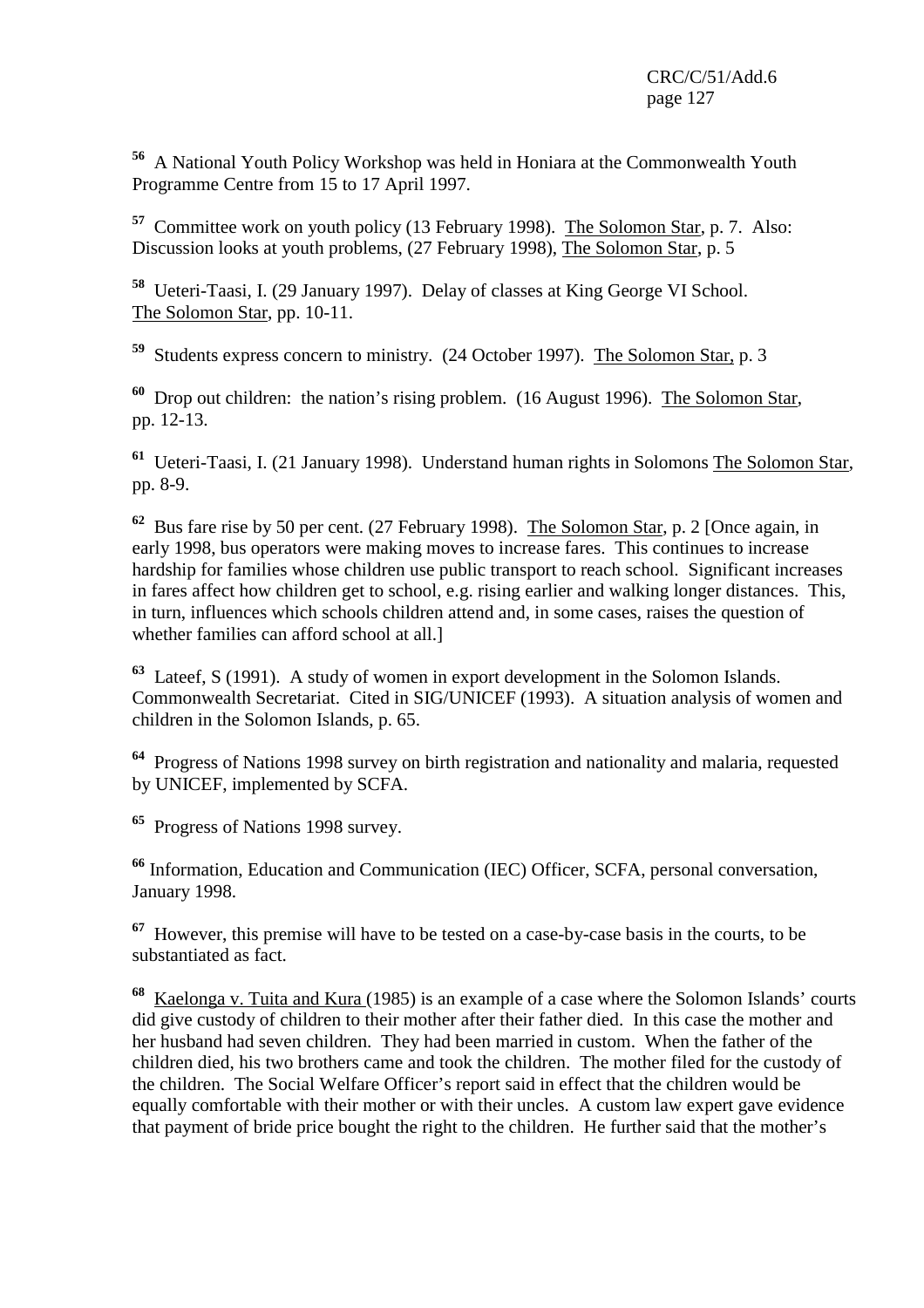right to access could be bought off by further compensation if she agreed. The court said that the mother's determination showed her deep love for her children. He ruled that there was no evidence that the mother was not a good mother. The magistrate said that in the children's interest, the mother was granted custody.

**<sup>69</sup>** Per letter to UNICEF Programme Officer from Principal Legal Adviser, Ministry of Foreign Affairs, dated 19 August 1993.

**<sup>70</sup>** Passenger criticizes obscene movies screen on MV Ramos 1. (16 January 1998). The Solomon Star, p. 3. [The article highlighted the concern of an adult passenger on an inter-island boat trip that the video seen onboard ship contained sexual material unsuitable for viewing by small children. The same article highlighted the responsible crew member's response that "the movie had gone through censorship board".]

**<sup>71</sup>** New publications have recently appeared targeted to sports and music audiences in addition to those newspapers that cover more general news items.

**<sup>72</sup>** This information was provided by Charles Fox, head of the National Youth Congress, in early 1998. The status of the Youth Congress is now unclear.

**<sup>73</sup>** Unfortunately, there was no further information provided in time for the submission of this report.

**<sup>74</sup>** Case hearing under tight security (13 February 1998). The Solomon Star p. 2.

**<sup>75</sup>** Furniture and seating arrangements may be modified to remove some of the factors which may contribute to intimidation of the child. For example, the child witness may be physically elevated in the courtroom. This changes the child's position relative to that of the accused - who are normally seated in a box higher than the witness box. Or furniture may be positioned so that any peripheral view of the witness by the accused is obstructed.

**<sup>76</sup>** See paragraph 67.

**<sup>77</sup>** If the non-custodial father is not working a report is still entered so that in case of his future employment maintenance will be paid. An attachment may be made so that his future employer is notified of his outstanding commitment to pay maintenance and part of his wages can be deposited directly to the account of the mother. Additionally, it is necessary to note that such procedures may also apply to a non-custodial working mother if the father is the custodian of the child.

**<sup>78</sup>** SIBC Radio news script, July 1997, used with permission.

**<sup>79</sup>** Cited in Fia, P. (1997). Social welfare report on social trends & lifestyle …, MHMS, Social Welfare Division (SWD), Honiara.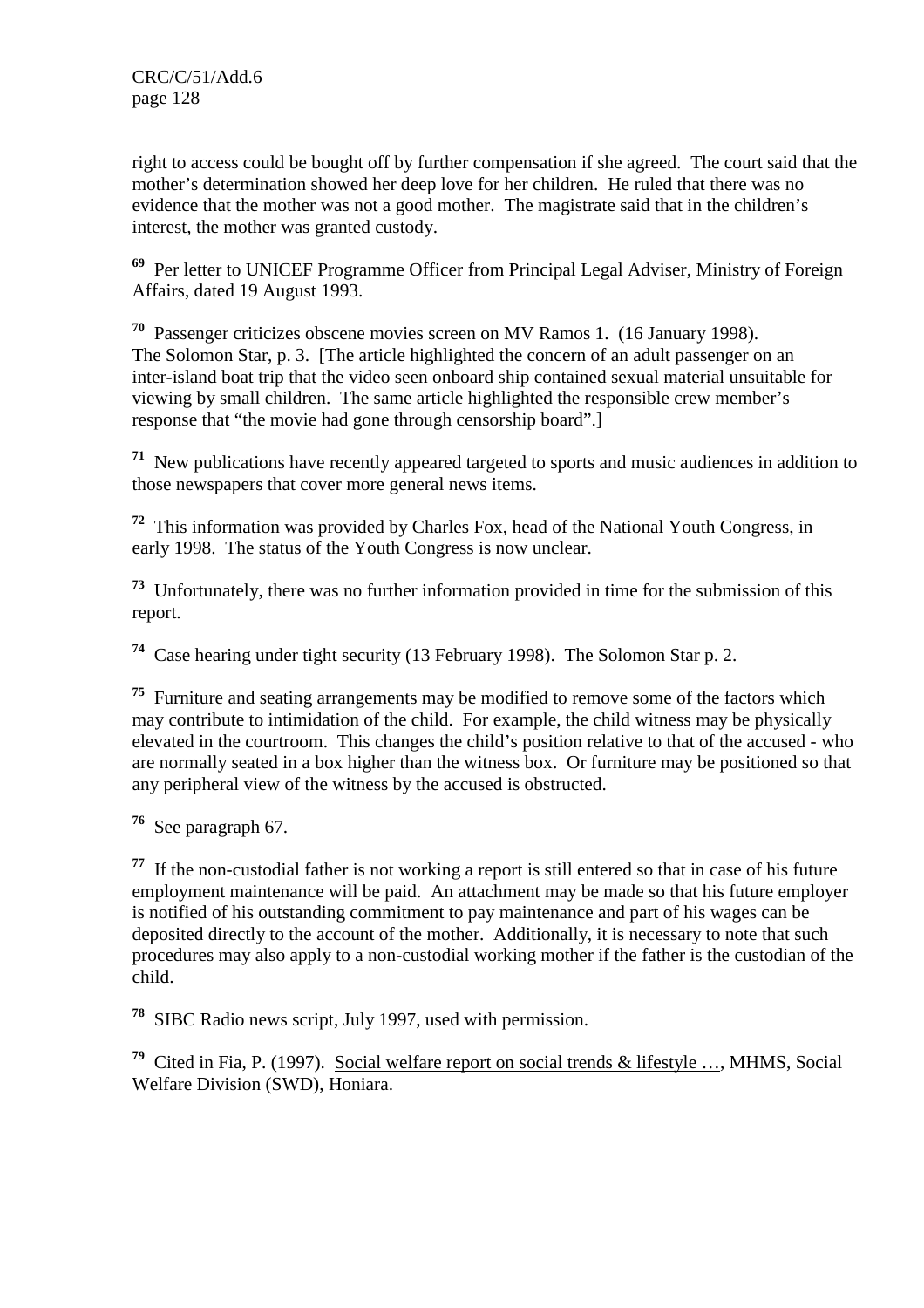**<sup>80</sup>** Poerio, L. (1995). Domestic violence in Solomon Islands: Results of a community survey. Griffith University, Brisbane, Australia.

**<sup>81</sup>** Ibid.

**<sup>82</sup>** "Family violence unacceptable" (20 January 1998). The Solomon Star, p. 3.

**<sup>83</sup>** Cited in Fia, P. (1997). Social welfare report on social trends & lifestyle in the Solomon Islands: For "Evaluating health for all by the year 2000", review report. MHMS, SWD, Honiara.

**<sup>84</sup>** Need to set up child protect centre (17 December 1997). The Solomon Star, p. 5.

**<sup>85</sup>** Solomon Islands Policy, Strategy and Outline Plan of Action for Children, March 1996 (annex 2).

**<sup>86</sup>** Contraceptive Prevalence Surveys conducted in Honiara, 1992, and Choiseul, 1993, showed levels of 36 per cent and 38 per cent, respectively. These surveys, conducted by students enrolled in Masters of Tropical Health degree programmes from Australia indicated there is gross underreporting of prevalence due to significant data recording error. For example, persons choosing tubal ligation as a birth control option should be included as data not only for the year that the procedure is done and for all their remaining potentially reproductive years in light of the fact that they continue to benefit from this long-term contraceptive option. However, it has been pointed out that such individuals have not been included in those subsequent years' data, resulting in significant error rates in reporting.

**<sup>87</sup>** The necessity for accurate updated census figures is illuminated by this example of the difficulty in reconciling projected population figures with actual figures for purposes of determining health-care coverage. As immunization coverage figures are calculated by dividing the total number of doses administered by the total number of children, the need for reliable accuracy for the actual number of children is imperative. In the case of Solomon Islands, intensive canvassing of the country by health-care workers in recent years has consistently shown lower numbers of babies and children than 1986 projected growth rates would suggest. Computations made using population estimates that are too high can make any immunization coverage rate appear to be too low.

**<sup>88</sup>** One exception, however, is the Kombito settlement area on the eastern outskirts of Honiara, where a large water tank has not been put into service due to lack of good quality boreholes to provide sources for the water tank. Therefore, residents must walk 30 minutes to get drinking water from a stream. [Eremae, O. (11 February 1998). The fate of the settlers. The Solomon Star, pp. 9-11.]

MHMS, 1996, p. 92, italicized emphasis added.

**<sup>90</sup>** The Paediatric category of medical care traditionally includes children from birth to 12 years old.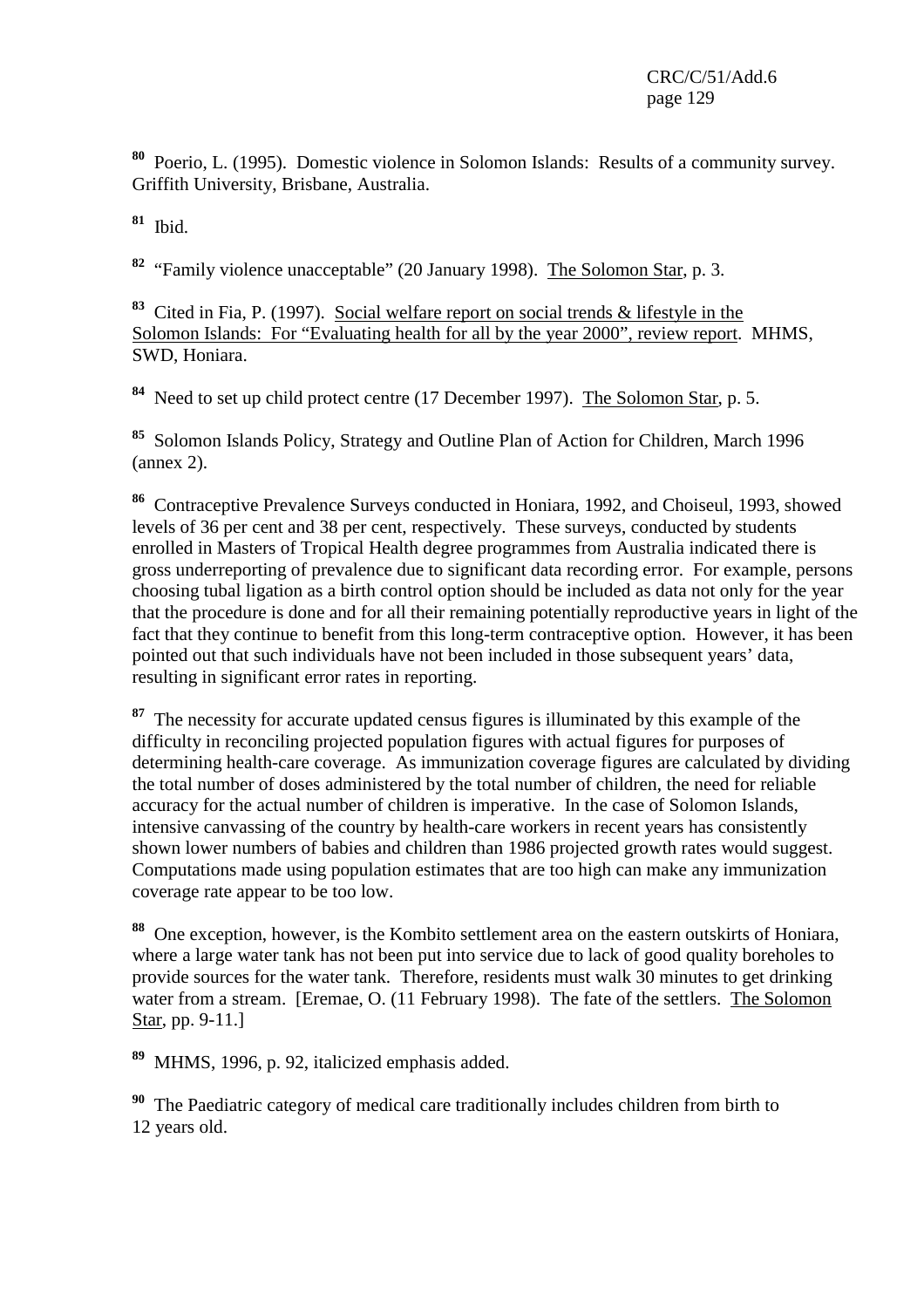**<sup>91</sup>** Mortality included 38 deaths with 47 per cent (18 children) dying in the first 48 hours of admission. This is indicative of late presentation of more severe disease. (MHMS, 1996, p. 91)

**<sup>92</sup>** Ibid.

**<sup>93</sup>** MHMS, 1996, p. 92.

**<sup>94</sup>** MHMS, 1996, p. 87.

**<sup>95</sup>** Iroga, R.L., Doctors recruited from overseas (6 February 1998). The Solomon Star, p. 1.

<sup>96</sup> Chevalier, C. 1997. Discusses the efficacy of establishing a post mortem interview procedure to discover which factors contributed to a child's death and then feedback this information to the health-care system so that deaths attributable to delays either in seeking medical care or in subsequent referral might be minimized.

<sup>97</sup> University of Queensland, Brisbane, Australia, 1997, Masters of Tropical Health students conducted research into the sexual knowledge and behaviour of teenage girls in Honiara. In 1998, a companion survey was being conducted with boys focusing on the same topic.

**<sup>98</sup>** MHMS, 1996, The Comprehensive Review of Health Services Report, p. 27.

**<sup>99</sup>** Ibid.

**<sup>100</sup>** Spirit poison youths. (25 July 1997) The Solomon Star p. 2.

**<sup>101</sup>** Poerio, L. (1995). Domestic violence in Solomon Islands: results of a community survey. PhD Dissertation, Department of Health and Behavioural Sciences, Griffith University, Brisbane, QLD, Australia, p. viii.

**<sup>102</sup>** These deaths would obviously not have been considered teenage suicides; however, they may be viewed as useful indicators of problems affecting young people.

**<sup>103</sup>** Mielke, J. (1996). Youth, alcohol, and other drugs in the Pacific, cited in Fia, P. (1996) Youth and other social problems in Solomon Islands: An overview, MHMS, SWD, Honiara.

**<sup>104</sup>** Oberli, H. (1996). Central Hospital Records, cited in Fia, P. (1997). Social Welfare report on social trends and lifestyle in the Solomon Islands: For "Evaluating health for all by the year 2000." MHMS, Honiara.

**<sup>105</sup>** Here is another indication of the need for improved health data gathered on children.

**<sup>106</sup>** Interestingly, presence of anaemia in a population is often associated with lower incidence of malaria in the population since microfilarae require healthy red blood cells for their development. Treatment of a population for anaemia may increase the incidence of malaria. (Source: personal conversation with Registered Nurse, MHMS 1996.)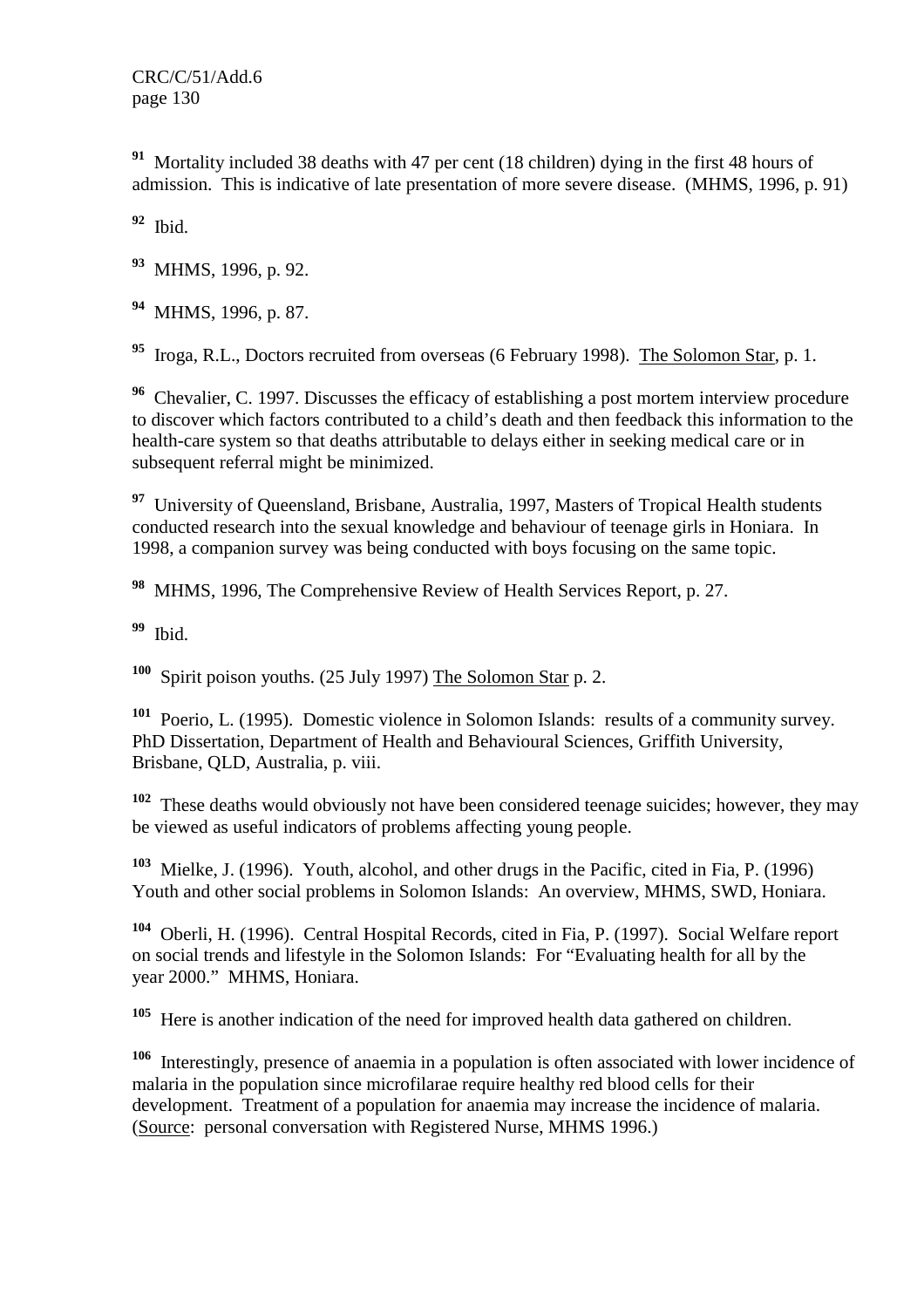**<sup>107</sup>** Refer to table 1: Demographic indicators, this document, following paragraph 4.

According to the previous Under-Secretary for Health Improvement of the MHMS, the 90 per cent immunization rate discussed in paragraph 262 above, is probably correct, despite the estimation that there is only 75 per cent coverage, otherwise there would be epidemics and disease outbreaks around the country. The previously discussed formula used for calculations:

Number of doses given in a particular year

Total projected births (1986 census) for year

gives unreliable results if dated birth projection figures are too high as appears to be the case in Solomon Islands.

**<sup>109</sup>** Yates, D. et al. (1992) Community based rehabilitation for people with disabilities in Solomon Islands: A feasibility study and plan of action. Joint study by MHMS and SCFA, Honiara.

**<sup>110</sup>** Ibid., p. 17.

**<sup>111</sup>** Ibid., p. 17.

**<sup>112</sup>** MHMS, 1996, p. 87.

**<sup>113</sup>** Source, interview with Director of Handicapped Centre, 1997.

**<sup>114</sup>** Yates, D. et al. (1991). Community based rehabilitation for people with disabilities in Solomon Islands: A feasibility study and plan of action. MHMS/SCFA joint publication, Honiara, pp. 11-12.

**<sup>115</sup>** Ibid., pp. 10-23.

**<sup>116</sup>** Ibid., p. 20.

**<sup>117</sup>** Yates, D. et al (1991). Community based rehabilitation for people with disabilities in Solomon Islands: A feasibility study and plan of action, pp. 19-20.

**<sup>118</sup>** See annex 2.

**<sup>119</sup>** NACC Draft Policy, Strategy and Outline Plan of Action for Children (March 1996). Refer to annex 2, this report.

**<sup>120</sup>** MHMS, Comprehensive Health Review Report (1997), pp. 11-13.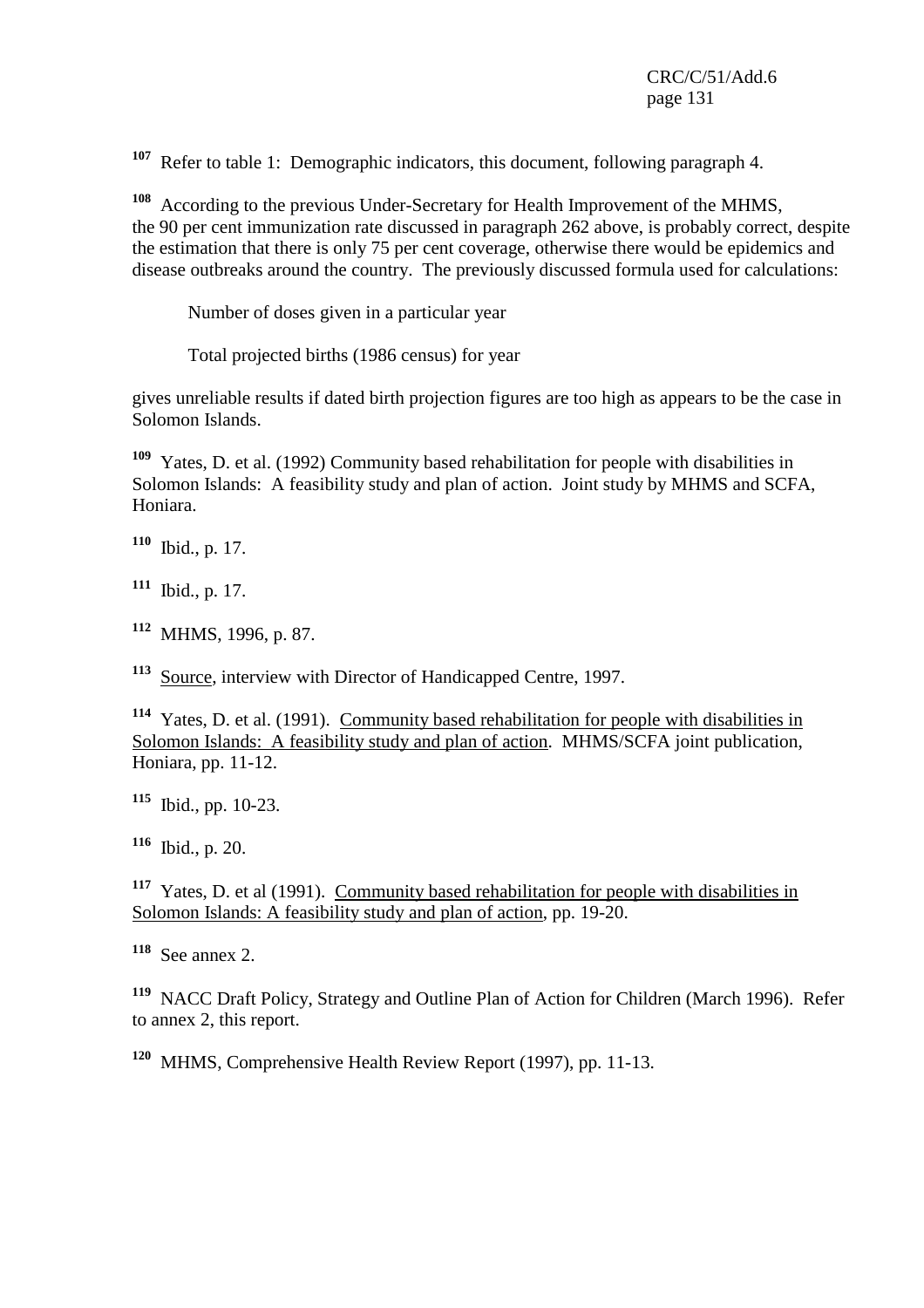**<sup>121</sup>** "Mortality data is poorly collected, analysed and used. When infants and children die it is important to understand why they have died - what factors contributed to deaths which are largely preventable deaths … Maternal deaths also require more investigation and follow-up … Particular attention is also needed for investigating the high number of deaths in the perinatal period." (Mitchell, 1997, p. 31).

**<sup>122</sup>** "The rural areas where 80 per cent of the population live receive 40 per cent of the health budget … The Comprehensive Review states that 'Deployment of additional staff from Central level to rural areas is identified as a priority intervention.'"(MHMS, 1996, cited in Mitchell, 1997).

**<sup>123</sup>** A mother may travel to bring a sick child to a clinic at great physical expense and only receive treatment for the presenting condition. In this way the health-care system misses an opportunity to measure the child's growth rate and also improve the mother's knowledge of basic child health-care needs, diarrhoea prevention and nutrition (Mitchell, 1997).

**<sup>124</sup>** Chevalier, 1997, p. 8.

<sup>125</sup> The Comprehensive Health Review of 1996 is an excellent source of recommendations identified to improve health care. Refer to chapter 12, "Major issues and future directions", pp. 266-281.

**<sup>126</sup>** Routine documentation of maternal and child deaths, e.g. a brief one-page report, sent directly to the MCH Unit, is a low-cost first measure which will ensure each death provides a guide for change for caregivers, communities and health services (Mitchell, 1997, p. 31).

**<sup>127</sup>** MHMS, Social Welfare Report, 1997, p. 3.

**<sup>128</sup>** MHMS, Social Welfare Report, 1997, p. 3.

**<sup>129</sup>** These grant amounts are flat rates based on a formula derived by MEHRD.

**<sup>130</sup>** A good portion of this figure is assured to be composed of volunteer teachers from the United States, the United Kingdom and Japan and missionary societies. The remainder may be expatriate teachers contracted by non-governmental schools.

**<sup>131</sup>** No direct financing by UNICEF/UNDP.

**<sup>132</sup>** These fees can be significantly above the approved government range, amounting to SI\$ 1,000-2,000 per term in the highest cases. This indicates a vast disparity in available education options within the urban capital area. Other options utilized by expatriate families include correspondence education arranged through Australia, New Zealand or the United States, etc.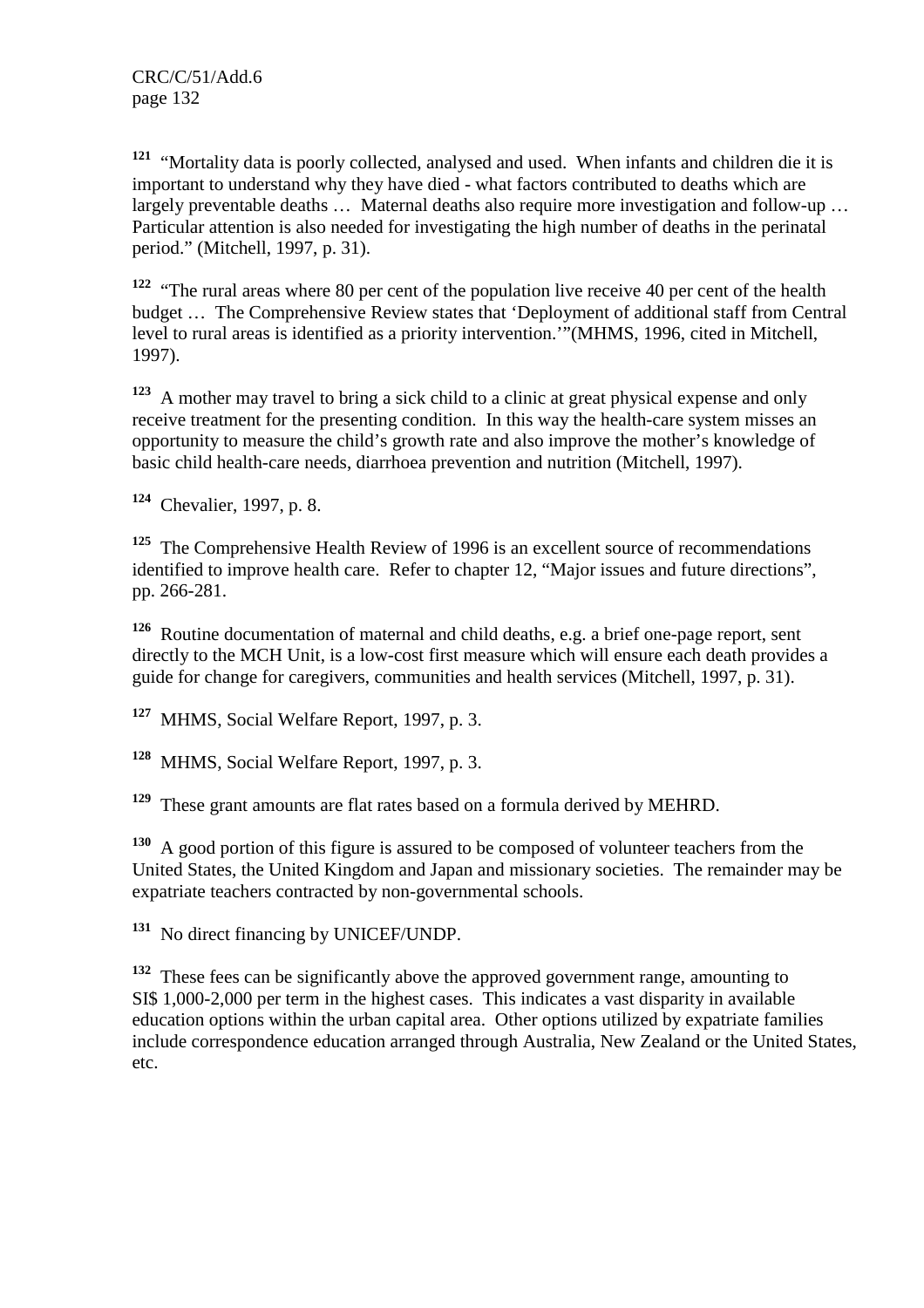**<sup>133</sup>** Access to "non-fee" government schools is still based on students' performance on the Solomon Islands Secondary Education (SISE) examination administered to Grade 6 students at the end of their academic year.

**<sup>134</sup>** The percentage of CDF used in this manner is at the discretion of each MP. Some Members do not provide such assistance. The SIAC government has suspended the practice of dispersing funds in this manner.

**<sup>135</sup>** "Solomon Islands Teacher Upgrading Project (SITUP) is currently recruiting 30 English and 30 Mathematics teachers who have taught five years or more in a primary school, for a year of study to upgrade their skill levels in order to teach up to Form 3 of Secondary." Advertisement placed in The Solomon Star newspaper, Friday, 9 January 1998, p. 17.

**<sup>136</sup>** 1986 Census data.

**<sup>137</sup>** Cited in Fia, P. (1997). Social welfare report on social trends and lifestyle in the Solomon Islands: For "Evaluating health for all by the year 2000", review report, MHMS, SWD, Honiara.

**<sup>138</sup>** SIG/UNICEF (1993), p. 45.

**<sup>139</sup>** Please refer to draft Policy, Strategy and Outline Plan of Action by NACC, annex 2.

**<sup>140</sup>** Ibid.

**<sup>141</sup>** Ibid.

**<sup>142</sup>** Under-18 team wins 9 medals (16 July 1997). The Solomon Star, p. 20.

**<sup>143</sup>** Mini-Tennis Programme launched (16 July 1997). The Solomon Star, p. 17.

**<sup>144</sup>** Seminar on refugee and international law (8 October 1997). The Solomon Star, p. 2.

**<sup>145</sup>** Fia, P. (1997). Social welfare report on social trends and lifestyle …, MHMS, SWD. Honiara.

**<sup>146</sup>** At some point during this time, the offender may also have contact with Juvenile Section officers, usually policewomen; however, the interrogation process usually does not include these officers. Intimidation is commonly used in cases where police are fairly certain of the person's guilt but when he/she will not admit to the crime. Although the suspect is entitled to the company of legal counsel or juvenile officer at the time of questioning, they are often unaware of this right and do not exercise it.

**<sup>147</sup>** All children or young offenders are expected to answer simply "yes" or "no" when asked their opinion of their own guilt or innocence.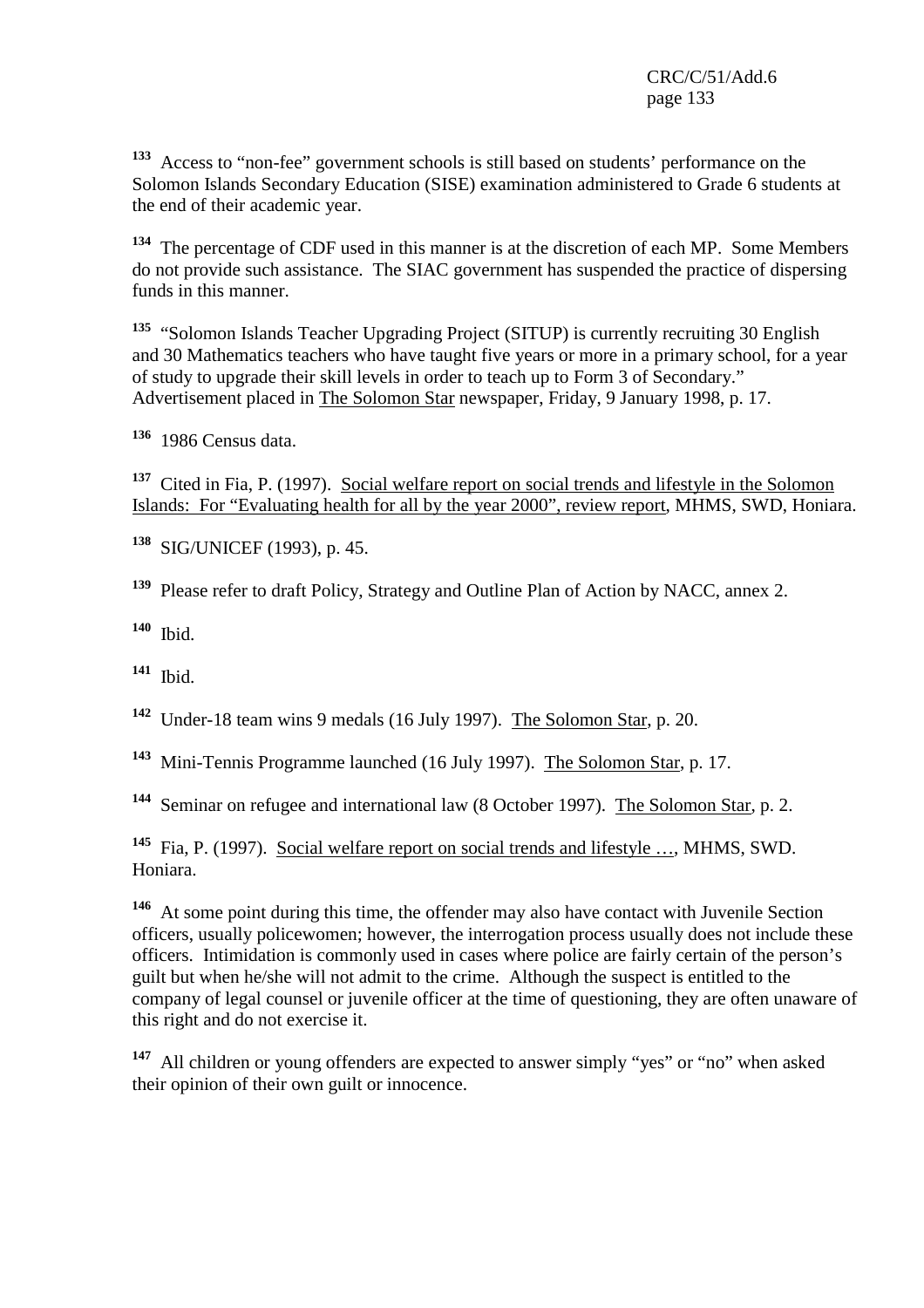**<sup>148</sup>** In fact, this is often the preferred sentence for juveniles in light of the present lack of prison facilities for juveniles.

**<sup>149</sup>** Social Welfare Division, Annual Records 1996, cited in Fia, P. (1997). Social welfare report on social trends and lifestyle in the Solomon Islands: For "Evaluating health for all by the year 2000" review report, MHMS, SWD, Honiara.

**<sup>150</sup>** Cited in Fia, P. (1997). Social welfare sector feedback progress report on children in especially difficult circumstances in relation to CRC for NACC, MHMS, SWD, Honiara.

**<sup>151</sup>** Section 85 does not include protection from employment for children/young persons (12 years of age and upward) in the commercial sector. The absence of such a specific legislative restriction does not imply that children over 12 years are thereby allowed to work in the commercial sector, e.g. hotels, restaurants, casinos, hospitals, offices, theatres, etc. It recognizes, however, that there is no legislative protection in place, thereby leaving children open for exploitation within the commercial sector. Section 84 seems to cover protection of children in the commercial sector, in that the protection is only available for children under 12 years. Children over 12 years technically have no protection under sections 85 or 86. It is clear from Part IX of the Labour Act - in particular, sections 84, 85, 86, 87 - that no provision is in place prohibiting employment of children aged 12 and upwards in the commercial sector.

**<sup>152</sup>** It must be pointed out, however, that there are many instances of children assisting older family members at work. For example, smallholders who sell oil palm fruits to the processors rely on their family members, including children, to assist in collecting fruits during harvest time. For children this may mean following along for considerable distances behind the load and picking up fallen fruits so that cash received by the grower is maximized. It is common to see children and young people assisting at various construction sites, especially outside of the town area and during school holiday periods. The issue of providing for their families' welfare is a legitimate one. The question to be resolved is at what point a child's work becomes child labour. This question and its definition needs to be addressed by relevant authorities.

**<sup>153</sup>** Our men in Thin Red Line (7 November 1997). The Solomon Star, p. 13.

**<sup>154</sup>** Should the Solomon Islands Government oversee such arrangements? If not, how shall a child be protected if an unscrupulous person takes advantage of his/her access to such a child? This story stated that a grandparent accompanied one young girl. Would the presence of relatives be enough of a safeguard? How does one ensure that the experience is not harmful to the child? All such questions have relevance for the Labour Division, Foreign Affairs or the Tourism Authority.

<sup>155</sup> Centre to hold course for policewomen (13 January 1998). The Solomon Star, p. 5. This article documents training by Family Support Centre staff on topics related to child abuse, sexual assaults, domestic violence, cultural and religious issues, and law, as well as communication and interview skills.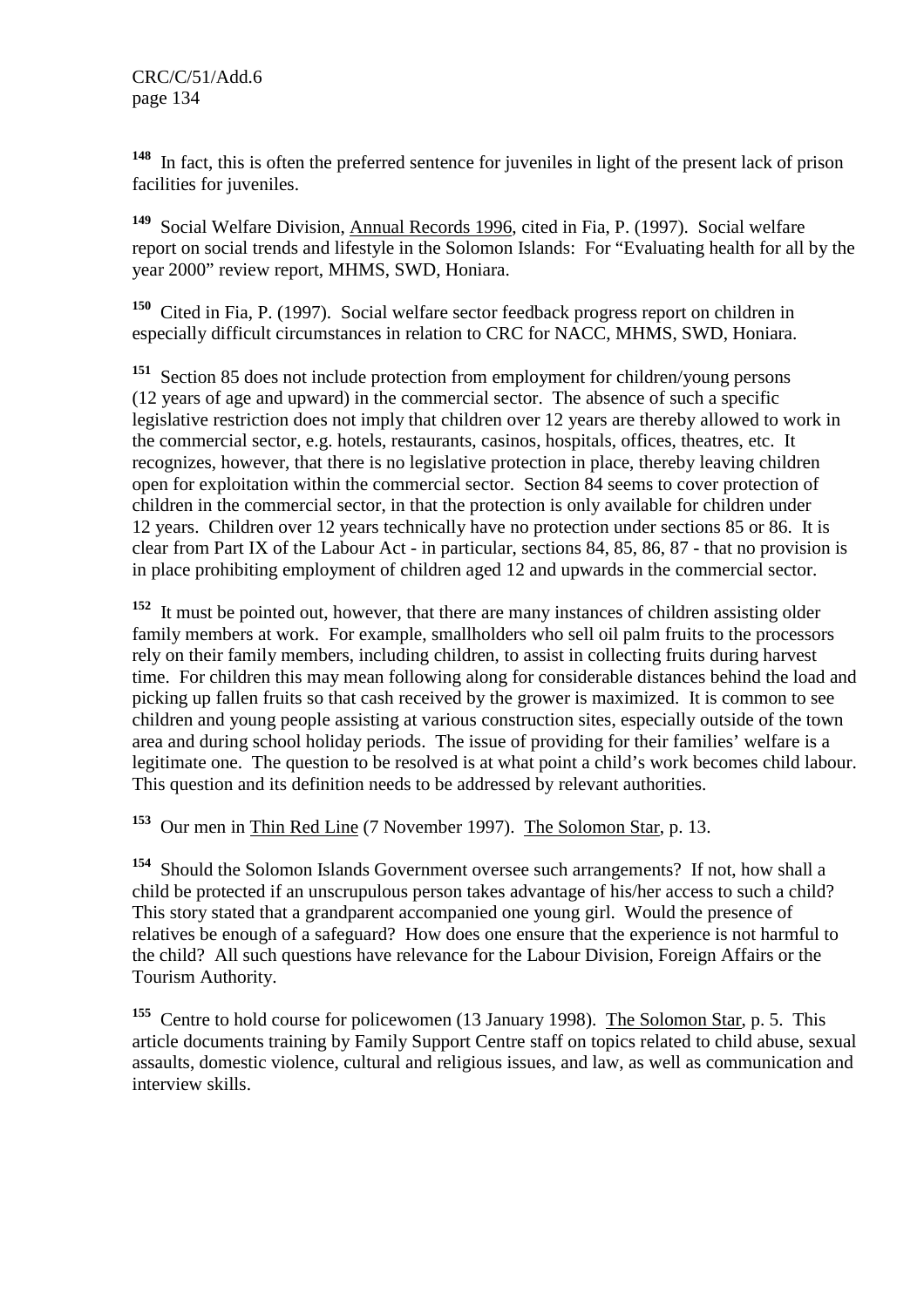**<sup>156</sup>** Short announces new department to investigate complaints against police (4 October 1997). The Solomon Star, p. 1. The creation of a "Complaints and Internal Investigations Office" is designed to review procedures which lead to complaints by members of the public in an effort to reduce such complaints. Procedures may need to be adapted when dealing with children and minors.

**<sup>157</sup>** Haran, P. (9 August 1997). Defenceless child horror. Adelaide Advertiser, p. ?

**<sup>158</sup>** Ministry of Health staff, with input from the Family Support Centre, recently worked with a group of adult female casino workers and gave them information on exploitation and health concerns, legal rights, etc.

**<sup>159</sup>** For the last few years the Government, via MHMS, has been working on legislation on tobacco. If this bill is debated in Parliament and passed it will be the country's first national law on tobacco. [MHMS, SWD (1997), Report on Social Trends and Lifestyle in the Solomon Islands …, p. 12.]

**<sup>160</sup>** Iroga, R.L. (27 January 1998). Are those U-18 banned in clubs? The Solomon Star, p. 6.

**<sup>161</sup>** Fia, P. (1996). Social Welfare Sector Feedback Progress Report … for NACC, p. 14.

**<sup>162</sup>** Police raid illegal beer outlets (28 October1997). The Solomon Star, p. 2.

**<sup>163</sup>** Rusa, D. Downward trend in crime (10 February 1998). The Solomon Star, p. 6.

**<sup>164</sup>** The country derives a great deal of income from alcoholic beverages. Import duty from alcoholic beverages in 1994 totalled approximately SI\$ 8,762,443; while excise tax on locally-produced beer in the same year was estimated to be SI\$ 7,875,000 [McDonald D. (1996) Prevention of alcohol-related problems in the Pacific, cited in MHMS, SWD, Report on Social Trends and Lifestyle … (1997), p. 13.]

**<sup>165</sup>** Fia, P. (1996), cited in Fia, P. (1997). Social welfare report on social trends and lifestyle in the Solomon Islands: For "Evaluating health for all by the year 2000". MHMS, Social Welfare Division, p. 14.

**<sup>166</sup>** Paedophilia in Paradise (October 1997). Pacific Islands Monthly, pp. 17-24.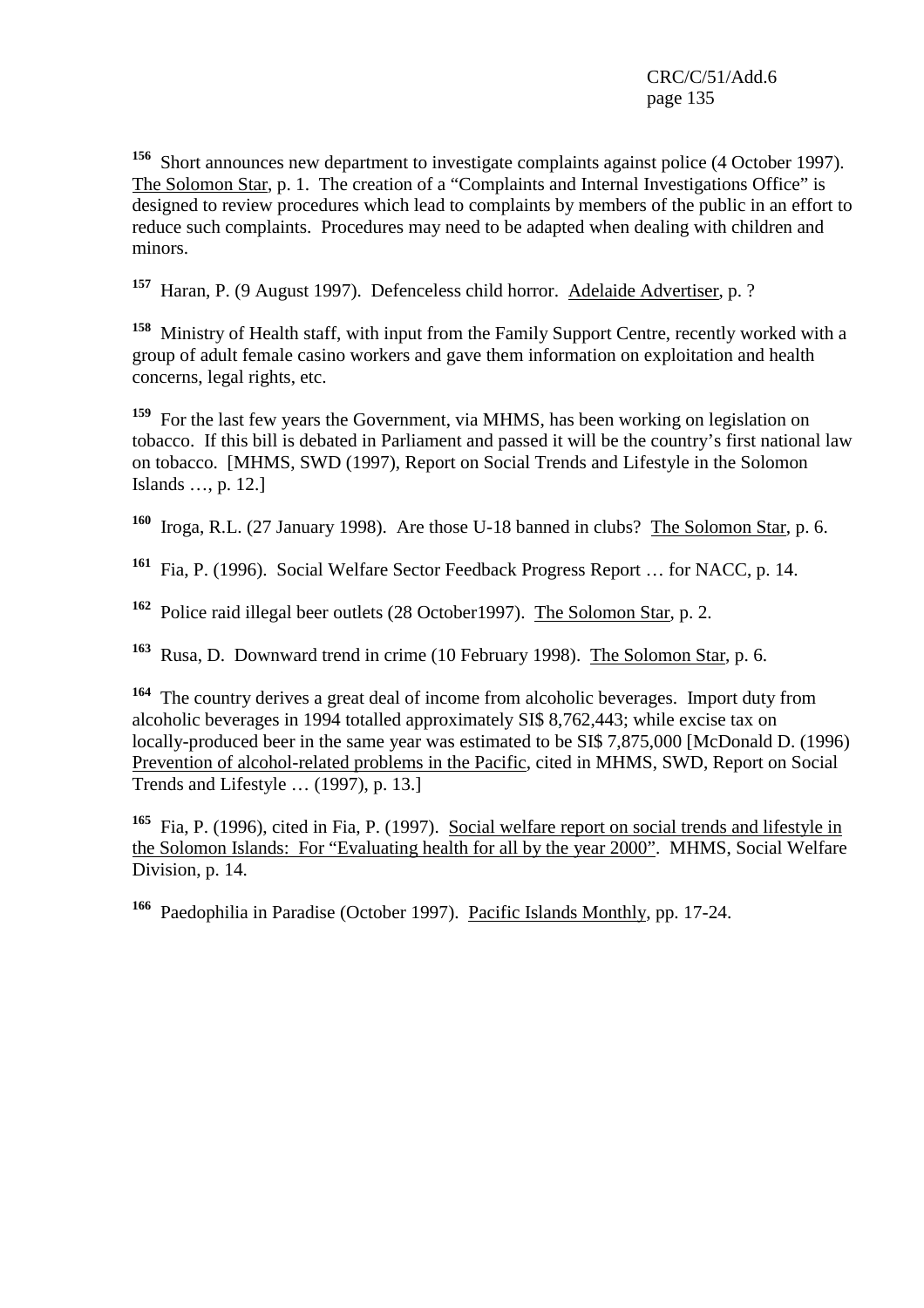### **References**

Asian Development Bank (1997). Solomon Islands Economic Report 1997, Honiara.

Central Bank of Solomon Islands (1997). Quarterly Review, September 1997, Honiara.

Chevalier, C. (1997). Being wise after the event: Learning from childhood deaths in Choiseul Province. Unpublished paper presented as a Master's seminar at Solomon Islands Medical Training and Research Institute (SIMTRI), December 1997, Honiara.

Davies, E. A. (1997). Mission report: Adolescent health in Solomon Islands. World Health Organization, Regional Office for the Western Pacific.

Fia, P. (1996). Social welfare sector feedback progress report on children in especially difficult circumstances in relation to CRC for NACC. Ministry of Health and Medical Services (MHMS), Social Welfare Division (SWD), Honiara.

Fia, P. (1996?). Youth and other social problems in Solomon Islands: An overview. MHMS, SWD, Honiara.

Fia, P. (1997). Social welfare report on social trends and lifestyle in the Solomon Islands: For "Evaluating health for all by the year 2000", review report. MHMS, SWD, Honiara.

Ministry of Education and Human Resource Development (1997). Education policy and administrative handbook. MEHRD, Honiara.

Ministry of Health and Medical Services (1996). The Comprehensive Review of Health Services Report, Honiara.

Mitchell, J. (1997). A review of the Solomon Islands Maternal Child Health Division. Unpublished draft, SCFA/UNICEF, Honiara.

Muntarbhorn, V. (1997). A Sourcebook for reporting under the Convention on the Rights of the Child. Bangkok, Thailand.

Poerio, L. (1995). Domestic violence in Solomon Islands: Results of a community survey. Griffith University, Brisbane, Australia.

Solomon Islands Government (SIG) (1997). Education Statistics 1995. Statistical Bulletin No. 03/97, Honiara.

SIG/UNICEF (1993). A Situational Analysis of Women and Children in the Solomon Islands. Honiara.